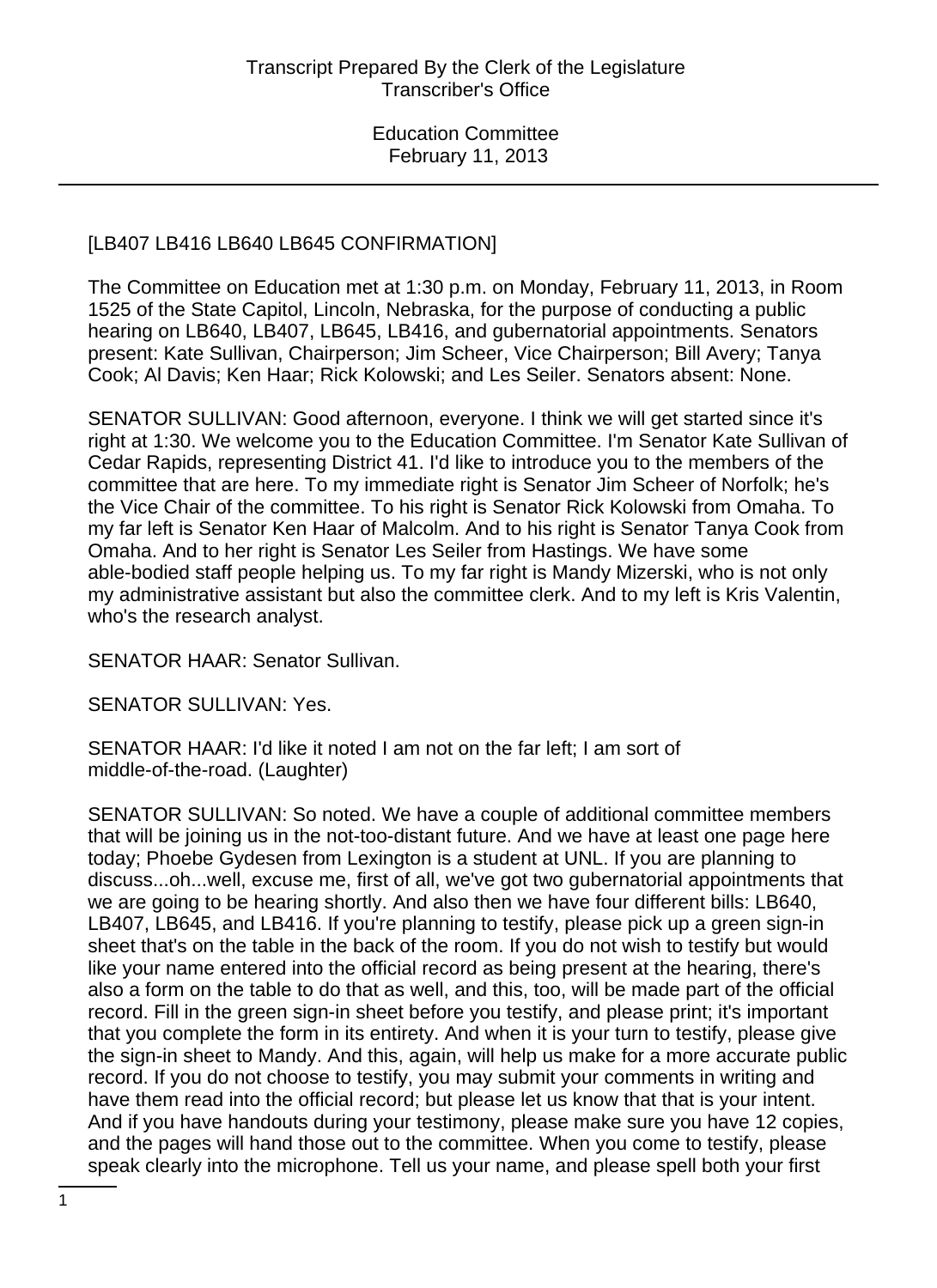and last names to ensure that we get the adequate record. And I would request that you turn off all your cell phones, pagers, and anything else that beeps. And if you must have a conversation, please take it out in the hallway and be respectful of those that are taking the time to testify. The introducers of each bill will make their initial statements, followed by proponents, opponents, and neutral testimony. And closing remarks are reserved for the introducing senator only. We will be using the light system for the bill introductions...excuse me, not the bill introductions but the testifiers on each bill, and there will be five minutes to make your initial remarks to the committee. When you see the yellow light, be prepared to wrap up your comments, and end them when the red light comes on. And I don't expect this, but, please, no displays outwardly of support or opposition to any bill, vocal or otherwise. Okay, I think we will begin first of all with the gubernatorial appointments. And the first one...both of these, by the way, are for the board of trustees for the Nebraska State Colleges. And the first one is Robert Engles? [CONFIRMATION]

BOB ENGLES: Engles. [CONFIRMATION]

SENATOR SULLIVAN: Engles. Okay. Join us, Mr. Engles... [CONFIRMATION]

BOB ENGLES: Thank you. [CONFIRMATION]

SENATOR SULLIVAN: ...and thank you for being here. [CONFIRMATION]

BOB ENGLES: Thank you, Madam Chair. Thank you, state senators and staff members, for the opportunity to visit with you this afternoon. My name is Bob Engles, B-o-b Engles, E-n-g-l-e-s. I live in Auburn, Nebraska. I have a business in Auburn, the Engles Agency; we sell insurance and real estate. I've lived in southeast Nebraska most of my whole life. I currently serve on the State College board of trustees, filling out the last two-year term of Floyd Vrtiska. And I'm here today for your consideration for a six-year term on that board. My background, just a little bit: I've done the typical small-town....served on about every committee and organization there is, from Rotary Club to Chamber of Commerce to fire department and that sort of thing. I did serve for 12 years as an elected member of the Auburn Public Schools Board of Education. I followed that up with 8 years as mayor of Auburn. And for the past 2 years I've been serving on the State College board of trustees. It's a position I enjoy serving on, and I think we're doing a lot of good things at the State College System. [CONFIRMATION]

SENATOR SULLIVAN: Thank you, Mr. Engles. This is a reappointment, then... [CONFIRMATION]

BOB ENGLES: Yes. [CONFIRMATION]

SENATOR SULLIVAN: ...for an... [CONFIRMATION]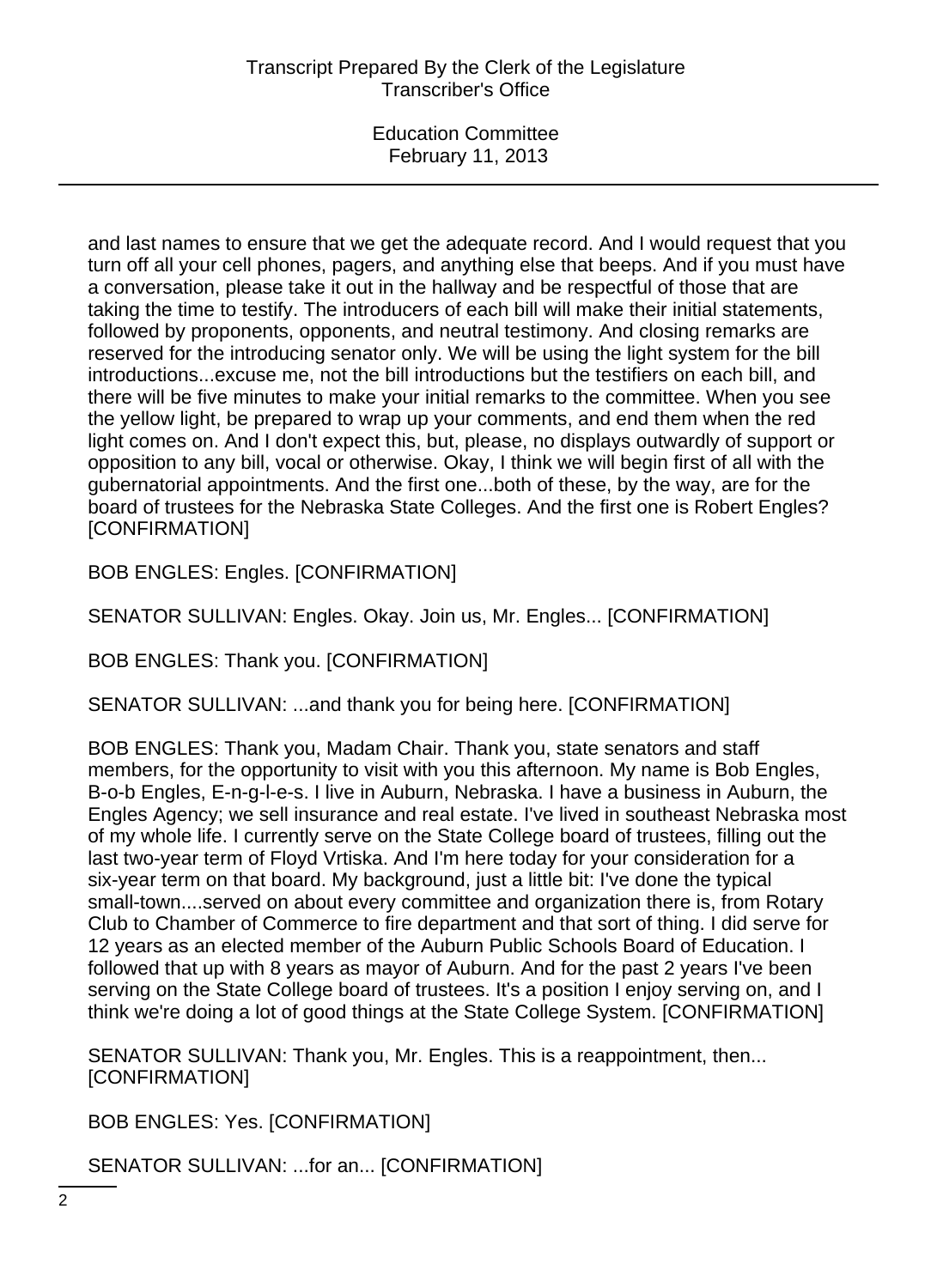BOB ENGLES: Yes, ma'am. [CONFIRMATION]

SENATOR SULLIVAN: ...an additional term. What drove you to seek out this position in the first place? And then, reflecting on your experience so far, what's been one of the highlights? [CONFIRMATION]

BOB ENGLES: I have a real passion for public education. A strong proponent of public education, both on the secondary level and at the college level. This gives me an opportunity to implement some of the things that I feel passionately about, which is, namely...our public school system is the best opportunity we have in this country to redistribute wealth. I believe every student has a...should have an opportunity to gain a two-year or a four-year degree, whatever suits their needs. And I feel very passionately about trying to keep our four-year bachelor programs at an affordable level. And I think we're doing a pretty good job of that at the State College level. [CONFIRMATION]

SENATOR SULLIVAN: Thank you. Are there any other questions? Seeing none, I think you covered it. Thank you very much for joining us today. [CONFIRMATION]

BOB ENGLES: Thank you, Madam Chair. [CONFIRMATION]

SENATOR SULLIVAN: Yes. Is there anyone who would like to speak in support of this appointment? Any opposition or neutral testimony? Thank you. We will hear now...next from Mr. John Chaney. [CONFIRMATION]

JOHN CHANEY: Yes. [CONFIRMATION]

SENATOR SULLIVAN: Please join us, sir. [CONFIRMATION]

JOHN CHANEY: Thank you. My name is John, J-o-h-n Chaney, C-h-a-n-e-y. I'm also from Auburn. This would be a request for my first appointment to this board. I grew up in Falls City, and...but I've been in Auburn for the past 38 years. And I've been in the banking business: first of all with savings and loan business, then in the Farm Credit System, and now, the last 27 years, in a small bank in Auburn. And I've served on the Peru State College Foundation and also the Peru State College advancement corporation, which for some time ran the bookstore there. And in my career as a banker, I don't know how much you want to tell...I guess I've got a resume here, too. I don't know, would that be helpful? [CONFIRMATION]

SENATOR SULLIVAN: We have it. [CONFIRMATION]

JOHN CHANEY: Oh, you do. [CONFIRMATION]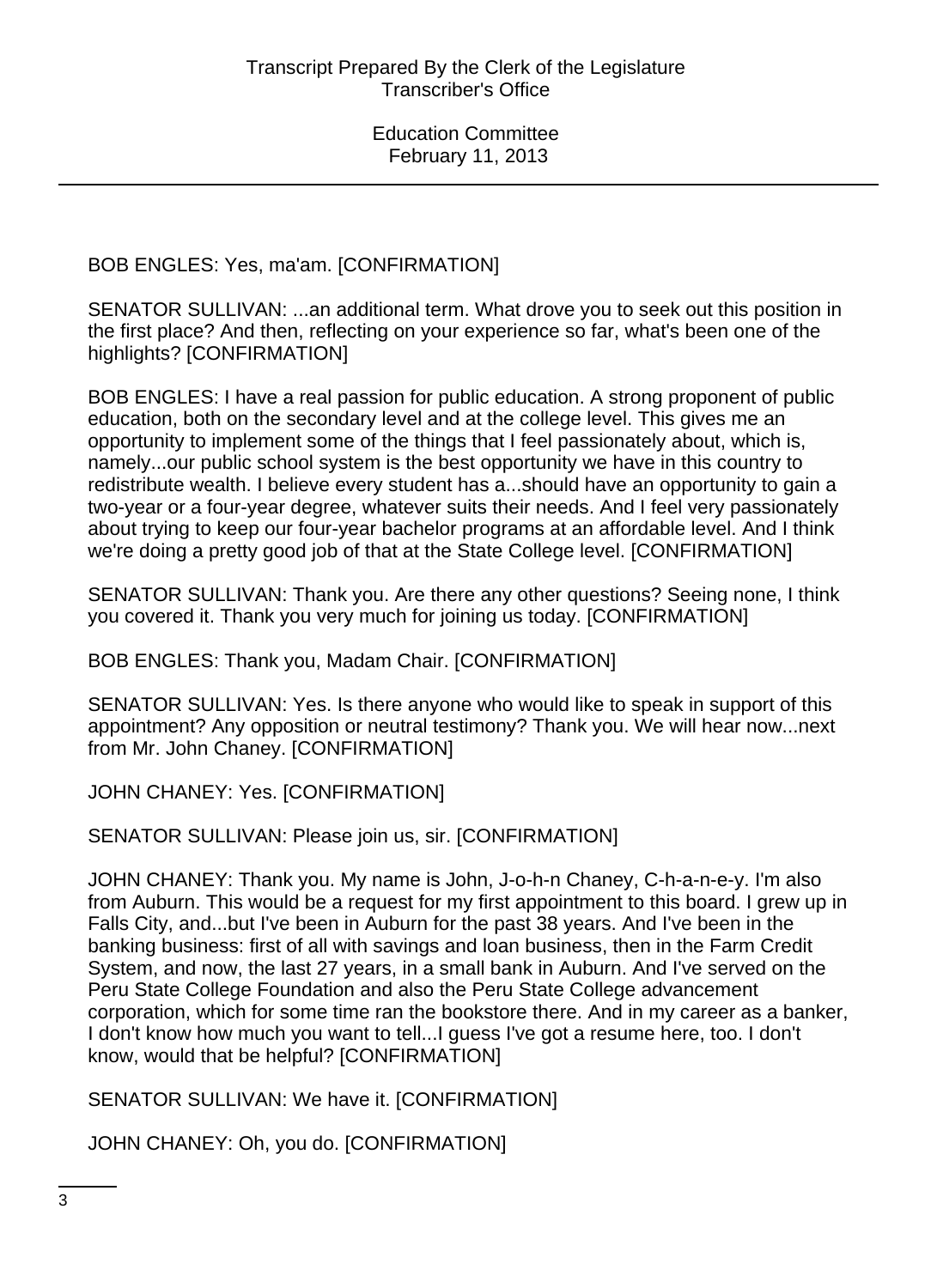# SENATOR SULLIVAN: Yes, we do. [CONFIRMATION]

JOHN CHANEY: Okay. [CONFIRMATION]

SENATOR SULLIVAN: Um-hum. [CONFIRMATION]

JOHN CHANEY: I graduated from Sacred Heart High School in Falls City, then I went on to the University of Nebraska, graduated there. And then also I have a diploma from the Graduate School of Banking in the University of Wisconsin-Madison. And throughout my banking career in Auburn--I've been there all my life--noticed that...how many...what a great asset the State College System is for Nebraska and for its students. I've been fortunate to observe a number of young men and women get their diplomas from Peru State that I know would not have been able, either by location or just the size of the institution, be able to get them anywhere else. Also, I was in the banking business during the transition period of the '80s, when we had so much difficulty in agriculture, and I saw many husbands and wives stay in place and still be able to get their degree and then move on after that. And so I just think it's a great asset, and I would welcome the privilege of being able to work to keep that asset in place and improve it in any way I know how. [CONFIRMATION]

SENATOR SULLIVAN: Thank you, Mr. Chaney. One thought that occurred to me is, and you may not know this, is it unusual for two individuals from the same community to be on the board of trustees? [CONFIRMATION]

JOHN CHANEY: I believe it is. [CONFIRMATION]

SENATOR SULLIVAN: Okay. [CONFIRMATION]

JOHN CHANEY: I don't think it's ever happened before. [CONFIRMATION]

SENATOR SULLIVAN: Okay. All right. Any other questions for Mr. Chaney? Senator Haar. [CONFIRMATION]

SENATOR HAAR: Yes, thank you. Actually, a lot of people watch our hearings, so, just for information, contrast the State College System a little bit with the University System. [CONFIRMATION]

JOHN CHANEY: Of course, I'm a graduate of the university. And in what way would you like me to contrast it? As far as...the sizes of the institutions... [CONFIRMATION]

SENATOR HAAR: Yes. Yes. [CONFIRMATION]

JOHN CHANEY: ...are, of course, much different. [CONFIRMATION]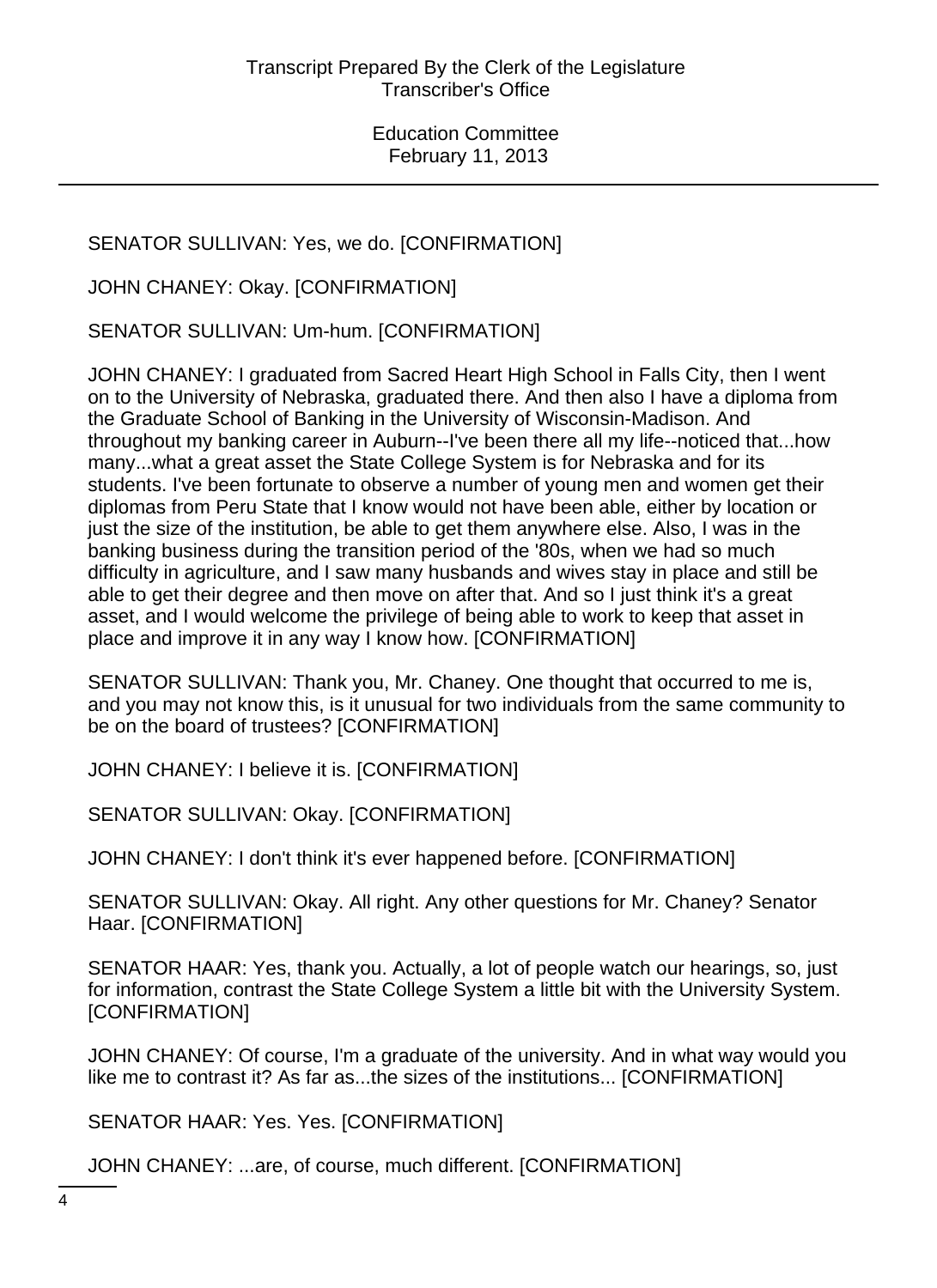SENATOR HAAR: Yeah. Yeah. [CONFIRMATION]

JOHN CHANEY: Peru, you know, and the state colleges, the enrollment at those campuses run around 2,000 to 3,000 people. And the University System is over 20,000...I mean, that...just the UNL campus, I believe. And, of course, the University System is much more comprehensive as far as their size, and they have a medical school and a lot of other schools that go along with it. Is that kind of what... [CONFIRMATION]

SENATOR HAAR: Yeah. Yeah. [CONFIRMATION]

JOHN CHANEY: ...you're wondering? [CONFIRMATION]

SENATOR HAAR: Yes. Thank you. [CONFIRMATION]

JOHN CHANEY: Um-hum. [CONFIRMATION]

SENATOR SULLIVAN: I presume you feel that your banking experience would serve you well on the board. Any other particular features that you think you would bring to the board? [CONFIRMATION]

JOHN CHANEY: Well, just, you know, as I spoke about earlier, just my desire to see the State College System be successful. I am on the...have been appointed to the finance committees already, which has been, you know, the audit committees and the facilities corporation committee, which, you know, it's a larger environment than what I've been used to, but it's not altogether foreign to me. So I think I can be of help there. [CONFIRMATION]

SENATOR SULLIVAN: Okay. Very good. Any other questions? Thank you for being with us today. [CONFIRMATION]

JOHN CHANEY: Thank you. [CONFIRMATION]

SENATOR SULLIVAN: Testimony in support. [CONFIRMATION]

STAN CARPENTER: Thank you, Chair Sullivan and members of the committee. My name is Stan Carpenter, S-t-a-n C-a-r-p-e-n-t-e-r. And I'm the Chancellor of the Nebraska State College System. Let me just address the question you asked about...before, in terms of two folks from the same town. We recently, for the last four or five years, had two trustees who lived in Chadron, or Chadron proper and Chadron environs. So it is a bit unusual, but it's not completely unheard of. And, from my perspective, what I look for or what I hope I get on our board are really good, solid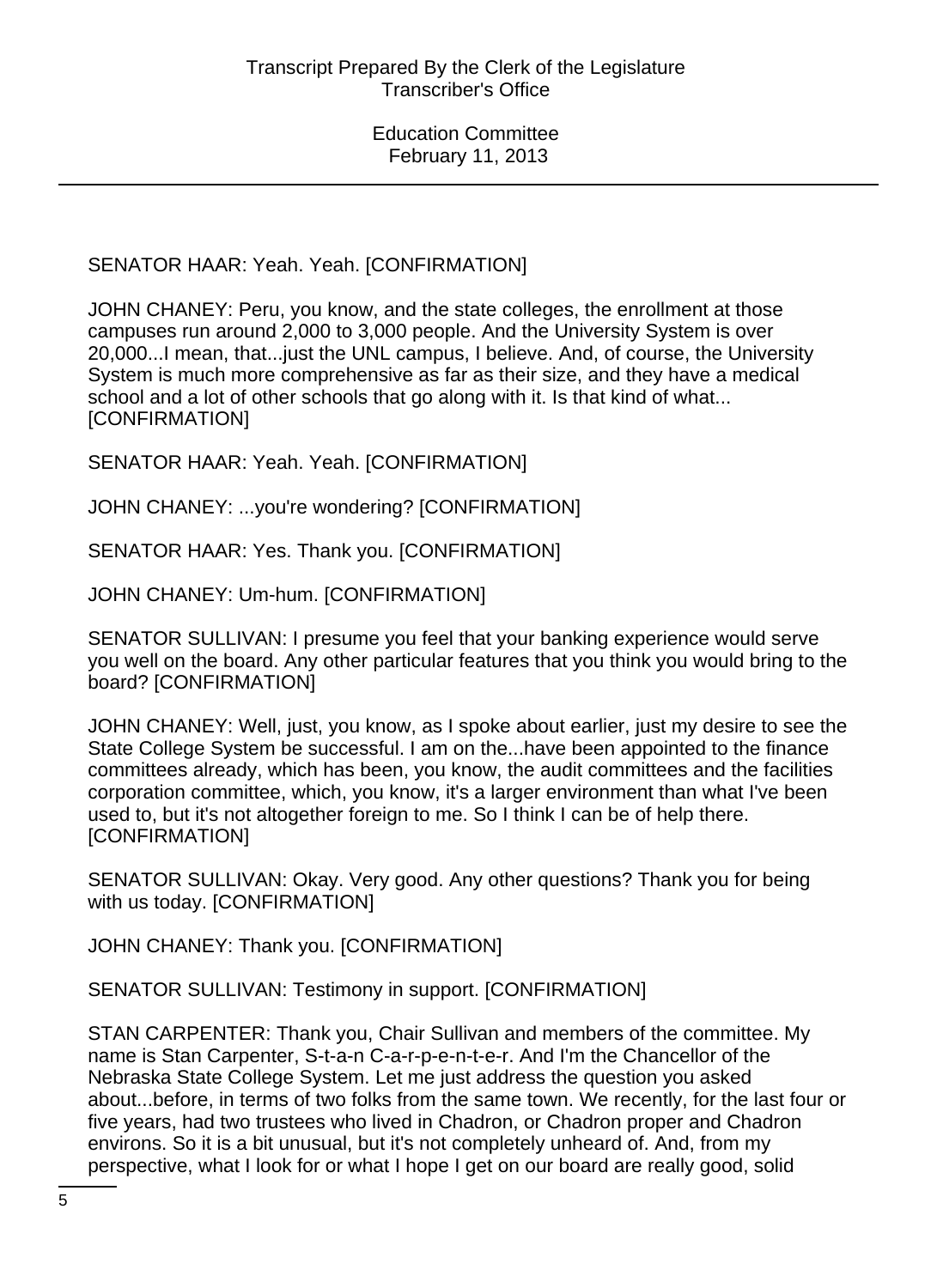# Transcript Prepared By the Clerk of the Legislature Transcriber's Office

Education Committee February 11, 2013

board members no matter where they're from. And I've known Bob Engles now for more than two years. I met him first when I was president at Peru and when he was the mayor there, and we had lots of interaction in that capacity. And now on the board for the last two years, he's been an engaged, committed board member who...he talks about his passion, his real passion is for students. He is on the Student Affairs, Marketing, and Enrollment Committee, and he attends every meeting. He attends every meeting of the board. And he speaks passionately for students, and our student trustees really, really appreciate that. So he's been a good board member, and I know he'll be another good board member should you choose to recommend him. And I hope you do. I met John Chaney, again, when I was at Peru; I was president there. That was back in 2008. He was helping us with the problems that were extending from that prior presidency. And he's a solid community member; he'd be a great board member for us, particularly with his knowledge of banking and audit issues, which are always important for us to know and to deal with. And I think he will be a great board member as well, should you choose to recommend him. And again, I hope that you do. And I'd be happy to answer any questions that anybody might have. [CONFIRMATION]

SENATOR SULLIVAN: So geographic representation isn't the main priority in selection of board members? [CONFIRMATION]

STAN CARPENTER: Not from my perspective. No, ma'am. [CONFIRMATION]

SENATOR SULLIVAN: Okay. [CONFIRMATION]

STAN CARPENTER: And I don't...well, I don't know what the statute says, but it certainly hasn't been a problem. And, really, the culture of our board is that each board member knows that his or her fiduciary duty is to the system and not to an individual institution, even though they might come from a particular region where there is a college. We have a board member...our chair lives in Wayne, but Wayne is no more important to him, in terms of his board chairmanship, than Chadron or Peru. And that's a culture that we have created--I didn't create--the board created over the last 10 or 12 years. And so where they come from really makes no difference, and I can assure you that political affiliation makes no difference either. [CONFIRMATION]

SENATOR SULLIVAN: How big is the board? [CONFIRMATION]

STAN CARPENTER: Seven board members: six appointed by the Governor; and then, of course, Commissioner Breed is a member of the board by dint of his office. And then we have three student trustees who serve kind of in an advisory capacity for student issues. [CONFIRMATION]

SENATOR SULLIVAN: Okay. Any other questions for Dr. Carpenter? [CONFIRMATION]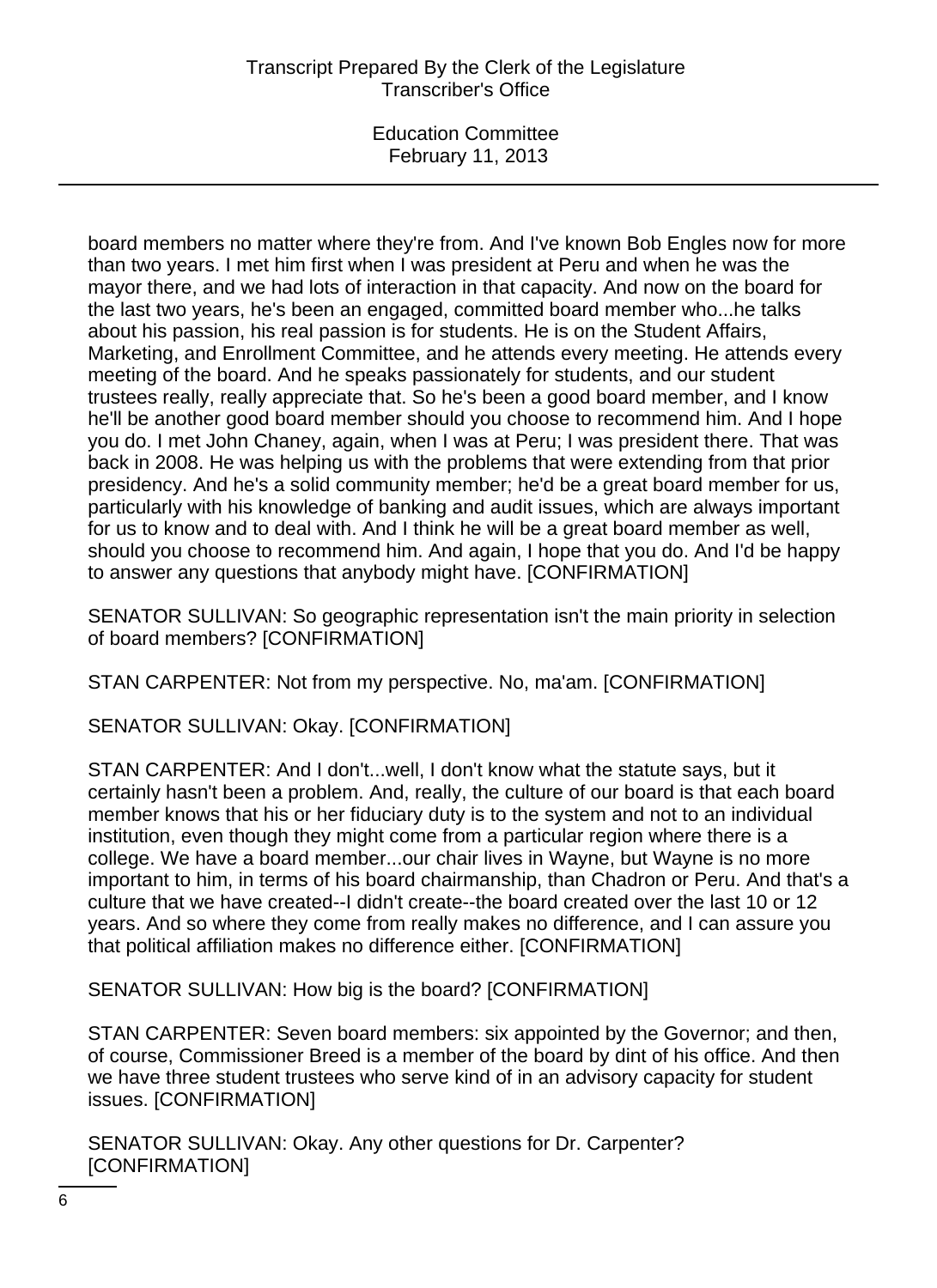STAN CARPENTER: Thanks for the opportunity... [CONFIRMATION]

SENATOR SULLIVAN: You bet. [CONFIRMATION]

STAN CARPENTER: ...I appreciate it. [CONFIRMATION]

SENATOR SULLIVAN: Um-hum. Any other testimony in support of the appointments? Any opposing testimony? Any neutral? So that closes the hearing on the gubernatorial appointments. We will now move to bill introduction, LB640. And we welcome Senator Hadley. [CONFIRMATION]

SENATOR HADLEY: Going to be very careful as I walk up here. [LB640]

SENATOR SULLIVAN: Going to try to be easier on you than we were in Revenue. (Laughter) [LB640]

SENATOR HADLEY: Good afternoon, Senator Sullivan, distinguished senators of the Education Committee. My name is Galen Hadley, that's G-a-l-e-n H-a-d-l-e-y. I represent the 37th District, which is Kearney and Buffalo County. Thank you for the opportunity to share with you the intent of LB640. The funding of public schools is a constitutional requirement. It is one of the most important tasks that face the Legislature every year since it provides the vehicle for schools to educate students and prepare our children for fulfilling and productive lives. The amount of funding is of great importance to schools and to the communities, families, and students that they serve. Also of great importance is the method of determining that funding, TEEOSA, was established to provide funding for public education, provide a method of equalizing education funding to ensure equitable education opportunities for all students, recognize the unique needs of a wide variety of districts, and over the history of TEEOSA since its inception in 1990, it has been adjusted many different times. Adjustments have been made to better respond to the unique needs of a district to provide a more equitable funding distribution. Other times the formula has been changed to ensure that the total amount of TEEOSA funding did not exceed the budgetary constraints of the Legislature. In speaking with school administrators, they identified that it was important to run the formula as it was devised because it kept the current proportionality to accurately reflect the needs of individual districts. But administrators understand the realities of the state budget. Not a single year since 2008 has TEEOSA been run to its full level as devised the previous year. There have been changes made to the formula or temporary aid adjustments that have lowered the total amount of TEEOSA funding to meet the needs of the state. Administrators would prefer to have a temporary aid adjustment applied across the board to all districts if the amount of funding generated by the TEEOSA formula is greater than what the budget will bear. This method doesn't change the formula or change the proportionality that exists in the formula that identifies the unique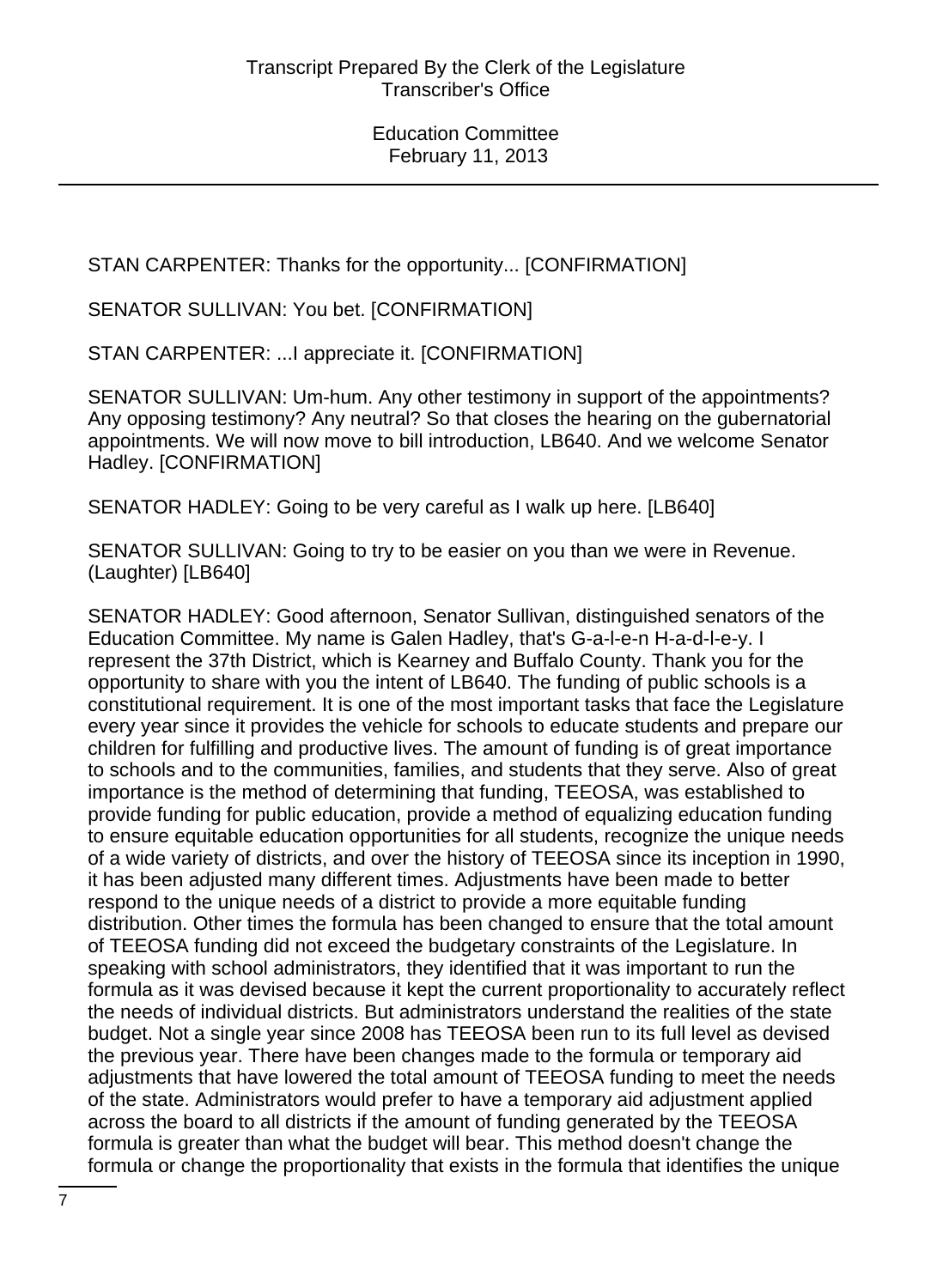# Transcript Prepared By the Clerk of the Legislature Transcriber's Office

Education Committee February 11, 2013

needs of each district. LB640 includes these key features: It runs the full formula as it exists in current law. It runs the formula that senators, superintendents, and school business officers have spent five years learning. It runs the full formula that recognizes the unique needs of each district. Two, it provides the option in both years of the biennium for the Legislature to apply a temporary aid adjustment applied equally across all districts to capture the proportionality that is so important to providing equitable educational opportunities for all students. Some have expressed a concern that a temporary aid adjustment would open up the state for a lawsuit. Temporary aid adjustments have been used previously without a lawsuit. Additionally, we have a white paper presenting research on the issue and feel confident that the use of a temporary aid adjustment would not make the state vulnerable to a lawsuit in the future. It repeals the averaging adjustment and replaces it with a basic funding adjustment. The averaging adjustment is a safety net for districts who are at or near their statutory levy and receive equalization aid, but even with that they are unable to keep up with the state average spending per student. The basic funding adjustment provides some additional support for these districts to stay close to a state average as long as they continue to maximize their local effort. These school districts do not have a remedy within TEEOSA to avoid falling behind without the basic funding adjustment. This bill repeals the averaging adjustment for the basic funding adjustment because it looked at a statewide average as its target that included all 249 districts, which was a concern of many smaller and rural districts. After careful consideration and discussion with administrators from these small districts, we implemented a basic funding adjustment that only targets the average per-pupil expenditures of districts with 900 or more students, a grouping that has more budgetary commonalities than the entire group. This bill does not require property taxes to be raised at the local level nor does it increase the requirements for a district to become equalized nor does it restrict schools from spending at the limit that has been set in statute. You'll hear testimony from a variety of educational professionals about the positive aspects of LB640, both in what it does and what it does not do. Thank you for your consideration of LB640. I'd be happy to answer any questions that you have at this time, and I will be available at the end of the testimony. Thank you, Senator. [LB640]

SENATOR SULLIVAN: Thank you, Senator Hadley. How about questions for the senator? Senator Haar. [LB640]

SENATOR HAAR: Thank you. Senator Hadley, you taught business, right? [LB640]

SENATOR HADLEY: Um-hum. [LB640]

SENATOR HAAR: Just from a business standpoint, what makes sense about your proposal? [LB640]

SENATOR HADLEY: I think, Senator Haar, one of the things that makes sense to me, if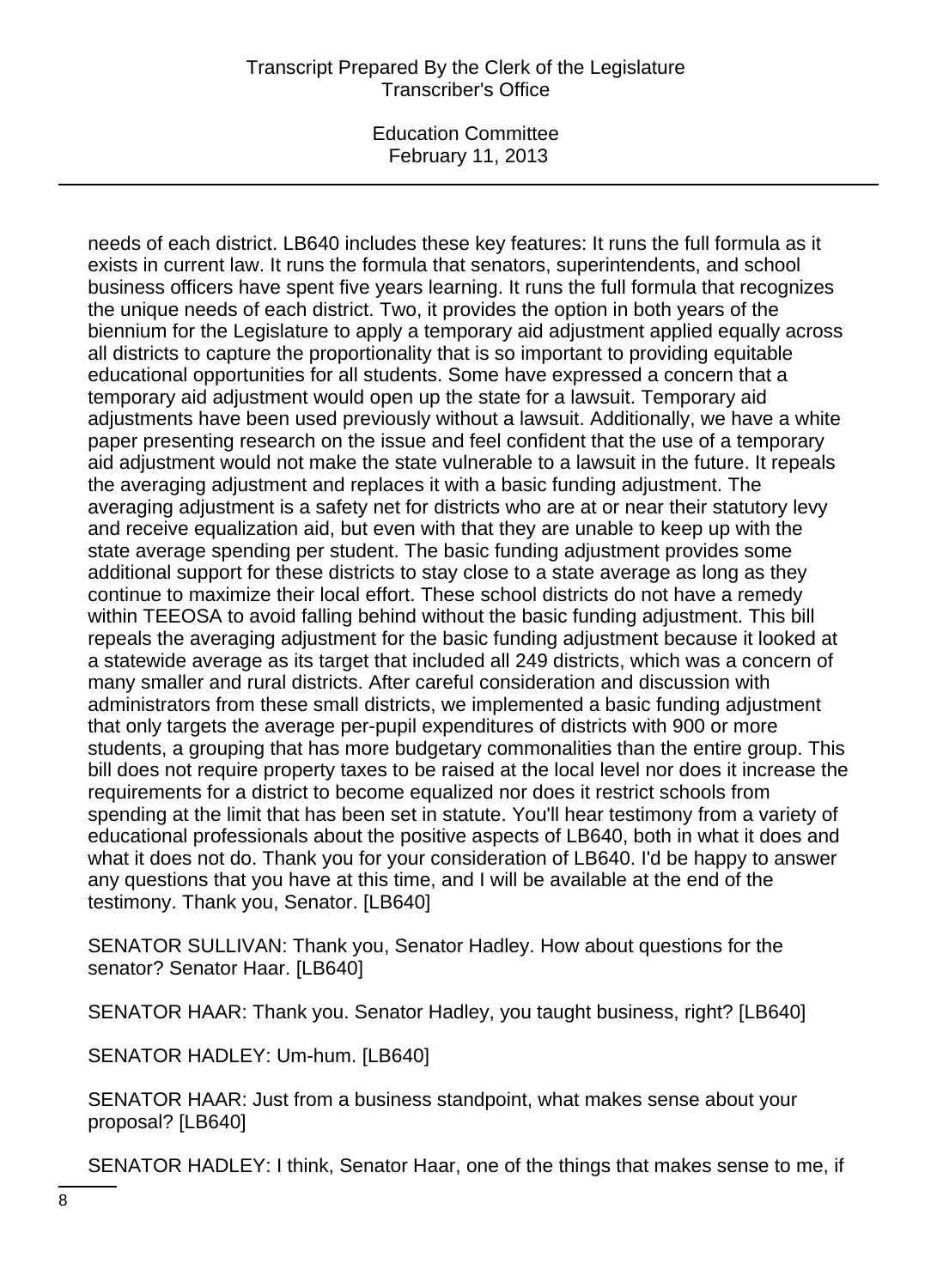we look at things from a business standpoint, and we've got a couple of bills in Revenue right now that deal with taxes. And one of the big concerns that businesses have is uncertainty. They have difficulty dealing with uncertainty because it's hard to make plans when you don't have some degree of certainty or some ability to look at the future and make judgments on it. And I think that is the concern of the administrators and superintendents is that when we have changes in the TEEOSA formula if you change individual elements, there is a degree of uncertainty, just as we're having with the tax bills we have in Revenue. And while that causes concern for businesses, that uncertainty, I think the uncertainty causes concerns for the superintendents and business managers out there in the school districts. So that's why I would say to me this makes sense both from a business and an education process. [LB640]

SENATOR HAAR: And, of course, you're not saying, are you, that TEEOSA should...the formula should never be changed? [LB640]

SENATOR HADLEY: No, no, no, no, no, not at all. I think that if there are legitimate reasons to change the formula, change the factor, that's very appropriate. What my argument would be is to make that from a reasoned judgment as to whether or not the factor is still appropriate the way it's being implemented or whether it should be changed, not because we happen to have \$830 million that comes up in the budget and the formula runs at \$890 million and we got to figure out how to get from \$890 million down to \$830 million and we do that by changing a factor. [LB640]

SENATOR HAAR: Thank you. [LB640]

SENATOR SULLIVAN: Senator Scheer. [LB640]

SENATOR SCHEER: Thank you, Senator Sullivan. Senator Hadley, I just want to bring things down to my level a little bit and make sure I understand exactly what we're talking about here is maintaining the TEEOSA formula. But if it produces \$900 million worth of dollars on the formula, and the Legislature, in its wisdom, determines that it only has \$850 million to utilize, rather than turning the nob here or there that will affect the total amount but may affect districts differently. So a district by the turn of one nob could lose 15 percent of its state aid, another one when you turn the nob down it actually maybe puts a little bit more money in a different area so somebody else can actually get a little bit more money by turning the nobs, you're just saying if we've only got 95 percent of what we're going to be able to fund then everybody gets 95 percent of whatever their amount was. Rather than trying to continue to change the formula by adjusting one part of the formula one way or the other, you just have the formula. [LB640]

SENATOR HADLEY: That's correct. [LB640]

SENATOR SCHEER: And the formula, if the Legislature does not fund the 100 percent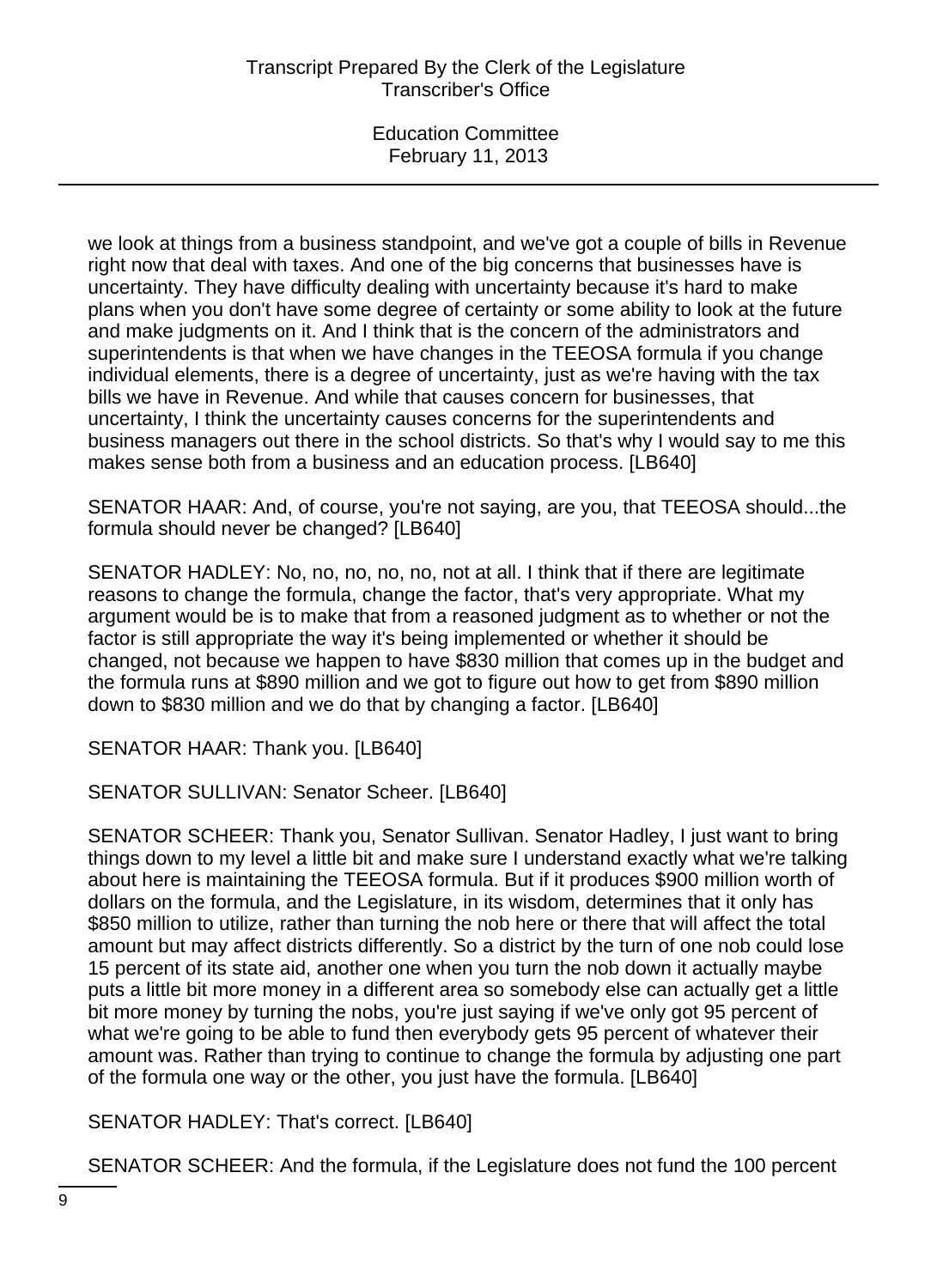of that total dollar, everyone's state aid is just adjusted by a certain percentage, not by changes in the formula itself. Is that an accurate... [LB640]

SENATOR HADLEY: That's absolutely correct, Senator Scheer. It basically makes everybody proportionately share that decrease that we, as a Legislature, decide what the funding is. And to me, that's exactly what we're doing--rather than turning one nob that might impact one district differently. Now and again going back to what Senator Haar asked, I'm not saying that we shouldn't always be looking at the formula to see how those factors might be changed because it's a dynamic formula. But I'm not sure...I think that the factors were put in for specific reasons. And I think it's important that we look at the reason we put the factor in to see if that reason is still appropriate, not that we have \$850 million versus \$900 million. [LB640]

SENATOR SCHEER: And I think I agree with what you just said to the extent that the formula is made up of the different items that were determined to be necessary to have an equal and competent way to distribute state education. And those things can always maybe outlive their usefulness, and there may be new things that come into play that should be included in the state aid formula. But from the vantage point of your bill, it's still, when it's all done and said, will equal a certain amount. [LB640]

SENATOR HADLEY: That's correct. [LB640]

SENATOR SCHEER: And if the Legislature does not fund that amount, rather than making adjustments internally again, we simply just fund each district as a percentage of whatever that amount is. [LB640]

SENATOR HADLEY: (Inaudible) amount. [LB640]

SENATOR SCHEER: Thank you, Senator. Thank you, Senator. [LB640]

SENATOR SULLIVAN: Senator Seiler. [LB640]

SENATOR SEILER: Thank you. As I understand it, we're going to fund 109 more districts that are currently not being funded under your proposal--249 districts, 109 of them don't qualify for TEEOSA. [LB640]

SENATOR HADLEY: I don't believe that's right, Senator Seiler. I... [LB640]

SENATOR SEILER: That's why I'm asking. [LB640]

SENATOR HADLEY: Yeah. [LB640]

SENATOR SEILER: Because in here it says all districts. And are you talking about all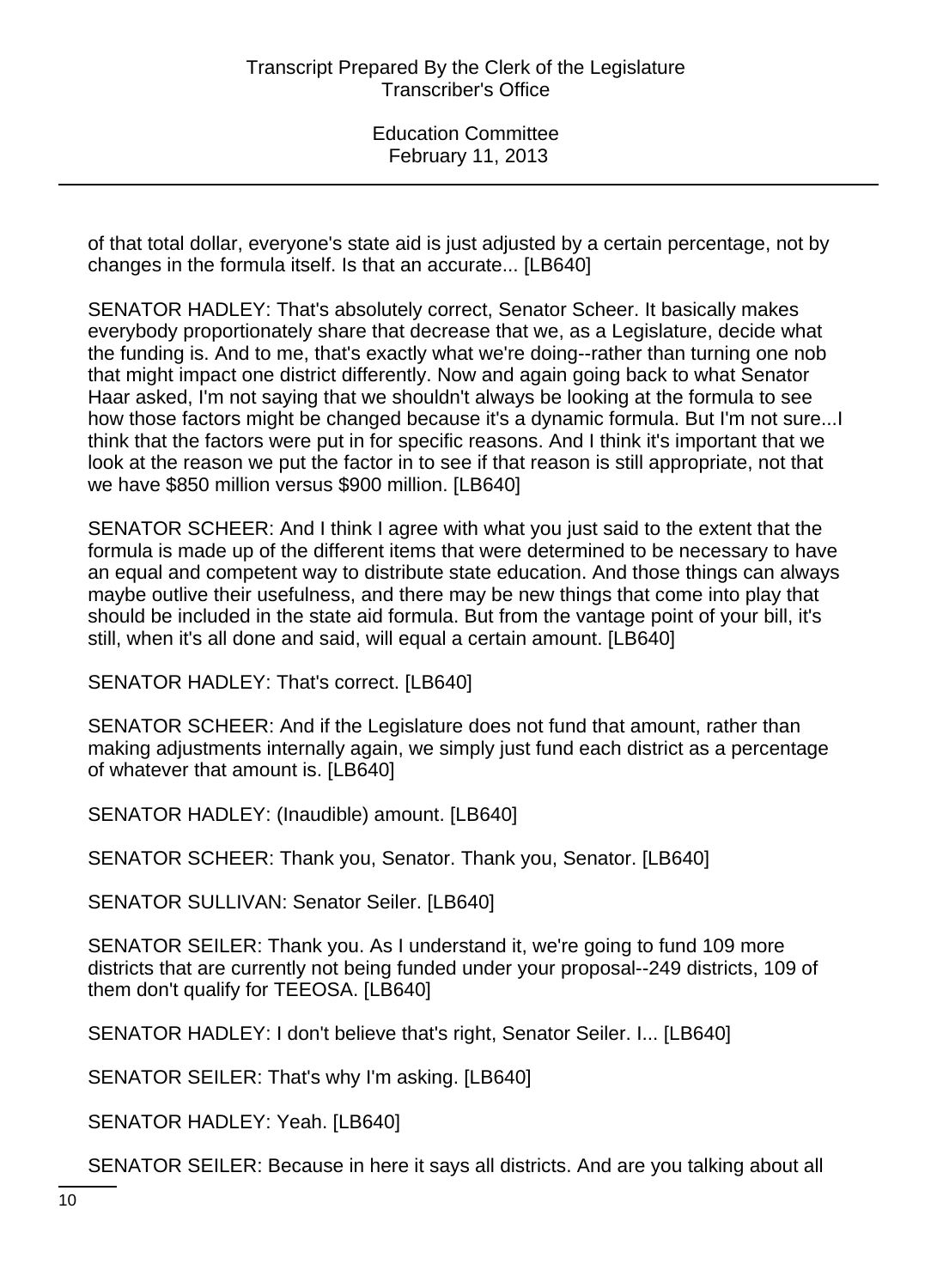districts that are TEEOSA-funded? [LB640]

SENATOR HADLEY: My understanding it would be the TEEOSA-funded. But the districts that are basically nonequalized do get the income tax adjustment, and I don't... [LB640]

SENATOR SEILER: No other state aid, I'm not talking about that. I'm talking about TEEOSA. [LB640]

SENATOR HADLEY: TEEOSA, no. This would only impact those districts that would receive, when we run the formula, those districts that would receive state aid. It would not impact the 109 that (inaudible). [LB640]

SENATOR SEILER: Okay. It may be that the summary I'm looking at doesn't include the TEEOSA...inclusive of TEEOSA. [LB640]

SENATOR HADLEY: Okay. [LB640]

SENATOR SEILER: So I just wanted to clarify that... [LB640]

SENATOR HADLEY: That's right. [LB640]

SENATOR SEILER: ...because if it included everybody, then if you adjusted down proportionately 6.5, the people that aren't at their mill levy's top they could always increase their mill levy and make it up and the other schools couldn't. [LB640]

SENATOR HADLEY: Senator Seiler, to my best knowledge to answer your question, a school that is nonequalized now would not become equalized if this bill were to be put into effect. [LB640]

SENATOR SEILER: Okay. Like I said, I'm reading from a summary so. [LB640]

SENATOR HADLEY: Okay. [LB640]

SENATOR SEILER: I just needed that clarified. I think I have one more. Is it proportionate or do we go back and redo the formula to make the adjustment? [LB640]

SENATOR HADLEY: I would say it's proportionate. Now how you... [LB640]

SENATOR SEILER: You're going to (inaudible) everything and apportion. [LB640]

SENATOR HADLEY: ...the devil's in the details whether you do as I think Senator Scheer was saying, if Kearney was going to get \$14,500,000 under the formula, I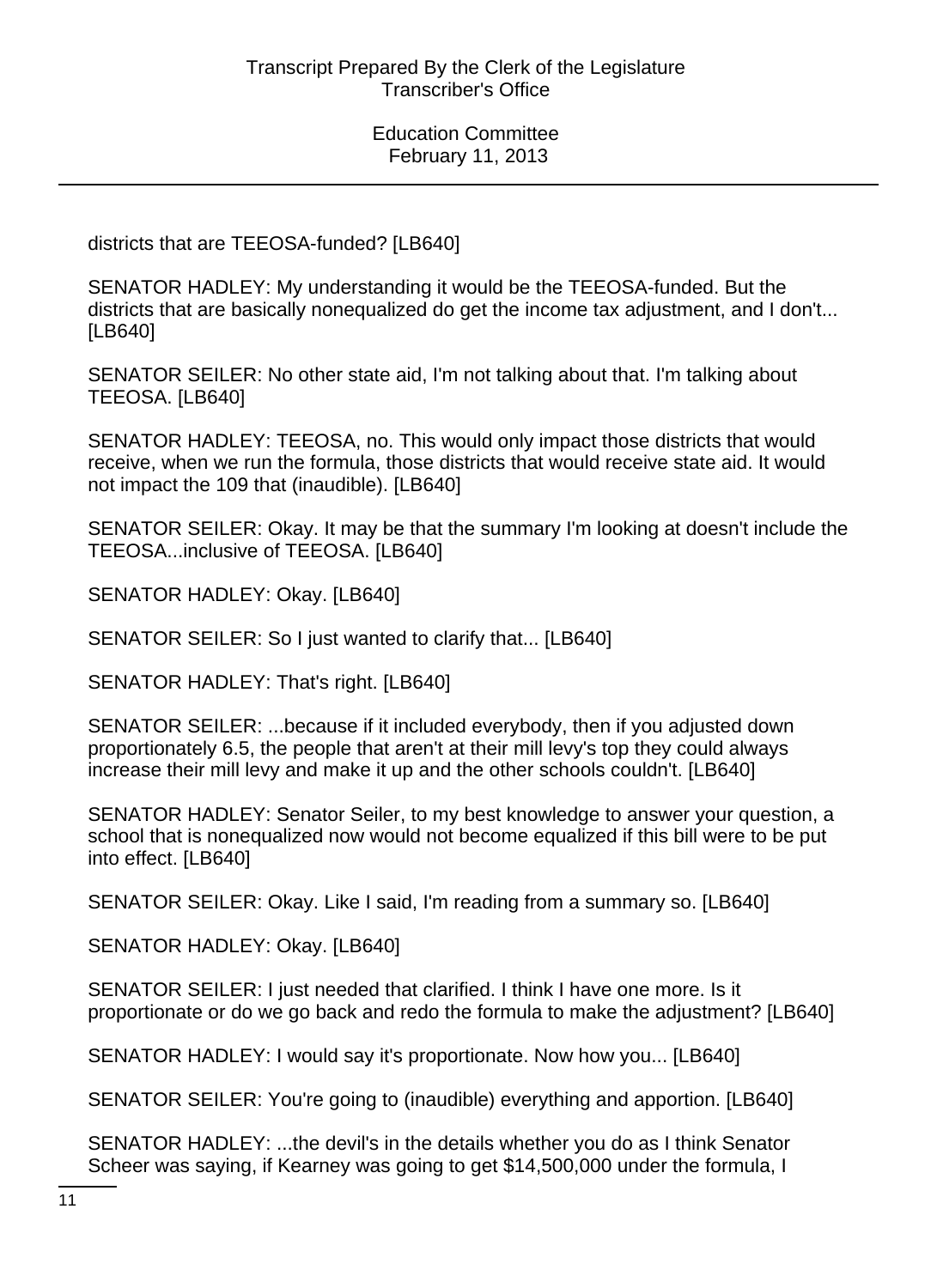assume that you can do it a couple of ways. You can say we're funding at 95 percent so you take 95 percent of that. Or you can go down and take each of their factors and multiply times... [LB640]

SENATOR SEILER: Your bill doesn't specify which way. [LB640]

SENATOR HADLEY: Doesn't specify. [LB640]

SENATOR SEILER: Thank you. I have no further questions. [LB640]

SENATOR SULLIVAN: Senator Kolowski. [LB640]

SENATOR KOLOWSKI: Thank you, Madam Chair. Senator Hadley, just from a historical perspective, since 2000 how many different times have we had the opportunity to do a temporary aid adjustment? [LB640]

SENATOR HADLEY: Senator Kolowski, I'm going to be very honest and say that was on my to-do list to find out and I didn't. And maybe somebody behind me can give you the...that isn't just a... [LB640]

SENATOR KOLOWSKI: I believe it's been multiple times though. I was just trying to pinpoint it as to how many. [LB640]

SENATOR HADLEY: Yeah. I think it's a great question. It's one I thought of but just didn't get time to ask. [LB640]

SENATOR KOLOWSKI: We'll see who else might (inaudible). Thank you very much. [LB640]

SENATOR HADLEY: Thank you. [LB640]

SENATOR SULLIVAN: And, Senator Hadley, and right along with that, though, do you recall that when the temporary aid adjustment was used was there also an additional component for school districts to may...if there was a difference to be made up, did they have the opportunity to do so, exceeding the local levy limits? [LB640]

SENATOR HADLEY: That I don't know, Senator Sullivan. [LB640]

SENATOR SULLIVAN: Okay. Okay. And then you said in your testimony that averaging adjustment is being replaced with this basic funding adjustment. [LB640]

SENATOR HADLEY: Yes. [LB640]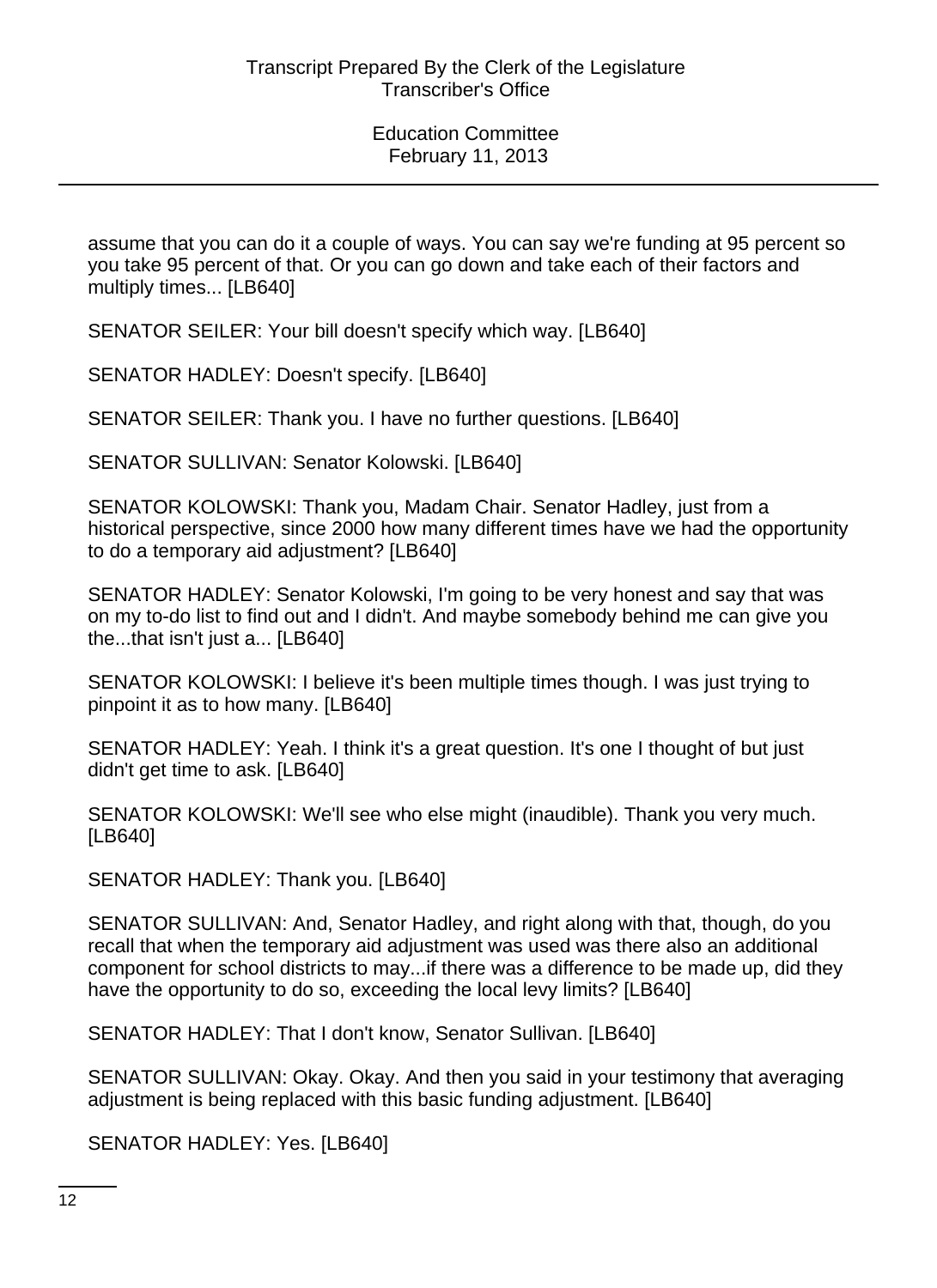SENATOR SULLIVAN: And so in terms of learning the formula, this would be pretty much a new component to it... [LB640]

SENATOR HADLEY: This would be...this is a new factor in the formula, yeah. [LB640]

SENATOR SULLIVAN: ...after it's taken five years to learn the formula, now we have to learn... [LB640]

SENATOR HADLEY: Yeah, after making...I admit it is a change. [LB640]

SENATOR SULLIVAN: Uh-huh, okay. [LB640]

SENATOR HADLEY: But I guess the bill has two parts. One is the proportionality, and the administrators did say this is one thing that we did hear a lot with the 249 districts that averaging adjustment with very small districts, very large districts, and such as that. [LB640]

SENATOR SULLIVAN: Um-hum, okay. Thank you. Anything else? Senator Avery. [LB640]

SENATOR AVERY: Thank you, Madam Chair. Senator Hadley, welcome to the Education Committee. [LB640]

SENATOR HADLEY: Oh, it's always... [LB640]

SENATOR AVERY: I didn't know you knew anything about education. [LB640]

SENATOR HADLEY: I don't. I don't. (Laughter) [LB640]

SENATOR AVERY: One of the most admirable features of the TEEOSA formula I've always thought was its fairness. And I believe that the Legislature has been very consistent in trying to protect the fairness of making sure that the needs, minus the resources available, then equals how much equalization aid a district might qualify for. Do you worry that this bill might somehow upset that fairness? [LB640]

SENATOR HADLEY: Senator Avery, I would look at it differently and say I think this bill promotes fairness. If you...if the formula as we have it now, the way we run it is truly a fair way to determine the amount of state aid that a district has or gets, that it's truly fair, the fairness comes in that that results in a number. And as a Legislature, at times, we feel, rightly so, that we don't have the resources to fund it at that level. So to me the fairness issue now is, is how do we take it from X, which is what the formula says from a fair basis, down to Y, which is what the Legislature says we can fund. And I think this is a very fair way of doing that, rather than saying, District X, we're going to take you down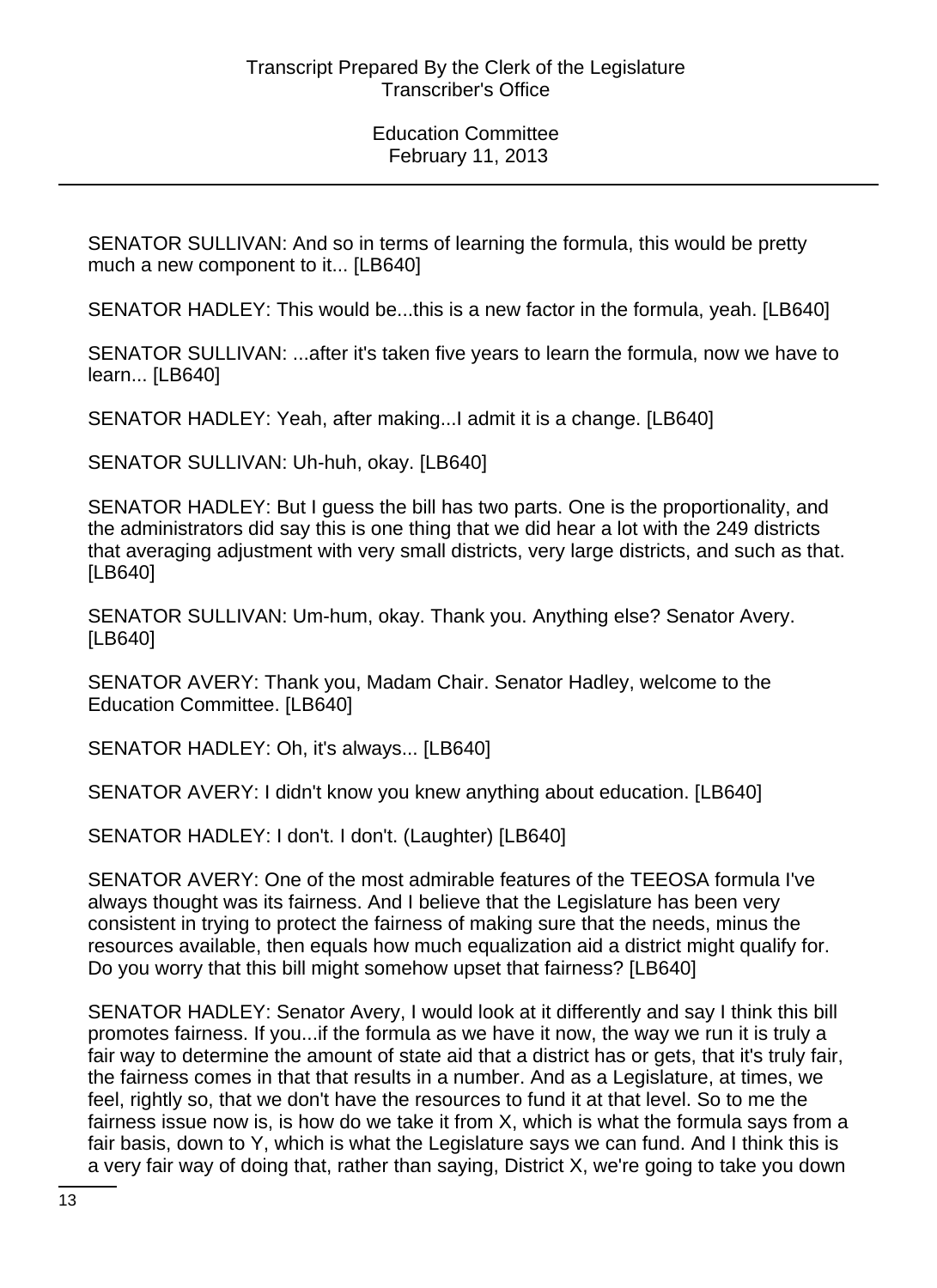more or less from that proportion because if we change one of the factors, the factor that was fair in the beginning, if we change it, maybe it's not quite as fair to your district now as it is to mine. [LB640]

SENATOR AVERY: Fairness is always defined by how much. [LB640]

SENATOR HADLEY: That...Senator Avery, that is exactly the same...we use the same concept in Revenue in taxes: A fair tax is one you pay and I don't. [LB640]

SENATOR AVERY: Right. Let me suggest that this committee and the Legislature has frequently been asked to change the formula, just scrap the formula altogether and go to a per student allocation to the state...to the schools. And we've rejected that because it would not take into account and fund the real needs that schools have because not all of those schools with the same number of students will have the same needs. So we've gone to a complicated formula that does take about five years to learn and...but it does preserve fairness. That's an important principle here. But are you here with this proposal kind of backing away from that and going to an everybody gets the same amount? Not everybody gets the same amount of aid, but everybody is going to lose the same amount of aid based upon a percentage across the board? [LB640]

SENATOR HADLEY: Senator Avery, I would say they're going to lose a like percentage, but hopefully that would still really keep them in the same relationship to each other that they were in, in the beginning; that we're not changing by doing this. I think we get away from if you're a school district and I'm a school district that that relationship changes because we change a factor that impacts you differently than it impacts me. And I think to an extent that might have...that's one way to do it. [LB640]

SENATOR AVERY: My concern is, let's take for example English learners. Let's say this school has an unusually large number of students that are learning English as their second language and you have a 1 percent adjustment. And that 1 percent adjustment might not matter as much to a school that doesn't have that heavy a burden of educating those kids that are not able to speak English but this school does. Can't you see how that might affect...have a differential effect on school districts? [LB640]

SENATOR HADLEY: I see that, Senator Avery, but would it also not have the same impact on the initial formula? [LB640]

SENATOR AVERY: Yes, it does. The initial formula would provide for that need. It would calculate extra money to meet the needs of those students. [LB640]

SENATOR HADLEY: That's right. And so when there's less...I guess my response would be, are we saying that that factor is more important than the averaging factor or whatever factor you pick out? And I would say, no. That's just...they're all important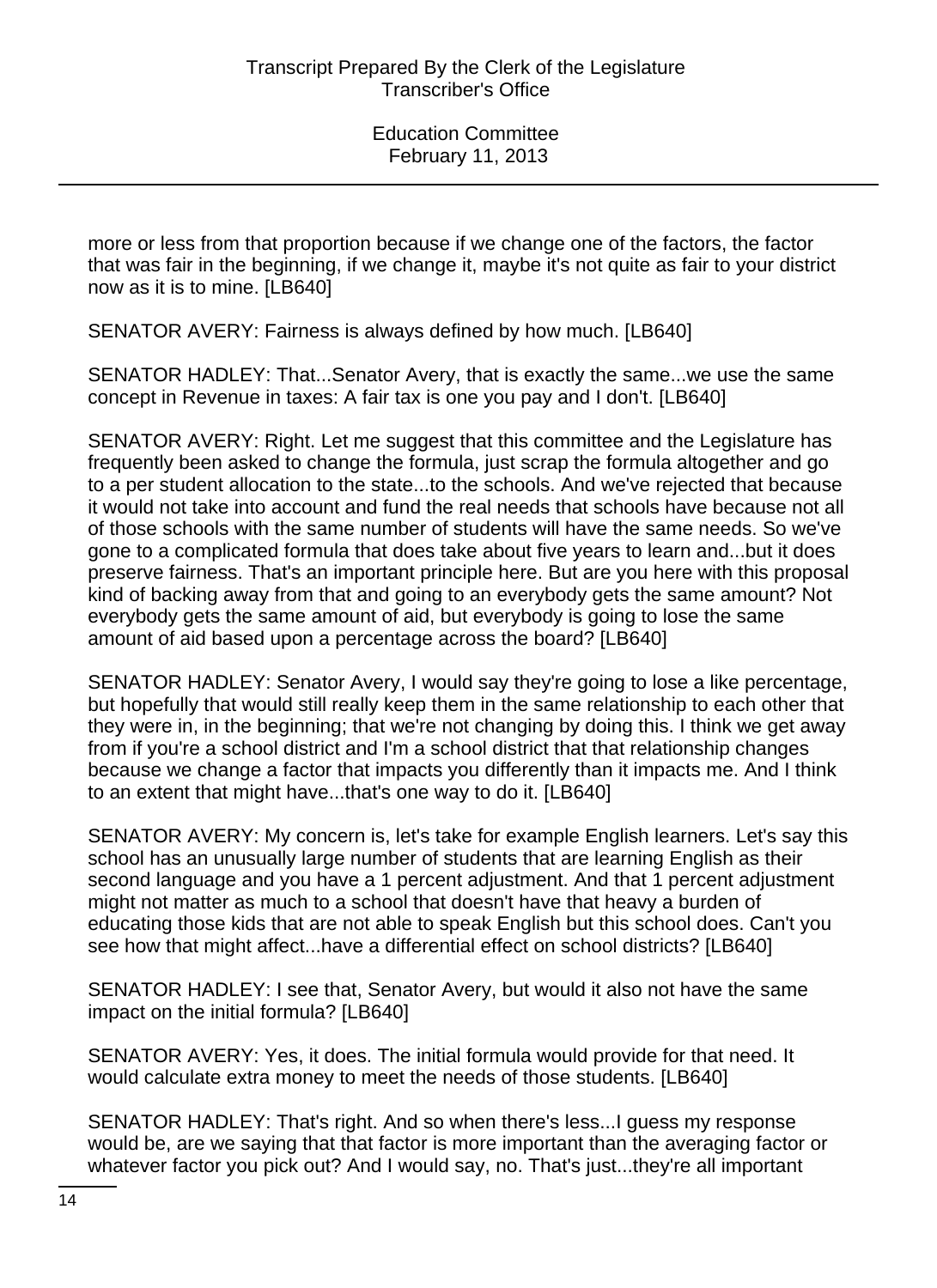factors. And so since they're all important, we want to try and treat them the same as we bring them down. Now the ideal situation is we fund the formula at 100 percent. Then we don't worry about... [LB640]

SENATOR AVERY: We do. We do. We fund the formula at 100 percent every year. [LB640]

SENATOR HADLEY: The 100 percent of what we want? [LB640]

SENATOR AVERY: No. The argument that...and I've been hearing this for the last year or so, fully fund the formula. We do. In fact, sometimes we change the formula. Then we fully fund it. What people really are saying when they say fully fund the formula, go back five years and fund that. That's not sustainable because if we were doing that, we'd be well over a billion dollars now in what we provide in TEEOSA. You and I have had this conversation. [LB640]

SENATOR SULLIVAN: Senator Haar. [LB640]

SENATOR HAAR: Thank you. So this approach is sort of a share the pain approach. [LB640]

SENATOR HADLEY: I believe it is, Senator. [LB640]

SENATOR HAAR: How about share the gain? Do you think that might happen, too, that the formula might produce a number and we have a really good year? It could. [LB640]

SENATOR HADLEY: I'd like to hope so, Senator Haar, but I got a hunch that it might...I'm...to get...how do I say it, to get 49 senators to say we'll give you more money than the formula calls for, I would guess that probably isn't going to happen when I'm here. Now maybe when some philanthropist comes in my place, it might happen. [LB640]

SENATOR HAAR: Well, I would hope that would be a part of this sort of plan of saying, you know, it's not always just share the pain but maybe we put some of that in some good years instead of just sharing the gain, we put that aside and use it to relieve the pain in other years. [LB640]

SENATOR SULLIVAN: Senator Davis. [LB640]

SENATOR DAVIS: Senator Hadley, this is probably very minutia, but I do want to ask you about it. And maybe you don't know about it because it's such an arcane point, but it's on page 19, lines 10-17, it talks about income tax liability or income tax essentially rebated back and refers to Class I school districts, which we don't have any more of,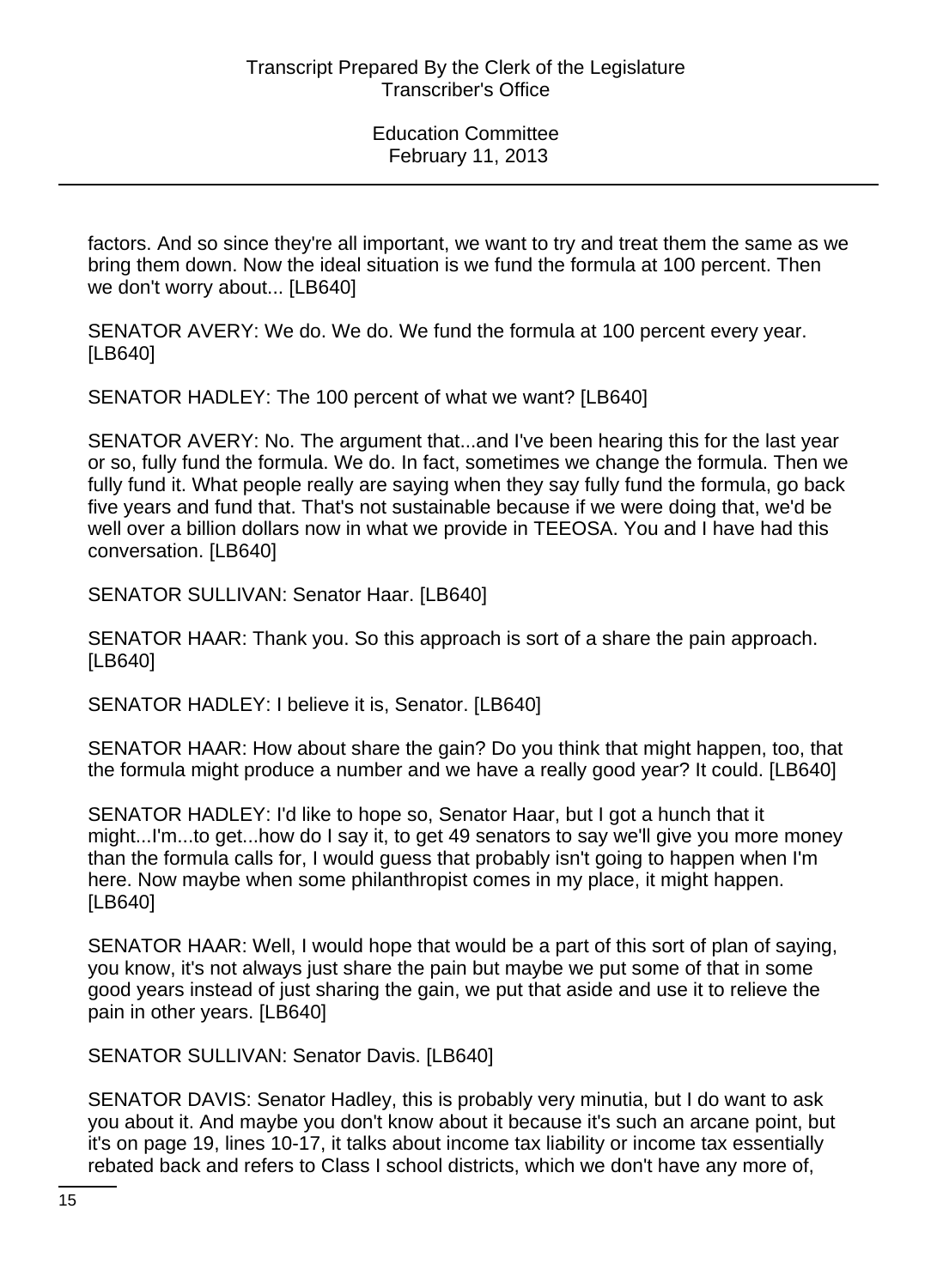and I could explain how all that was done in the past but I'm wondering if that really is necessary to put in there. You know there were Class I districts that were divided among different high schools. And then when Senator Raikes went through a few years ago, the Class I's were essentially dissolved. [LB640]

SENATOR HADLEY: Oh, I see. I don't know the answer to that, Senator Davis, but I'll try and find out as to why we still are referring to Class I because that certainly has been... [LB640]

SENATOR DAVIS: I mean it seems like another step in a very complicated process,... [LB640]

SENATOR HADLEY: Sure. [LB640]

SENATOR DAVIS: ...you know, to try to figure out... [LB640]

SENATOR HADLEY: We could certainly... [LB640]

SENATOR DAVIS: ...whose income tax that really goes to because the property tax has now all gone to one overriding district. [LB640]

SENATOR HADLEY: Okay. [LB640]

SENATOR DAVIS: Thank you. [LB640]

SENATOR SULLIVAN: Senator Scheer. [LB640]

SENATOR SCHEER: Senator Hadley, just to go back to Senator Avery's point as far as one being more important than another, in my discussions, and I'm just going to ask you if you have heard the same thing or agree that as we look at a funding mechanism for state aid under Senator Avery's concern, one becomes more important than the other. And each one, bear in mind, is important to an individual segment or portion of a school district. And from my perspective, they're all equal or they wouldn't be in the TEEOSA formula to begin with. And there may be some that will go in later and some that may come out, but it shouldn't make any difference when you reduce that by a percentage because we haven't had to determine which one is more important. They're all equally important. So from the vantage point, we aren't playing favorites. And as well, it's easier for a school district to see what their dollars will be in the future because they know what the formula is, they know what it will amount to. And if the Legislature or the Revenue Committee starts with its forecast, it would have a pretty good idea if the funding is going to be funded at 98 percent or, as Senator Haar pointed out, at 102 percent, it would be pretty easy for them to figure out what those fundings would be for the next year or the following year out. So it actually makes it one of convenience as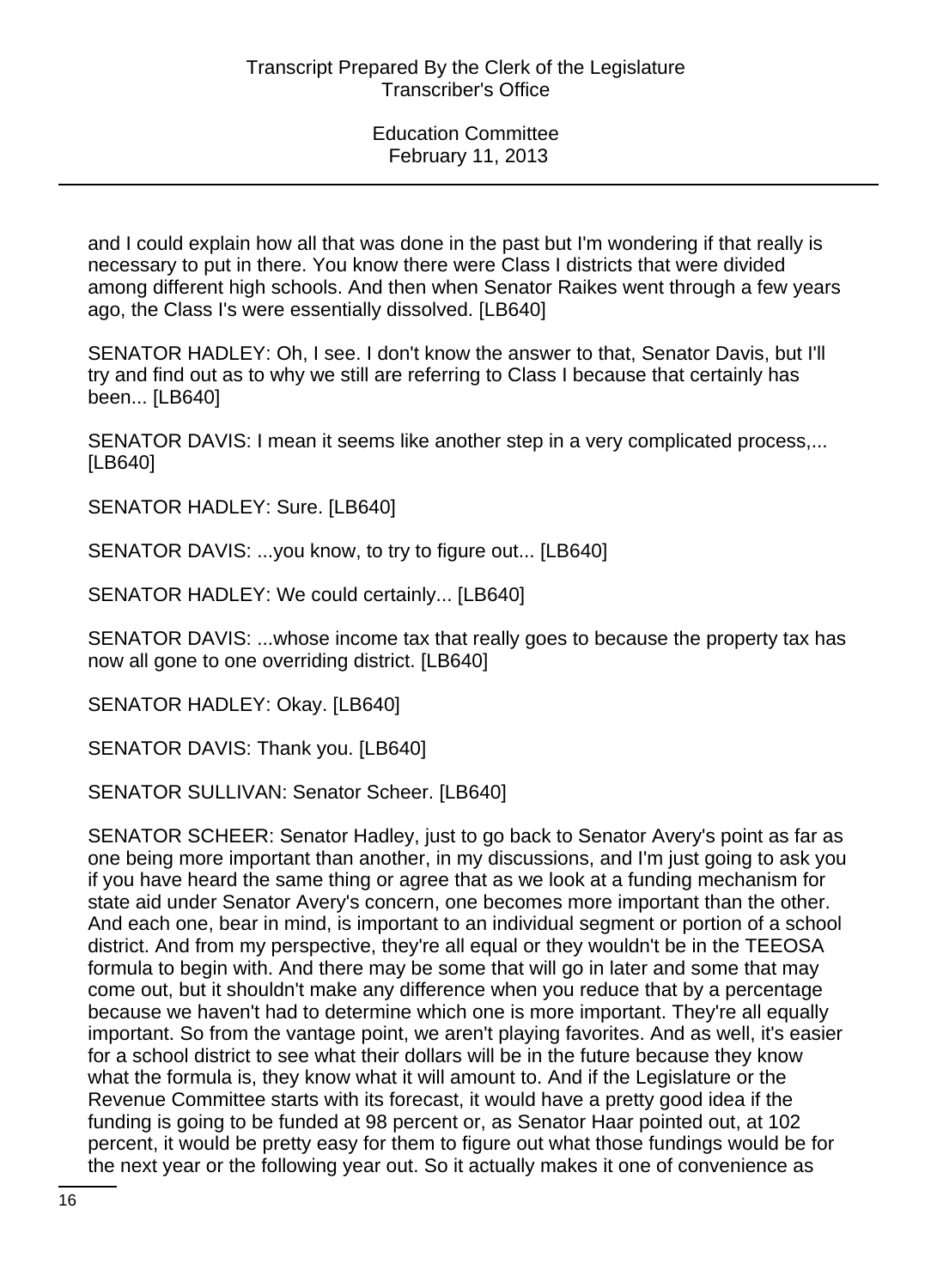well for the school districts. Could you agree with that? [LB640]

SENATOR HADLEY: I would agree with that, Senator Scheer. That is I guess one of the things that I've heard from my districts is, and we've come full circle to Senator Haar's question, the uncertainty is very difficult sometimes for school districts to deal with. And there's still some uncertainty because we're going to sit down sometime as a body and decide how much we're going to put in that school aid formula. And that could certainly make...you know, we could make all kinds of plans on an increase of 5 percent, which I believe is in the Governor's budget, which leads to some number then for TEEOSA, but it's possible the school aid...the appropriations may not fund it at that level. It's possible the body may not. [LB640]

SENATOR SCHEER: Thank you, Senator. [LB640]

SENATOR SULLIVAN: Anything else? Thank you, Senator Hadley. [LB640]

SENATOR HADLEY: Thank you. [LB640]

SENATOR SULLIVAN: We will now hear testimony in support of LB640. Welcome. [LB640]

VIRGIL HARDEN: (Exhibit 1) Good afternoon, Senator. My name is Virgil Harden and for the record that's V-i-r-g-i-l H-a-r-d-e-n, and I'm executive director of business for Grand Island Public Schools. And before I talk in more detail about Grand Island's position on LB640, I have to mention the work that the number of school districts across the state engaged in throughout the year concerning the TEEOSA and just reviewing the components and how that worked. And we would like to submit written testimony to that end so...and as that's going around, I'll just briefly describe it to you. Hopefully, it's nothing new for the committee in that we submitted the written consensus that we had reached back in late November as a group, our ideas about TEEOSA. And then the other part of this is just a chronological order of the meetings that took place. Since March of last year we've been working on this. And we feel that hopefully that stands on its own and, like I said, it's nothing new. And so, of course, at the end if you have any questions on that, please feel free to ask. But with that, I would like to move to Grand Island Public School's position on LB640. And let me say first of all I'm impressed with the dialogue already here this afternoon in your questions to Senator Hadley. It was all very appropriate. Senator Kolowski asked the question that I believe it's my understanding that that's been used one time in 2008, and that's my understanding. So I guess I'll try to answer the question and certainly if other people know for sure, you know, they'll let you know, I'm sure. So first of all, of course, thank you for the opportunity to speak to you this afternoon. I mentioned the work of the TEEOSA small group and hopefully that's meaningful to you. From Grand Island Public Schools' point of view, really there's a few just main takeaways. I have to mention the next bill, which is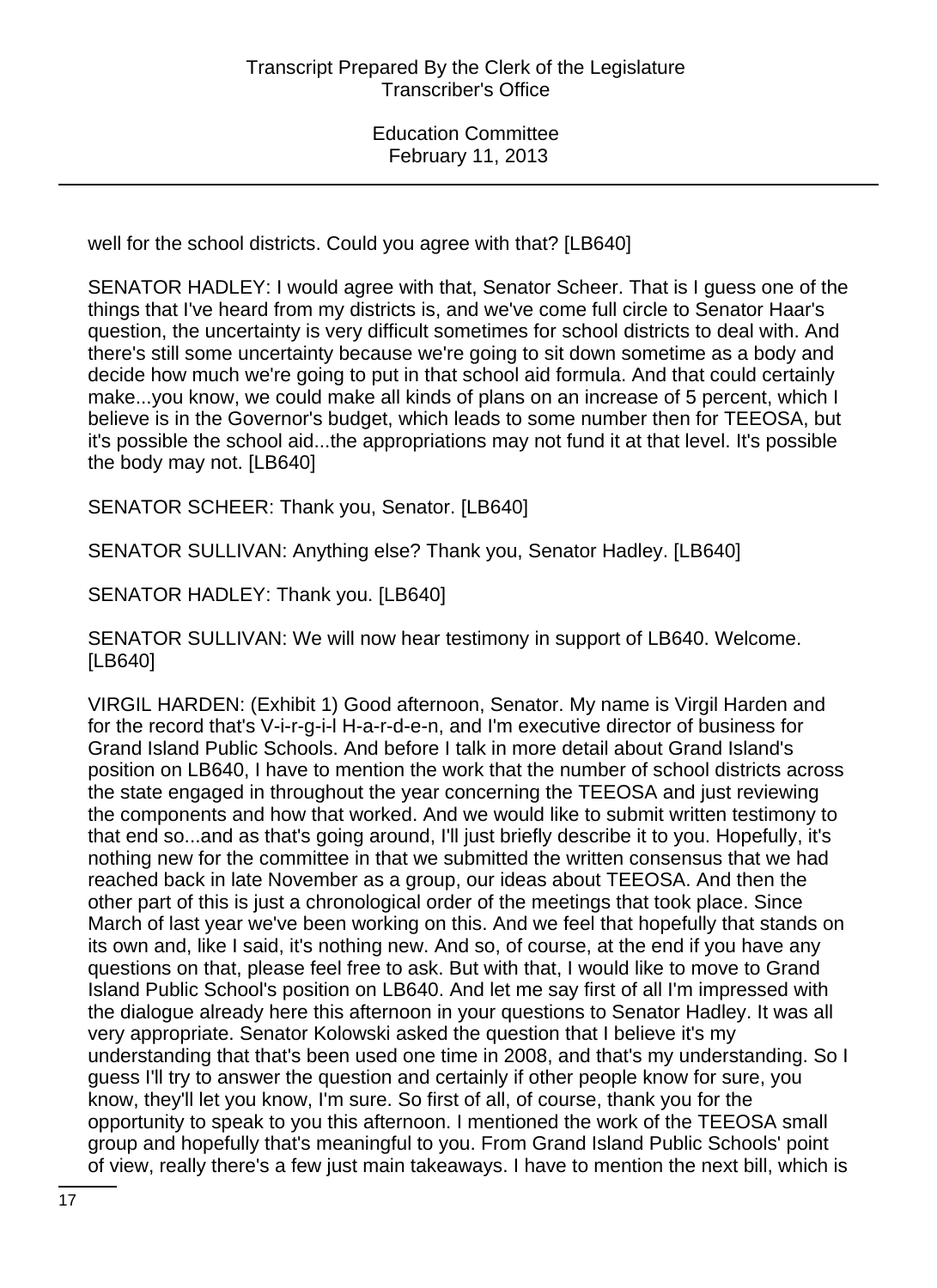### Transcript Prepared By the Clerk of the Legislature Transcriber's Office

Education Committee February 11, 2013

LB407, and really it's...LB640 is not in competition, in our view, with LB407. It is a bill that introduces important concepts regarding TEEOSA that need to be dialogued about and thought about. And it's our position that hopefully you will think about that when you talk about both bills. The temporary aid adjustment is something that is fair as far as a mechanism if you can't fully fund TEEOSA. You know, with the group work that we did and all along we've been saying, of course, fully fund TEEOSA. And the interesting dialogue about, well, what does that really mean? We could talk about pre-LB235 and fully fund it there which would well be over a billion dollars. It's important to know that we realize and are cognizant of the economic situation of the state. We don't think that having a TEEOSA formula that's not sustainable is in the best interest of school districts. And to that end, I think Grand Island has been a partnership in that. We lost \$10 million in state aid in one year when the financial condition of the state changed. So I think we've lifted...done some heavy lifting as far as dealing with the cuts. As we look at LB640 and the temporary aid adjustment, the thing that really speaks to Grand Island is it's about the three mechanisms of state aid: state aid in TEEOSA, in net option funding, and allocated income taxes. And if you reduce state aid and you just take that off the backs of school districts that are participating in TEEOSA, then that group bears the brunt. If it's \$50 million reduction, if it's \$25 million, the 145 or however many school districts that receive state aid through TEEOSA only bear the full impact of that reduction. If you use a temporary aid adjustment, that impact is spread out among the other nonequalized school districts through the mechanisms of allocated income tax and net option funding. So it's a fairer way to not fully fund the formula in our opinion. And so we would recommend and that's why we recommend LB640 as being, that component being better mechanism than what maybe were the traditional methods or are the traditional methods of adjusting the local effort rate or basic allowable growth rate, which LB407 does; so we'll talk more about that later this afternoon. So...and as far as the repealing the...I'm getting down to the last minute here...as far as repealing the averaging adjustment, we think that that's an appropriate thing, adding back then the basic funding adjustment. School districts like Grand Island--high needs. We have a large amount of poverty and a large amount of ESL. We have high tax and we're \$1.04 on our general fund. We have just 1 cent for our special building fund. We do not have a large increase in valuation from one year to the next, maybe 2, 2.5 percent over the last couple of years. In fact, the last five-year average is less than 2.5 percent. We need something to help us recognize the fact that we need some help to get our resources high enough so we can have the money to spend to get closer to the statewide average or, as the bill proposes, at least the districts that are above 900. And so with that, I'll conclude my comments and be happy to answer any questions. [LB640]

SENATOR SULLIVAN: Thank you, Mr. Harden. Senator Haar. [LB640]

SENATOR HAAR: Thank you. It seems to me there's two ways to sort of play the game. One is winners and losers and the other is share the pain. How do you adapt within your district to those two different scenarios? [LB640]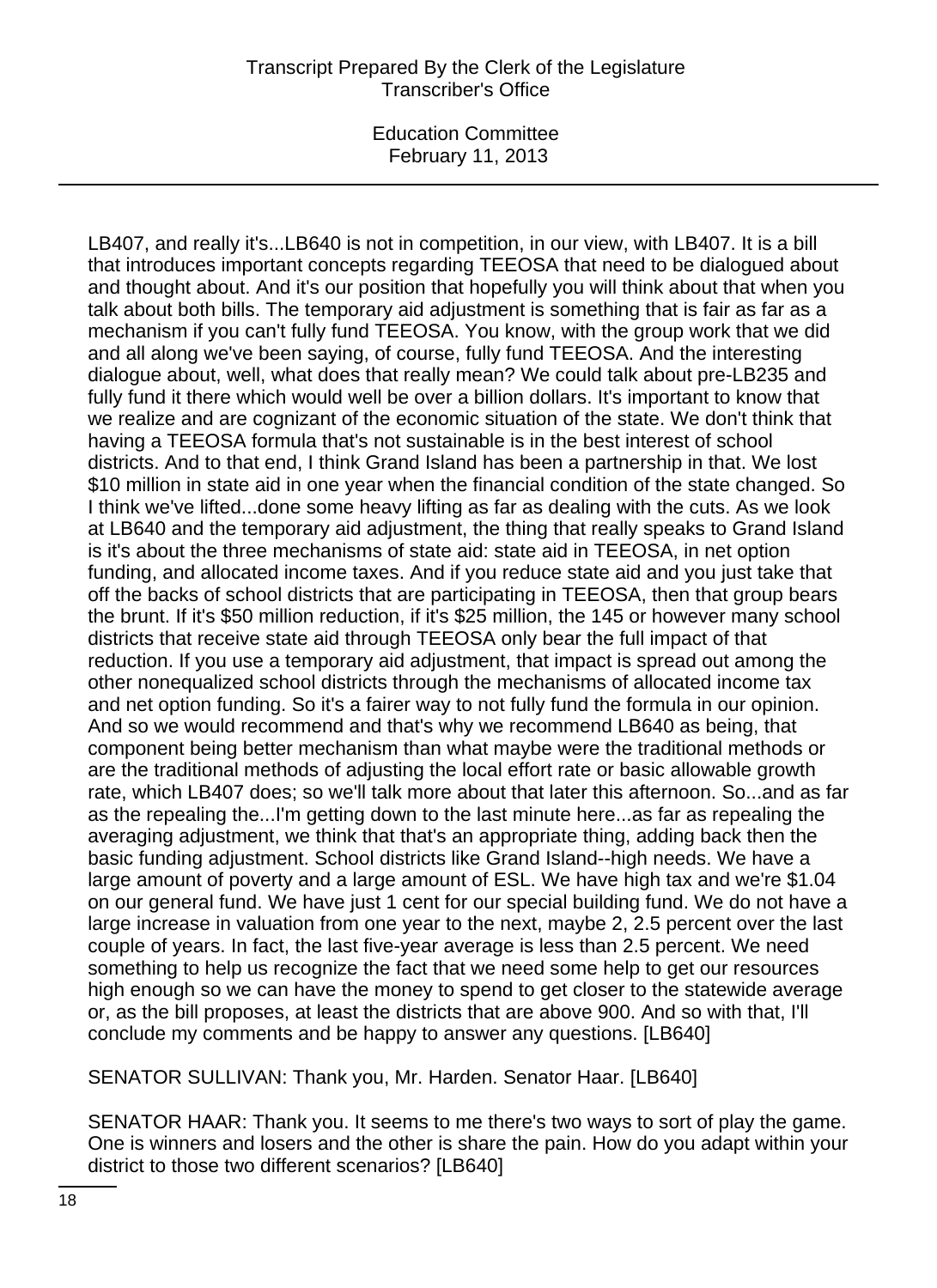VIRGIL HARDEN: Well, in Grand Island we've tried very hard to have the statewide dialogue with our peers across the state, thinking about what's best for school districts in general and what's good public policy. And so like I mentioned, we have suffered financially and have to just live within our means. And so for us it's really about advocating for kids and making sure that you realize that anything that you do for TEEOSA affects the classroom. And it doesn't just affect Grand Island Public Schools. It affects all schools. And so what we're in favor of is good public policy for the right reason. Even if Grand Island doesn't necessarily come out as absolutely the winner right now this year, if it's good public policy, we're probably going to have to rely on that component at some point in the future. So it needs to be in there for the right reason. [LB640]

SENATOR HAAR: But then actually just coming down to, okay, you get the message and one is going to be, you know, we're going to multiply by .95, the other is you're going to get numbers that shift around the funding you've gotten in the past. How do you adapt differently to those two situations? [LB640]

VIRGIL HARDEN: Well, I'm not 100 percent sure in what context. You mean the operation of the school? [LB640]

SENATOR HAAR: In the...yeah, exactly. [LB640]

VIRGIL HARDEN: Well, for us there's one tool and that's our cash reserve and making sure that we have an appropriate level to deal with. I mean when you lose \$10 million in one year you have to be ready and you have to have...so we maintain a large, healthy cash reserve to make sure that we're in a position to deal with those default, you know, these defunding. And it's no one's fault. The economy did what the economy did. We have to be ready for it. That doesn't mean that we don't have the needs and we aren't going to continue to push for a career pathways institute that we're going to open up next year, that we aren't going to push for curriculum that's going to be delivered via iPad or a Tablet because that's what kids need to be engaged in a classroom, today's classroom. We're going to keep moving forward with how we compensate our staff so that we're fair compared to our peers when we do a comparability. So we're going to keep moving forward as much as we can, but at some point that just isn't going to, you know, if we keep getting decreases, we just aren't going to be able to continue on with the way we are now. And so the cash reserve is the only thing that buys us any time, and all that does is really, much like the state does a two-year budget cycle with the changes in negotiation process and everything else, we're really in a two-year budget cycle at this point. We have to be two years out, what we think is going to happen with TEEOSA, and try our best to manage those ebbs and flows with cash reserve. [LB640]

SENATOR HAAR: Thank you. [LB640]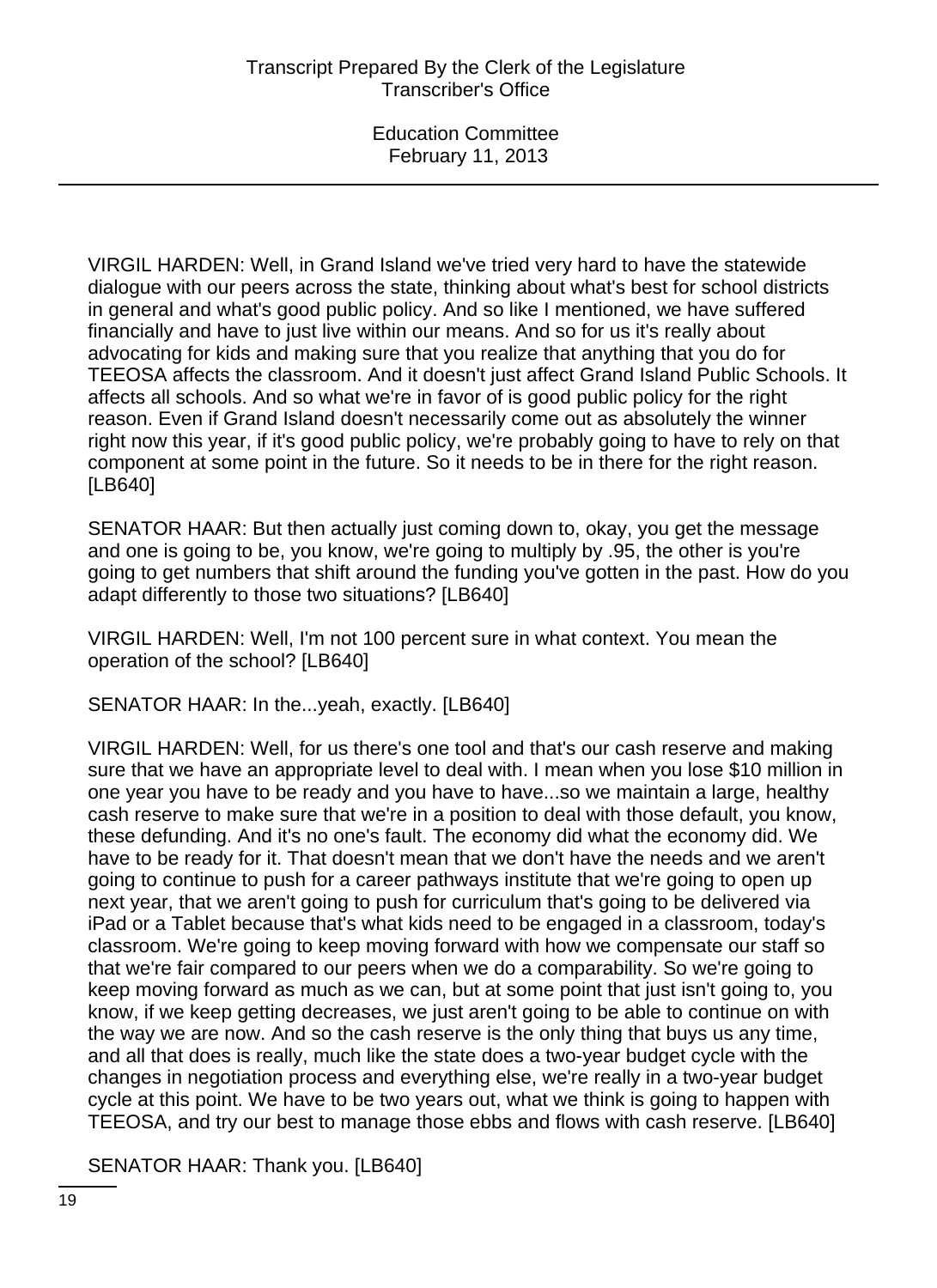SENATOR SULLIVAN: Mr. Harden, you said earlier that you had taken a huge cut a few years ago. And even in spite of cash reserves, you might be looking at some real impacts to student learning. [LB640]

VIRGIL HARDEN: Well, during...we were very proactive I think as a district and we scaled back and we had to increase our class size at our secondary, at our high school, and we had to do without social workers and counselors and school administrators that we would have liked to see in place to help the learning process and lead that...school leaders are very important. And yet it's hard to justify when you're in hard economic times. It's hard to justify in good economic times, for that matter. So we're very cognizant of that and, yeah, it's had a very real impact on the classroom. And when you have a majority/minority school district like we do and the needs that we have with ESL and poverty, it's just exacerbated because the most needy students then suffer the most because those are those ancillary things that we can't provide them that we really wish we could. [LB640]

SENATOR SULLIVAN: Thank you. Any other questions? Senator Kolowski. [LB640]

SENATOR KOLOWSKI: Thank you, Madam Chair. Mr. Harden, I think one of your comments that I wrote down is right on target with what we heard Senator Hadley mention as well as Senator Scheer as he made his comments and that was a fairer way to not fully fund the formula. And it's unfortunate that we have to state it in that way, but I think that you're right on target in support of this bill that spreads it out evenly and equally when we don't have the full funding to make things work. And I thank you for that comment and I thank you for your testimony today. [LB640]

SENATOR SULLIVAN: Senator Scheer. [LB640]

SENATOR SCHEER: No, Senator Haar. [LB640]

SENATOR SULLIVAN: Oh, Senator Haar, did you have another question? [LB640]

SENATOR HAAR: No, that's fine, thanks. [LB640]

SENATOR SULLIVAN: Thank you, Mr. Harden. [LB640]

VIRGIL HARDEN: Thank you. [LB640]

SENATOR SULLIVAN: Welcome. [LB640]

KEN FOSSEN: Thank you. Good afternoon, Senators. I'm Ken Fossen, K-e-n F-o-s-s-e-n, associate superintendent with the Millard Schools in Omaha. First of all, I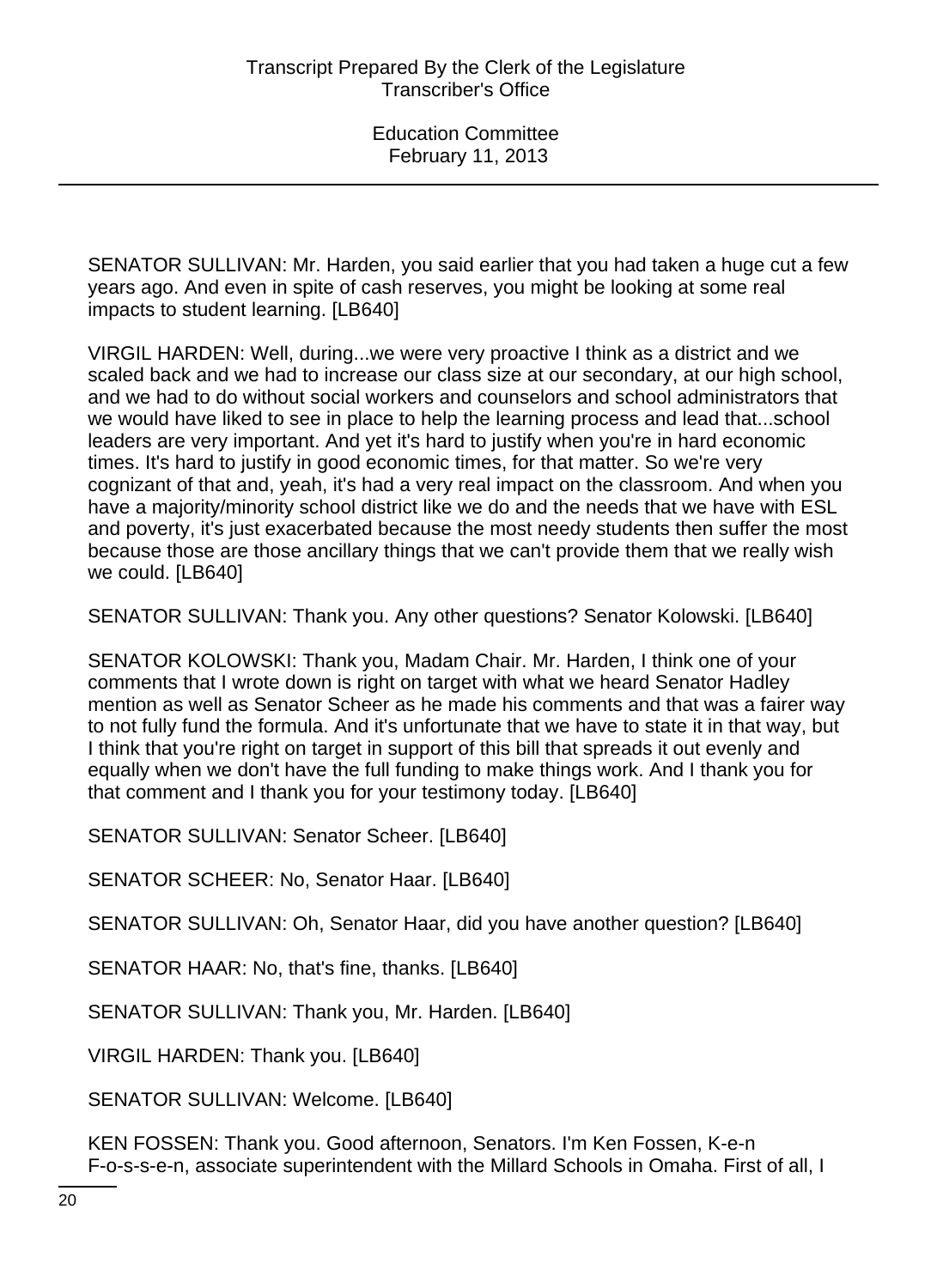#### Transcript Prepared By the Clerk of the Legislature Transcriber's Office

Education Committee February 11, 2013

would concur with everything that has been said prior to this so will not comment a lot on it. With regard to LB640, it's difficult to talk about it without also talking about LB407; but I'll try to hold those comments for the LB407 testimony. But if you have questions, I may need to go to LB407 to address them. A couple of things Millard Schools would speak in support of LB640, one of the reasons being that it maintains the allowances for teacher education and for the instructional time so that's not a change, whereas LB407 will diminish those. With regard to TEEOSA, I know that there's always the argument that it's too complicated, people can't understand it. Of course, one of the reasons for that is it changes virtually every year. So if you learned it two years ago, you don't know it today. So the more that we can do to keep it consistent, the better understanding people will have of it. Secondly, if we maintain the consistency, it also gives school districts a chance to prepare better. You may not know it, but there's about a billion dollars that's going into the schools and a billion dollars directs what we are doing. So what you do in that state aid formula provides the incentives or the direction or even gives us an indication of your vision of what you want to happen in the state of Nebraska. One example, one that is going away is the elementary class-size adjustment, small class-size adjustment. We knew all along it was going away this next year. We planned accordingly. We had it for the period that it was there. Now it's going away. And we have the instructional time allowance, the teacher education allowance as well. It's awfully difficult to plan if it's saying, here it is, we think it's important, and you go chase after it and then, poof, it's gone. And one of the things about LB407 is, poof, it's gone. So things you did in the past, sorry, but we're not going to do that again. So the consistency part of it is good for the planning as well. There's been discussion here with regard to what do you do when you don't have the dollars to fund the formula? In the past we did, in fact, use a temporary aid adjustment. I know there's been legislation proposed to make it a percentage, which would be the same concept. Over the weekend, I started grabbing some information on LB407 that I found somewhat interesting because I know you're tired of hearing of the Omaha area and the Learning Community which, incidentally, is handled differently. But I grabbed Platte County. There are three school districts in Platte County. There's Columbus, which is primarily the city as I understand it; you have the Lakeview area; and then you have Humphrey, which is primarily an agricultural area. So if you have a \$100,000 home in Platte County, to understand how much you're going to pay in taxes, you need to know where those invisible lines go with regard to your school district. Because if you're in the Humphrey, if I've got it here, if you are in the Humphrey School District, you would pay \$426 a year on that \$100,000 home. If you're in the Lakeview community, it would be \$744. And if you're in Columbus, it would be \$1,065, same, same building. So that's why we have some equalization going on in the state aid formula. There are...when we talk about TEEOSA, realize that's the umbrella, that's state aid. What we often hear people say I don't get any of is related to only the equalization part. We...that's where you have needs minus resources. If your resources exceed your needs, you don't get equalization aid. No one goes out and takes those additional resources. You just don't get any equalization aid. But in addition to that, politically there have been the decisions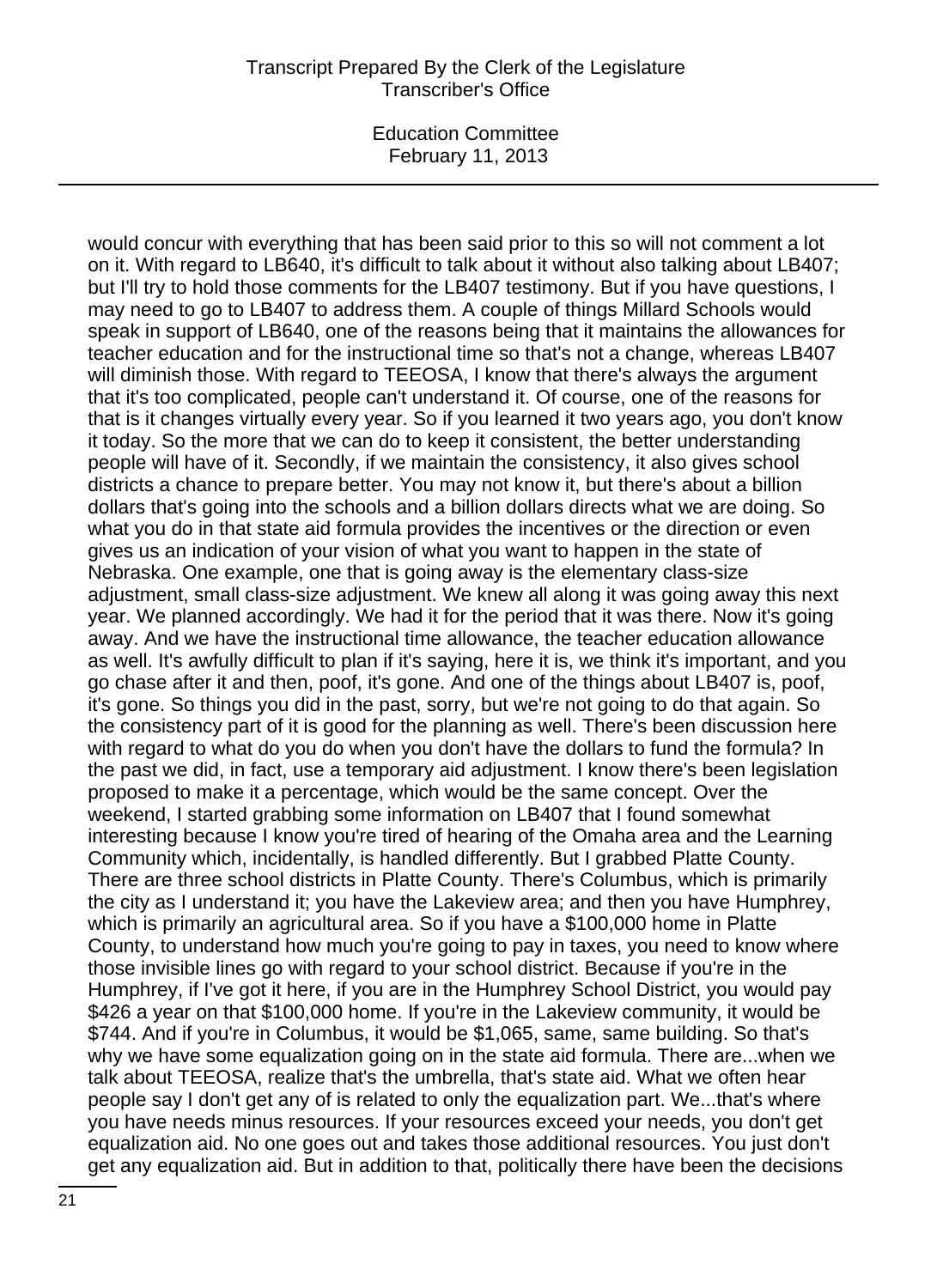made in the past but, yeah, we should give you something even though your needs exceed your resources. We are going to give you part of the allocated income tax. We're going to give you net option funding. We're going to give you reorganization incentives. So you get something beyond the equalization aid. When you go to a temporary aid adjustment, everyone gets hit, even those who get TEEOSA funding only through these, well, we'll give this to you anyway factors. So that's the end of my time. I'd be glad to answer any questions you might have. [LB640]

SENATOR SULLIVAN: Thank you, Mr. Fossen. Questions for Mr. Fossen? Senator Seiler. [LB640]

SENATOR SEILER: Just on this last issue, if you did a percentage reduction of the equalization part, most of those people are bumped against their levy. Is that correct? [LB640]

KEN FOSSEN: I don't know that. I don't know that for sure. [LB640]

SENATOR SEILER: Let's assume... [LB640]

KEN FOSSEN: I think the majority are. [LB640]

SENATOR SEILER: And then the people that are just getting the first part of the state aid, not TEEOSA or equalization, they've still got levy room. [LB640]

KEN FOSSEN: I think that's accurate, yes. [LB640]

SENATOR SEILER: So they can make it up. [LB640]

KEN FOSSEN: Correct. [LB640]

SENATOR SEILER: The people with state aid can't. [LB640]

KEN FOSSEN: With equalization aid. [LB640]

SENATOR SEILER: So does that change why you would apply the 6.5 or that was the number that was thrown around against the equalization or against all of it? [LB640]

KEN FOSSEN: That is a reason for doing it. I was primarily looking at it, saying we should all share in it. We all get state aid; some don't get equalize it. [LB640]

SENATOR SEILER: No, they're not going to share. They're going to bump their levy up and they're going to go on about their business. [LB640]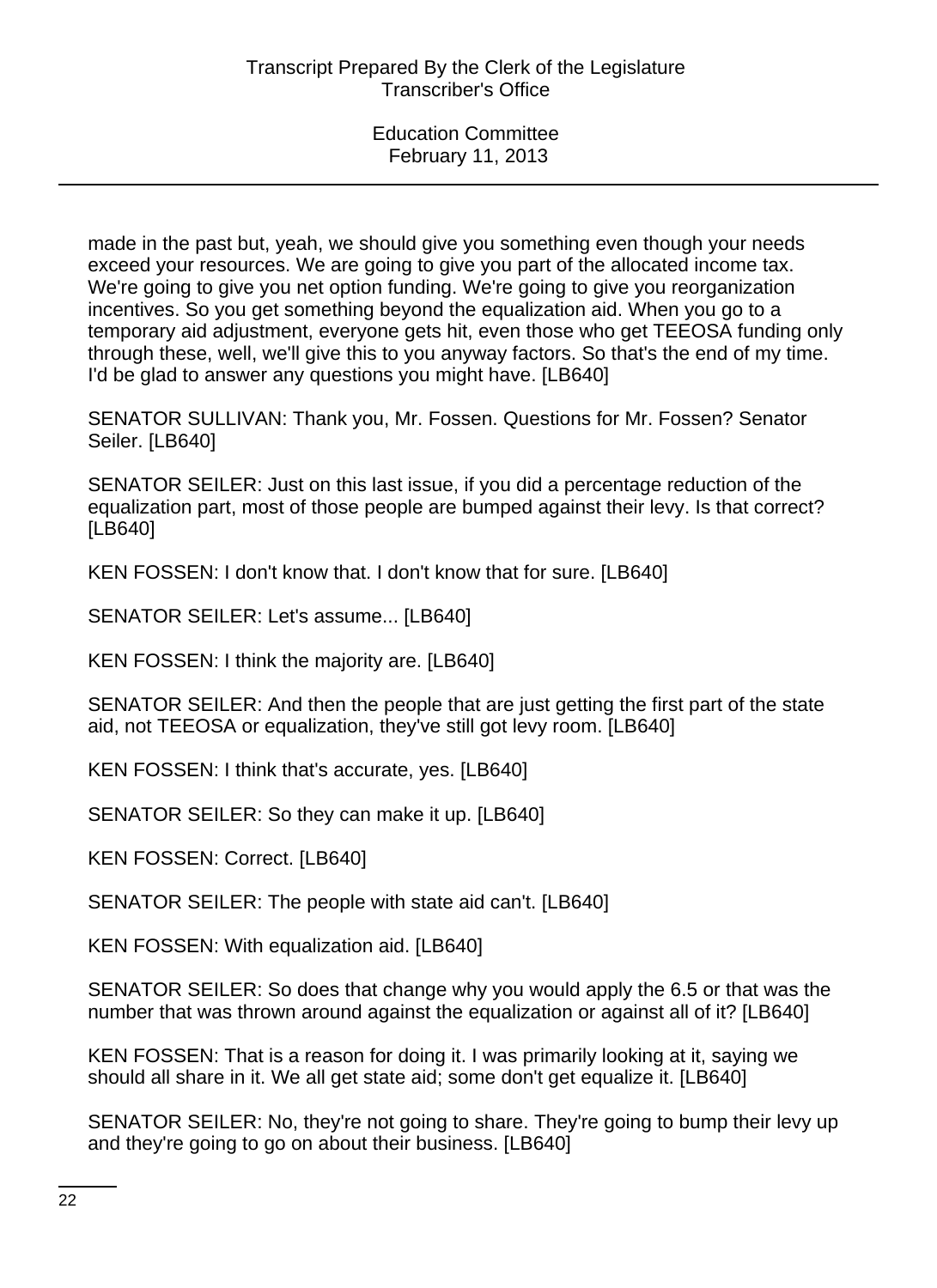KEN FOSSEN: Well, that's back to the old theory we don't take away from those...we don't take property taxes away, except I might add except in the Learning Community. In the Learning Community where you have over a third of all students in the state, there is a sharing of property tax as well. So when we entered into that arrangement, those school districts who did not get equalization aid, they are now sharing their property taxes with the other 11 remaining school districts, so there is a sharing of property tax there, too, and everyone now, since we're sharing everything, everyone is equalized. Everyone does get equalization aid, but everyone shares in the property value as well. And in addition, the state saved a couple million dollars in state aid. [LB640]

SENATOR SEILER: And Humphrey happens to be one of the wealthiest districts in the state, by the way. [LB640]

KEN FOSSEN: If you measure it in terms of property... [LB640]

SENATOR SEILER: Yep, thank you. [LB640]

KEN FOSSEN: ...versus the number of students. [LB640]

SENATOR SULLIVAN: Any other questions? Thank you, Mr. Fossen. [LB640]

FRANK HARWOOD: Good afternoon, Senators. My name is Frank Harwood, F-r-a-n-k H-a-r-w-o-o-d. I'm the superintendent for Bellevue Public Schools, here to speak in support of LB640. To start off with, I'll...for those of you who don't know me, this is only my second year in Nebraska so if you have some of the questions about the past, I may not know that very well. You know, over the last several years in both Kansas, where I came from, and Nebraska there has been a significant reduction in revenues that states have had. And everywhere I've seen, school districts have understood that and have understood why, you know, state aid has been reduced. And I do appreciate that, at least with the beginnings of discussions, Nebraska is willing to reinvest and look at some increases in state aid to schools. This brings up the point of how that gets done. To answer a couple of the questions that have come up in the way that it works, the difference between LB640 and LB407 is markedly different in the way some of those funds get back into schools. In both cases, you could look at an increase. With LB640, that increase is kind of a sliding scale up to above 100 percent of what TEEOSA would say, could be if you wanted to apply it that way. However, when you look at the adjustments that are in the current TEEOSA and you start changing the formula by pulling them out, basically you're saying that the needs are changing because there isn't enough money to fund the formula. And my argument would be is that the educational needs don't change. As we look at what's happened, the Legislature, as part of the adjustments, has incented practices by districts, one of those would be instructional time and/or teacher education allowance. In both cases, Bellevue has received both of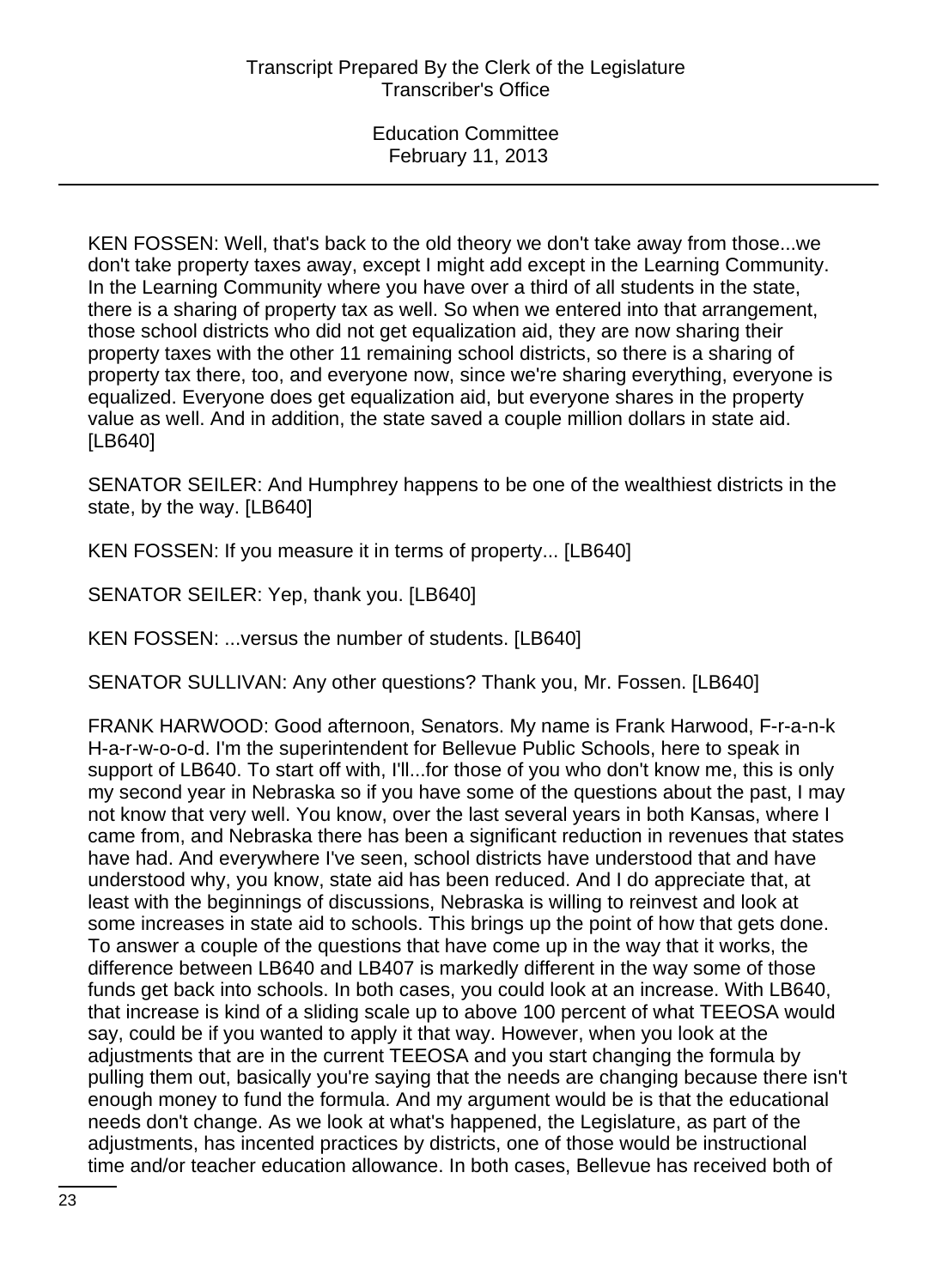## Transcript Prepared By the Clerk of the Legislature Transcriber's Office

Education Committee February 11, 2013

those allowances. In this situation, to get to Senator Haar's question a little bit ago, what that does to us from a business perspective is that the new laws to the CIR say that we should be settled with our teachers for our contract for next year by Friday of last week. In looking at the two bills and getting our best guess on what that would do with us, to Bellevue, is about \$2 million difference in what state aid would be. That makes it very difficult to look at a settlement. So, you know, our education association is very understanding of the situation we're in. They've agreed to forgo the mediation that's required after February 8 so we can continue to have that discussion until we can see more what's happened...what will happen with state aid. But, in essence, by eliminating those allowances, you, as Mr. Fossen said, the districts that chased those dollars or did the things that the state had asked to be done, which would increase instructional time, are now being punished for doing that because now they're being pulled away. So even though you could have, as the Governor has suggested, 5 percent more money into state aid, that would not be 5 percent more for each district. And many districts would come out much farther ahead and other districts could, in essence, even lose money because of the way the money is reallocated. For this reason, it makes a lot more sense to look at coming up with a formula that actually is indicative of the needs that are there, whether that's for English language learners or for poverty or whatever those factors are, and then make an adjustment from there based on the funding, which is what we've talked about. And again, that consistency does help us plan to actually stay in compliance with other rules and regulations that we have at that point. Other than that, I have...I would agree with most of the testimony that has come forward. So as opposed to repeating that, I would be happy to answer questions. [LB640]

SENATOR SULLIVAN: Thank you, Mr. Harwood. When you talk about needs don't change but then you also said a little bit later that needs do change, we've had changes with respect to poverty and ethnic diversity, cultural diversity and... [LB640]

FRANK HARWOOD: And I would say that, for example, with the basic funding allowance versus the averaging adjustment, when you look at one of those proponents, the averaging adjustment was there for high-tax low-spending districts so that you could...if you get in that situation because you don't have any levy authority to go to increase, you can never get out of that situation. The averaging adjustment was one way to give districts the ability to increase or to be closer to catch up with the average spending. When you look at that as policy when you're comparing Bellevue to a district that would have, you know, less than 100 students, there will be a difference in the per-pupil spending in those two districts. I mean we do gain in the economy of scale. So a change to the way that's done with the basic funding allowance so that now you're only looking at districts that have more than 900 students makes that make more sense. So if there are changes to the formula so that you are taking a reasoned approach to why we're doing that versus just eliminating those allowances because there's not enough money to fund it, that's...I mean there will always need to be changes as we go forward. You may decide at some point later on that the allowance for English language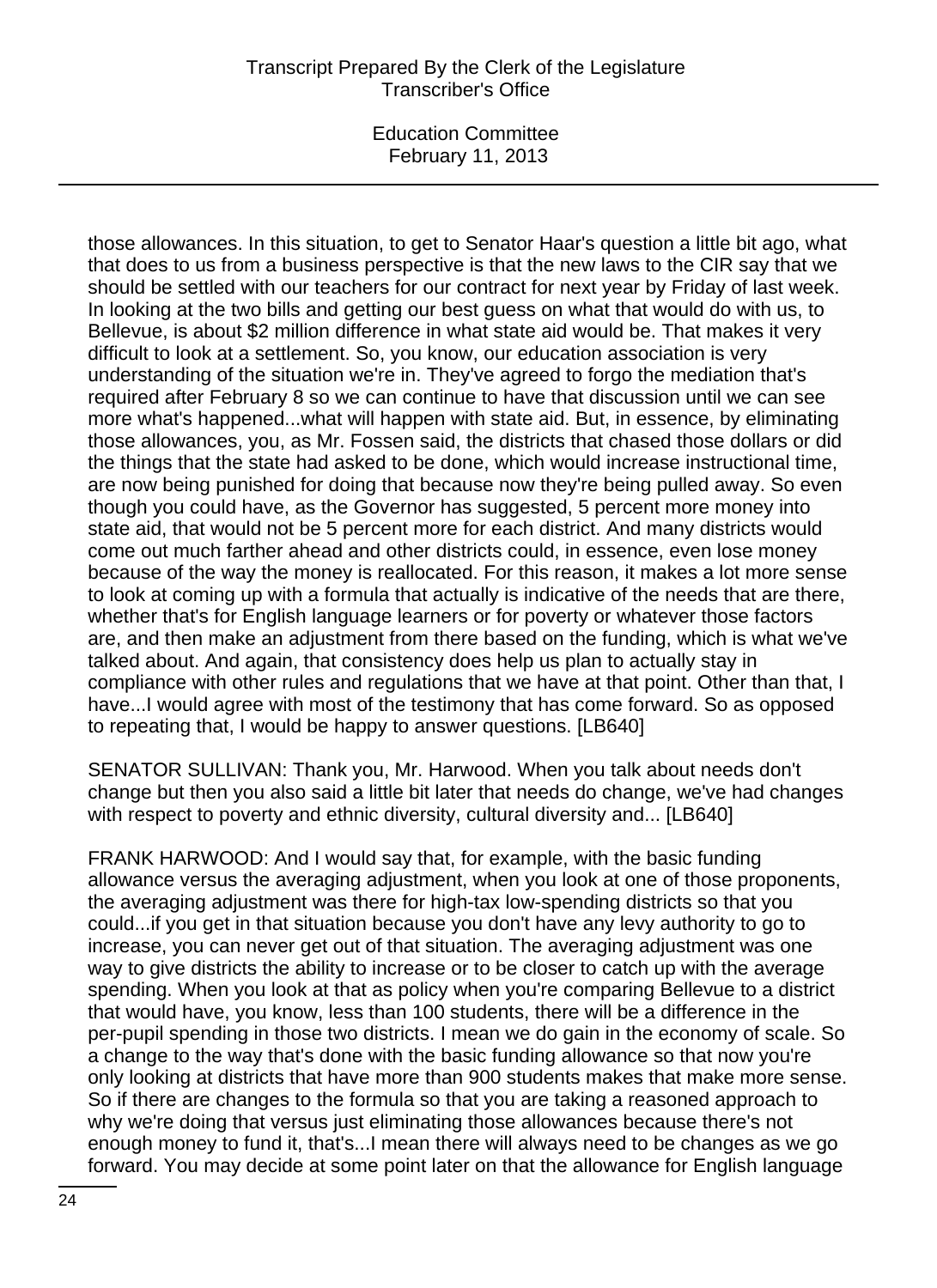learners is not sufficient and that needs to be increased for poverty. But tying the formula that dictates the needs to the amount of money that the Legislature can afford to appropriate seems to be counterproductive in that let's calculate the needs based on a needs formula that we think is appropriate and then look at the funding separately. I think over the...and again, this is only my second year in Nebraska, but from the discussion, the needs formula has been adjusted to change the dollars available to distribution. And this LB640 gets away from that as a mechanism for changing the amount available. [LB640]

SENATOR SULLIVAN: It's been two years since you left Kansas, but is Kansas doing a better job than Nebraska? [LB640]

FRANK HARWOOD: Well, Kansas is back to about to the funding they had in 1994, so probably not. And actually, and what I would say is that the state of Kansas does not seem to be as willing to reinvest some of those dollars. And again, it was the same situation where there were, I mean states across the country got hit pretty hard and so there was a reduction. Some states did that because they had to. Some states seem to have done it because they wanted to. [LB640]

SENATOR SULLIVAN: Thank you, Mr. Harwood. Any other comments, questions? Thank you. [LB640]

FRANK HARWOOD: Okay. [LB640]

SENATOR SULLIVAN: Welcome. [LB640]

STEVE JOEL: Good afternoon, Senator Sullivan, members of the Education Committee. My name is Steve Joel, superintendent of Lincoln Public Schools, S-t-e-v-e J-o-e-l. Listening to my colleague, Mr. Harwood, describe his two years in Nebraska, I was thinking, and not having much to remember about the past, I've been around for awhile, don't really remember the past, but I do remember that we talked about state aid distribution almost every year. And it continues to be a hot topic with superintendents as well as legislators. Lincoln is in favor of LB640. School districts in our state have been seeking a funding formula that provides the following: sufficient funding for K-12 education within the realities of a state budget; a funding formula that recognizes a real and unique needs of school districts based on the demographics of its students and the features of its district; and then equalized funding to ensure that all students have access to educational opportunities across the state. We believe that LB640 exemplifies these components. It runs the full formula as it exists in statute, and it recognizes the unique needs of students and the unique needs of districts. The needs of districts are determined by looking at the demographics of the students, such as poverty and proficiency in the English language and the features of the district such as transportation requirements. LB640 provides a transparent method for decreasing the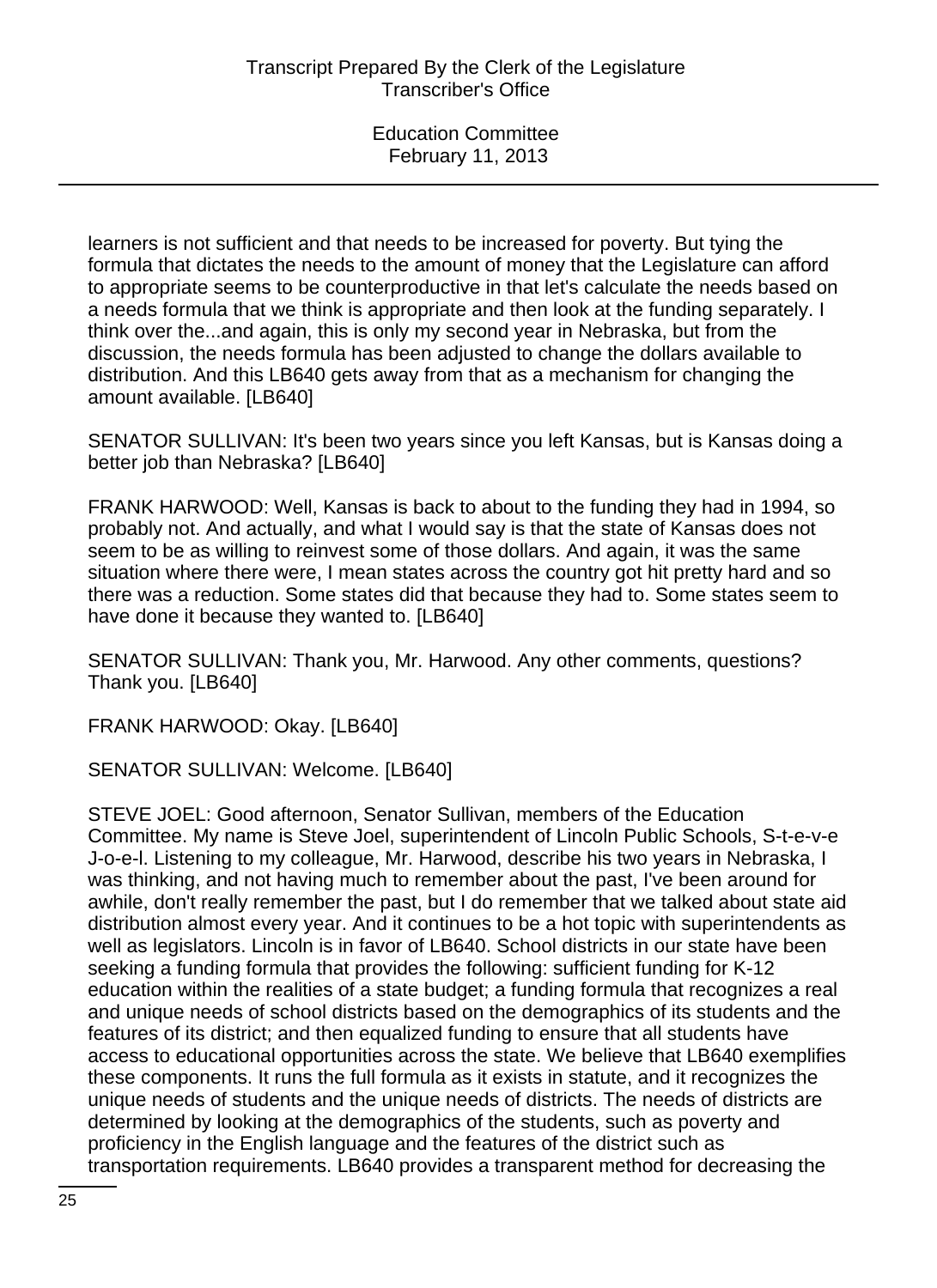## Transcript Prepared By the Clerk of the Legislature Transcriber's Office

Education Committee February 11, 2013

overall TEEOSA expenditure by utilizing a temporary aid adjustment, as you've heard, to ensure that the total expenditure for TEEOSA is within the requirements of the state budget. Recently, over the years, other methods to adjust TEEOSA have sought to mathematically change district needs by decreasing the basic allowable growth. This in essence stops a district from spending what it might need to meet student needs in order to decrease how much the state will financially support schools. What about changing the local effort rate? This shifts the burden back to local property owners because it requires a school district to levy a higher amount in order to qualify for state aid. Temporary aid adjustment simply lowers aid to all schools instead of changing the impression of a school's needs or requiring additional taxation at the local level. LB640 also provides measures to ensure an equalized opportunity to education and ensures that school districts that are levying property taxes above the required local effort rate but are still unable to raise enough through local resources and other elements of TEEOSA do not continue to fall away from the state average in spending per student. This is done through repealing the existing averaging adjustment and replacing it with the basic funding adjustment. While mathematically similar, the basic funding adjustment narrows the districts that make up the state average from the very small to the very large to only those schools with 900 or more students, a number that's been suggested through collaborative conversation with smaller districts. So to conclude, LB640 keeps the existing formula and its proportionality intact. It provides a vehicle during both years of the biennium to ensure that the funding of the bill fits within the reasonable parameters of the state budget without having a grossly negative impact on school districts. It ensures that schools don't lose the funds necessary to provide an equitable education for students because of statutory limitations while they invest local funding. And it does not add additional burden to local districts nor add further barriers to schools with high formula needs. Appreciate very much the opportunity to meet with you today and represent Lincoln Public Schools and many other school districts in the state. I would answer any questions. [LB640]

SENATOR SULLIVAN: Thank you, Mr. Joel. Senator Haar. [LB640]

SENATOR HAAR: Thank you very much. The Legislature will always have to adapt to the fact that we want to fund education as much as we can, but there's some years we can do that better. So here's tough...and will always be lobbied by Lincoln Public Schools and the others. So I see kind of two choices here where we just change factors so we finally come out with the amount we want or this, Senator Hadley's bill here. I call these winners and losers versus share the pain. How will your lobbying efforts differ on those two scenarios? [LB640]

STEVE JOEL: Scenarios being? [LB640]

SENATOR HAAR: One is that, you know, always knowing that we don't have enough money or maybe even a little bit, but winners and losers where you could win or lose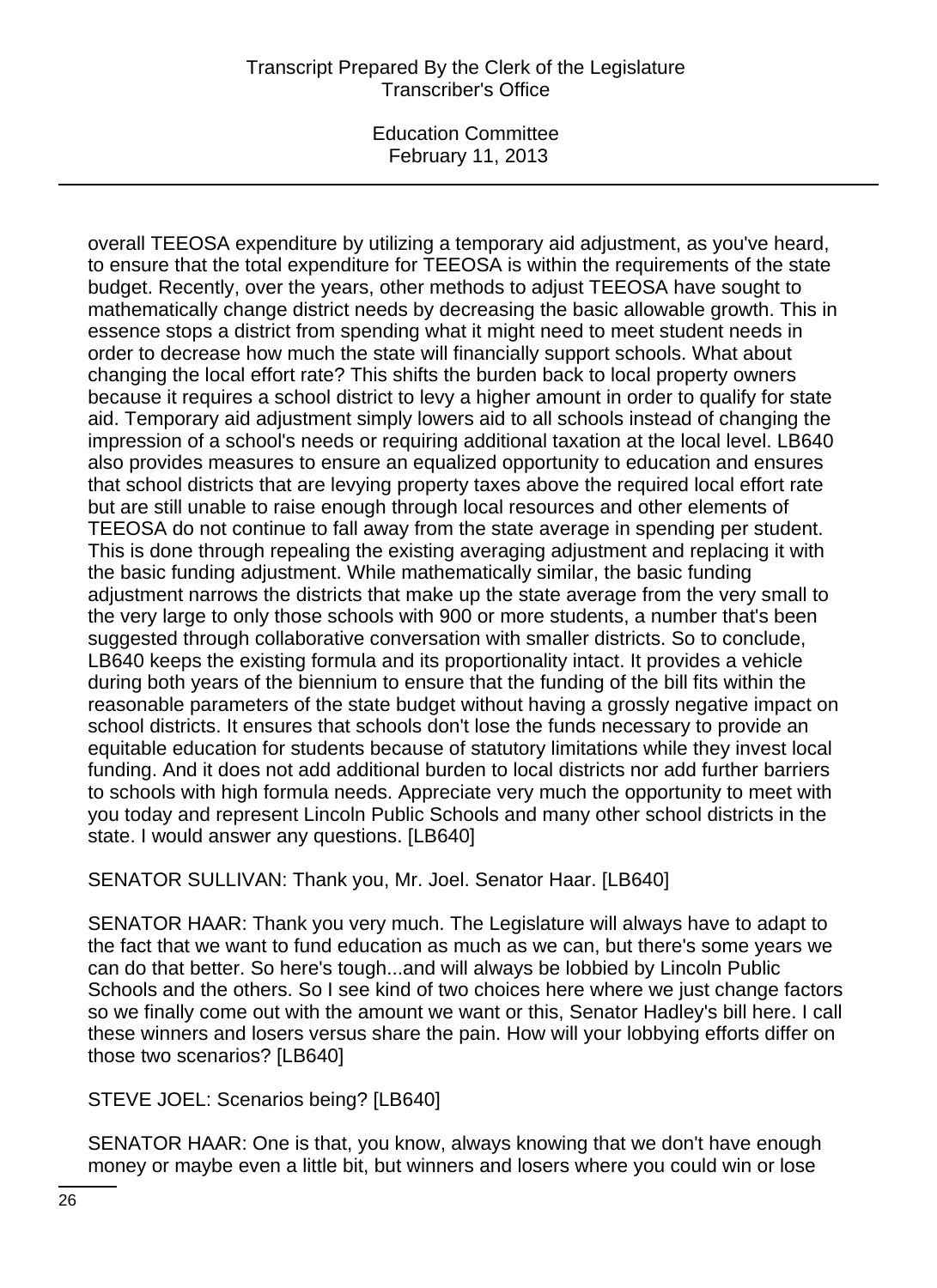pretty big by changing the factors versus everyone sharing the pain. [LB640]

STEVE JOEL: Yeah, I think, you know, looking back over a number of years, Senator Haar, I can clearly remember looking at those factors and then seeing what the printout did with respect to the districts that we represented and perhaps that senators represented. And I'm not sure that that was always a productive discussion or even an argument that we had amongst ourselves. I think what would work for us, I believe what would work for us is LB640 that has a tendency to smooth that out over time. You know, the other way I would respond to that is we have bold goals in the state of Nebraska for education. When we look at our 90 percent on-time graduation rate and high college and career readiness rate, you know, it's one of those things where education is always going to have to be funded. And it's going to have to be funded to a level that accommodates the needs that we have. So I don't know that I can give you a direct answer to your question, short of saying, you know, I guess it will be as it gets rolled out year after year we'll try to look at what's best for Lincoln students, but also be cognizant and mindful of what the impact is on other students around the state. And I think we've done that. I think there's a much more collaborative spirit today than there has been in the last three, five, or ten years. [LB640]

SENATOR HAAR: So...well, the thing I'm trying to think through here is if we go with sort of the way we've been doing it, the winners and losers, then I see less collaboration between school districts because you're all out there to get something for you. Whereas if we go to the factor method, we're going to get pretty much the collaborative lobbying we just need more money in this formula. Would you agree with that? [LB640]

STEVE JOEL: A little bit of a loaded question I think. [LB640]

SENATOR HAAR: It certainly is. [LB640]

STEVE JOEL: Yeah. Well, you know, the cost of education is going up and the cost of getting the very best professional people in front of our students is going up. And the needs that Lincoln Public Schools and many other districts in the state are facing today with respect to poverty and students that are coming from different countries is going up. And again, goals are ratcheted. So, you know, I think we're always going to be advocating; but we also understand that when times are tough education can't expect to be funded to the level that we'd like to be funded. You know, I mean it came up in earlier testimony, you know. What is fully funding? I mean I think that's a great question because, you know, fully funding would be that we're able to do everything that we think we need to do to hit our goals and the goals of the state. And I don't know that that's ever going to be reasonable, even in good times. But I think it's fair to say that, you know, we're going to continue to advocate for resources to provide the very, very best for our students. [LB640]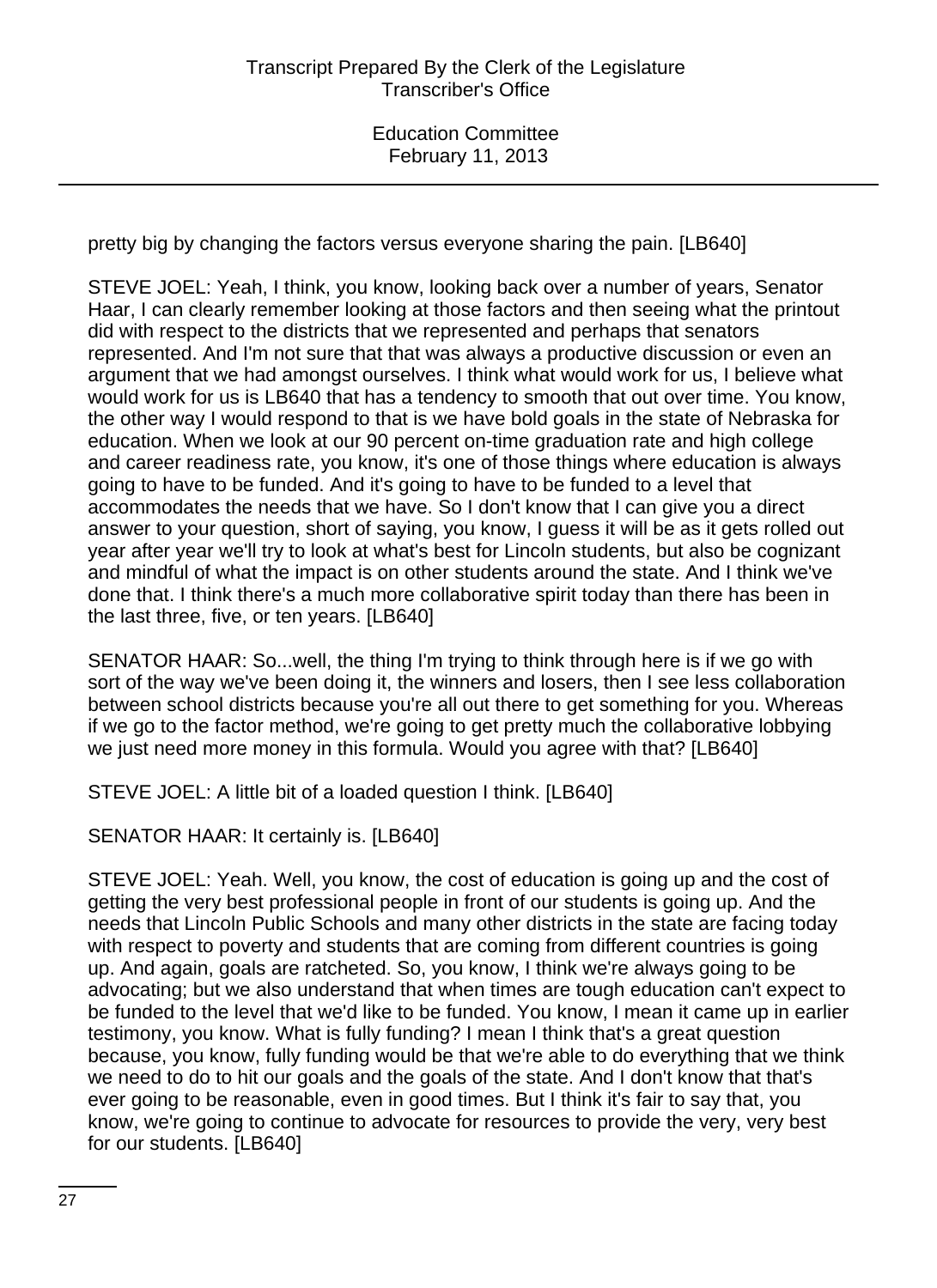SENATOR HAAR: But to pursue this a little further, it gets tougher. I sense there's been a lot of collaborative work, maybe more than I've seen in the past, and there might be that case if everybody is going to feel the pain by a percentage point instead of, oh, this school lobbies me for this...to change this factor, another school lobbies me to change another factor and so on. And I understand that. But if we go with, you know, take whatever that formula says and multiply by .95 or .98 or .99 or 1.0 that we're going to get more collaboration between schools to work on policy and less just to change a factor. Do you agree? Would that make sense? [LB640]

STEVE JOEL: Yeah, I think so. You know, again, you know, without being an expert in TEEOSA, I would just say that anything that we can do that brings us all to the table to look at what's an appropriate level of resources to meet our needs I think is a step in the right direction. And LB640 is stability I think in terms of being able to look at and have a greater degree of reliability in terms of predicting what our source of revenue is going to be. You know, it was mentioned before, you know, the new negotiation law that's gone into effect, I mean, makes it very, very difficult. We're not impacted by that because we have a two-year contract. But we will be next year. And trying to determine or predict what amount of resources we're going to have has a direct impact on our negotiations with our associations. [LB640]

SENATOR HAAR: You made an interest...and this is not an accusation. You said, I really...or something to this effect, you don't understand all the facts about TEEOSA. You have a separate...your assistant superintendent is really the expert. Is that correct? [LB640]

STEVE JOEL: In our office, yes. I mean he would be somebody that works with the formula on a daily basis. [LB640]

SENATOR HAAR: And who would have to do that then in smaller school districts? [LB640]

STEVE JOEL: Well, I think the state has...provides resources for that. I know there's a great director of school finance in Lincoln that we and smaller districts we've relied a lot on. I think there's...I think, at least looking back again in previous locations, we felt like we had plenty of opportunities to attend learning sessions to learn about that. [LB640]

SENATOR HAAR: Thank you very much. [LB640]

SENATOR SULLIVAN: Senator Seiler. [LB640]

SENATOR SEILER: I just kind of need guidance. I know you've been in a different school district so you've got a better...a good perspective of middle-size schools and large schools. What is better for the school system--a level total dollars coming to you,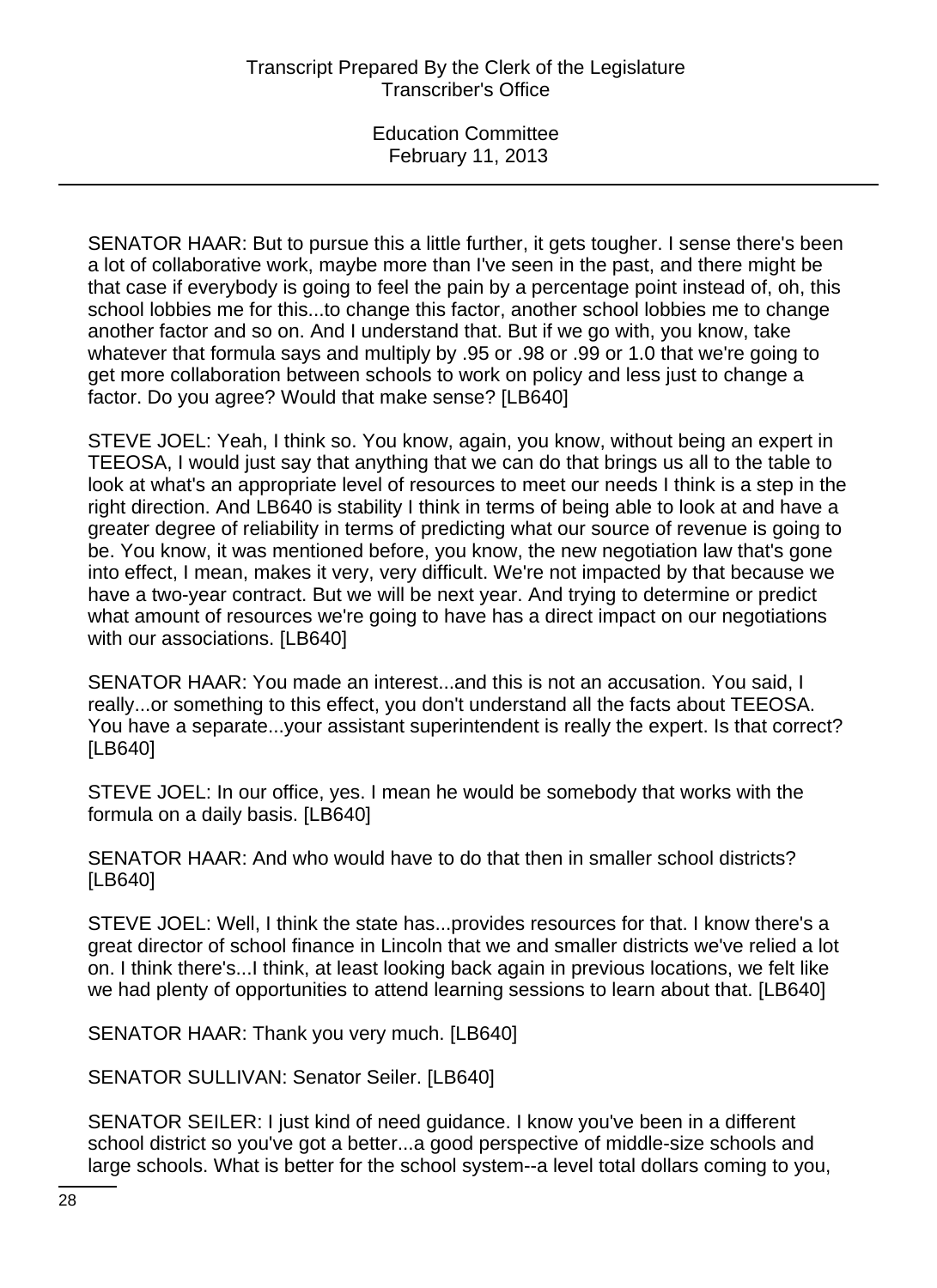whatever that number is, or the formula where it bounces back and forth? Or the question I have then is a follow-up, so you know where I'm going, is would you be better off having a floor and then ride above and below as a separate funding mechanism? Do you understand what I'm talking about? [LB640]

STEVE JOEL: I think so. Let me take the first part of that, first. I don't think there's any way...I was in a camp prior in my career of thinking, okay, why can't we just take the number of students times X and that was the amount of money. That doesn't work because the needs vary so greatly. So there have to be factors in a formula, and I think most states acknowledge that. And I think that's what makes it complicated, you know, because those needs do change. And then when you put into the mix what a local effort rate should be, you know, how and what's that tax base comprised of that we're drawing on? I mean that creates a different level of conversation as well too. So it's very, very difficult. And, you know, I want to acknowledge my appreciation for what you're trying to do because it's not easy work. Now the last part of that question which was...did I answer that? [LB640]

SENATOR SEILER: Well, I'm...of which when the economy is good you would get better money and then when the economy is bad you get less money, but you have a floor... [LB640]

STEVE JOEL: Yes. [LB640]

SENATOR SEILER: ...that doesn't change except for a cost of living. [LB640]

STEVE JOEL: Yeah, I think that floor would be very, very important for us because we...every one of us acknowledge that when times are difficult it's going to be difficult for us as well too. Our teachers' associations acknowledge that. You know, as we're looking at expanding staff or bringing in further interventions or increasing programs, you know, we have to acknowledge that as well too. But, you know, we came through a recession and all of us had to tighten our belts and look at our, you know, how we were spending our dollars. I'm very, very proud of what Lincoln has been able to do with that in the last couple of years and still maintain some semblance of progress. [LB640]

SENATOR SEILER: I was just wondering for purposes of planning, that would be a very important part of leveling out... [LB640]

STEVE JOEL: I believe it would. [LB640]

SENATOR SEILER: ...rather than riding the crest. Thank you. [LB640]

SENATOR SULLIVAN: Any other questions? Thank you, Mr. Joel. Hello. [LB640]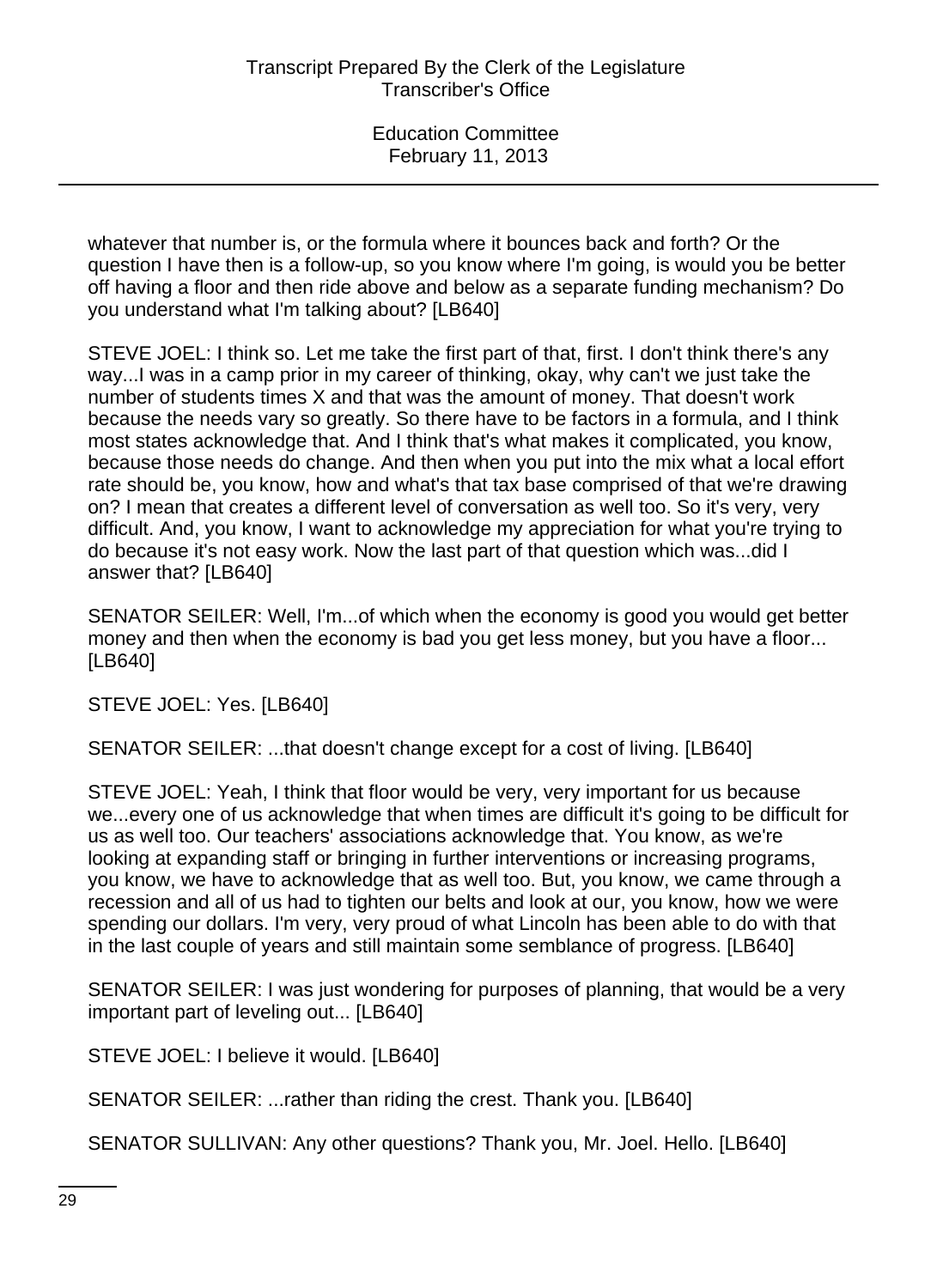LIZ STANDISH: (Exhibit 2) Good afternoon. My name is Liz Standish, spelled L-i-z S-t-a-n-d-i-s-h. I work in general administration for the Omaha Public Schools, and I'm here representing the district today. I would like to speak to you specifically about the need for the basic funding adjustment so that's what I'm going to spend my time, but I'd be more than happy to answer any questions that you have. What's being distributed right now is a chart that charts the ten largest school districts in the state, their basic funding per student compared to the statewide average per student. And as you can notice, there has been a drop from in 2008-2009, the ten largest school districts in the state, their average was within 95 percent of the statewide average. And we've seen a divergence happen where in 2012-2013 the ten largest school districts in the state are only 89 percent of the statewide average. So the concern for school districts that are up against their levy lid have very diverse and high-need students to serve, and traditionally low spending, is that this divergence would continue and the trend would continue. The challenge is when you're in a peer group with school districts knowing that the basic funding calculation is your ten up, ten below. For school districts like Omaha, that's just ten below because you don't have ten up, and so you have this narrow spread of school districts that you're working with who are all up against the \$1.05 so they cannot grow revenue. A lot of these school districts, and even in testimony today, have talked about fairly flat property value growth. The Omaha Public Schools had a decline in our total property value from 2011 to 2012. So when you do not have revenue to increase, you get locked in with peers who don't have revenue to increase. So the concept of the basic funding adjustment is to say it's the state's obligation to look at the fact that you're locked in and you don't have the revenue to grow and to look at the difference between your peer group and the average, your individual school district and the average, and make up a portion of that difference to give you a small boost so that you might be able to grow your revenue and increase resources to serve school children. So this is very unique in your high-taxing high-needs school districts that are in a small peer group that are also in a similar circumstance, you see this cycle continue. We are heavily reliant on state aid. We're heavily reliant on where state aid goes and what state aid does. Over the past five years, from 2008-09 to 2012-13, the Omaha Public Schools has 182 less FTE on general fund with 2,509 more students. So class sizes have increased and the reductions in state aid have impacted the school district. On the flip side, we're growing in students so we are a part of opening two new schools. And we are working very hard to meet the needs of our very diverse population. But my primary purpose today was just to articulate to you the need for the basic funding averaging element. If you take the top ten school districts in the state as far as student population and if you would compare them to the other 240, so if you do that comparison, it becomes even more dramatic. You would go from 90 percent of the statewide average down to 81 percent of the statewide average. So I just wanted to bring you some ideas and facts from our perspective today as to why that basic funding adjustment is such a critical element for you to consider in any bill that you put forward to the floor. And with that, I would answer any questions you have. [LB640]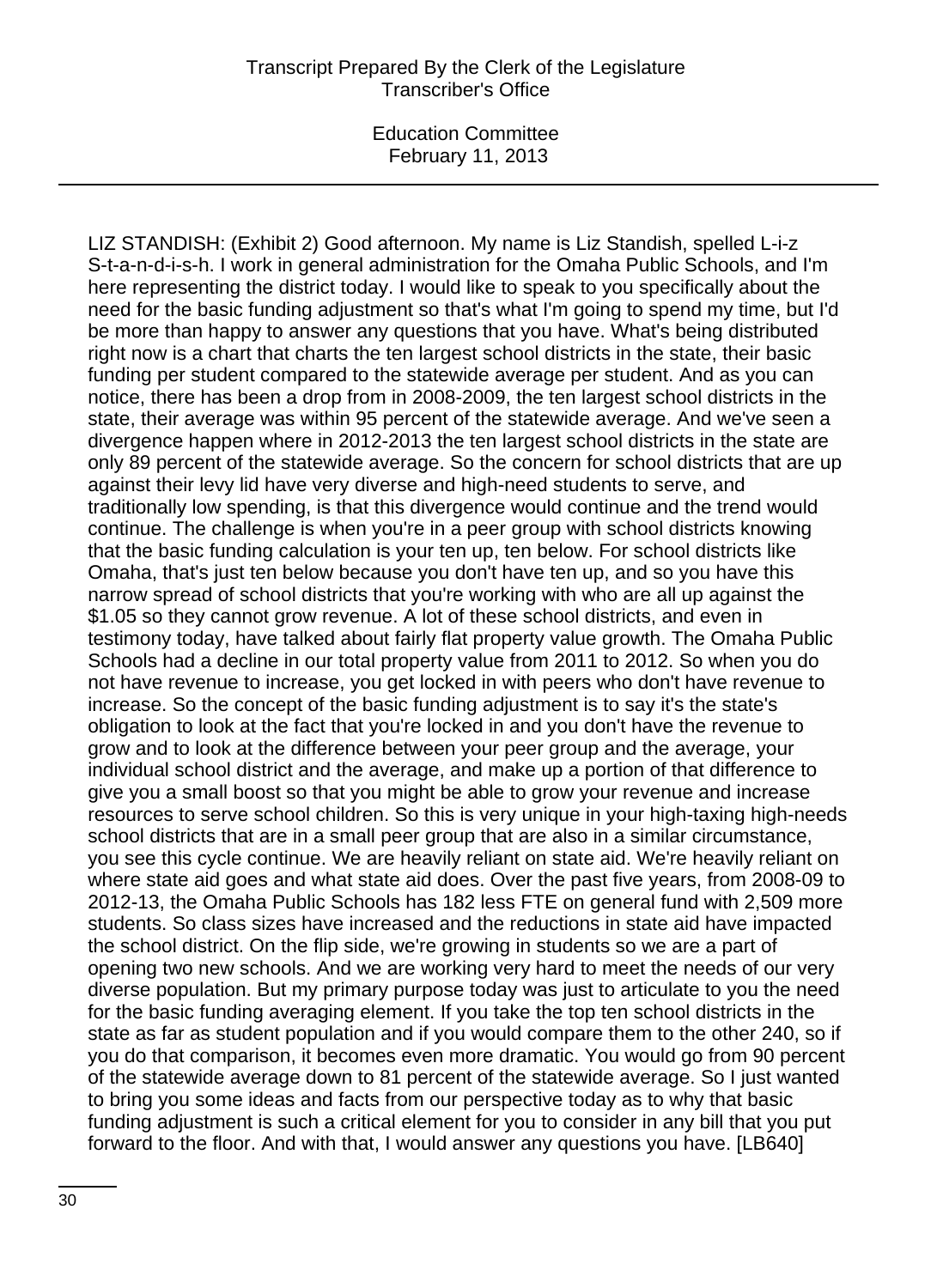SENATOR SULLIVAN: Thank you, Liz. Senator Scheer. [LB640]

SENATOR SCHEER: Thank you, Senator. Can you explain to me what the scenario you just painted for Omaha is different than, for example, looking at...we had someone talking about Humphrey earlier. Although they have tons of valuation, because of their expenditure limitation they can't access it either. So to a certain extent aren't they locked in that same situation where they can't, you know, they can't exceed their spending limitations any more than you can? So you're asking for the state to pick up some additional funds on behalf of yours. Would you see an equitable offset to that is to let those districts that have additional valuation that they are not utilizing, having some type of authority to utilize that, because they don't have state aid, they're unequalized? [LB640]

LIZ STANDISH: I think your question hits to my very point, which is I think from a policy perspective we're all very concerned about where we don't want to create two Nebraskas. And so in Omaha, for example, I can't do anything because I don't have the revenue and Omaha Public Schools has about \$60 million of unused budget authority because we don't have the revenue to spend that additional budget authority. So on the flip side, and I don't work in Humphrey so I don't speak to know their...but in theory the issue is they could access more revenue but they don't have the budget authority to spend it. So it's my side is a revenue issue where that's the exact opposite extreme, which is a spending authority issue. And I know that when the state aid formula went from what used to be a kind of sequenced scaling of budget authority, like for Omaha that was a challenge because our needs would outpace the state. Where now like a Humphrey, if they're not growing in students, their needs might not be growing; so they are locked in to the 2.5 percent growth or whatever the basic allowable growth rate might be. So I think that is something that as a committee you'll have to really grapple with is we don't want a child's zip code to really be the only factor that determines their educational experience. And so it is a policy question absolutely. And I think you have two levers. You have school districts where revenue is an issue and school districts where budget authority is a real issue. And in partnering with other school districts in conversations over the last six to eight months, I really understood that budget authority truly in some circumstances that is holding the school district from growing or investing. It's a tough circumstance. [LB640]

SENATOR SCHEER: Thank you. Thank you, Senator. [LB640]

SENATOR SULLIVAN: Senator Davis. [LB640]

SENATOR DAVIS: You say you're up against the \$1.05 lid. Is that correct? [LB640]

LIZ STANDISH: Um-hum. [LB640]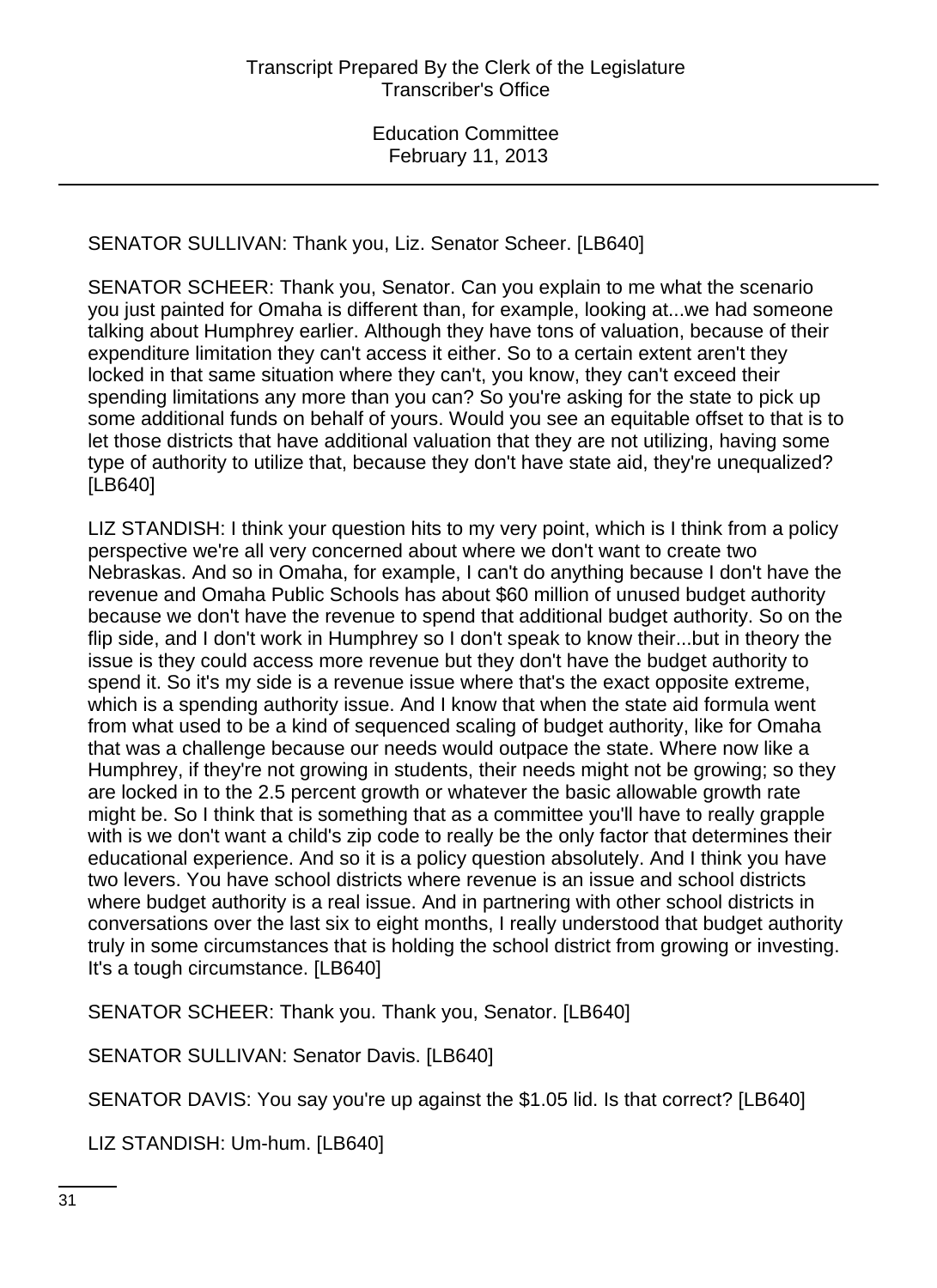SENATOR DAVIS: Have you ever considered an override election? [LB640]

LIZ STANDISH: We do. We also have facility needs, I mean, so absolutely that is something we would have to look... [LB640]

SENATOR DAVIS: But have you done one of those? [LB640]

LIZ STANDISH: We have not had an override lately, no. [LB640]

SENATOR DAVIS: But you could do that and you would be able to access revenue if you did that. Correct? [LB640]

LIZ STANDISH: Correct. [LB640]

SENATOR DAVIS: Thank you. [LB640]

SENATOR SULLIVAN: Senator Kolowski. [LB640]

SENATOR KOLOWSKI: Thank you, Madam Chairman. Ms. Standish, just wanted to ask you a question from a slightly different perspective. Of the districts you've chosen to list here on your chart, what is the grand total of the student numbers in those ten districts? Do you have that at the top...? [LB640]

LIZ STANDISH: It's about 53 percent of students statewide. [LB640]

SENATOR KOLOWSKI: In the state... [LB640]

LIZ STANDISH: Um-hum. [LB640]

SENATOR KOLOWSKI: ...53 percent. Thank you, appreciate that. [LB640]

SENATOR SULLIVAN: Senator Haar. [LB640]

SENATOR HAAR: Thank you. When you talk about the basic funding per formula student, I'm trying to understand all the levels. Are we talking about the Nebraska public school funding which includes federal funds or just the state funding or the TEEOSA funding? [LB640]

LIZ STANDISH: This is only the column in the TEEOSA funding that falls under basic funding. So basic funding is when you've pulled out the poverty allowance, you've pulled out the English language learner allowance, you've pulled out instructional time, teacher ed; so at its core, this is how we fund schools. So it's only the column when--and I know you're very seasoned in looking at the TEEOSA models--this is only the column for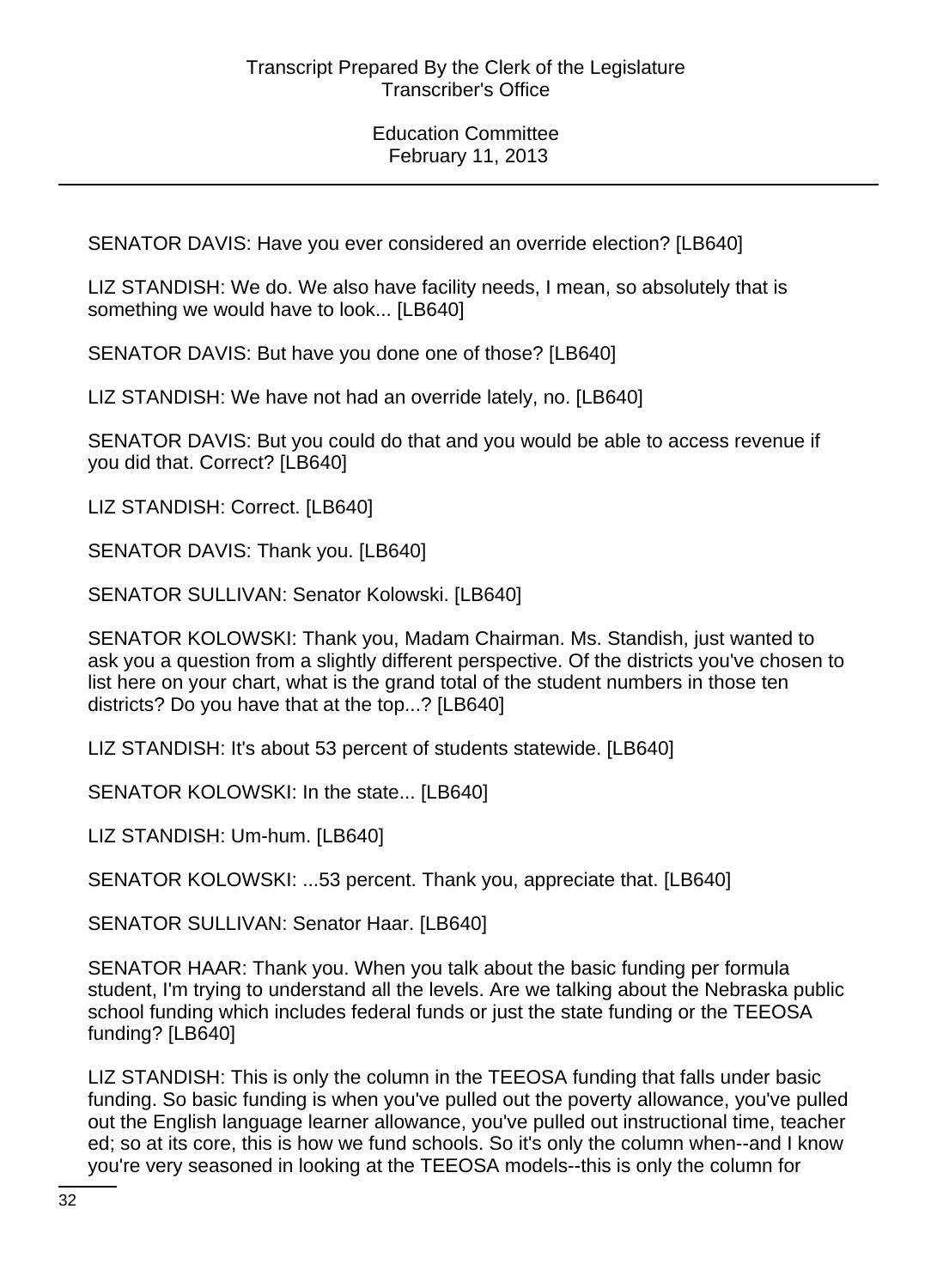basic funding. It would be the total statewide and then the total formula students statewide. [LB640]

SENATOR HAAR: Okay. So it's really not the whole funding per student. [LB640]

LIZ STANDISH: No, no. It's...and that's the element of the formula that Senator Hadley is proposing to address in his bill is for school districts like Omaha where we have a smaller span of districts because it's only the ten below, you can get caught into this low-spending, high-taxing cycle. And it was an element that the averaging adjustment came in, and I think we all reached agreement, the comparison someone in Omaha statewide did not make sense because we do get economies of scale. But the 900 or greater seems to be a reasonable approach for you to consider. [LB640]

SENATOR HAAR: Do you know, would this graph be at all similar if we just looked at spending per student compared to the average? Maybe that doesn't make sense. [LB640]

LIZ STANDISH: But one chart that's really interesting that NDE does put out that would probably be fair to look at would be adjusted GFOE, adjusted general fund operating expenditures, because then you are pulling out the differences for poverty for English language learners, and that is an indicator of spending. And I believe it ranges from let's say a \$20,000 number to...Omaha is normally pretty close to the bottom or the bottom five at \$6,700 to \$7,100. So that would be a spending side of this story that you could look at. [LB640]

SENATOR HAAR: Could you send that to me so I don't have to find it? [LB640]

LIZ STANDISH: Sure. You bet. I'd be happy to. [LB640]

SENATOR HAAR: Okay. Thank you. [LB640]

SENATOR SULLIVAN: Senator Davis. [LB640]

SENATOR DAVIS: I just have a question about the graph. So these...how are these figures determined? Is this we take the whole cost of education all across the state of Nebraska and then divide it equally by the number of districts, which is 249, or the number of students in the district? [LB640]

LIZ STANDISH: This is only representing the sliver of the bill that the basic funding adjustment addresses. And so... [LB640]

SENATOR DAVIS: I understand, but can you help me with my question? [LB640]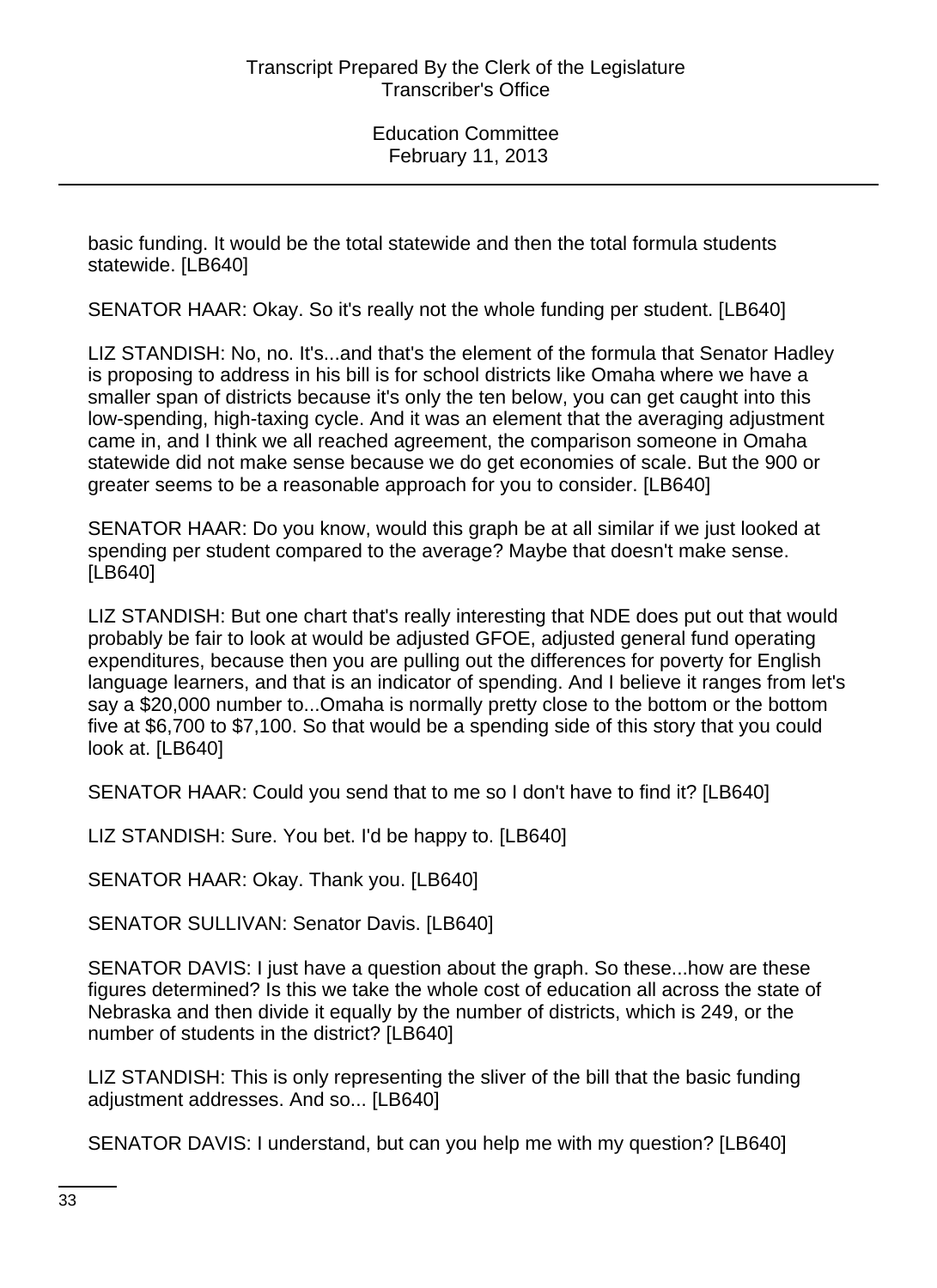LIZ STANDISH: Yeah. So the only part is Omaha Public Schools in the state aid formula would receive \$7,000 per student for basic funding. And so you have the individual dots for each of the ten school districts and then you have the total for the full state divided by the formula students for the whole state. [LB640]

SENATOR DAVIS: So looking at this average across the state at \$7,600, that would be divided...that would be times every student in the state. [LB640]

LIZ STANDISH: Um-hum. And that would... [LB640]

SENATOR DAVIS: That wouldn't be by every school district. You see what I'm trying to get at? [LB640]

LIZ STANDISH: Right, right. Yeah. No, it's an aggregate of all school districts in the state and all children in the state. [LB640]

SENATOR DAVIS: But you say 53 percent of the students are in these lower ten schools. [LB640]

LIZ STANDISH: Um-hum. [LB640]

SENATOR DAVIS: And so where are the...how could the other 47 percent be so drastically much higher that it would kick that up by \$400 per student? [LB640]

LIZ STANDISH: Economies of scale is a big part of it, it really is when you have smaller school districts operating versus larger school districts. I mean, I fully own that this represents where you have dense populations, school districts that can use larger class sizes to meet budget parameters which smaller school districts can't, so. [LB640]

SENATOR DAVIS: Okay. Thank you. [LB640]

SENATOR SULLIVAN: Any other comments? Senator Haar. [LB640]

SENATOR HAAR: Yes, one more. One more. Just talking about sort of these two options which just personally I'm calling pick winners and losers to get at the amount versus the factor method that Senator Hadley is proposing where everybody takes some of the pain. Does OPS have a preference on one of those? Do you see either one of those as an advantage to you as an administrator and then to the district as a whole? [LB640]

LIZ STANDISH: The most important tenet of TEEOSA for the Omaha Public Schools is equity. Equity is very, very important. We believe that children need that equity and opportunity. So I would think about as I judged each model that came out which most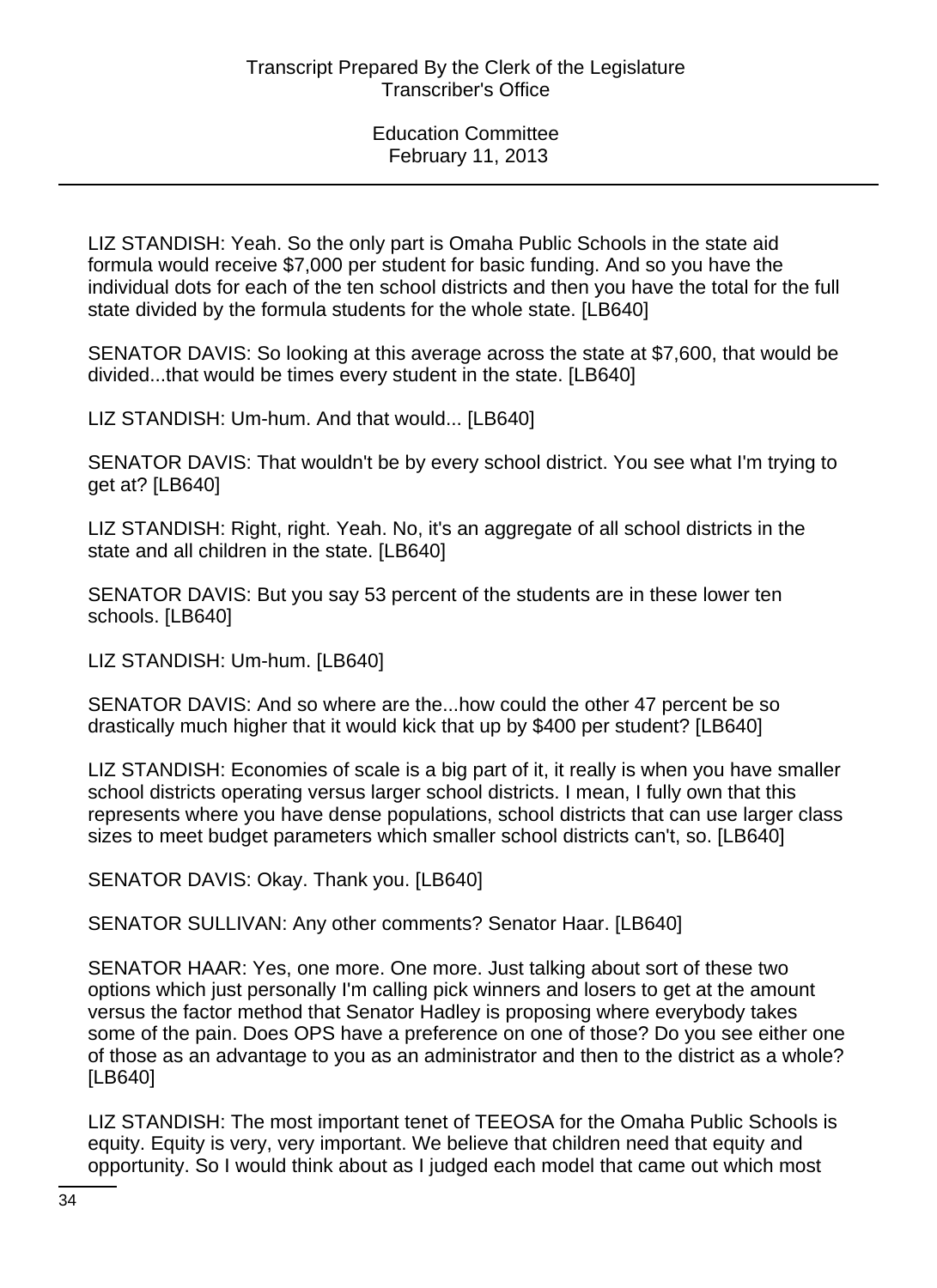upholds the pillar of equity, which is one of the E's in TEEOSA. I mean, that's how I would judge it. So it'd be hard, it's hard to differentiate the two from that perspective, but that's what drives all of our conversations in our school district is what's the most equitable for children. [LB640]

SENATOR HAAR: Okay. Thank you. [LB640]

SENATOR SULLIVAN: Any other questions? Thank you, Liz. Hello. [LB640]

JASON HAYES: (Exhibit 3) Good afternoon, Chairwoman Sullivan and members of the Education Committee. My name is Jason Hayes, J-a-s-o-n H-a-y-e-s, and I represent the Nebraska Education...NSEA, State Education Association. And I'm here with Larry Scherer who will also be testifying with regard to the statistics. In order to provide a historical context, in 2010-11 fiscal year, state aid to education was \$950 million. Currently, it is \$852 million for the 2012-13 fiscal year. When this appropriated amount is compared to the \$1.13 billion required to actually fund the school needs formula, it represents an underfunding of \$278 million. As a result, school districts have had to increase class size, cut programs and supplies, reduce staff, and raise local property taxes in order to try and maintain their ability to provide every child with a quality education. This committee makes policy decisions that directly impact the education of children across our state. It is reassuring and appreciated that the Chair and other committee members have indicated their commitment in working together to increase funding for state aid to education in the next biennium. Even with that commitment, it is apparent that the committee does not believe it is possible to fully fund the formula needs as currently defined. As changes are to be made, NSEA supports the strategy included in LB640: A temporary aid adjustment for scaling back formula need, the income tax rebate, option enrollment funding, and the needs stabilization factor. Our preference is to allow the formula to work as was planned under current law with relatively few adjustments to the working components of the formula. This is because adjustments within the formula itself can interact with other pieces of TEEOSA, and as newer data becomes available, it can lead to unforeseen consequences. For example, the cost growth factor is based on the basic allowable growth rate used to limit growth of school district budgets for the upcoming year. Reducing the allowable growth rate limits the growth of about one-half of school district spending. Typically those districts are not receiving equalization aid and are not heavily dependent on state aid. NSEA encourages the Education Committee to use a relatively simple measure for reducing the state aid amount this year and to conduct an interim study of the overall funding mechanism contained in TEEOSA, with an eye to creating a predictable and workable mechanism for ensuring the amount of state aid that is in line with budget priorities, property tax valuations, and student needs. Substantive changes in the formula can then be made in the out years in order to give school districts a better chance to plan for anticipated state aid modifications. Thank you for your efforts on behalf of students and our public schools. [LB640]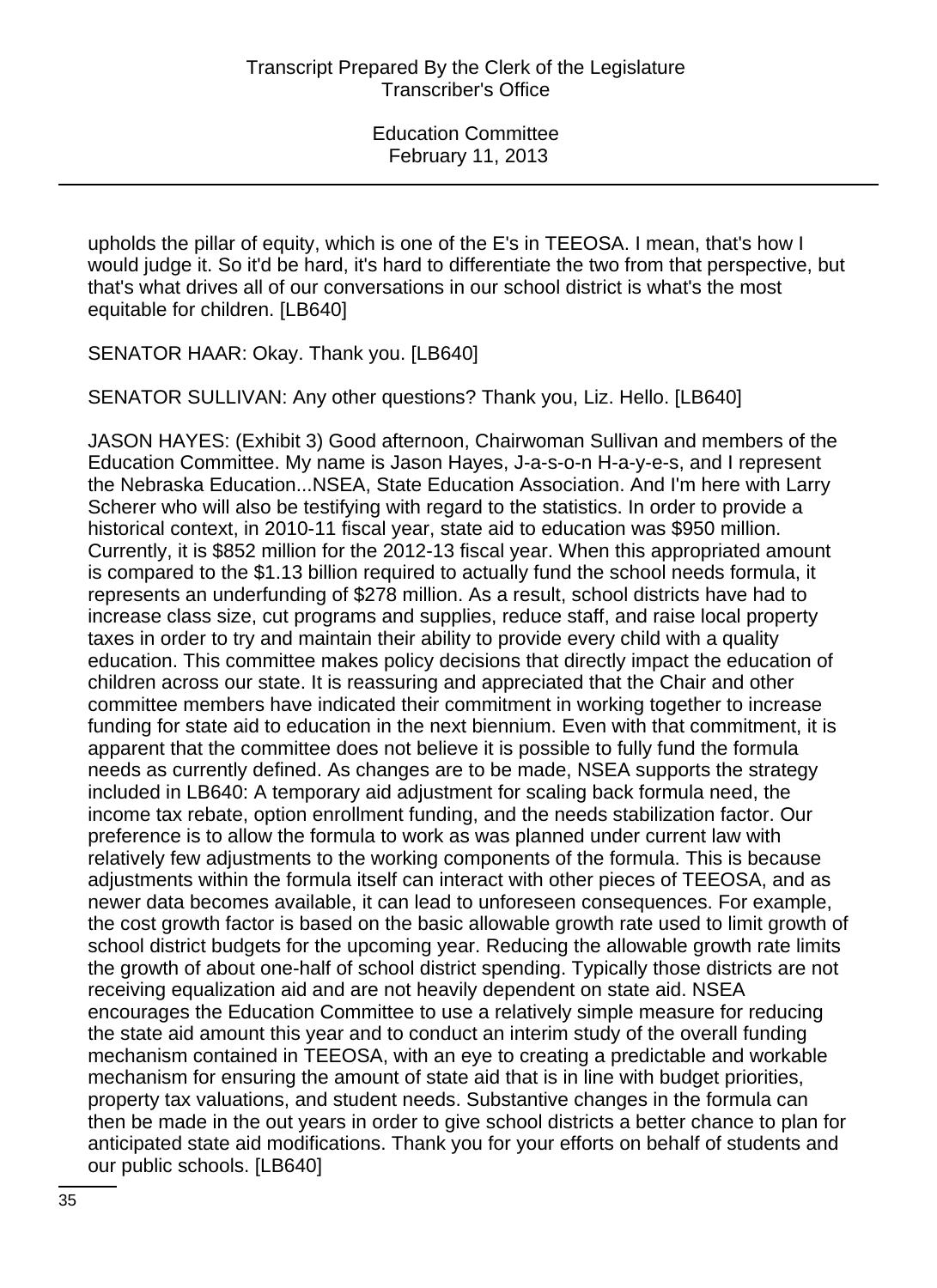SENATOR SULLIVAN: Thank you. [LB640]

LARRY SCHERER: Yeah. I just want to briefly speak to the handout that the chart... [LB640]

SENATOR SULLIVAN: Would you give us your name then? [LB640]

LARRY SCHERER: Oh, I'm sorry. Yes. My name is Larry Scherer, L-a-r-r-y S-c-h-e-r-e-r, and I'm with the Nebraska State Education Association. I can tell I need to move closer to the mic. This chart just shows over a ten-year period what the funding would have been in the law was not changed. And Senator Avery conveniently points out that fully funding is what the law is eventually or is it what the law is before it's changed. This just compares the two over time and shows the funding gap between those two figures. And as Jason mentioned, for one year where it dropped a significant amount partially due to the federal funding, overall if you look at a ten-year average, it was a significant amount. I've done a similar chart just comparing the percentages, and state aid would have grown about 4.4 percent if the formula hadn't been changed every year--except for one I believe, two years ago it did not change--versus 3.3 percent. So we've still had...compared to Kansas, we've had healthy increases but we haven't had as much of increase as we would have had if the formula wasn't changed. We agree with the people who have said it's better to ration the amount of money based upon a factor which is predictable across the board for everyone, and then make the formula changes based upon policy considerations. Thank you. [LB640]

SENATOR SULLIVAN: Thank you both. Questions for...Senator Haar. [LB640]

SENATOR HAAR: Okay. When I joined the Education Committee, I believed in autopilot. But listening to Senator Krist enough now up in the Chamber led me to realize that unless you have a good program in the autopilot, it's not going to fly the airplane either, and there are times you have to take over the tiller because autopilot just doesn't fix it. So I don't believe in autopilot anymore. But I don't believe much anymore of just keeping messing with the formula until we come up with a number. So you're suggesting then that we work on the formula slowly. Would that be correct or... [LB640]

LARRY SCHERER: Yes, yes. LB640 approach for reducing the amount of funding for this year, and then work on the formula more slowly and look at each factor individually and see how they all fit together as opposed to making those changes to reduce state funding which leads to some pretty interesting interactions. [LB640]

SENATOR HAAR: But wouldn't you hope that sometime in the future we could work with that formula so that it comes pretty close to what the Legislature has to spend? [LB640]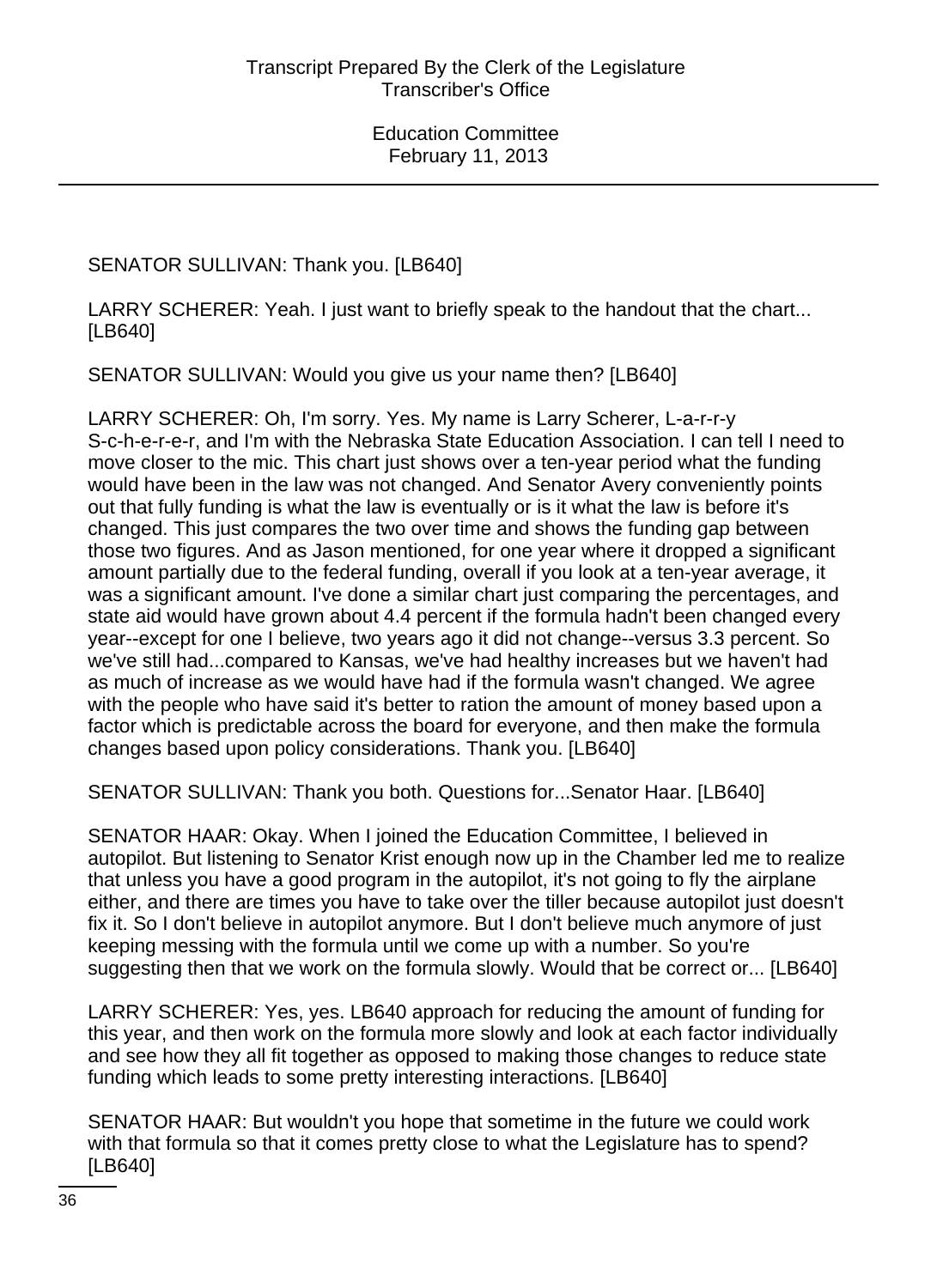LARRY SCHERER: Yes, I think so. One of the things that we've talked to the Fiscal Office about: typical state funding growth, typical school district funding growth. And so if you look at factors that try to match the two as much as possible over time and perhaps create a reserve that addresses that, that should help to get to that point. We'll never be in a place where we...you know, you can predict exactly and there will always be need for making midcourse corrections as you need to do. So that's reality. [LB640]

SENATOR HAAR: Just a 15-second speech. My goal would be eventually some day to reach, maybe to have an education trust fund where in the good years you put money in, in the bad years you take it out. And then you keep working on the formula to meet kind of that average that really talks about the needs. And then challenge the Legislature to fully fund in that setting, so. [LB640]

LARRY SCHERER: It's a good goal, very good goal. [LB640]

SENATOR SULLIVAN: Senator Scheer. [LB640]

SENATOR SCHEER: Thank you, Senator. Larry, just out of curiosity, and maybe you don't know the answer, but in your graph it's taking each subsequent years, then, rule. So consequently it really is sort of skewed a little bit because each year it's got a new base, and so it goes from the previous one. Utilizing the 2003-04 base, have you looked at what the state aid would be this year based on that formula? [LB640]

LARRY SCHERER: Based on what the 2003 formula was? [LB640]

SENATOR SCHEER: Yeah, because I'm just saying your amount needed to fund the school formula, well the formula as you noted has changed... [LB640]

LARRY SCHERER: Yeah. I understand what you're saying. [LB640]

SENATOR SCHEER: ...dramatically over the years. And, you know, we hear a lot about fully funding it. But what would it be for this year if we were still using the 2003-04 formula? I'm just curious where we might, you know, fall into place with that. [LB640]

LARRY SCHERER: I have not done that. That's an interesting idea. It would take probably a request to the department to run that, but the factors, the information should be there since it's grown more complex since then. [LB640]

SENATOR SCHEER: Well, maybe somebody else here might testify later; we could ask them, so. [LB640]

LARRY SCHERER: I hope so. [LB640]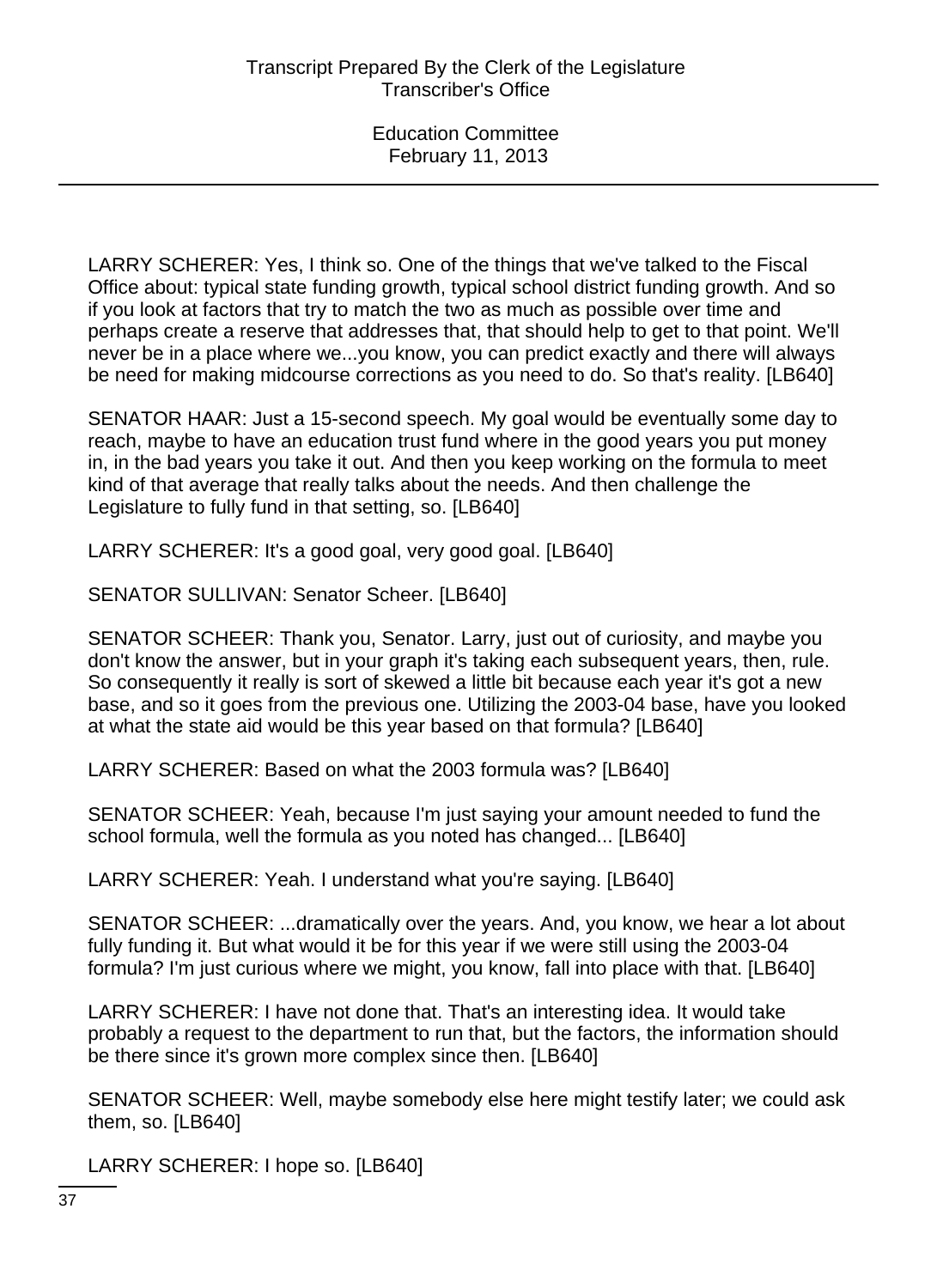# SENATOR SCHEER: Okay. Thank you. [LB640]

SENATOR SULLIVAN: Any other questions? Thank you for your comments. [LB640]

JASON HAYES: Thank you. [LB640]

LARRY SCHERER: Thank you. [LB640]

SENATOR SULLIVAN: Welcome. [LB640]

MARK ADLER: (Exhibit 4) Good afternoon. My name is Mark Adler, and that is spelled M-a-r-k A-d-l-e-r. Good afternoon, Chairwoman Sullivan and members of the Education Committee. I am honored to...my name is Dr. Mark Adler and I'm honored to serve as superintendent of the Ralston Public Schools. I appreciate the opportunity to appear before you today to speak on behalf of the students, the staff, and the Ralston community. I appear today in support of LB640. Last fall, I spoke to this committee during consideration of LR492 and began my comments by saying that Ralston Public Schools has always viewed our relationship with the state and also with this committee as a partnership, and I believe that's really important. Further, I stated that equalization is a paramount principle in the Tax Equity and Education Opportunities Support Act or TEEOSA, which we've been talking about for quite some time this afternoon. Equalization was the goal when TEEOSA was first established and equalization should be the goal today. This is the reason I appear before you in support of LB640. We believe it is a plan that provides equal treatment to all districts across the state and recognizes the diverse needs districts have in Nebraska. I think that's an important thing. We've talked about that already a lot this afternoon. But funding education, the TEEOSA formula is complicated, but I also think addressing student needs across Nebraska is complicated, and most certainly all students in Nebraska are really important. We believe LB640 is the result of a lot of hard work and collaboration among many groups and people over the last several months. I'm not going to spend a lot of time talking about the details of LB640. I think you folks have heard those things. And if there's questions at the end, I think I can hopefully try to answer those as well. It is the position of the Ralston Public Schools and of our board of education that this bill presents the fairest, most equal way to distribute aid in Nebraska. When I spoke last fall, I indicated that we believe that given the opportunity, the TEEOSA formula works. The TEEOSA formula is very complex, as many have said, but so is the task of educating students in rural and urban Nebraska. A one-size-fits-all approach in such a diverse state is simply not a good idea. LB640 would allow the formula to remain intact but just reduce the amount of aid distributed to school districts via the temporary aid adjustment when need arises. We have made difficult decisions at Ralston Public Schools. Over the last several months, our board of education, administrative team, and also teachers have worked to develop a fiscal revitalization plan to ensure the fiscal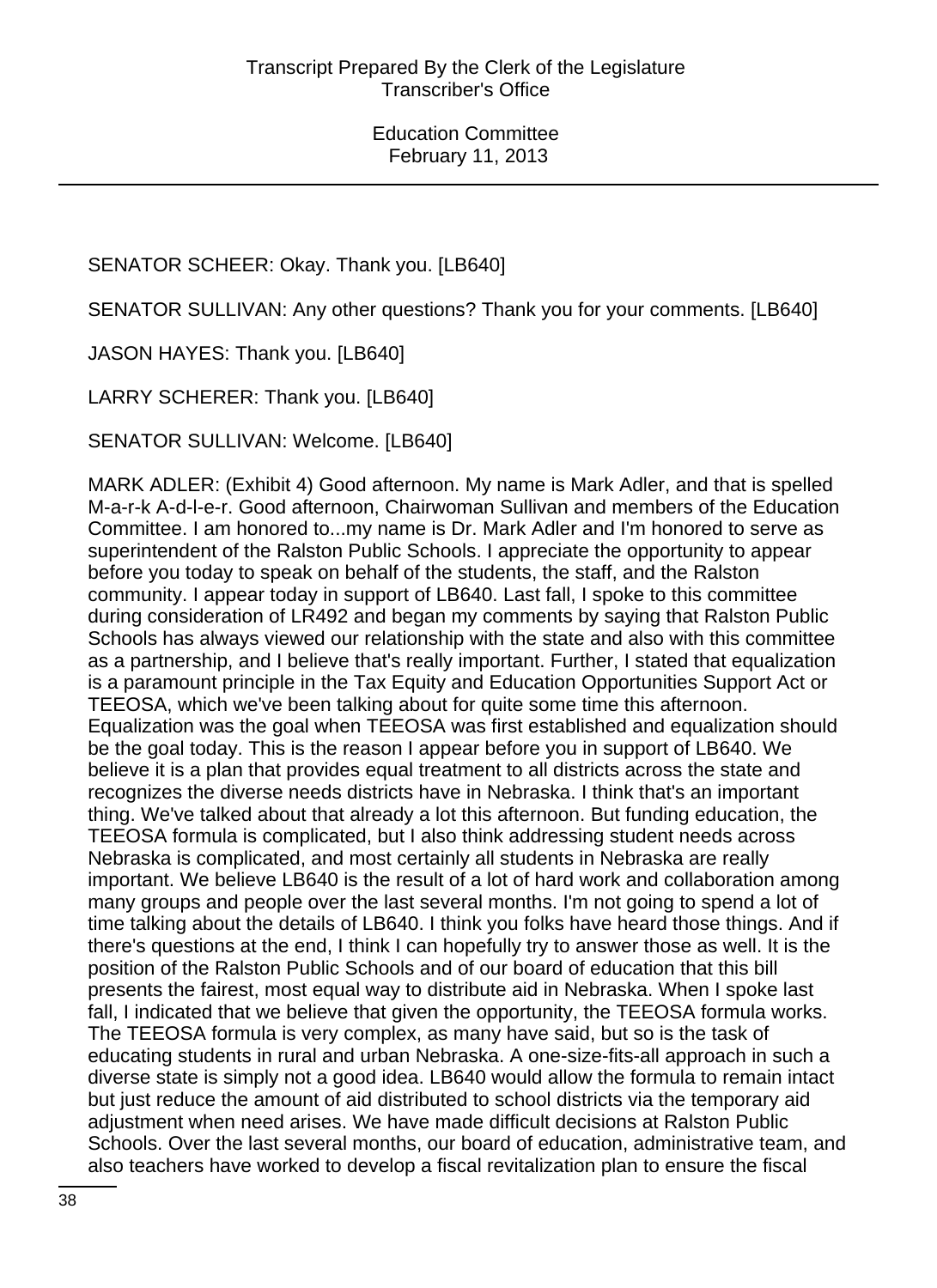health of the district while also keeping a focus on our guiding principles of achievement, character, and technology. Today, I speak with optimism that we will ensure our fiscal health as a district. But I'm also sad and disappointed and also somewhat angry that tonight I'm going to submit a plan to the board of education that recommends the reduction of over 40 teachers and support staff in the Ralston Public Schools work force. Yes, there will be 40 less employees, at least 40 less employees; and the needs of the Ralston students will still remain. In all of this, we have remained transparent and been committed to high levels of empathy and integrity to our employees and also to our community. I want to thank you very much for your time and service. I know you guys have a really tough job. And I ask that you consider LB640 as you move forward. And with that, I would try to answer any questions that you might have. [LB640]

SENATOR SULLIVAN: Thank you, Dr. Adler. Questions for Doctor? So those reductions in staff that you're experiencing, are they coming from certified teachers or where are the cuts coming? [LB640]

MARK ADLER: Across the board. Some teachers, some paraprofessionals, support staff, maintenance. It's a global effort. And the fiscal revitalization plan is just that. It looks at our school operations globally. We've been really working hard on trying to trend out what our revenues might be, and obviously TEEOSA is a big part of that. So what I can say is all of our programs are strong and they're going to stay that way. But any type of aid that we can get to help our students not only in Ralston but all the way across the state is really important. That's why I say you guys have a tough job; and just to reiterate, you know, the formula is really complicated. But I also think...I had the pleasure of serving in Elgin, Nebraska, which is rural, and their operation is a lot different than Ralston, Nebraska. But what I also know and in all those places is the students are as important as they are any place, and so that's what makes this job hard, so. [LB640]

SENATOR SULLIVAN: Very good. Thank you for your testimony. [LB640]

MARK ADLER: Thank you. [LB640]

SENATOR SEILER: Mark, I bring you greetings from Greg. [LB640]

MARK ADLER: Great. That sounds good. Thank you. [LB640]

SENATOR SULLIVAN: Any other proponent testimony? Any opponent testimony? Anyone speaking in a neutral capacity? [LB640]

JIM GESSFORD: Madam Chair, members of the committee, my name is James B. Gessford, J-a-m-e-s B. G-e-s-s-f-o-r-d. I'm an attorney in Nebraska. I'm appearing here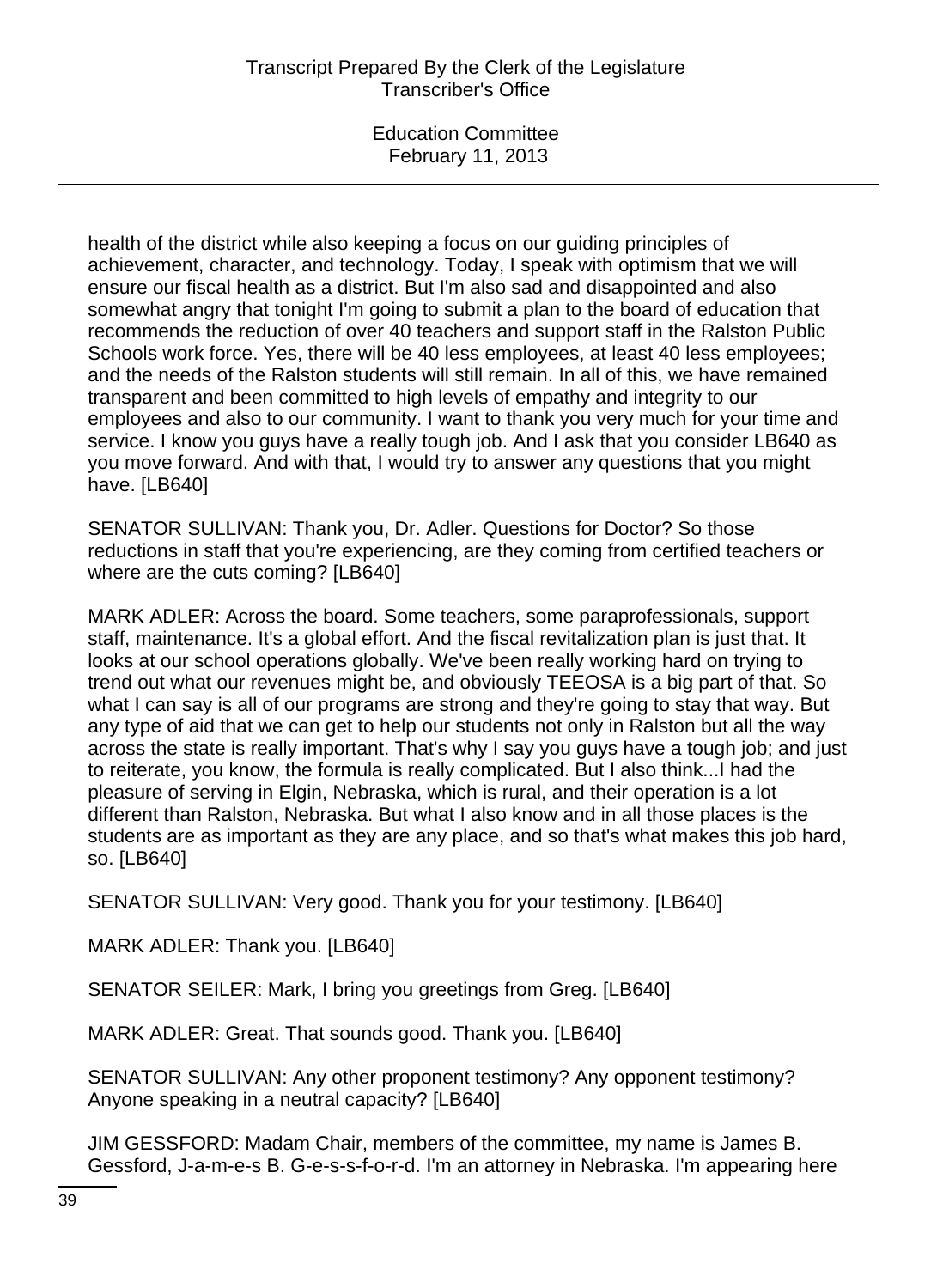Education Committee February 11, 2013

today on behalf of myself as a concerned citizen. And I really have one purpose. I've been doing education law in the state of Nebraska for the last 35 years. In those years, I have been involved in one way or another either in the direct defense or the handling of most of the education finance cases that have been brought in the state of Nebraska all the way back to defending several Supreme Court decisions on the nonresident high school tuition funding in the state, defending the state's affiliation funding mechanism, all the way to the Omaha litigation which was brought and which I represented Lincoln Public Schools on behalf of the state in supporting the funding formula, to recently representing five of the Omaha...or seven of the Omaha metro area schools in the Learning Community litigation. My purpose here is one, is that you have in front of you and really my testimony applies to all the bills, more than one piece of state aid legislation. Several years ago, we might not have known, but it is pretty clear now at this point as a result of the small schools decision which we call the small schools case by the Nebraska Supreme Court that...and the reason I'm testifying is that I get through my contacts that there are quite often threats of one bill versus the other, that you can't approve this one because there will be some kind of lawsuit or some kind of litigation or you can't approve that one. What I'm here to tell you is that it is purely a policy decision on your part and that really people can threaten. Can someone sue? Sure, they can sue. Anybody can sue. But it's very clear the law in the state of Nebraska based on the wording of our constitution, and I'd just quickly try to read through three of the head notes from the Nebraska Supreme Court. The Legislature's authority to provide state aid to schools is not subject to the judiciary's intervention. Made very clear by our courts that this is a policy question on your part. The relationship between school funding and educational quality requires a policy determination that is clearly for the legislative branch. And so my goal, having represented many school districts in the state of Nebraska, is for you to make the tough calls, the fair calls that you've talked about today based on your best statewide policy choices. Certainly do not make those calls on the basis of any claims or threats of litigation problems or litigation. I'd be happy to answer any questions. [LB640]

SENATOR SULLIVAN: Any questions for Mr. Gessford? Thank you very much. [LB640]

JIM GESSFORD: Thank you. [LB640]

SENATOR SULLIVAN: Any other neutral testimony? Senator Hadley to close. [LB640]

SENATOR HADLEY: Chairman Sullivan, members of the committee, I just want to say a couple of quick things because I know you have a lot more to do. One, with nothing better to do yesterday, I actually went back and reread "School Finance 101: Understanding State Aid" by Mark Shepard. Still as confused as ever, (laughter) but I will try and work through that. I'm going to do away with my prepared closing. Four of you sat in this body our first year, 2009, and I believe it was that year where we had a senator from a large district that held up the school aid formula by arguing on the floor.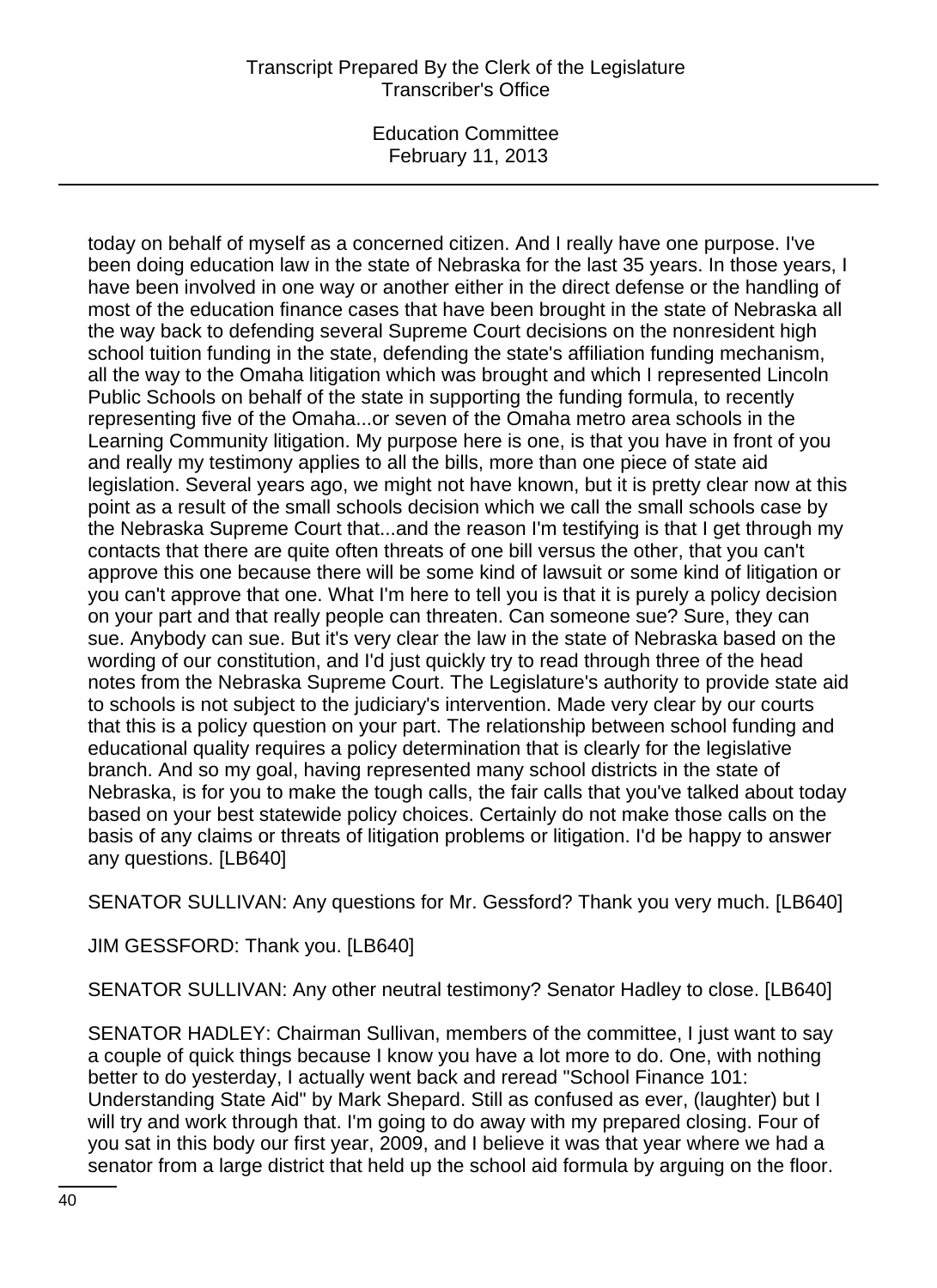Education Committee February 11, 2013

Had enough sway that the committee was forced to go back, redo the formula, and make it more favorable to that person's district. I don't know if you remember that. I kind of led the fight against that and had a few scars on my back from that particular instance. But that was an instance where we weren't arguing about the amount of the formula; we spent all our time arguing about the division of the formula. And I hope that we take away from this, to me there's two parts to this bill. The one part says, yes, you can change parts to the formula. I'm saying you can change the averaging adjustment. If you have an appropriate reason that the body says that's an appropriate change to the formula, we should make that change. I don't think an appropriate change is to make it fit. I think appropriate change is what we talked about, the reason I gave for changing it. The second part of the bill is the mechanism to make the formula fit what we have to spend. And to go back, and I think it was Senator Avery who talked about fairness, I think this is a fair way to do it. So when we get to the floor with this bill, I hope we don't have arguments of whether this is a fair way to bring it from X dollars to Y dollars. But I think it's appropriate to have a discussion on the averaging adjustment. Is that an appropriate change to the formula that is not designated to help one group or hurt another group? Does it have an appropriate policy reason for making that change? So I think you have a bill here that you can incorporate into the other things that you're probably going to be looking at that will make I think TEEOSA easier for the people in the body to understand, the schools to understand, and the citizens to understand as to how their schools are being funded. With that, I would be happy to answer any questions. [LB640]

SENATOR SULLIVAN: Any questions for Senator Hadley? [LB640]

SENATOR HADLEY: Thank you. [LB640]

SENATOR SULLIVAN: Thank you. [LB640]

SENATOR HADLEY: I appreciate it. It's always fun to come to the Education Committee. [LB640]

SENATOR SULLIVAN: (See also Exhibits 5 and 6) I would like to read into the record that there is one other additional letter to be read into the record on a neutral capacity: Mike Dulaney with the Nebraska Council of School Administrators. [LB640]

SENATOR SCHEER: We will now move to LB407; and Senator Sullivan, welcome to that side. [LB407]

SENATOR SULLIVAN: Thank you, Senator Scheer, and thank you, members of the Education Committee. My name is Kate Sullivan, K-a-t-e S-u-l-l-i-v-a-n, representing District 41 in the Nebraska Legislature, here to introduce to you LB407. And, you know, when I look at funding of schools in our state, I always start with our constitutional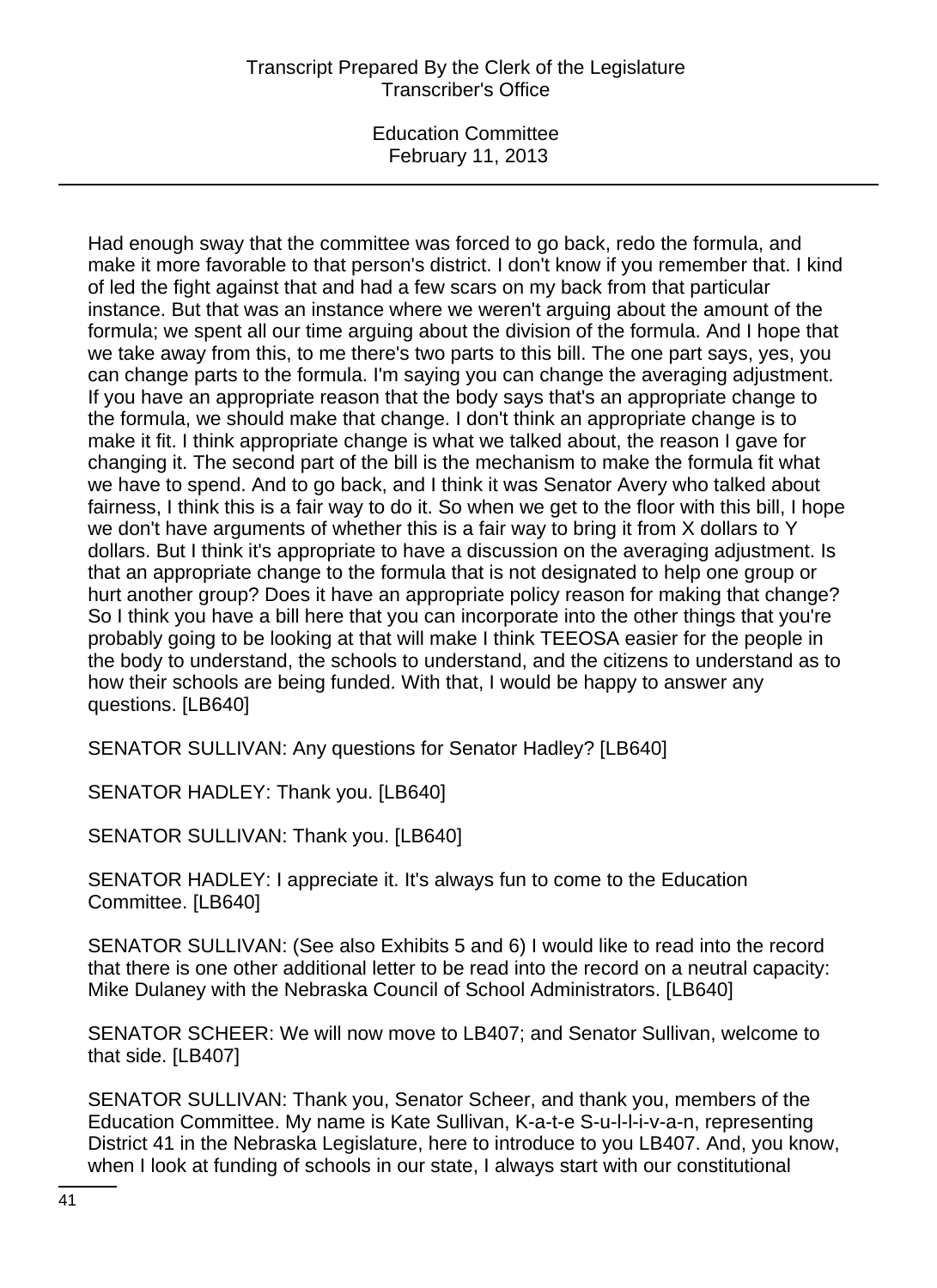Education Committee February 11, 2013

responsibility. And it's been referred to also today, but I will remind you again, the first section of Article VII, the education article, commands that the Legislature shall provide for the free instruction in the common schools of this state of all persons between the ages of 5 and 21 years. And I think if you remember, too, when we had our earliest conversations as a committee, I reminded you that even before Nebraska was a state, the responsibility to fund education has been shared between local and state sources. And the premise that we've been operating on in terms of the state's responsibility with respect to that has been the bill that was passed in 1990, LB1059, which is the TEEOSA bill from which we still operate, the Tax Equity and Educational Opportunity Support Act. And in its simplest form, it is needs minus resources equals equalization aid. And just as school funding has been continually revised throughout the state's history, we continue to study and revise the state aid formula to improve it and make it fit within the current circumstances. And, as has been mentioned several times and I can't help but add to it, we do always fund, fully fund the formula, making changes to its features depending upon what the current economic conditions may require. And along those lines, the Education Committee spent a great deal of time in the interim discussing the pros and cons of the current formula and particularly how the formula should fit into the state's transition out of the recession as the controls limiting growth are scheduled to come off. The basics of the proposal that you have before you are a result of the work that we've done over the interim where we held public hearings in Gering, Gothenburg, Albion, and Gretna. So to tell you a little bit about the elements of the bill: First of all, if I were to identify two of the biggest drivers in terms of funding for LB407, and for that matter for the state aid formula in general, it would be the two following items: the basic allowable growth rate, the rate which we're saying schools districts can grow their budgets; and the local effort rate, the amount the formula is saying that a district should exact from local property taxes. Raising the basic allowable growth rate and lowering the local effort rate potentially add state aid to the formula. Now what does LB407 do? Well, first of all, the basic allowable growth rate right now in 2012-13 is .05 percent. Under current statute for the upcoming 2013-14 fiscal year, school year, that would bump up to 2.5 percent. But under LB407, I'm recommending that it goes for the 2013-14 school year to 1.5 percent. And then in 2014-15, and thereafter, it would go up to the 2.5 percent. With respect to the local effort rate currently for this school year, it is \$1.0395. Under current statute, it would bump up for the next year to \$1...or drop down, I should say. What I'm suggesting for the 2013-14 and 2014-15 school years, it would be at \$1.03. And then 2015-16, drop down to the \$1, and thereafter. In addition, it has been mentioned that...and also we studied this in our public hearings over the summer, we are proposing to eliminate several allowances and adjustments. We would eliminate instructional time allowance, the teacher education allowance, averaging adjustment, and the local choice adjustment. With respect to instructional time and teacher ed, both of those have been very unstable because they operate on moving averages, and so they change significantly, potentially from year to year. And I might add, with respect to instructional time, that's been plagued by measurement issues. With respect to teacher ed, when it was put in originally, it was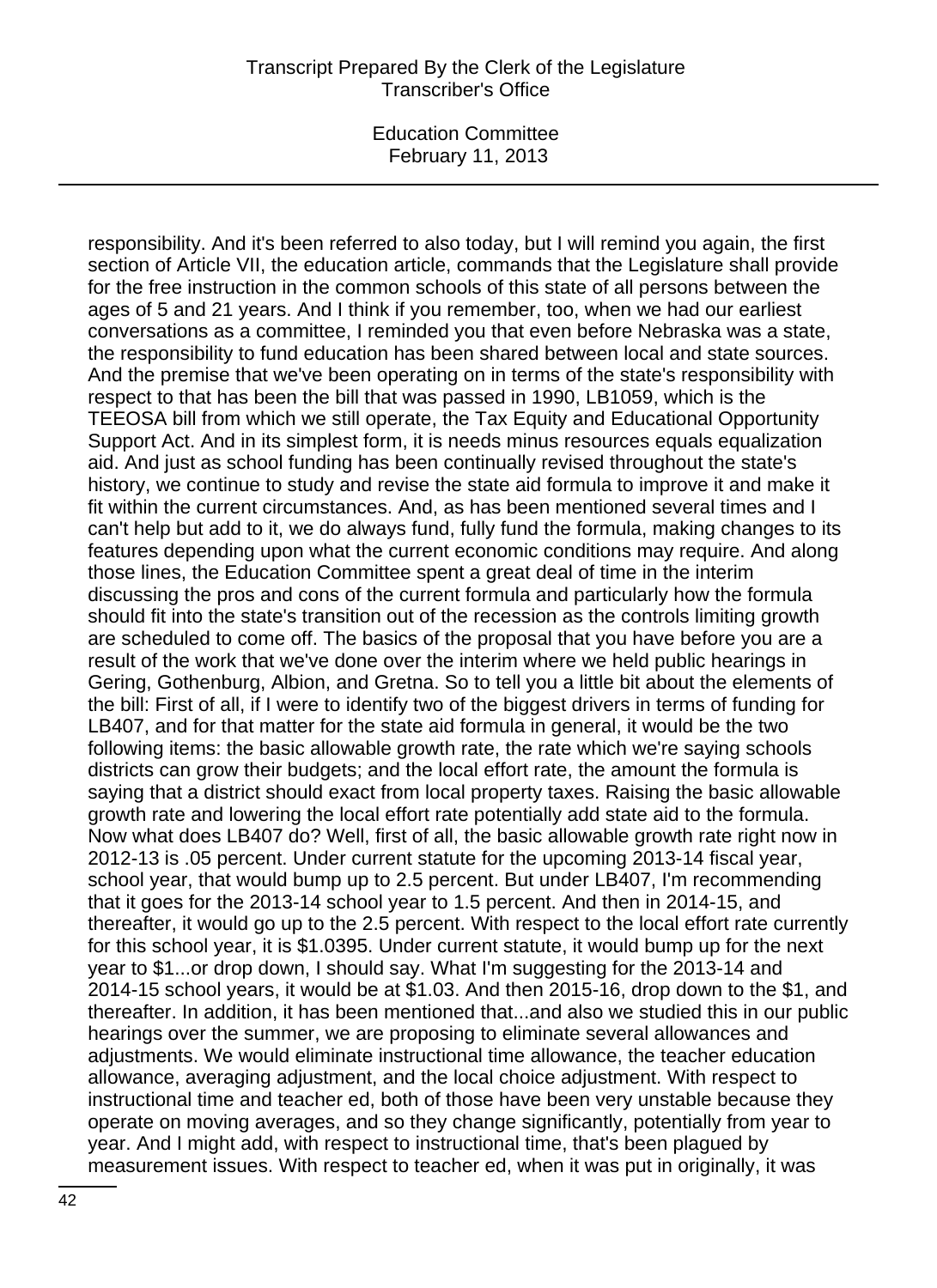Education Committee February 11, 2013

designed for districts that had large numbers of master's degrees that were being acquired because the district was close to a college. Well, now distance ed allows easy access to graduate programs for teachers in all districts. So it's not becoming so much of an exception for particular districts. And it does raise the question if the formula should be used for incentives or simply for unavoidable costs. And with respect to the averaging adjustment, no district qualifies for the averaging adjustment for the 2013-14 under current law nor is it likely that any district will qualify for it in the near future. Local choice adjustment I'm recommending go away. And basically originally that was put in place and it said to small districts, if you are small by choice, the state will not help you as much. This was actually viewed as punitive for some small districts. I prefer to approach this in terms of the funding formula as looking at how best we can serve all of our children in all the districts as they are no matter where they are. The other thing that we are eliminating is the double counting of expenses that are counted toward the summer school allowance and other allowances. And another item we're dealing with in LB407 has to do with early childhood grant programs and the continued funding of those programs. There continue to be many schools that are taking advantage of these grants funds, which by the way are expenditures outside of the budget lids; and these early childhood programs are very good. But once the three years of the grants run out, the children membership moves into the formula. What the feature of LB407 does is it tells school districts you can continue to have that budget exception in the amount of the prior year grant that you receive for the early childhood program and you can grow it by the basic allowable growth rate; and, furthermore, these expenditures will be included in the budget for the calculation of future budget limitations. These are the main features of the bill. In addition, there are several items that are technical revisions in nature and as well as there are steps in the bill to eliminate obsolete language. With these changes you may have noticed that the fiscal note indicates that there will be a 7.4 percent growth in aid for next year and a 5.7 percent growth in aid for the following year. That's as opposed to what would happen under current statute, which would be 11.2 percent increase for the '13-14 year, and 6.1 percent increase for 2014-15. I also know that everybody wants to know how these details impact the school districts that they represent. I really wanted to hold these hearings on the concepts, on the policy issues presented in the various bills before we went down the path of modeling, because in my estimation that's a better way to make policy. Had you had printouts in front of you, you would simply keep focused on which districts are gaining or losing under the proposed changes. Modeling will be done, but I think that's a decision that this committee needs to make. And I will also tell you the Department of Education stands ready to help us do that; but modelling takes time. And when you add different dimensions of it, that may involve some additional programming on their part. So that's just something to keep in mind. I think it's important also to bring in and put in context the job that we have to do in light of the state fiscal situation. We do, after all, what our Governor says in that we don't spend money we don't have. Current law would dictate an 11 percent increase in aid for this coming year, as I said, and a 6 percent increase in the second year. And I will be the first to say I'd love to do that, but there's reality involved. The economic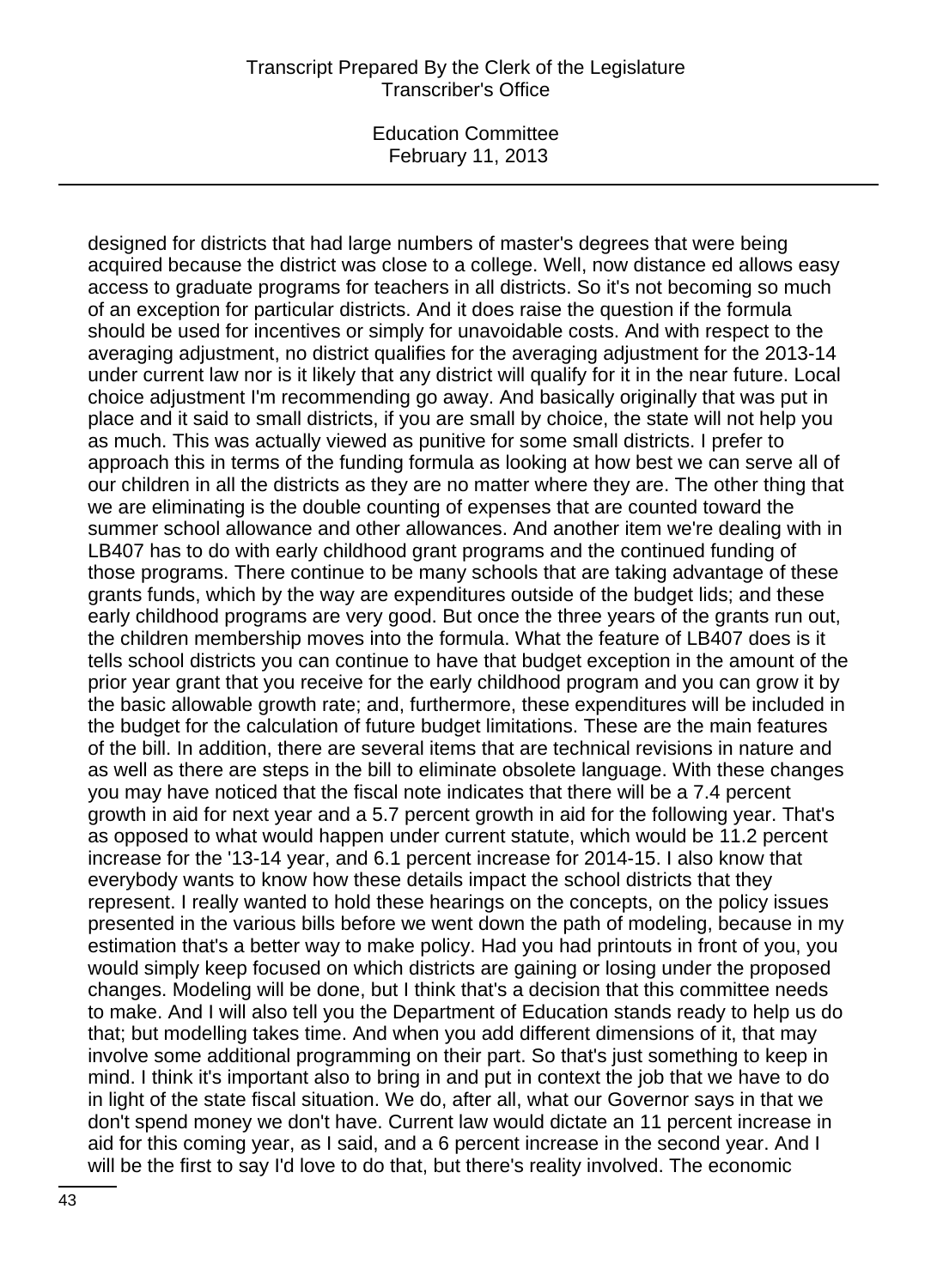Education Committee February 11, 2013

growth that fuels the state budget suggests a 4.5 percent growth. But actual growth available for spending increases and new spending proposals is only at about 2.5 to 3 percent. I also need to caution you on some obligations that we put in place last legislative session; namely, LB84, the roads funding, and the income tax cut. You combine those two and that immediately takes \$90 million off the table for the first year and approximately \$130 million in the second year of the biennium. We're also anticipating some additional expenses with respect to healthcare reform. And that right off the bat expects to take another \$15 million the first year and \$25 million the second mainly to care for citizens who are already eligible and not accessing services, but who will be able to with the insurance mandate. And then another ironic thing is that because our state is doing so well, the federal government says, well, you've got to up your Medicaid rate match. And so we're looking at an approximately \$20 million in each year of the biennium to deal with that. Another thing that's not included in this analysis that we'll probably be dealing with in the body is the Medicaid expansion. And then I'd be remiss if I didn't mention teacher retirement. There are several moving parts in that arena, which, by the way, is an enormous cost for school districts. There is a retirement bill--it's not coming before us, it's going to be in the Retirement Committee--that significantly proposes to change some components of the retirement package for teachers. And tomorrow, you're going to hear a bill from me that has to...that talks about how the retirement package could conceivably be intertwined with the state aid package. TEEOSA comprises approximately 25 percent of the state budget. And as you can see with all our other commitments, at the projected 11 percent growth, TEEOSA would consume all the funds available for spending growth and new spending authorities. Well, we've got that dose of reality, but you wouldn't be in this part of...in this committee if you didn't care about education and the recognition of the fact that school districts still have needs and they have growing needs and they have pent-up needs. All four years I've been here, we've had to control the growth of state aid because of the deep recession in our nation and also our own state budget shortfall. And I know it's been challenging for districts. And in some respects, it seems like it's even...that we've even been harder on schools than other political subdivisions. With a base limitation rate for all other subdivisions has remained at 2.5 percent, but you know what we've done with the budget limitation for school districts. So I recognize that we have to give some additional help to our school districts. We have to give them additional budget authority, but the reality is we can't do it all. You're hearing a total of nine bills this week that would amend TEEOSA, each with a different emphasis. Once again, this bill, LB407, would admittedly reduce aid from current statute, but it still gives districts some ability to grow their budget. And the reason I'm supporting the use of the basic allowable growth rate and the LER to adjust the aid growth is that it's our responsibility as the Education Committee to determine what we believe is a realistic growth for school districts and to reflect that in the formula. The proposal you just heard would declare a certain level of growth as state policy but then not allow school districts to spend to that level. That does not seem responsible to me. By adjusting the basic allowable growth rate, we would be saying to school districts that as the state comes out of the recession,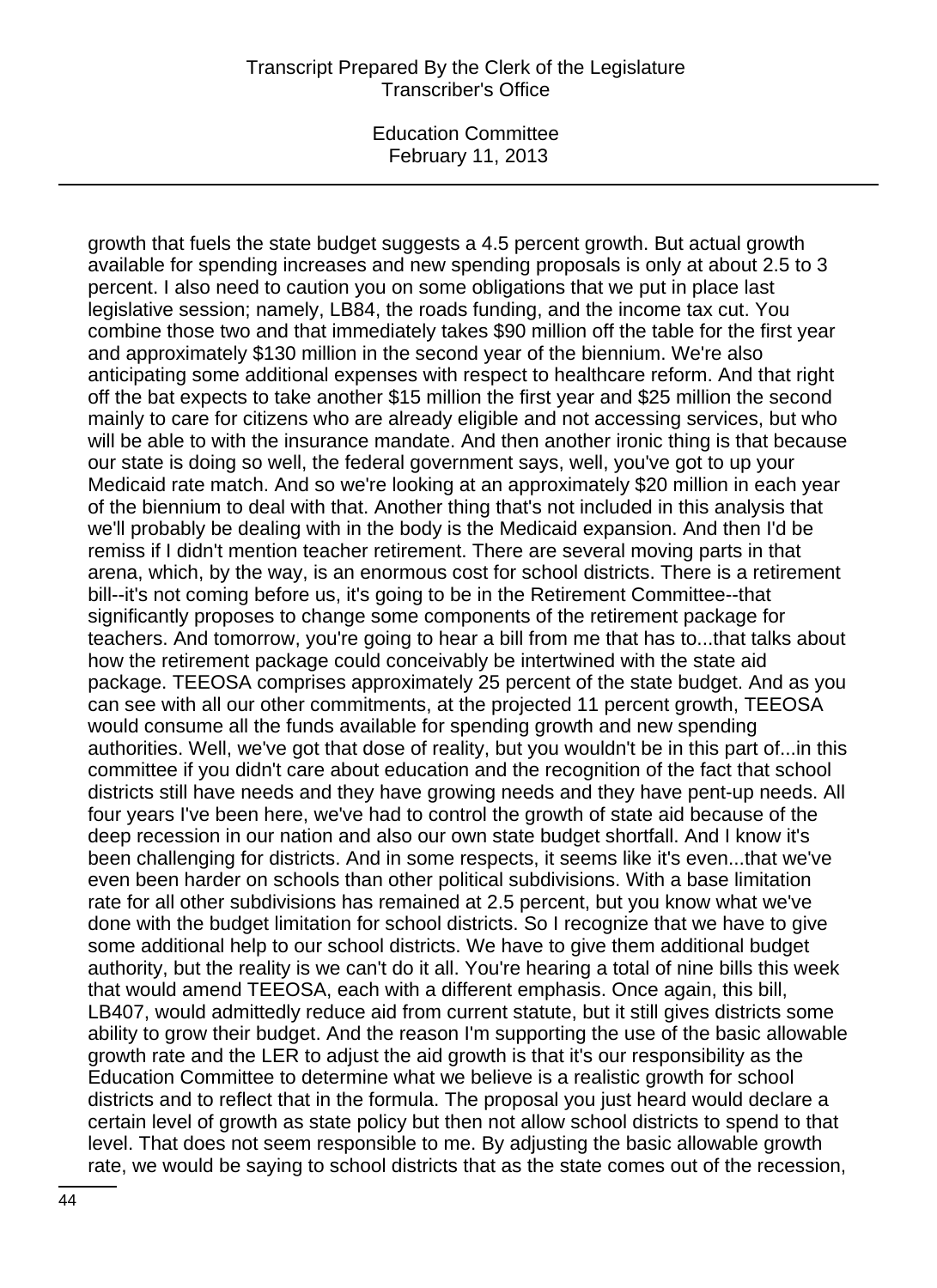there are still going to be realignment pains; and school districts need to do their part by continuing to restrain their spending growth but not as strictly as they've had to do in past years. In addition, by changing the local effort rate, we would be saying with this proposal that we continue to expect school districts to more fully utilize their local resources to meet these needs. Once again, this seems like a responsible approach to really look at the effect that we are having on the school districts and to continue to be a good partner in funding education in this state. Thank you. [LB407]

SENATOR SCHEER: Thank you, Senator Sullivan. Are there questions? Wow. You went through that awfully well. [LB407]

SENATOR SULLIVAN: Makes me nervous. (Laughter) [LB407]

SENATOR SCHEER: We will now entertain comments and testimony from those that are proponents of the bill. [LB407]

VIRGIL HARDEN: (Exhibit 1) Good afternoon, again. Virgil Harden, V-i-r-g-i-l H-a-r-d-e-n, executive director of business for Grand Island Public Schools, and again starting off talking a little bit about the work that the statewide group of districts that reviewed TEEOSA. Exact same handout that I gave you on LB640, I'm also handing out for LB407. The reason being is that the components in both bills are addressed in our consensus data that we have for you, the first couple of pages. And then again the next part is just the itinerary of all the meetings that we did to reach to that consensus. With that said, the committee when they conducted their hearings, and I think even beforehand in the summer when we started our work, was very clear about some goals that you'd established about equity and sustainability, predictability, and simplicity of the formula. And to that end, I think LB407 does indeed try to accomplish that. Grand Island Public Schools simply feels that the best scenario--short of fully funding the formula, whatever that might mean to you--is that a combination of LB640 and LB407. And that combination would be to take the temporary aid adjustment and fold that into LB407 along with the averaging component that we've added in with the basic funding averaging, and not then reduce the cost growth factor and not increase the local effort rate. We believe a temporary aid adjustment so that the...basically what we're saying from Grand Island Public Schools' view, making the changes that are outlined in LB407 for the allowances and the adjustments that are laid out in the bill seemed reasonable and prudent based on our dialogue with our peers across the state. We've had what we've tried to engage in as an open, honest dialogue with our peers across the state concerning these elements, things like the instructional time allowance are wrought with reporting errors and just calculation issues. It is simply a fact that when the committee, when the state, when the Legislature, puts in these components into the formula, school districts will act in their own best interests from year to year to try to maximize the resources that they receive. Quite honestly, that's what in part I'm paid to do. So it's normal, natural, predictable behavior. And I encourage the committee to think about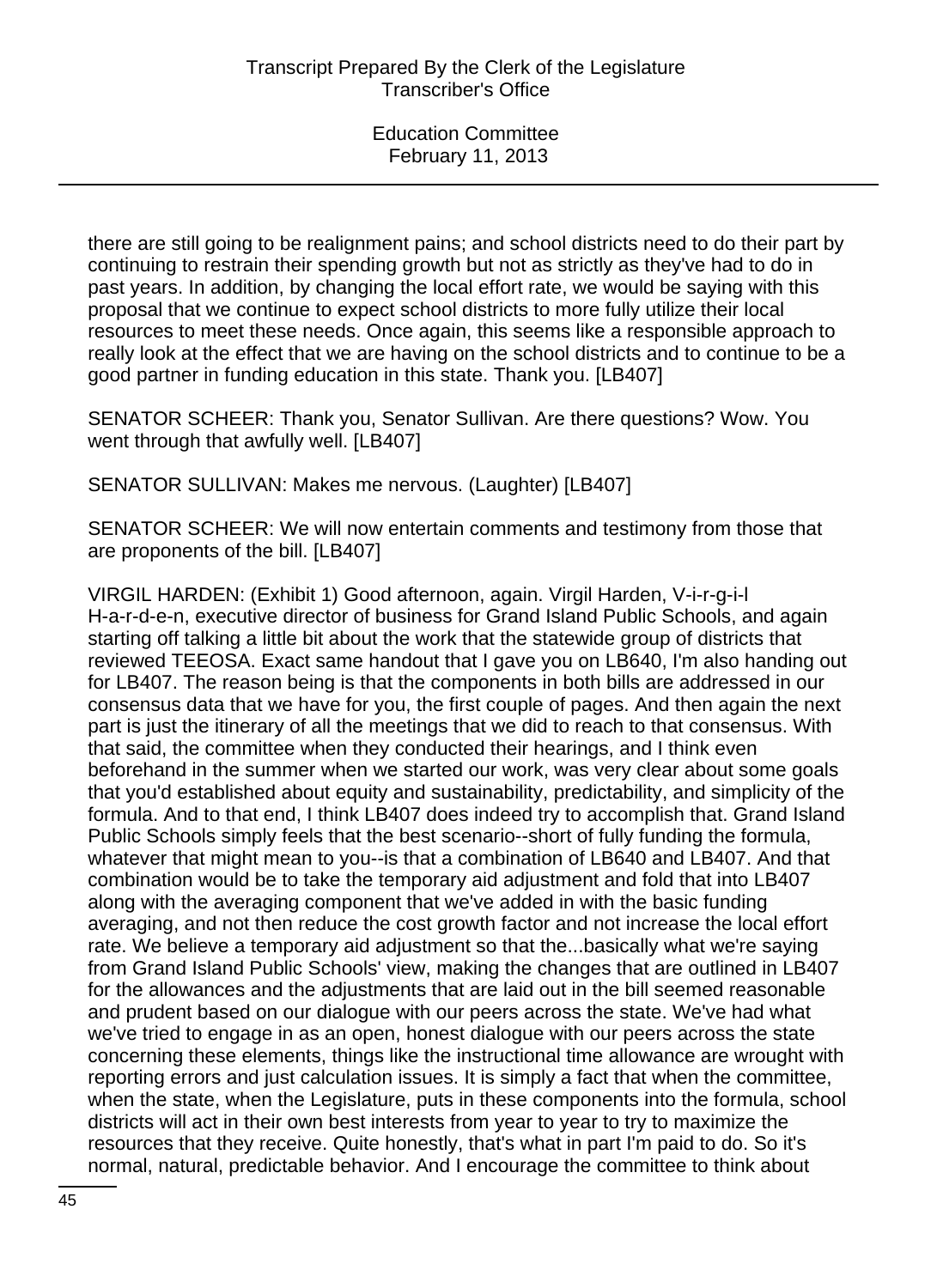Education Committee February 11, 2013

those things as they consider eliminating these components or adding them or changing them, modifying them. You probably do have certain things that you want to see us spend our money on and try to achieve and try to encourage us, and putting some money behind those goals is probably a legitimate, worthwhile public policy; and so those adjustments and those allowances do indeed do those. Again, Grand Island Public Schools feels that the better way to adjust TEEOSA if you're not going to fully fund it is to spread the pain, so to speak, through a temporary aid adjustment. And we also are asking for some relief on the school districts like Grand Island and Omaha that are the high needs, high taxing--I said I wouldn't say low spending but I'll say it--low spending, fully acknowledging that there is indeed some component of economies of scale so that school districts that are larger can achieve what the smaller districts can't. And we simply need some of the help to get our resources through TEEOSA up so we can have spending on a per-pupil basis that's closer to the average. And so with that, I would conclude my comments. [LB407]

SENATOR SCHEER: Thank you, Mr. Harden. Are there questions? Seeing none, thank you very much. [LB407]

VIRGIL HARDEN: Thank you. [LB407]

JON HABBEN: (Exhibit 2) Good afternoon, Vice Chair Scheer and members of the committee. My name is Jon, J-o-n, Habben, H-a-b-b-e-n, executive director of Nebraska Rural Community Schools Association, pleased to testify in favor of supporting LB407. It does come out, a lot of the information that we attempted to provide as a collaborative group we see coming through in LB407, and I think that's a very positive thing. A lot of effort went into the attempts to be collaborative, which is probably the first time this has been attempted at this level; so a very positive experience there. I will tell you that LB407, I would...yeah, and I agree with Senator Sullivan, if I could move the LER and the BAGR to where I want it, different schools benefit from the positioning of those in different places. That's just the different circumstances schools find themselves in. After all, we are talking about 249 of them, even though next year the estimate is 106 or 107 to be nonequalized still leaves a lot of equalized school districts. So I would like to see the BAGR improved because we are looking at increased retirement costs. We are looking at the possible increase in affordable healthcare costs. We are looking at those things. And superintendents are asking me where is the growth that allows us to deal with those two issues on top of the rest of the issues. Of course that should be a part of the thought process and the discussion. The LER, if we were to lower the LER, I'm not sure how many schools that would actually pull out of nonequalized status into equalized status. I'm not sure it would be very many. But at the same time, that might draw state aid into rural Nebraska because as you've been aware, the increase in ag land valuations have sent state aid out of rural Nebraska to the tune of millions of dollars these last few years. And school districts out there didn't just lose 5 percent or 7 percent of their state aid; school districts out there lost in many cases all of it. And yes,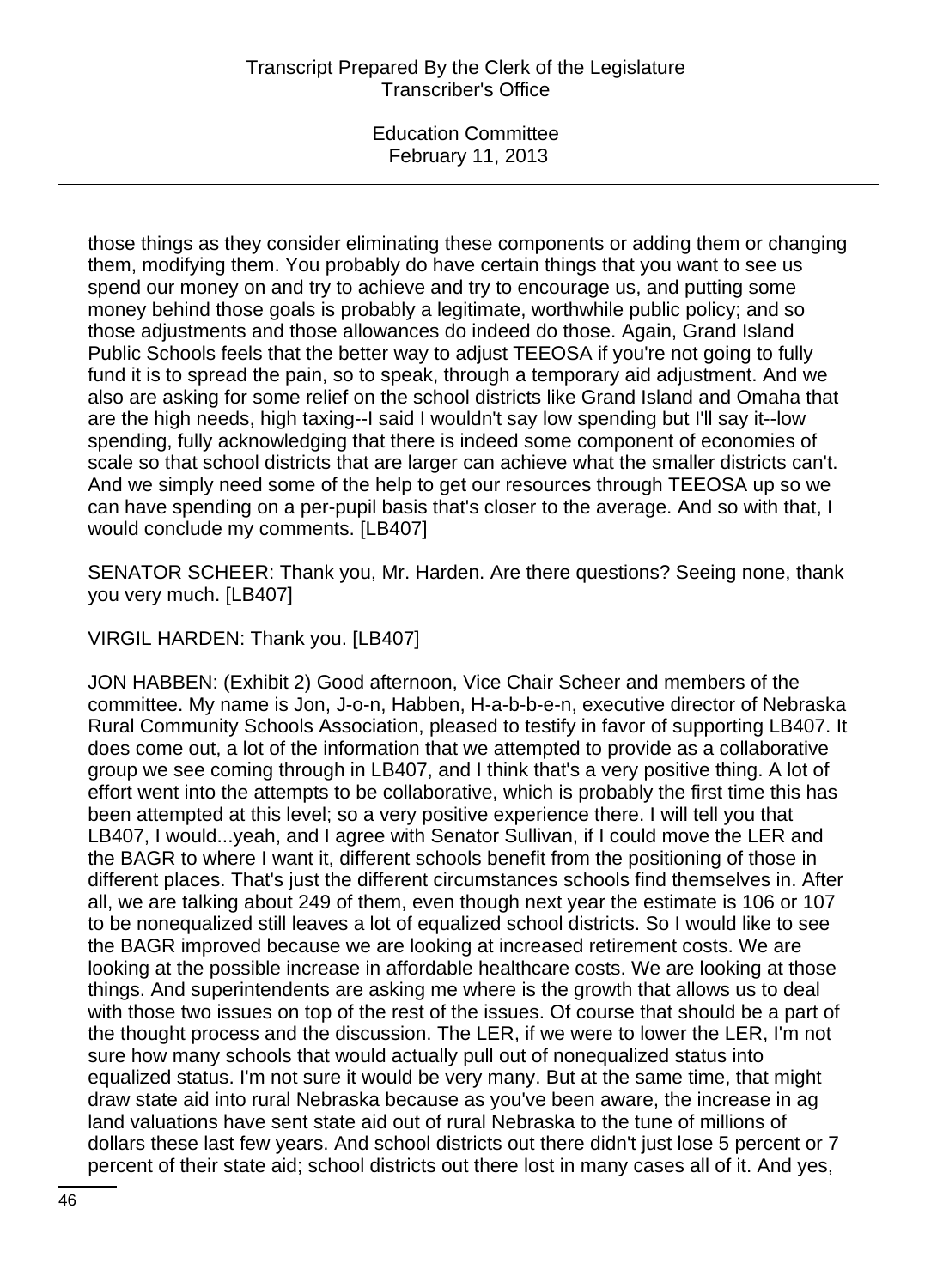you can say, well, they've got ag land valuation to make up the difference. Go ahead and explain that to all of those folks paying that additional million dollars that they lost or \$2 million that they lost. That money does have to come from somewhere. So that is a concern. I would tell you that the allowances that are being removed, it makes sense to remove them even though our organization represents a number of school districts that get them. There are concerns with instructional time. There are concerns with teacher educational allowance that make them not very palatable as policy allowances in the formula. I'm very pleased to see that the local choice adjustment is being removed. If you are one of the schools that suffers that penalty, so to speak, you do feel a little put upon that somebody is telling you, you shouldn't exist. So that does matter. The sunset of the...or I should say the lack of calculation for systems averaging adjustment, we would simply say we'd rather see those funds across the board in equalization not just limited to a few schools. But we see LB407 as a very, very good policy statement toward an improved formula. With that, I would answer any questions. [LB407]

SENATOR SCHEER: Thank you, Mr. Habben. Questions? Everybody is doing a great job today. [LB407]

JON HABBEN: Gee whiz. [LB407]

SENATOR SCHEER: Either they don't trust me to run the meeting, one of the two. (Laugh) [LB407]

JON HABBEN: Good deal. [LB407]

SENATOR DAVIS: Dr. Habben, how many schools do you represent in the NRCSA... [LB407]

JON HABBEN: I'm sorry, Senator Davis? [LB407]

SENATOR DAVIS: How many schools do you represent in the NRCSA organization? [LB407]

JON HABBEN: We have 171 school districts and 9 ESUs that are members of the organization. That totals somewhere in the vicinity of 70,000 students representing about 86 counties across the state. Largest school is Schuyler, smallest school is about the smallest school. Yes. [LB407]

SENATOR SCHEER: You didn't get away fast enough. Senator Cook. [LB407]

SENATOR COOK: Thank you. I have a question about a statement you made regarding being told that you should not exist. Educate me on what you mean by that and what the perception is that fuels that kind of statement. [LB407]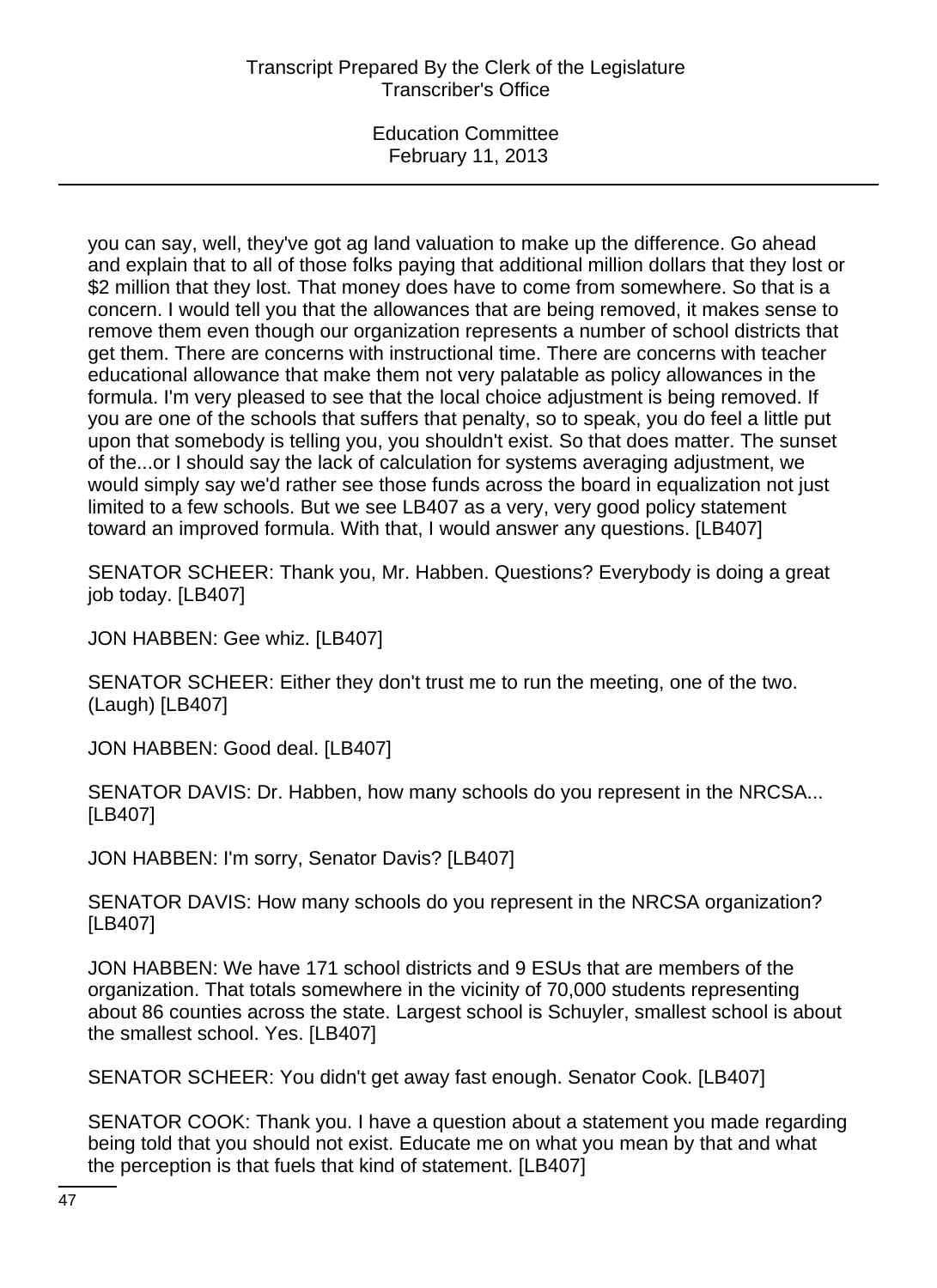Education Committee February 11, 2013

JON HABBEN: A lot of history behind that going back probably maybe 30 years. But there have been numerous representations in the Legislature that school districts of a certain size or a certain proximity to other school districts should not exist. They should consolidate with a neighbor, break themselves up, reorganize, whatever it might be, because they were too small and people shouldn't have to pay money for those kinds of things. We even have a free-holding statute that allows people to take their land out of a school that's gotten to a certain small size and go to a neighboring district if that school is in a circumstance for two years. What I think has happened, Senator Cook, is that there's been an assumption that there are school districts that are too small, and if they are within a certain proximity that surely it makes great sense that they close and that they join someone else. Some people have asserted that that saves money for the state of Nebraska. Other people have asserted that it saves the local taxpayer dollar. Others have said, and this is probably the only reason I think I would want to look at it, you might be able to improve your educational offerings to that student group. Typically what we've found is when schools close and consolidate, the savings to the state really aren't there and the savings to local taxpayers really aren't there because you are going to build whatever the resulting amount of education is. So this local choice adjustment appeared to us as we are going to make a negative adjustment in any state aid you receive if you fit certain qualifications of size and proximity. And that negative adjustment obviously was viewed as a penalty, which the next step is that's a punitive measure within the state aid formula that we never thought was intended to be punitive. [LB407]

SENATOR COOK: All right. [LB407]

JON HABBEN: So we objected to that piece of this formula. But it has been about a 30-year-old ongoing discussion of various levels. [LB407]

SENATOR COOK: Okay. Thank you. [LB407]

SENATOR SCHEER: Any other questions? Thank you very much, Jon. Appreciate it. [LB407]

JON HABBEN: Okay. [LB407]

CRAIG KAUTZ: (Exhibit 3) Senator Sullivan, Senator Scheer, and members of the Education Committee, my name is Craig Kautz, first name C-r-a-i-g, last name K-a-u-t-z. I am the superintendent of the Hastings Public Schools. While I also serve as the cochair of the legislative committee of the Greater Nebraska Schools Association, I am not here to represent GNSA. GNSA will weigh in on these matters a little bit later. Strictly as a representative of the Hastings Public Schools, I want to express my support for the advancement of LB407 for consideration by the full body. This bill does extend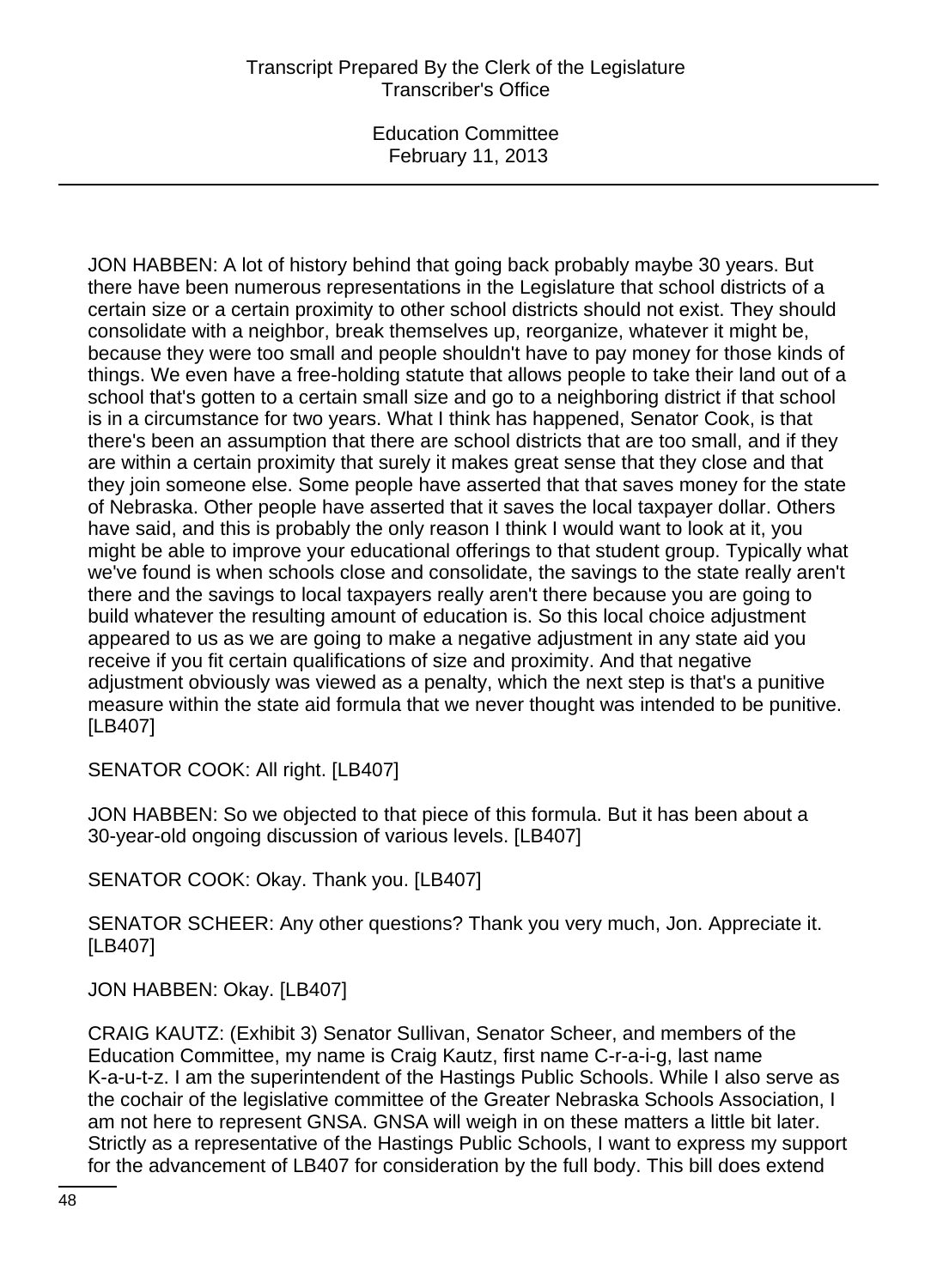Education Committee February 11, 2013

from discussions between educators and legislators beginning in the last legislative session and extending into the fall of this year. While this legislative bill presently falls short of everything my district would like it to address, it represents a collaborative effort between educators and legislators to provide adequate funding for all schools in the state. As such, LB407 should be advanced by the committee to serve as the primary vehicle for discussions about state aid by the Unicameral. LB407 makes a number of appropriate changes to the state aid formula needed at this time. For example, the increase in the basic allowable growth rate provided by this bill is likely more reflective of the real costs all schools will experience this coming year and in the future than the present amount does. In addition, the elimination of a number of allowances and adjustments would seem to impact all schools equitably while decreasing the complexity of the state aid formula. Finally, it would appear that LB407 almost--and "almost" might be a big word here--works within the parameters established in the budget proposed by the Governor. As to whether LB407 should assimilate key components of LB640 or other legislative bills proposed, I leave to the members of the Education Committee and the Unicameral. LB640 is important to consider by the committee because it specifically addresses the needs of schools with the greatest need for state aid. The characteristics of that particular group of schools would include: schools with insufficient property value for the number of students they serve; a General Fund levy consistently at \$1.05 per \$100 of property value; below-average spending without significant economy of scale factors; and above-average number of students with high needs. While I understand the committee might discount my testimony here because I happen to serve a district with the characteristics I just listed, I'm really not trying to be self-serving in raising these schools. As an educator, I know certain students require greater resources to attain a proficiency. This is also true of schools; and, in fact, I believe the schools with these characteristics are the primary reason we have state aid to begin with. In closing, I want to express my appreciation to the Education Committee and to the educators and legislators who participated in the effort to develop LB407. It is my hope that future state aid bills will be developed with similar levels of collaboration and statesmanship. And I would be happy to answer any questions that you have. [LB407]

SENATOR SCHEER: Thank you. Senator Haar. [LB407]

SENATOR HAAR: Yes. You mention here the number of high-needs students. Do you know what percentage of your students are on free and reduced lunch? What is that percent? [LB407]

CRAIG KAUTZ: Absolutely. It runs...it officially runs about 54 percent; unofficial count says maybe as high as 60 percent, Senator. [LB407]

SENATOR HAAR: Thank you. [LB407]

SENATOR SCHEER: Senator Cook. [LB407]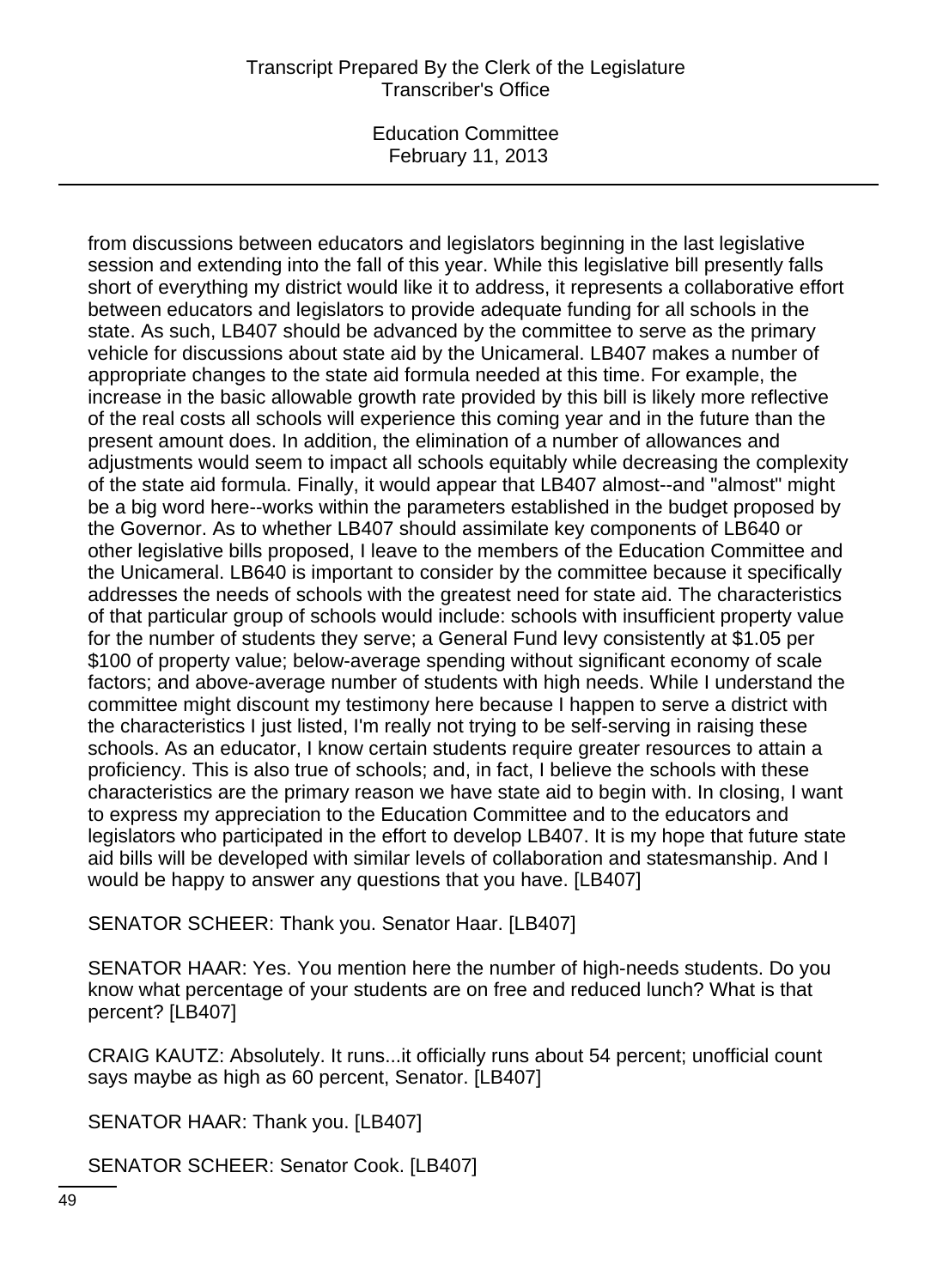SENATOR COOK: Thank you. You have in your third paragraph, last sentence, "Finally, it would appear that LB407 works within the parameters established in the budget proposed by the Governor." We're the Legislature and we make the budget and we make the policy, so I guess I don't know why you even put that in there. Would you explain that? [LB407]

CRAIG KAUTZ: Absolutely. While I think that the Legislature does establish the budget ultimately, you have an executive office that works with you and I think perhaps influences the body just as much as the body influences the Governor. And so what I'm trying to look at is the projection that the Governor had for what the state could afford for education. And when I look at the fiscal note for this particular bill, I said it was almost in the realm. I'm off by a couple million there I think or a couple of percentage points, from 5 percent maybe upwards of 7 percent. So I understand there's a difference between the executive branch and the legislative branch on this issue. [LB407]

SENATOR COOK: Absolutely, and the roles of each. [LB407]

CRAIG KAUTZ: Correct. [LB407]

SENATOR COOK: Thank you. [LB407]

SENATOR SCHEER: Other questions by any committee members? If not, thank you very much, Craig. [LB407]

CRAIG KAUTZ: Thank you. [LB407]

SANDRA ROSENBOOM: (Exhibit 4) Senator Sullivan and Education Committee members, my name is Sandra Rosenboom, S-a-n-d-r-a R-o-s-e-n-b-o-o-m. I am the business manager for the Crete Public Schools, and I'm testifying in support of LB407. As a member of the TEEOSA working group described to you by Virgil Harden, I feel this bill most closely reflects the discussions that our group had over the last ten months. Through that process, we came to understand the very distinctive needs of schools of different parts of the state and different sizes. Representatives of the midand large-size schools understand that that local choice adjustment needs to be removed from a formula. The element was intended to encourage consolidation of smaller districts, but if that is what the state desires, incentives need to be outside TEEOSA and that would be better than the current punitive approach that is within the formula. In kind, the representatives of the small districts saw the problems that large districts have when their valuation is not growing, the tax levies at a maximum, enrollment is going up, and these schools have no increase in revenue to meet these increased expenses. The basic funding adjustment found in LB640 would help these districts and should be included in some version in the final state aid bill. When it comes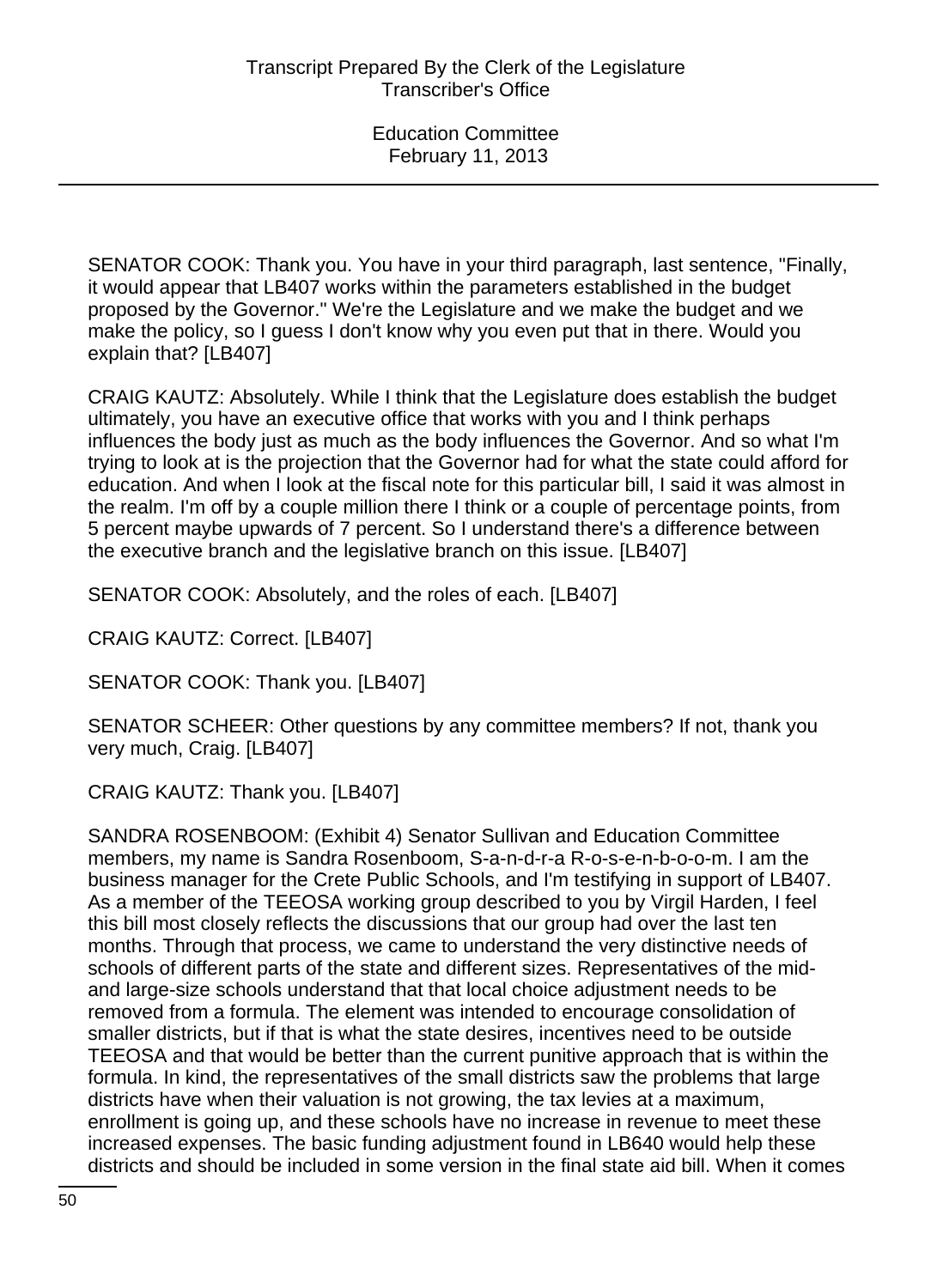Education Committee February 11, 2013

to state aid, my personal philosophy is that the basic funding needs to be the foundation of the state aid. Then additional factors need to be included to compensate districts for those differences in poverty, English language learners, transportation, and remoteness, which are beyond the control of the district. Once these unique differences are factored into the formula, the state may seek to improve education by encouraging districts to spend more in some area. The committee has to decide if there's a place and the additional funds available for these incentive factors. Decisions must be made on accurate data. Preschool is one incentive that has lots of data showing the benefits for student achievement, and I strongly support that element of LB407. However, instructional time, although it may be worthy to reward that goal, is based on some flawed data and very hard to quantify that particular item. This factor also only rewards schools that are above an average. That, in itself, paying based on an average creates a moving target that takes away the incentive to increase instructional time. The amount of money that the state has contributed to state aid has been almost flat since 2008-09. Increases came at some point from the federal stimulus dollars. The total state aid that the Legislative Fiscal Office projects for '13-14 under LB407 is actually a decrease from what schools received in '10-11 school year when the stimulus funding was ending. LB407 fiscal notes projects a 7.34 percent from the '12-13 number that we currently have. We would ask that K-12 education funding be increased by at least that amount. An underfunded, weak education system has an adverse effect on the economic development of this state from now moving forward. Thank you. [LB407]

SENATOR SCHEER: Thank you. Are there questions? Seeing none, thank you, Senator (sic). Any other supporters, proponents of LB407? Seeing none, we will go to opponents of LB407. [LB407]

KEN FOSSEN: Good afternoon, Senators. Ken Fossen, K-e-n F-o-s-s-e-n, associate superintendent for the Millard schools in Omaha. There's been a number of comments here with regard to adjusting the numbers by using the local effort rate and the basic allowable growth rate, so I won't go into that. What I would like to go into is the elimination of the allowance for instructional time as well as for the teacher education allowance. And as Senator Sullivan mentioned, we'd like to talk about it on a policy basis. If you look at the state aid formula, the TEEOSA formula, there are allowances that are there. And if you look at the allowances, they have something in common. And that is that it is something that is happening in a particular school that has educational value, but it costs more in one school than it will in another. For example, let's take Lexington with a lot of ELL students, a lot of ELL programs, driving up the cost of the programs in Lincoln. But with our state aid formula, we base things on historical spending. So when Lincoln or when Lexington drive...has their cost of ELL programs driving up the GFOE, the general fund operating expenditures, they drive up the average for everyone. Well that would benefit school districts that don't have as many ELL students as you work it into the formula in subsequent years. So in order to compensate for that, the TEEOSA formula says let's take that out of the general fund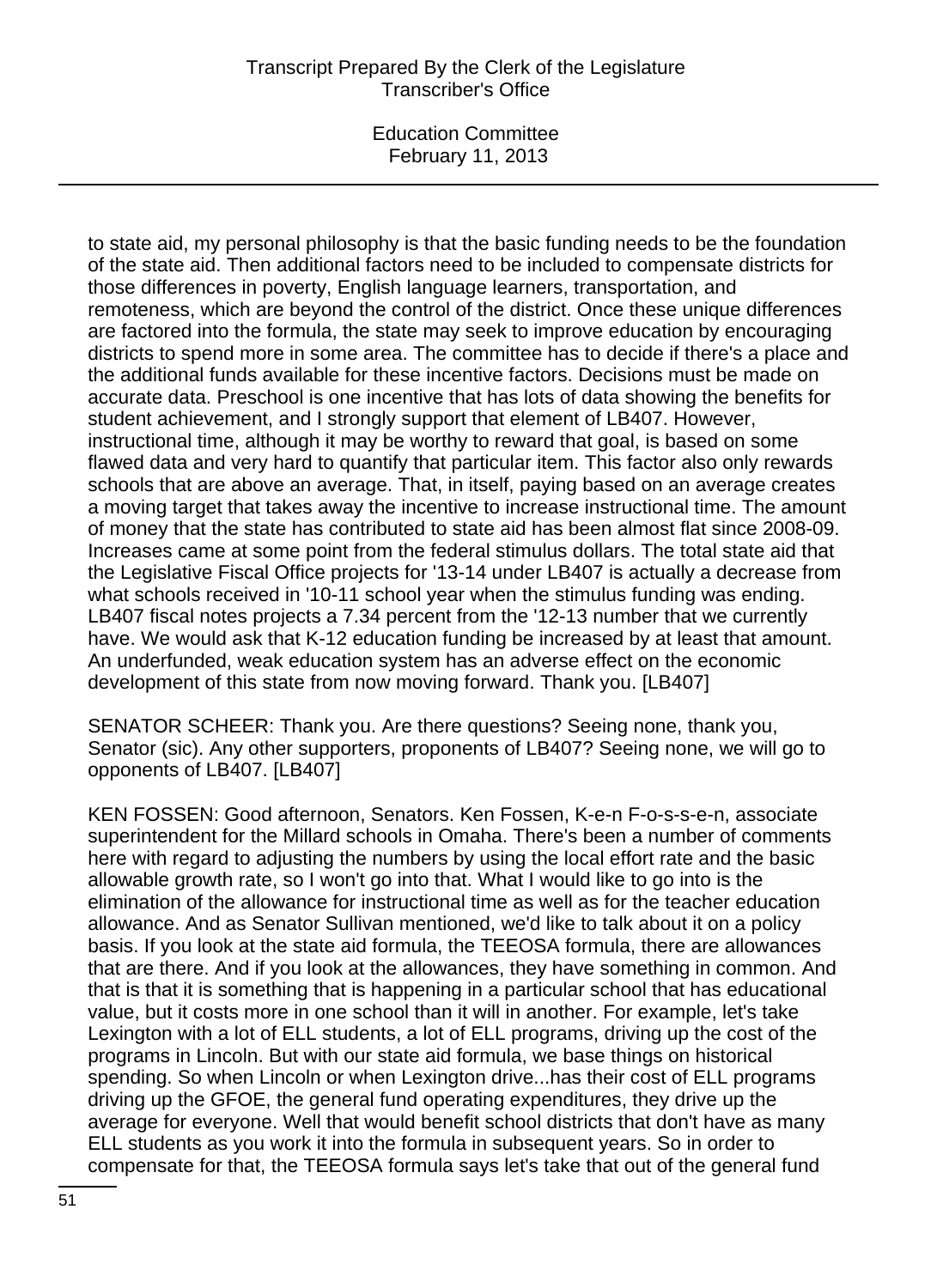Education Committee February 11, 2013

operating expenditures and let's put it in as an allowance so that it actually winds up going back to those school districts who have that particular expense rather than spreading it out over the others. Same thing with regard to poverty. Now we also have for...in LB407 the discussion with regard to the instructional time allowance. There's been some discussion in terms of that's hard to measure. Well, the reason it is, is because of the way it's written. But when we negotiated contracts in the past, in order to get teachers to agree to...in order to get us to agree to a higher salary for teachers, we said we want to add more instructional days for students. And under the Commission of Industrial Relations, if you are going to require your teachers to teach more days, have a longer contract, you pay more. We drove up our costs. Our costs then are benefiting everyone else. But with an instructional time allowance, our additional contract to days would actually be reserved for us and would not endure to the benefit of the other schools that just simply said we want to do the minimums. The problem we have right now is in how those are calculated because it's things in like the minutes per day as opposed to the number of instructional days you have in a year because you can add...if you add, I think I calculated one time if you add 15 minutes to the day, you add a couple of minutes--120 seconds--to every class period. There's no significant difference between those, arguably. But if you take that same amount of time and actually pay teachers to come back for additional days or like six more instructional days, over a week more of instruction, and I think the research will show when you start increasing your instructional time by that much, you're going to have an impact. So we would encourage you don't throw the baby out with the bath water. The instructional time allowance is a good thing to have if it is based on the right stuff, and we would encourage you to base that on the number of instructional days you have for kids. The other one is the teacher education allowance, which basically provides an allowance for teachers who have advanced degrees. I will be the first one to say that if you just simply spread it across everything and say a master's degree in anything has any impact on student achievement, the answer will be no. But I believe you will find that master's degrees in certain areas, areas that those who propose projects for economic development would say should be in the area of science and math, technology, engineering, the research will show if you have people with advanced degrees in those areas, they can have an impact on student achievement. So, again, I would ask you, don't throw the baby out with the bath water. If there are parts of this with regard to certain degrees don't make a difference, don't throw it out with the ones that do. This is education for our kids and for our grandkids, and I think Nebraska needs to stand for something other than just local effort rate and basic funding. Thank you. [LB407]

SENATOR SCHEER: Thank you. Senator Kolowski. [LB407]

SENATOR KOLOWSKI: Thank you, Mr. Chairman. Dr. Fossen, thank you for being here today and testifying. Appreciate that very much. The number of days with the Millard district at the current time, what is that number, please? [LB407]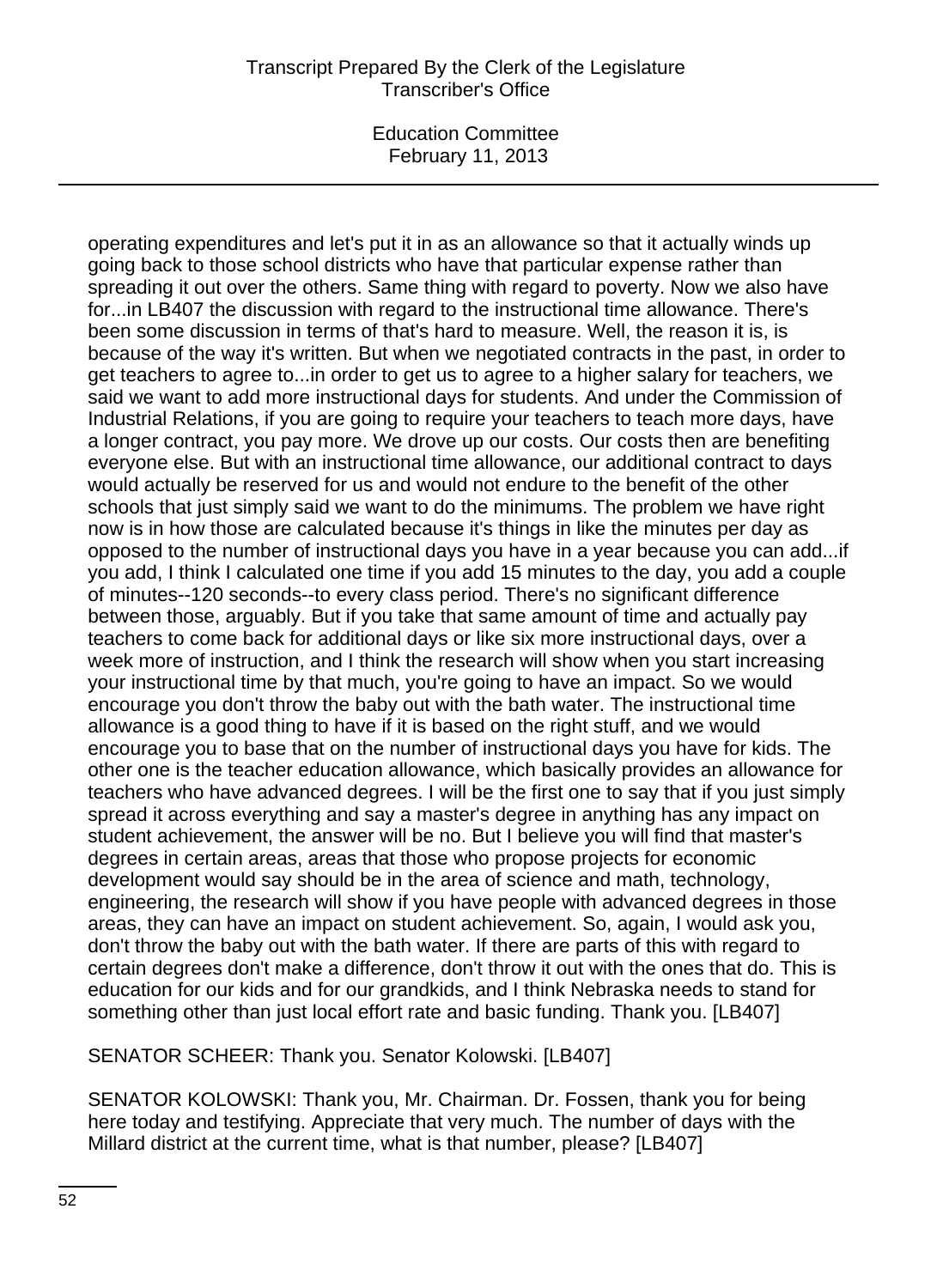KEN FOSSEN: I'm going to have to ask Angelo, our calendar man. 180. [LB407]

SENATOR KOLOWSKI: School days and staff days? [LB407]

KEN FOSSEN: 193. [LB407]

SENATOR KOLOWSKI: And with those additional days for staff, what kind of activities have added to their schedule then that there has benefited the district from that perspective? [LB407]

KEN FOSSEN: The days that we added through collective bargaining, we require that those be instructional days. So they were just days that they were teaching kids. It was not added for staff development. [LB407]

SENATOR KOLOWSKI: Thank you. It's a clarification. Thank you. [LB407]

SENATOR SCHEER: Any other questions? I see none. Thank you, Ken. [LB407]

KEN FOSSEN: Thank you. [LB407]

LINDA RICHARDS: (Exhibit 5) Good afternoon, Senator Scheer, Senator Sullivan, members of the Education Committee. My name is Linda Richards, L-i-n-d-a, Richards, R-i-c-h-a-r-d-s. I am currently the president of the Ralston Board of Education. I appreciate the opportunity to appear before you today and do so in opposition of LB407. Earlier in testimony on LB640, our superintendent Dr. Mark Adler stated the position of our school district, that we believe fundamentally that equalization is the paramount principle in the TEEOSA. In so doing, in making those statements, we know that equalization was the goal when TEEOSA was first established and equalization should still be that goal today. And we've remained a part of the team the last few years when the Education Committee asked us to take reductions in state aid in order to balance what the state aid formula demonstrated as far as need and what the state could afford. As a result, for the last two years we faced lower state aid to the tune of \$1.5 million. Simultaneously, we faced a loss of \$650,000 in common levy proceeds. The result is a combined loss of \$2.1 million. Now in order to meet this shortfall, we have budgeted for the use of transfers from our cash reserve to meet general fund obligations. At the same time, in October, our board and district embarked on a fiscal revitalization program. Dr. Adler talked about that earlier in his testimony. The goal of this program was to address the impending impact of the losses that we were incurring. It has not been easy. There were difficult decisions that needed to be made and they continue to be needed to be made. And after I leave here in my testimony, I'll be heading back to Ralston for our board meeting this evening in which I will be hearing recommendations from our administration with regard to those reductions. Now you likely saw media coverage with regard to our announcement to our employees of this difficult situation; and at the end of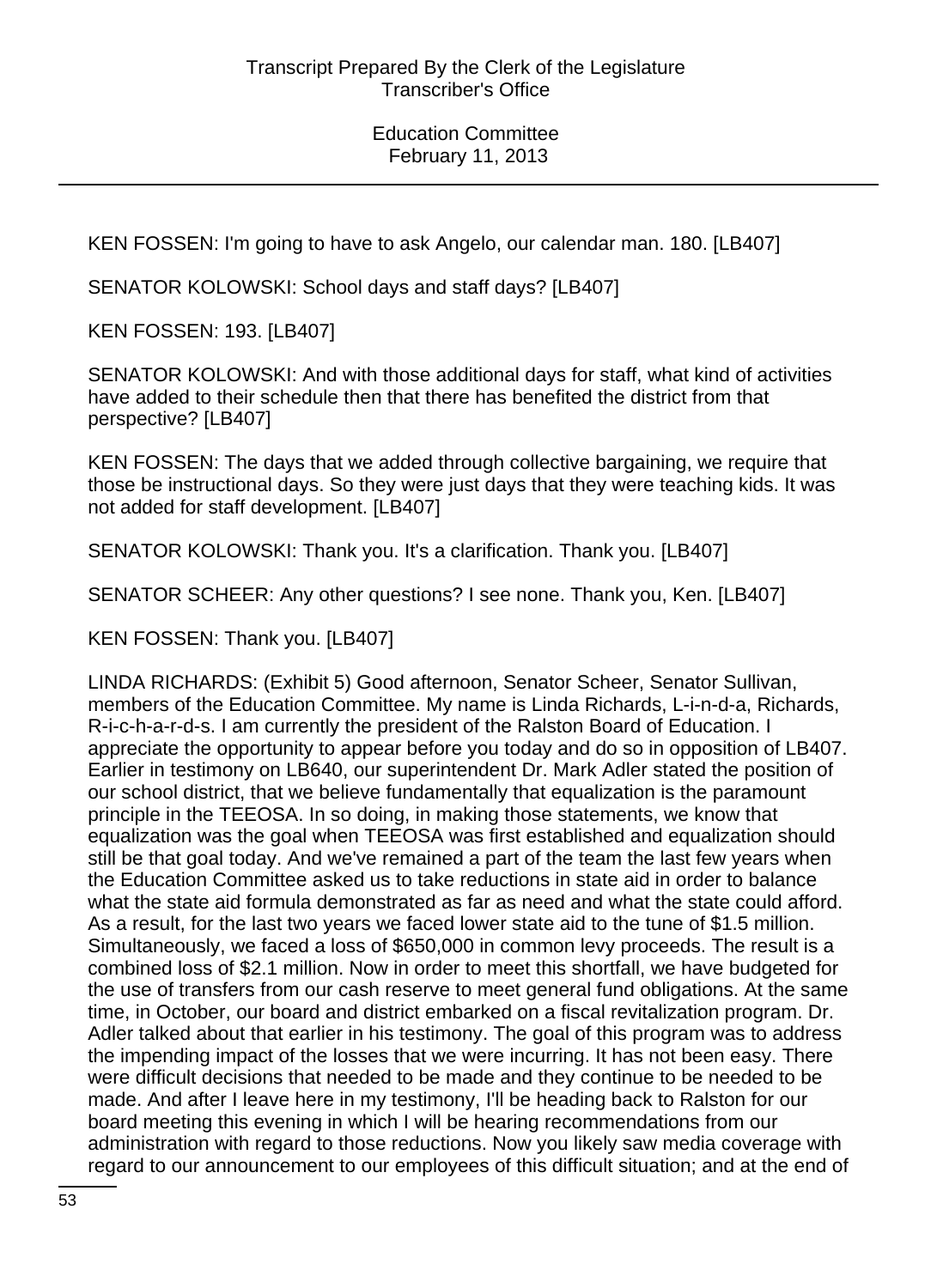Education Committee February 11, 2013

the day, services to our students and our families will be impacted. The reality for Ralston is that we have no place else to go to address our revenue situation but state equalization aid. We are landlocked, we have stable valuation, and we have large TIF projects that are impacting local taxation for over the next ten years. The truth is this: To change the formula once again and to go back into a number that the state can afford will drastically impact educational opportunities to the students in Ralston and will diminish the progress that we are making in improving student achievement. Now as I contemplate the idea of how LB407 is drafted, I can't help but think back to how some of these allowances you're considering eliminating came to be. See, I've been here for 16 years as a school board member and I remember these conversations, the context of which we had the conversation in placing these in the formula. The discussions within the body centered around assisting districts in what was determined to be best practices in positively impacting student achievement. The teacher education allowance came to be as a result of No Child Left Behind Act and some of the conversations that were occurring with regard to qualified teachers in every classroom. Other allowances came to be as a result of studies that demonstrated achievement if districts applied focus to these specific areas. In each of these cases, the state committed to use the state aid formula to encourage and recognize districts for taking the right steps in addressing student achievement. The state would provide additional resources, and school districts would use those funds to attack the underlining issues limiting many of our students in making AYP or average yearly progress. Ralston took this partnership seriously. We went to work. We reduced class sizes. We offered summer school, first to a broad range of students and then to students identified through use of data as needing intervention. Each year, Ralston evaluates its staff and we hold teachers and administrators accountable. We find that the highly qualified teachers are the ones that seek additional degrees in specific areas of learning that are needed in our district. The teacher education allowance allowed Ralston to retain these higher-costing teachers, this higher-costing staff, and encourage a recently recognized staff mentoring program to be a part of our mission. Students are benefiting from a highly educated staff, and research shows that it matters. Eliminating these allowances is a shortsighted approach. We cannot afford to be penny wise and pound foolish. These allowances are critical to the ongoing work that school districts are deeply involved in, work that each district receiving the funding would tell you is making a difference in the education of Nebraska's students. Although Ralston is not the recipient of all of these allowances discussed in LB407, we do understand the interrelationship between ourselves and other districts in the Learning Community. We each have taken on issues facing our respective districts using these allowances. If one of us loses in this educational ecosystem, we all lose. Ralston Public Schools stands ready, willing, and able to have a conversation about how we are impacting student achievement. I pledge our best efforts and cooperation in finding solutions to the problems that we continue to address. What I know for certain is that we cannot afford cuts in state aid nor can we sustain minimum growth any longer. We have to figure out a way to have a conversation about what K-12 education should be and then develop a funding formula to fund it. I appreciate your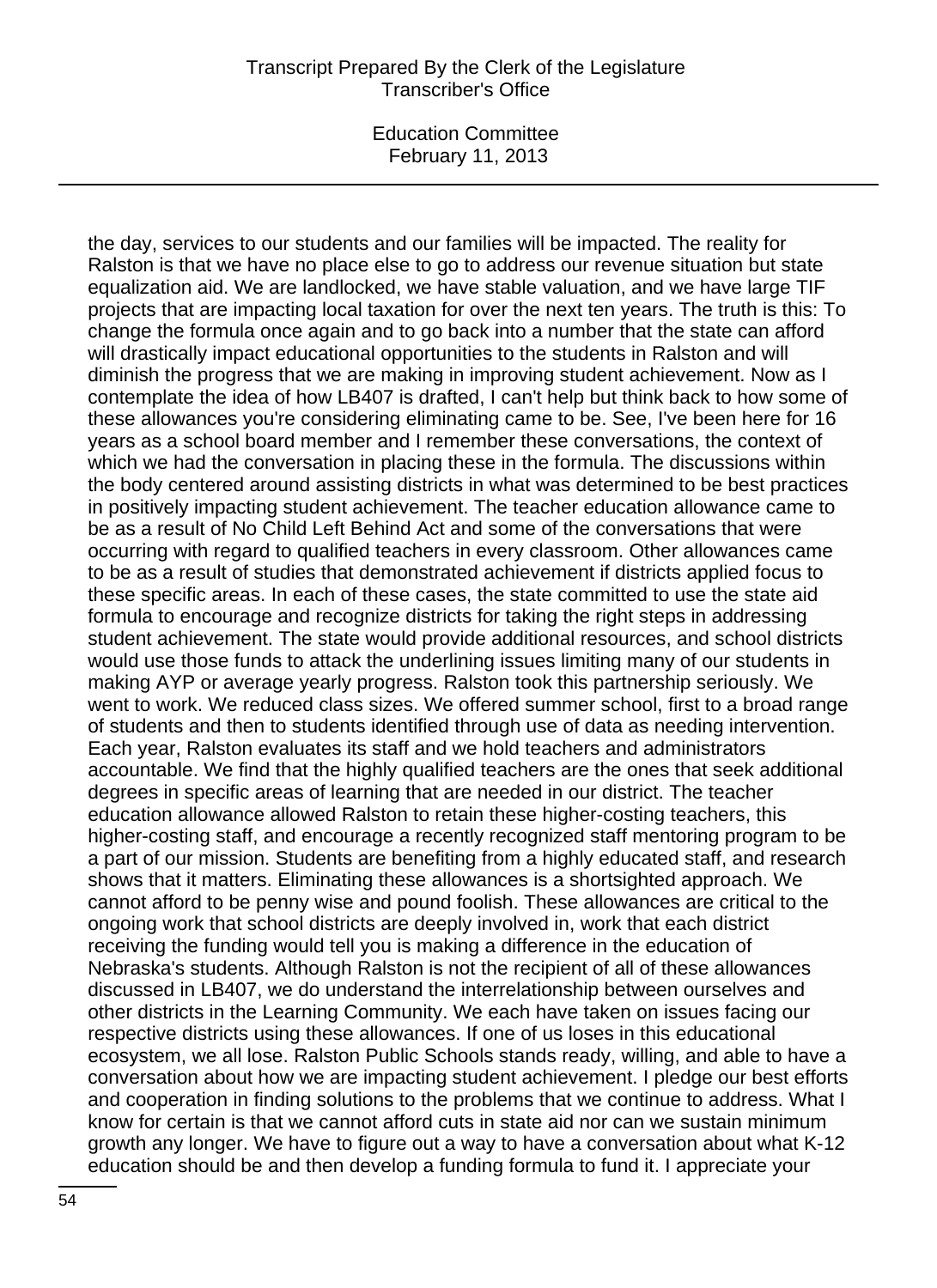attention, Senator Scheer and members, and I'll try to answer any questions that you might have at this time. [LB407]

SENATOR SCHEER: Thank you. Questions? Senator Davis. [LB407]

SENATOR DAVIS: Just a couple of questions. Thank you, Ms. Richards. [LB407]

LINDA RICHARDS: Yeah. [LB407]

SENATOR DAVIS: The first one is, I asked a question earlier about override elections. [LB407]

LINDA RICHARDS: Yes. [LB407]

SENATOR DAVIS: Has your district done that to exceed the levy limit? [LB407]

LINDA RICHARDS: We have not. We have done bond issues for our school district and we most recently for our high school and facility needs, and in so doing we have eliminated in this budget cycle there will actually be no dollars in the building fund. All funding is in our general fund. [LB407]

SENATOR DAVIS: And then you talk about your common levy proceeds. Does Ralston benefit from the common levy? It's costing you \$650,000 in property tax. [LB407]

LINDA RICHARDS: We have in the past...yes, Senator, we have in the past. It has been in recent years that it has begun to diminish. That is as a direct result of our, again, that ecosystem relationship within the Learning Community which is a unique situation. [LB407]

SENATOR DAVIS: So when you weigh out what you put out and what you receive, is it a wash or how does that... [LB407]

LINDA RICHARDS: It has been, but as of right now we're starting to see that diminish and actually we will see that diminish pretty sizably in this budget year based on what we're planning for. [LB407]

SENATOR DAVIS: Thank you. [LB407]

LINDA RICHARDS: You're welcome, Senator. [LB407]

SENATOR SCHEER: Senator Kolowski. [LB407]

SENATOR KOLOWSKI: Thank you, sir. Ms. Richards, thank you for your testimony.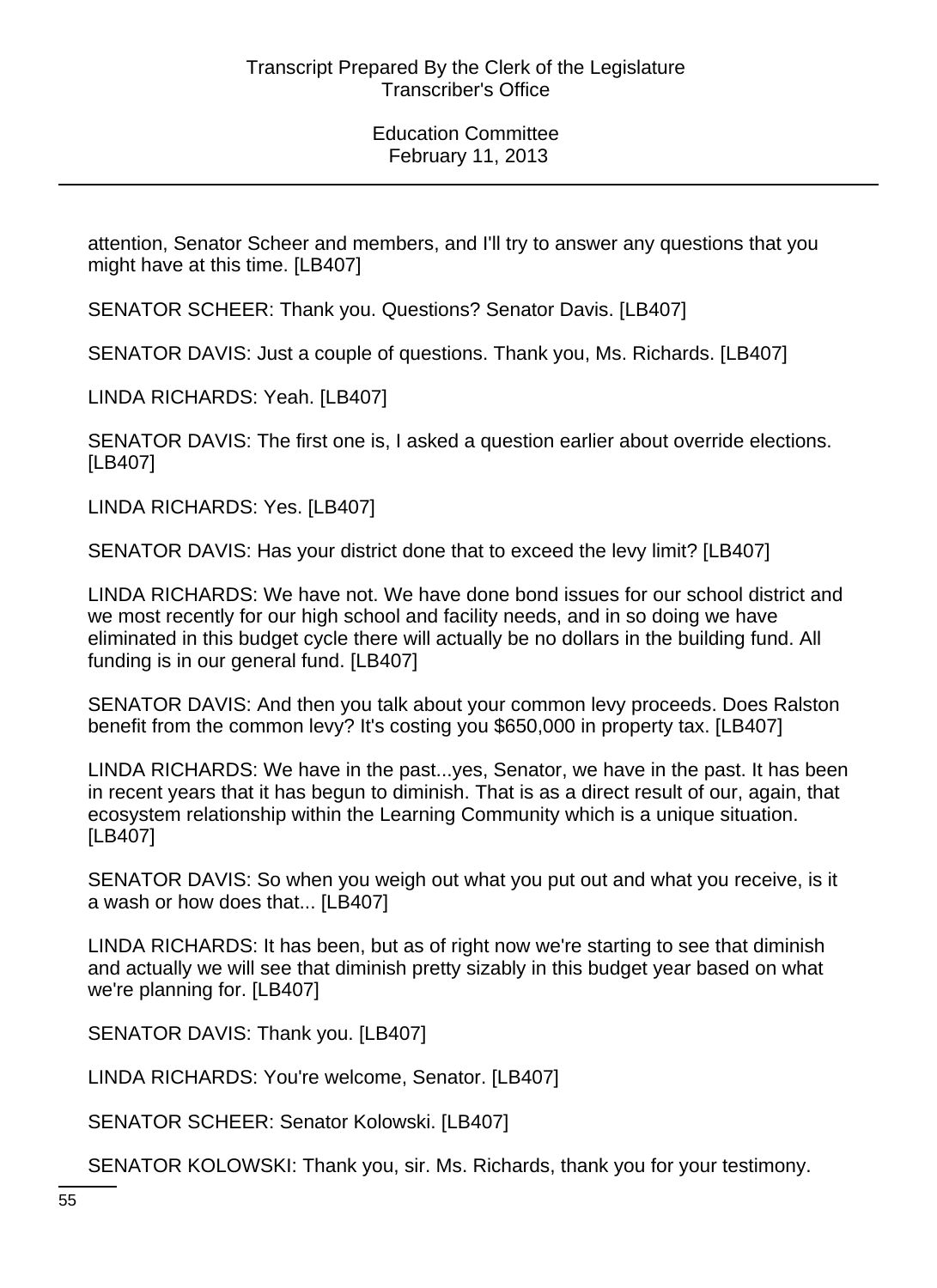And Ralston has had, like many of the districts here, has had a long history of many creative programs. And I think of your early childhood program within the high school and many others over the years. I recently read where your year-round school process, is that being eliminated, is that correct, because of these same budgetary discussions, or could you fill us in on that? [LB407]

LINDA RICHARDS: Certainly, Senator, I'd be glad to. We did reduce the optional calendar at our Mockingbird Elementary site. Several, again, use of data in looking at what is impacting student achievement drove that decision. It was not solely a financial decision, although we will see financial ability to gain some ground from these reductions that we are having to do. It will help economically, but it was not...the economy of that was not the driving force in making that decision. It was solely using student data on performance and the impact on student achievement that made that decision. [LB407]

SENATOR KOLOWSKI: Okay. Thank you for the clarification. [LB407]

LINDA RICHARDS: You're welcome, Senator. [LB407]

SENATOR SCHEER: Senator Seiler. [LB407]

SENATOR SEILER: Thank you, Mr. Chairman. On your step program for pay for teachers, you have step for master's degree. [LB407]

LINDA RICHARDS: Correct. [LB407]

SENATOR SEILER: Does that require it to be in the area in which they're teaching? [LB407]

LINDA RICHARDS: It does not. [LB407]

SENATOR SCHEER: Okay. Thank you. [LB407]

SENATOR SCHEER: Senator Haar. [LB407]

SENATOR HAAR: We've heard a lot from superintendents and so on, so I'm really glad to hear from a school board member. And having been on the school board so long, one of the things obviously we're grappling with is how do we come into reality about how much state money can go into schools. And we...I think we're talking about two methods here, the sort of you mess with the parts of it and I'd call it a winner or loser, winner and loser; the other is to just everybody shares the pain. Do you have any thoughts about that as a school board member? [LB407]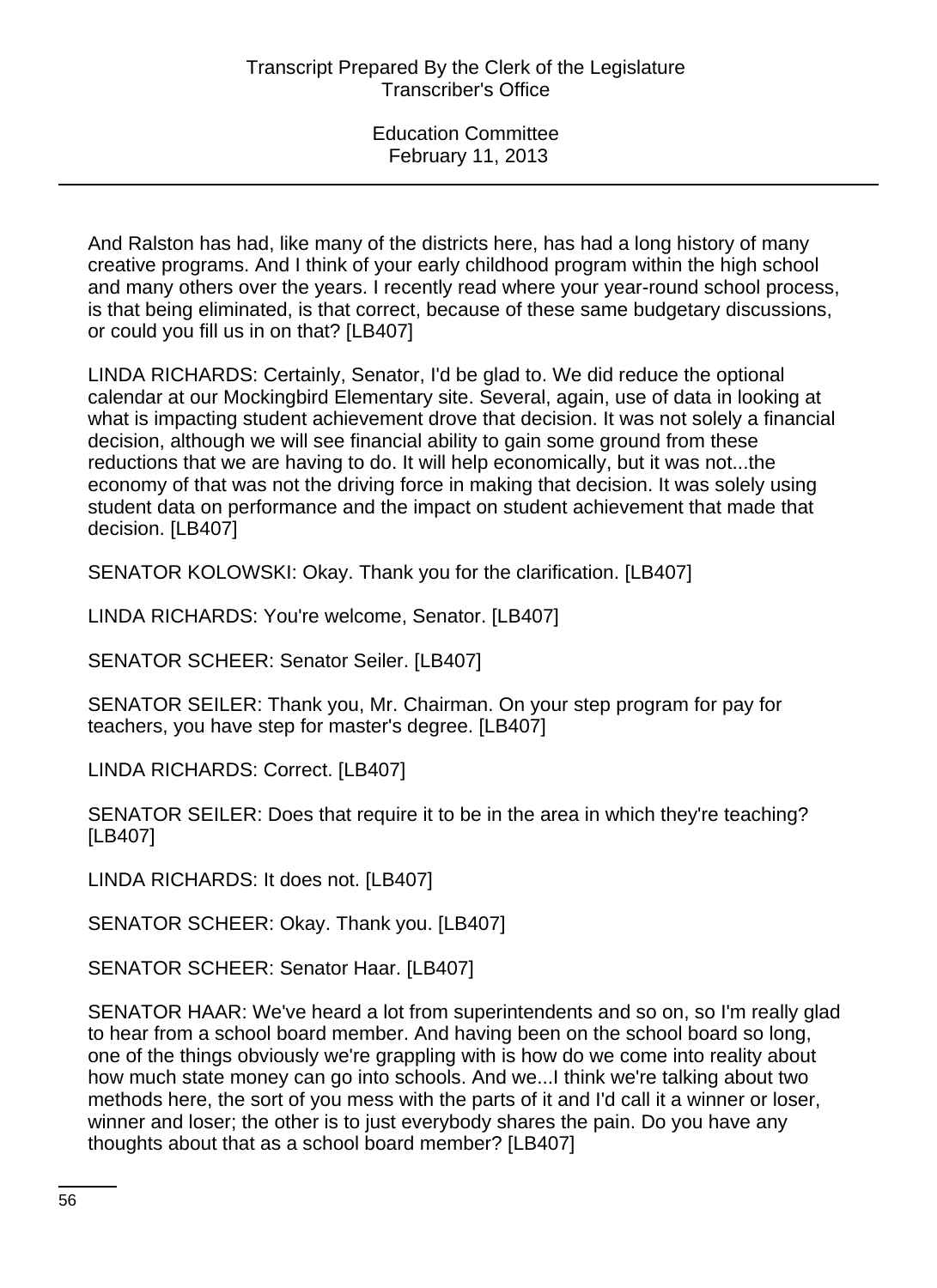Education Committee February 11, 2013

LINDA RICHARDS: I do. As I listen to the testimony here this afternoon, I think the message that came through that probably best fit where my thoughts are was if the fact that we aren't going to fund to the level that we need, this helps to be the less painful route for us to go about reducing the funding for public education in Nebraska. And so it is a we share the burden together. We are in a unique situation, Senator, with regard to the Learning Community. And so it does add an additional element for those 11 districts that share in that, as I point out, ecosystem and relationship. And so there are some other concerns that we have there that go beyond even the state aid formula in how that impacts us. So I think it's the lesser of two evils to look at LB640, as you heard our superintendent testify in favor of. It allows us to do, at least have some opportunity to do some planning and know that there's a little bit more certainty there because of the adjustable. And I think that what I'm concerned about as a board member is trying to help my constituency, my community not have violent swings in their tax bills. And we have set a really strong goal for the last five years of maintaining a levy and maintaining a cost in our district. And we've adjusted, as I just I think answered with you, Senator Davis, with regard to our building fund. When we saw those numbers increasing, we made the move out of the building fund and put all the dollars into that general fund. That's not a good behavior. I don't wish to do that in perpetuity. But right now to make things work, that's what we've had to do. [LB407]

SENATOR HAAR: Thank you very much. [LB407]

LINDA RICHARDS: You're welcome, Senator. [LB407]

SENATOR SCHEER: Senator Avery. [LB407]

SENATOR AVERY: Thank you, Senator Scheer. You stated in your testimony that the \$250,000 in common levy proceeds... [LB407]

LINDA RICHARDS: \$650,000, Senator. [LB407]

SENATOR AVERY: ...\$650,000, I'm sorry, that this was a loss. [LB407]

LINDA RICHARDS: Correct. [LB407]

SENATOR AVERY: You then...that suggests to me that participation in the Learning Community is not seen as a positive for your school district. [LB407]

LINDA RICHARDS: It has been a challenge here in the last couple of years specifically as we've seen this decrease in the impact that it has on our budget. So as it relates to the funding, it has not been a positive for us. That is correct, Senator. [LB407]

SENATOR AVERY: But it goes to the Learning Community. The Learning Community is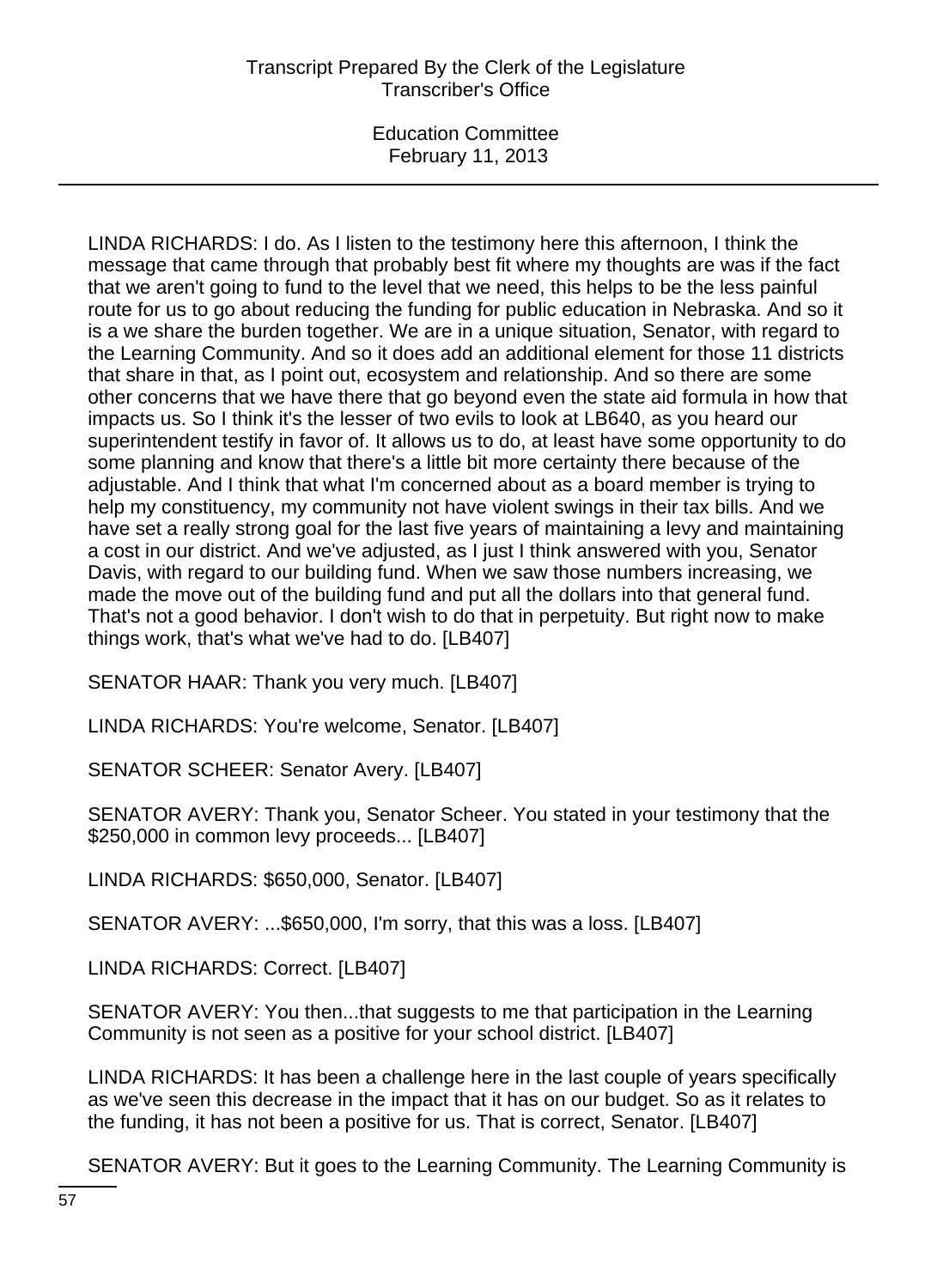supposed to help all 11 districts, especially the district with the biggest problem with the achievement gap, OPS. I don't see how you could say that that's a loss. [LB407]

LINDA RICHARDS: For Ralston it is. [LB407]

SENATOR AVERY: A contribution to a common objective, that's why it's called a common levy. [LB407]

LINDA RICHARDS: Correct. And for Ralston it is a loss. So my job as I'm elected is to represent the citizens and the students of Ralston Public Schools. [LB407]

SENATOR AVERY: And our job is to represent all of the students in all the school districts and all 249 of them, including the Learning Community. [LB407]

LINDA RICHARDS: Correct, under aid formula, state aid formula and under the TEEOSA which is equalization which I think that's what we're trying to be cognizant of the challenge that you have, and that's why when asked the question which works better, LB640 helps us to not see winners and losers. And so when we are in common, we see the ability to adjust together and work together. And we stand ready to do that. We just can't afford \$2.1 million as a reduction this year. [LB407]

SENATOR AVERY: But LB640 doesn't change the common levy. [LB407]

LINDA RICHARDS: No, but it doesn't...also, it doesn't drive...it doesn't have an impact on us like LB407 does. We will see the numbers that we've run with regard to LB407, we see a \$150,000 increase. Well, \$150,000 doesn't even touch the loss in common levy let alone it doesn't pay for just my staff rolling forward in their schedule regardless of their position. It doesn't pay for the increase in healthcare that we will absorb. It doesn't pay for the retirement cost that we are absorbing. So when we're looking at this, we're trying to look at it from Ralston's perspective certainly, but we're also looking at it from that group of concerned districts that have assimilated or come together with regard to LB640 to say we need the lesser of evil. If we're not going to fund the formula fully, LB640 helps us to handle those numbers and those reductions in a manner that's equal or better equal than we see in LB407, Senator. [LB407]

SENATOR AVERY: Thank you. [LB407]

LINDA RICHARDS: You're welcome, sir. [LB407]

SENATOR SCHEER: Any other questions? All right. Thank you so much for coming down, Linda. I appreciate it. [LB407]

LINDA RICHARDS: Thank you, Senators. [LB407]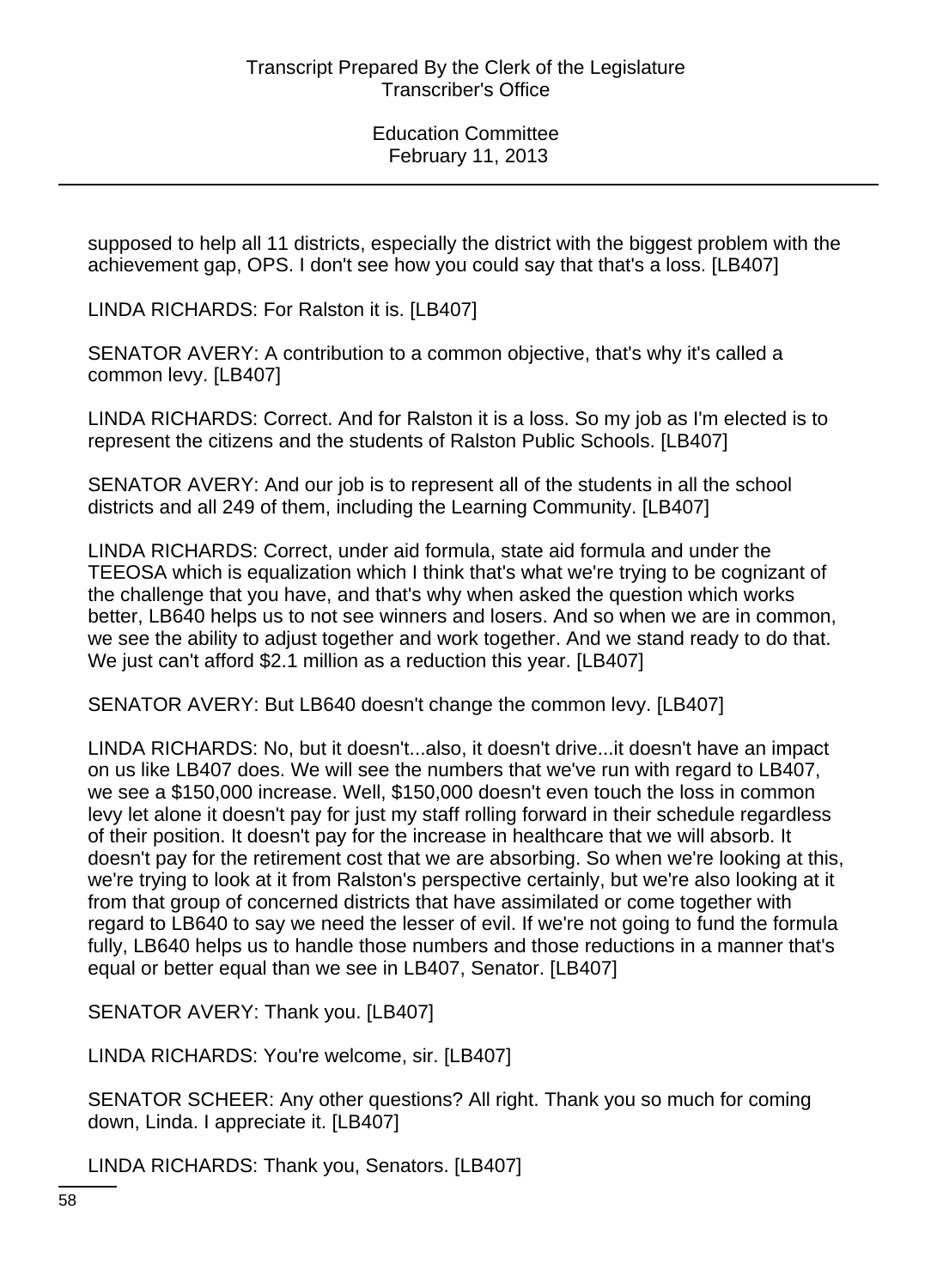JEFF RIPPE: Good afternoon, Senators. My name is Jeff Rippe, J-e-f-f R-i-p-p-e. I'm the assistant superintendent for Bellevue Public Schools. Earlier, Mr. Frank Harwood, superintendent of Bellevue Public Schools, testified in support of LB640, and in his testimony he mentioned the allowances and how Bellevue does participate in many of those allowances. So I'm here today to talk about two of those allowances that we do participate that we feel should stay in place, and that's one of the reasons we would oppose LB407. As stated earlier, we do recognize that these allowances are moving targets and that not every district does benefit from the allowances, but we do believe they're fair allowances. At one time, part of the TEEOSA these allowances were put in as incentives for districts to change their practices. Districts are aware of those. Some districts choose to change their practices, some don't and that's their choice. But because of that, we do believe they are fair and should continue to stay in place. Millard talked about the instructional time allowance, and Bellevue went about it just a little bit differently. Three years ago, we increased our student day K-12 by 20 minutes. And so over a year, that's 60 hours of instructional time that we increased for our students. We believe that it has been beneficial and will continue to be beneficial for students to receive that additional instructional time. Also on the teacher allowance, we have a salary schedule that's very beneficial for teachers to encourage them to receive further education. Because of that, we...and to answer the question earlier, we do not allow...I mean, it does not have to be in their content area but it has to be an approved program. So it's either content area, curriculum, instruction, technology, those areas. Teachers can't just go and get a master's in whatever they want to, to move across the schedule. So, again, that's another incentive that we believe is important to continue to support our salary schedule, continue to encourage teachers to further their education. And with that, obviously we see that as a benefit to the students. So, you know, I'm not going to repeat everything that was said earlier but, again, those allowances are important. At one time, they were put in place for school districts to receive additional state aid if they chose to change their practices. Bellevue has chosen that, so at this point we feel it would be unfair to pull those allowances from what we're doing right now. I'd be happy to answer any questions. [LB407]

SENATOR SCHEER: Okay. Thank you. Any questions from the committee? Senator Seiler. [LB407]

SENATOR SEILER: What percentage of your teachers have a master's degree or greater? [LB407]

JEFF RIPPE: I can't give you an exact percentage but it's a rather high percentage, and again part of that is because of the incentive and the salary schedule that definitely encourages... [LB407]

SENATOR SEILER: More than 50 percent? [LB407]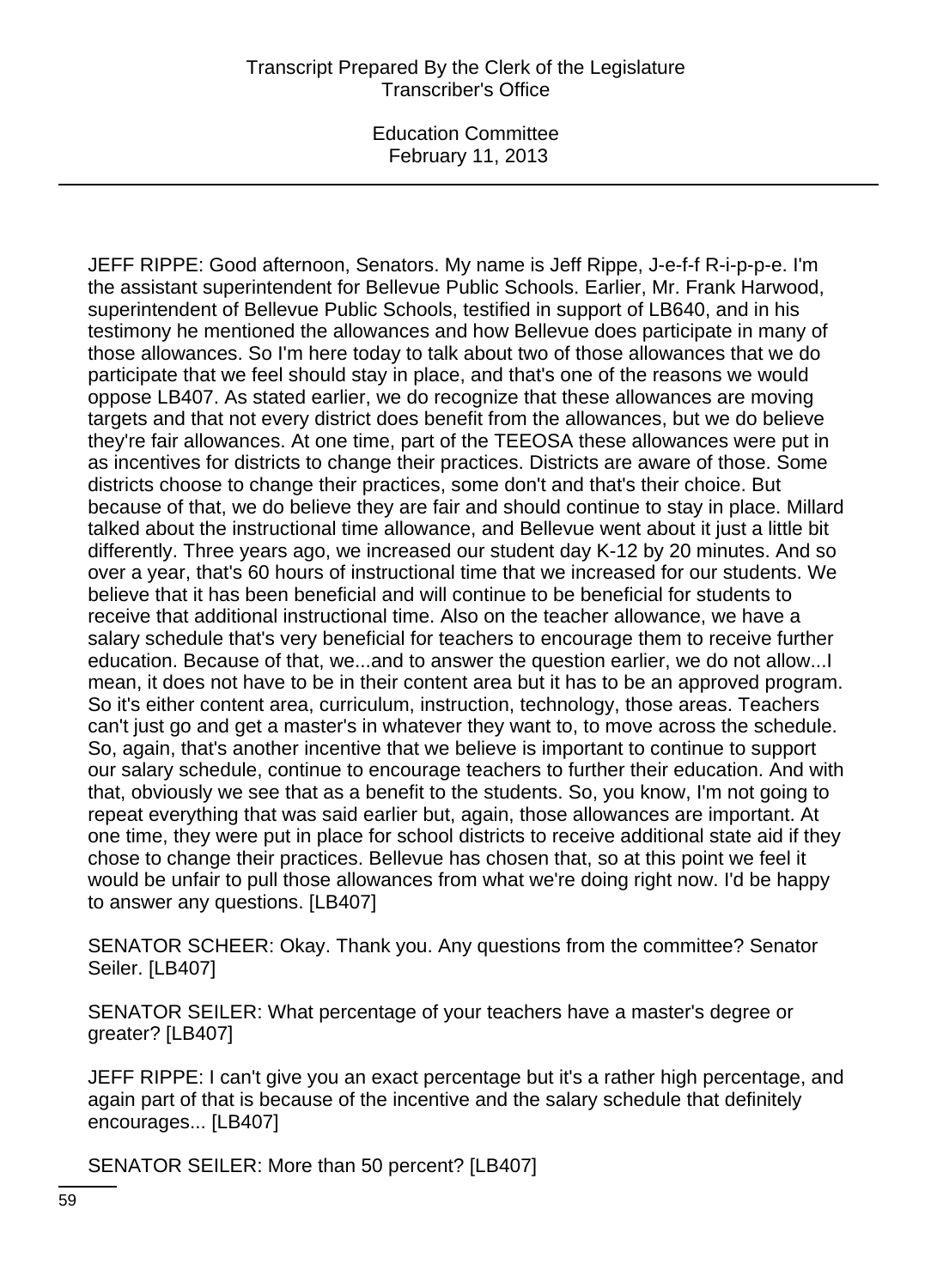JEFF RIPPE: I would say yes, more than 50 percent. [LB407]

SENATOR SCHEER: Any other questions? Seeing none, thank you very much, Jeff. [LB407]

JEFF RIPPE: Thank you for your time. [LB407]

SENATOR SCHEER: (Exhibits 6, 7, and 8) Any other opponents? We're on opponents to LB407. Seeing none, neutral testimony, any neutral testimony? Seeing none, Senator Sullivan, while you're on your way up I will note that we had a letter of support from the Nebraska Cattlemen's Association, and we've had neutral letters from the Nebraska Council of School Administrators and the Nebraska Association of School Boards, as well as Troy Loeffelholz and David Melick from Columbus Public Schools. And Senator Sullivan to close. [LB407]

SENATOR SULLIVAN: Thank you, Senator. A few weeks ago when I stood on the floor of the Legislature asking for your support to be Chair of the Education Committee, I pledged that I would work hard to bring good policy out of this committee to the floor. And, first of all, that's been my intention in LB407 and it will be my intention going forward. And I think that LB407 does represent good policy in that it stays true to our formula. Granted, with making some changes that I think have basis and recognizing that we have a responsibility to provide for the educational needs of children in all 249 schools districts. I appreciate everybody who's testified in every capacity today because I think that brings their concerns forward, It brings information forward that's going to be up to us to deliberate and work through. And I know that based on what I've seen thus far of all of you, you're going to work hard to bring good policy so that when we do send a bill out to the floor, it is going to be one that we can understand and articulate to the body and hopefully that will gain their support as well. So I ask for your consideration and support for LB407. [LB407]

SENATOR SCHEER: Any final questions of the senator? If not, the hearing is closed. (See also Exhibits 9 and 10) [LB407]

SENATOR SULLIVAN: We will now open the hearing on LB645. Senator Haar. [LB645]

SENATOR HAAR: (Exhibit 1) Thank you very much, Chairwoman Sullivan and members of the committee. Seniority does have its benefits, and I'm second to the last. (Laugh) So thank you very much. I want to talk, really...well, today I'll be talking about the teacher education allowance. And two things I want to talk about. First of all, does it belong in TEEOSA? And the second one is the fairness of the current policy, which I believe is unfair, and how I think we could fix it. So in 2008, when originally enacted, the teacher education adjustment was intended to recognize, in the TEEOSA state aid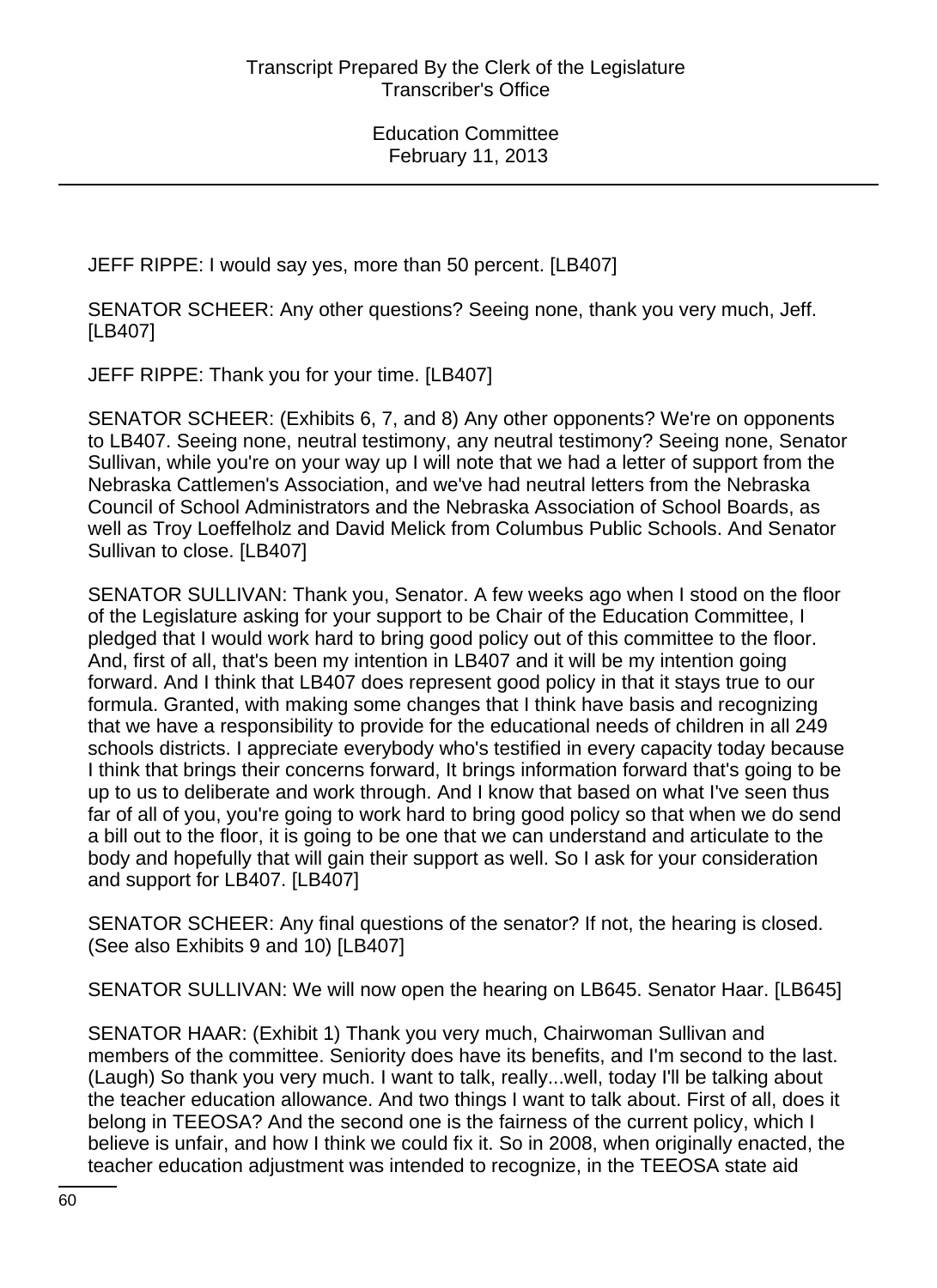Education Committee February 11, 2013

formula, the additional costs of school districts incurred for the professional development of their teachers. And these additional costs are still incurred by school districts. I guess teachers with up-to-date knowledge and skills in their teaching field do improve student performance. And there are studies that show this. The teacher education allowance is the only variable in an \$850 million funding stream that places a priority of teachers and teacher preparation, a critical component of schooling. I believe that there is a place for the TEA, the teacher education allowance, in TEEOSA. I think that over the years we have used TEEOSA in a number of ways, and one of those is to incentivize schools for what they do. And I think that TEA is one of those. So I think it belongs in TEEOSA. Now there are some issues. And I want to talk about those issues. First of all, the current allowance provides credit for degrees outside the area a teacher is currently assigned to. And so a really important part of this bill that I've introduced--and one that, by the way, I think is not addressed very well in...when we come to the fiscal note--is it doesn't talk about the fact that a teacher has to have a degree within the area that they're currently assigned. And I think that's an important thing. That's part of the incentive. You don't just give an incentive for additional degrees but in those areas where a teacher is teaching. Advanced education that is recognized by the state should be related to the teacher's teaching assignment. Second, obtaining a master's degree or doctorate does not necessarily lead to better teaching, whereas obtaining specific skills and endorsements in the teaching field is more likely to lead to better teaching and student achievement. The current allowance formula counts points for a master's degree and doctorate for each school, establishes a ratio of total points, and then there's a rather complex...and I must admit I don't know where the 8.5 percent of adjusted general fund comes in. But relatively small changes in this teacher education index, which now depends on you being above average, can make a great difference. And I handed out...well, let me talk first of all about Lincoln Public Schools. Lincoln Public Schools is right on that knife edge. And I think this is one of the problems with the teacher education allowance right now. They're right on that knife edge of either getting the TEA or not. And right now it depends on if you're above average. It's kind of a pass/fail system. For example, right now the statewide average was 51.03 percent the way it's calculating, and Lincoln Public Schools had 49.55 percent, just right below. Just changing a small number of teachers with advanced degrees in the Lincoln Public Schools: if 38 more teachers had a master's degree, our average would have been 51--in other words, above the average--and would have qualified Lincoln Public Schools for a teacher education allowance. The trouble is this would change everybody's average, and so it amounts, right now, to chasing a statewide average. I handed out a sheet that looks like this; it says the "TEA History for Five School Districts." And this just sort of shows you the erratic funding that can happen. And, obviously, from what I've said and the questions I've asked, I truly favor going to some system, whatever it finally amounts to, that helps, not level out, but smooth out the TEEOSA funding, the state funding. So we have five different school districts here. And you can see that Norris would--and this is neither good nor bad--but Norris receives almost \$1 million in state funding from the TEA. That's because they are above the average for the state. Lincoln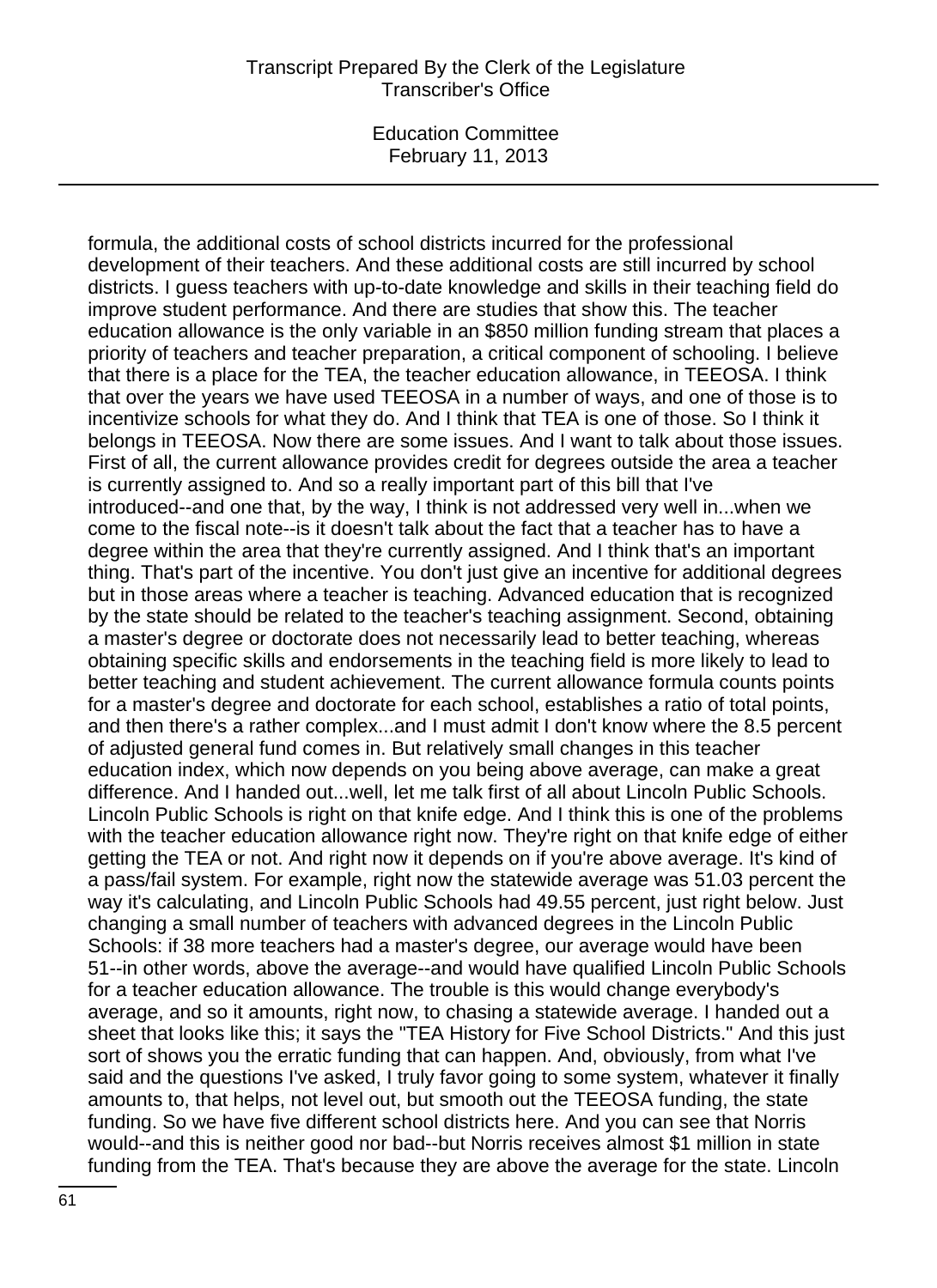Education Committee February 11, 2013

Public Schools receives no funding in that part of the formula because they're below the average. Waverly...I guess the issue here with Waverly would be that it's up and down; it's hard to predict what it's going to be in the future. And then, finally, you get to the schools that are in my district. Raymond, who's been up to \$77,000 and down to zero now in 2013-14. And again, to repeat, I believe that the TEA belongs in TEEOSA, but I think it needs to be fairer and it needs to be more predictable. Malcolm, again, you can see, has been up and down. Lincoln has gotten nothing from the TEA. Then, at least I've seen a letter, I don't know if we all have that in our packets or not, from the York Public Schools. And, from the York Public Schools, a full 28 percent of their TEEOSA funding comes from the TEA; it's just a huge part. And again, I think it belongs in TEEOSA, but I believe that a fairer way than the pass/fail system, which can literally put you in or out of that kind of funding, would be as proposed in this bill. And it gives so many points for a bachelor's degree, plus 9 credit-hours, 18, 27; a master's degree, with 9, 18, 27, 36; a doctorate, and so on. But you get the points no matter whether you're above or below the average. Again, a really important part here is only hours earned as part of a degree program in the same subject area or field that the teacher is assigned to teach will be counted. So I believe that LB645 excels in two ways. Number one, it takes away the pass/fail, and it recognizes, across the board, having teachers with better degrees in the areas that they're teaching. And it also is going to help level out...I'm sorry, smooth out--not level out, smooth out, we've got to be careful--smooth out that funding, because from one year to the other this would not change by huge amounts for any one school district. So I guess I'm, you know, more than willing to answer any questions you might have. But I feel it belongs in TEEOSA, the teacher education allowance, because better teachers in their field...more-educated teachers in their field are better for the kids, and I believe this policy is more fair. [LB645]

SENATOR SULLIVAN: Thank you, Senator Haar. One clarification on...now is this reporting that you're asking of, in the legislation, currently required? Or is that a new dimension? [LB645]

SENATOR HAAR: Some of it would be new. And I want to thank you for bringing up that point as well, because, as it states in the fiscal note, we couldn't get an exact number on that because we don't...there's going to have to be some additional data reporting and then, at the state level, you know, capturing of that data. [LB645]

SENATOR SULLIVAN: Um-hum. [LB645]

SENATOR HAAR: So there will be some additional cost. [LB645]

SENATOR SULLIVAN: Um-hum. [LB645]

SENATOR HAAR: And one thing that slipped through is that this says that all schools would have to report this kind of data, but we did not intend to have parochial schools,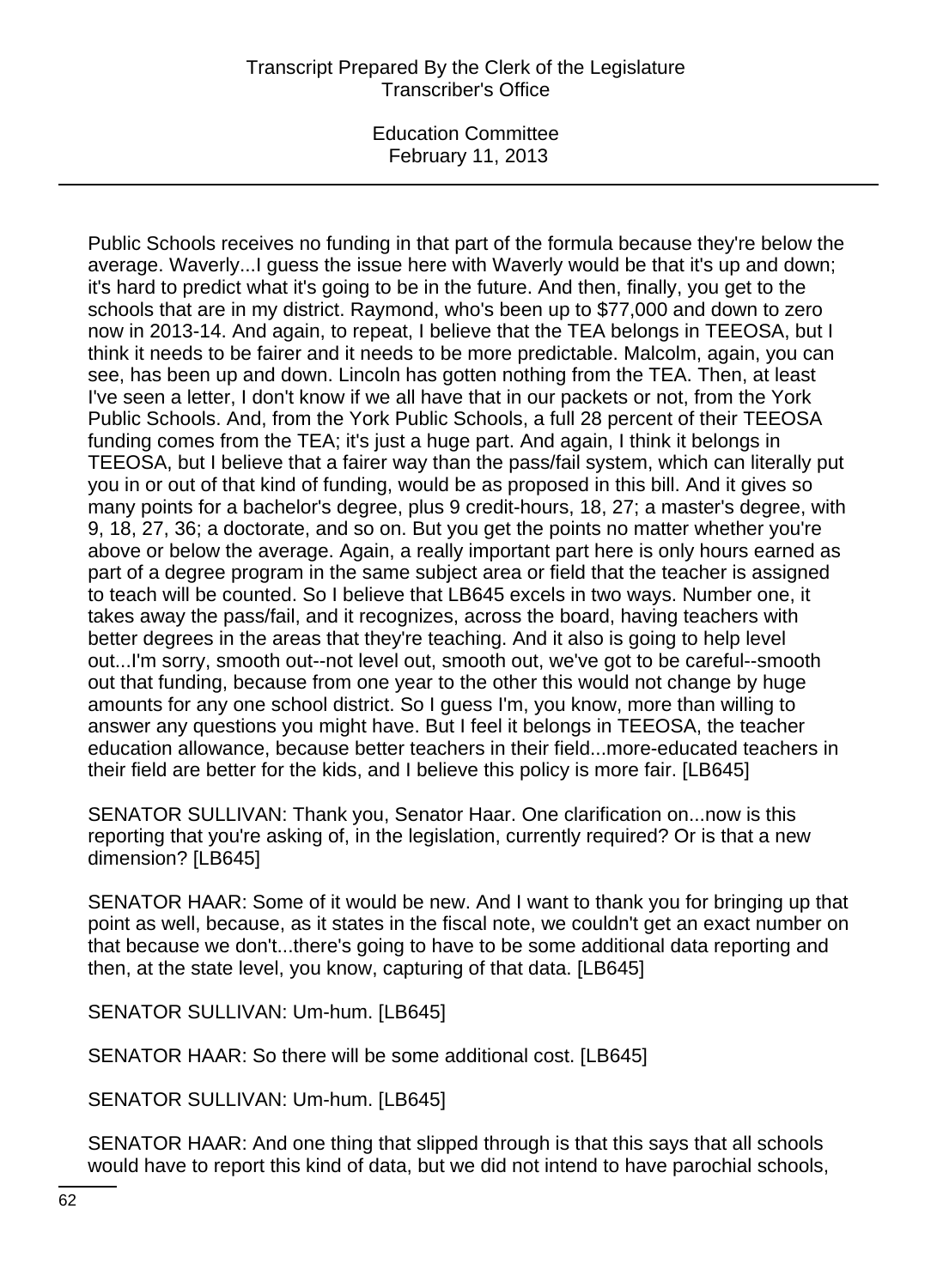in other words, private schools, as a part of this. [LB645]

SENATOR SULLIVAN: Okay. [LB645]

SENATOR HAAR: And so if the committee agrees on this bill, and I hope you will, we would want to correct that. [LB645]

SENATOR SULLIVAN: Okay. [LB645]

SENATOR HAAR: So, yeah, thanks for your question. [LB645]

SENATOR SULLIVAN: Thank you. [LB645]

SENATOR HAAR: It's a good one. [LB645]

SENATOR SULLIVAN: Any other questions or comments? Senator Davis. [LB645]

SENATOR DAVIS: Senator Haar, I just have a question as to how this relates to the TEEOSA formula. And maybe Senator Sullivan would know the answer to that. But in order for a district to take advantage of this, they need to be levying the full...or at the minimum effort. Is that right? [LB645]

SENATOR HAAR: This would not be for schools that...this would only be for schools that receive TEEOSA funding, if that's a question. [LB645]

SENATOR DAVIS: So at a hundred...all the schools that are not equalized are not eligible for this... [LB645]

SENATOR HAAR: Yeah. Yeah. Although it might...and again, we don't know without seeing exact numbers whether or not this would bring some schools into that, because I would think for smaller schools it might be more difficult to get above that state average. And again, this can make quite a difference. Now one feature of this as well is that for right now, again, to add some stability to things, that would be capped at \$25 million. [LB645]

SENATOR DAVIS: Thank you. [LB645]

SENATOR SULLIVAN: Any other questions? Senator Seiler. [LB645]

SENATOR SEILER: I have a couple. I didn't see anything in this particular bill that says the school board would approve the master's or the additional credit-hours in postsecondary. I like your theory. I'm going to make a statement, and I know Senator Davis will come out of his chair. If you looked...for instance, let's say I come and I got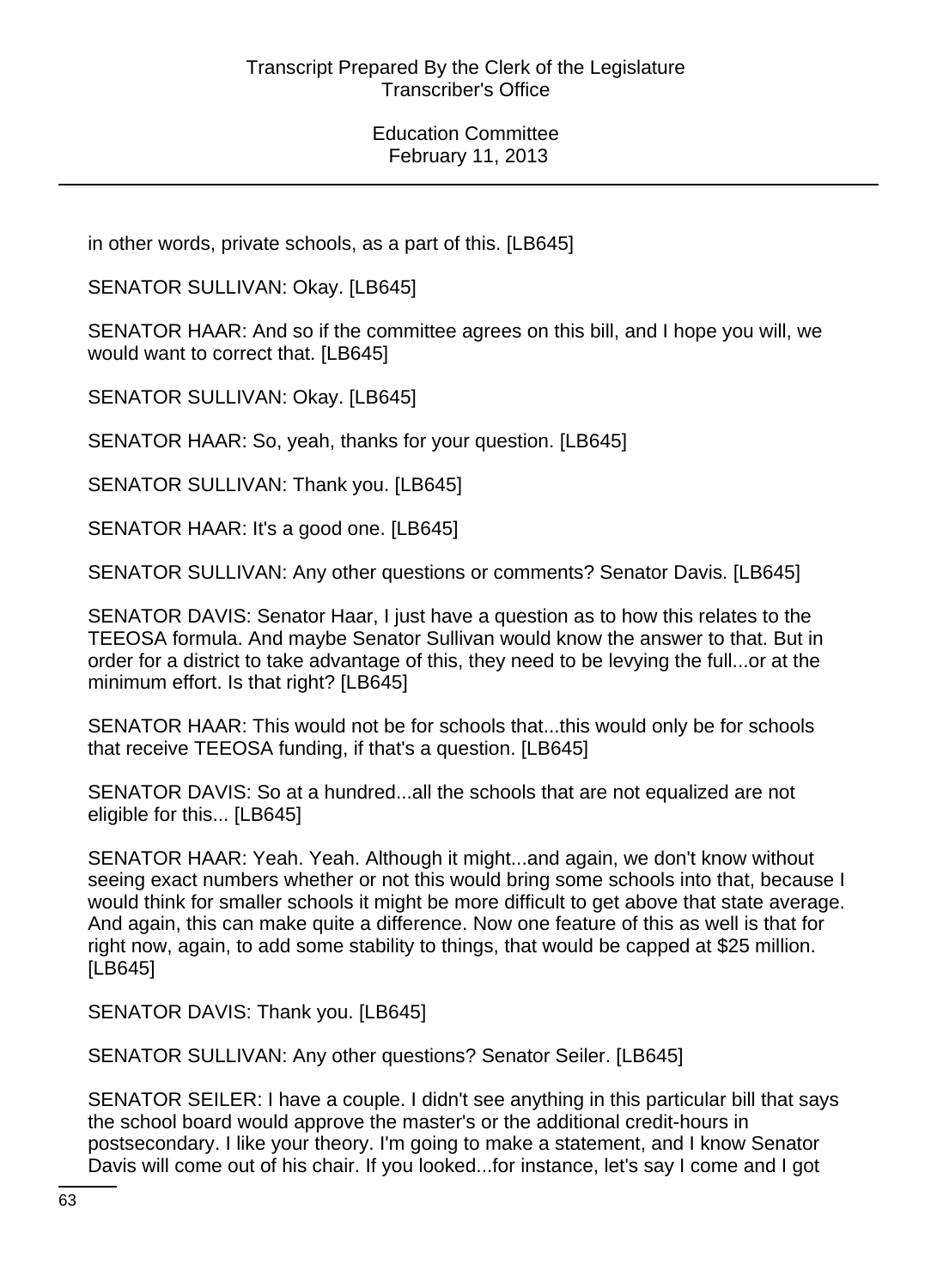"Wauha U." on-line master's degree--and I know in North Platte area it would be tough to get to a residential setting only--but wouldn't it seem right to have the school board approve...prior approval to getting these doctor's, master's credit-hours in your field? [LB645]

SENATOR HAAR: I expect that would be a good addition. And, I mean, you bring up a really interesting question about now on-line degrees, which is a big benefit because it allows teachers wherever they are to obtain additional degrees. And I have a son that got his MBA through University of Phoenix on-line, and he worked harder in that course than I've ever seen him work. So...but that's an important qualification; you'd have to look and see where those degrees come from. And that is not addressed in the bill. [LB645]

SENATOR SEILER: Okay. The next item: Do we back into the fact that small schools, if you put this in the statute, which I don't really have an objection...but aren't the small schools, in the CIR, going to be shaping up under this for teachers' pay? [LB645]

SENATOR HAAR: The question would be, then, is this going to affect the way teachers negotiate, basically? [LB645]

SENATOR SEILER: Right. [LB645]

SENATOR HAAR: And I would hope so. I think that's part of the incentivizing that this bill brings to the table. It says that, yes, this is legitimate to reward schools for and to recognize the additional cost of teachers with higher degrees. [LB645]

SENATOR SEILER: But they don't have that ability. We froze in their back side, for schools that aren't TEEOSA, 109 of them. [LB645]

SENATOR HAAR: Um-hum. You're right. This is a factor, an allowance factor in... [LB645]

SENATOR SEILER: TEEOSA only. [LB645]

SENATOR HAAR: ...in TEEOSA only. That is correct. [LB645]

SENATOR SEILER: So the 109 that are not TEEOSA are negotiating this without the economic benefit of TEEOSA. [LB645]

SENATOR HAAR: That's correct. [LB645]

SENATOR SEILER: Thank you. [LB645]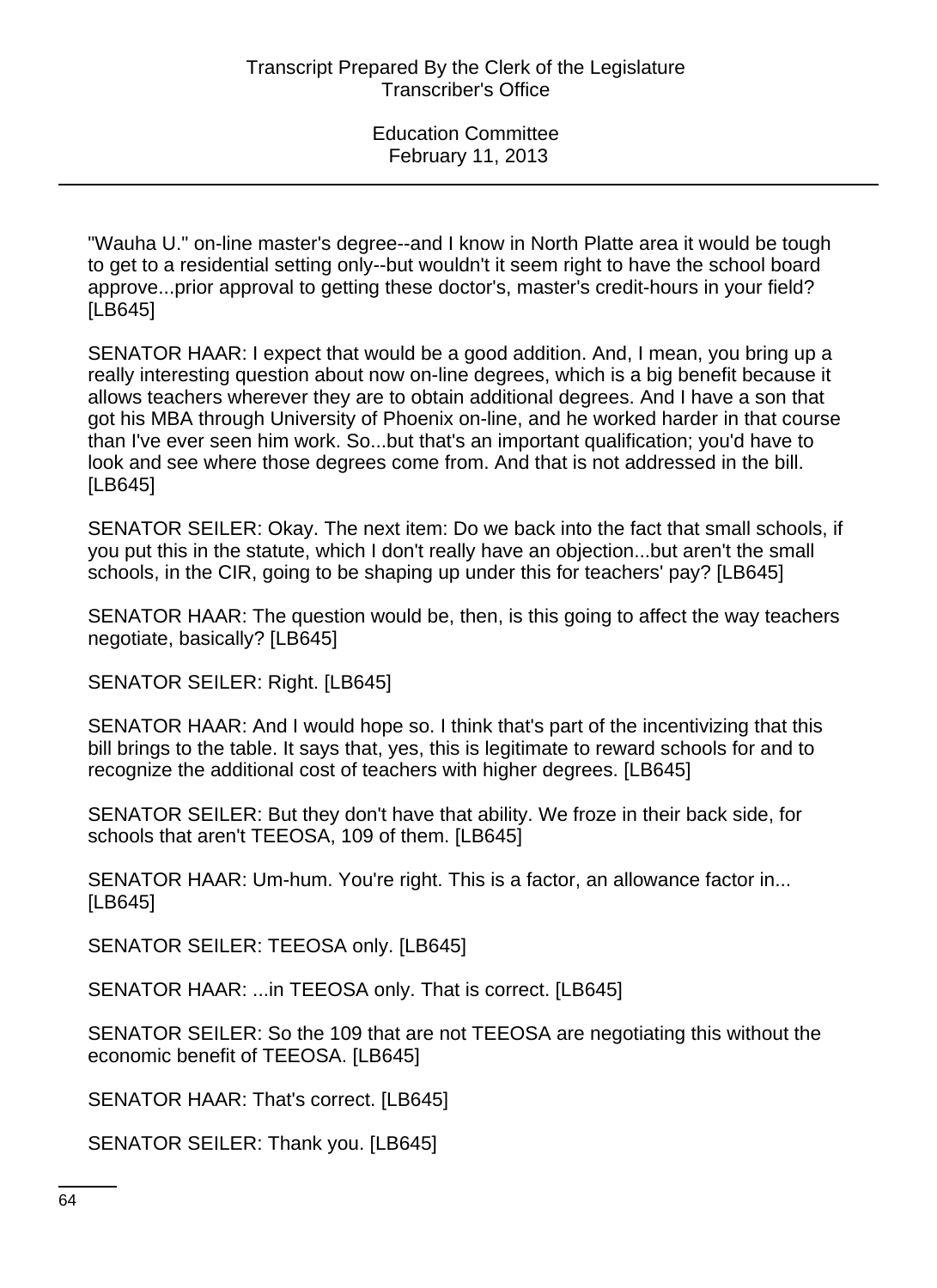SENATOR DAVIS: Senator Haar, do you think that's fair, that we're going to set aside a pool of \$25 million for TEEOSA schools only, encouraging them to have a high degree of people certified in their field, but not for the other 109 because they don't count? [LB645]

SENATOR HAAR: Well, the way I look at the TEEOSA formula, this by itself does not determine whether or not a school receives TEEOSA, or equalization aid. Everybody receives some TEEOSA money, but this is the equalization aid we're talking about here. It all factors in, and I see that as the system...that's the part of the system, I think, that...yeah. Yeah, I think it's fair. [LB645]

SENATOR DAVIS: Hmm. [LB645]

SENATOR SULLIVAN: Senator Scheer. [LB645]

SENATOR SCHEER: Thank you, Senator Sullivan. Senator Haar, maybe just a devil's advocate... [LB645]

SENATOR HAAR: Sure. [LB645]

SENATOR SCHEER: ...question here, but sometimes in smaller districts you'll have a teacher that got her degree or his degree perhaps in math with a minor in science. And all of a sudden, their biology teacher quits, leaves, whatever the case is. So they ask that instructor, will you switch over and teach this area? Although, you know, they have enough of an endorsement, but it wasn't where they majored in. And under this, it would penalize the district because that teacher would not be in the area of their degree; it would be in their minor. And, you know, I don't know how often that happens; I'm not trying to imply that's a huge problem. And it may not just be for small school districts; it may be for other-size school districts. But I just...my concern...I understand where you're going: it is good to have teachers with their endorsement or their degree in teaching in those specified areas. But there are also some times when those exceptions hit where the teacher is actually having to go learn more to teach something they minored in, and it was, really, to the benefit of the district. And I can just see that happening in rural, smaller schools, where it's tough to find, you know, teachers to apply for positions; sometimes you don't even have teachers apply for positions out there. So, you know, I'd hate to have it as a detriment for the district or the teacher. [LB645]

SENATOR HAAR: Um-hum. Well, first of all, I'd just like to say, with women getting more advanced degrees these days, we should always start with "she," I suppose, talking about the teacher. But from a teacher's standpoint...I'm going to look at this from two...you raise an interesting question. From the teacher's standpoint, I don't believe they'd fall any differently on the salary schedule. So this would be a decision of the district. And, across the board, with TEEOSA, and I don't mean to trivialize it, but we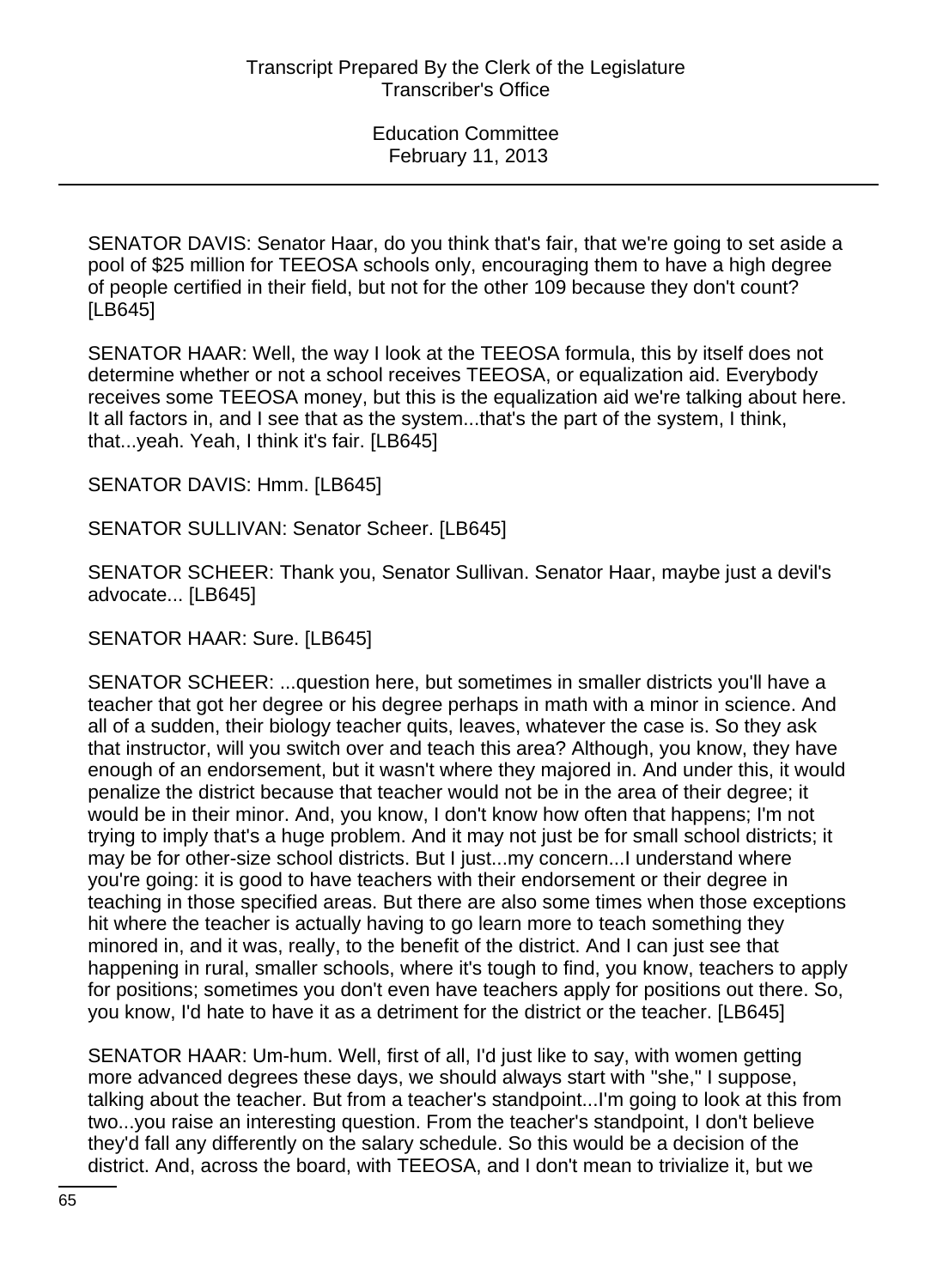play a game to get, you know, to get the most benefit out of the formula and get that state money. So it would certainly be to the district's advantage to try to hire those teachers and put them, you know, where their degrees fit what they're teaching, also the kids, by the way, I think. [LB645]

SENATOR SCHEER: Okay. Thank you. [LB645]

SENATOR SULLIVAN: Any other questions? Thank you, Senator Haar. [LB645]

SENATOR HAAR: You bet. [LB645]

SENATOR SULLIVAN: We'll now hear proponent testimony on LB645. [LB645]

LARRY SCHERER: (Exhibit 2) Good afternoon, Senator Sullivan, members of the Education Committee. My name is Larry Scherer, L-a-r-r-y S-c-h-e-r-e-r. I am with the Nebraska State Education Association, representing our 28,000 members in support of this bill. NSEA supports modification and enhancement of the teacher education allowance. As Senator Haar mentioned, there are issues with it in terms of teaching courses not related to the degree and the formula itself, where a small change can result in a big dollar difference and chasing that average. Attached to the testimony, on the back of the first insert there, there is actually the formula itself for the current system. And you can probably get a better answer on how it actually works by reading that and then asking the Department of Education to clarify. But there is a problem with the way it works now, and, hopefully, LB645 would address that, as well as LB416. NSEA supports both bills, and my testimony is to both. And we have...Jay Sears from our instructional area will come up here and testify also on LB416, I believe. So you'll be hearing some questions and some information from him as well. The...as far as LB416 goes, which is the bill you'll hear next, it's a broader scope and it goes beyond degrees, and we think that's healthy; and it's going to take some time and study to make that work. LB645, if you're set on coming up with something to fix the formula this year, would do that by a new formula and requiring the teaching to be related to the teacher's current assignment. The teacher education allowance now found in the statute is actually only about five years old. It was created in 2008 by then-Chair of the Education Committee Senator Ron Raikes. It was originally an adjustment rather than an allowance, which meant that the cost was added back in to the general fund operating expenditures and it increased the base each year. When we hit a bump in the economy a few years ago, that was changed to an allowance to save some funds. The original reason, according to Senator Raikes, was to recognize additional costs to school districts that maintained a teaching staff with advanced professional skills and knowledge as exemplified through achievement of a master's degree and doctorate. And I'll pause just a second. One of the reasons, I think, settled on master's degrees was because the Department of Education currently collects the information that way from school districts. It's not broken down by the number of hours, I think--well, perhaps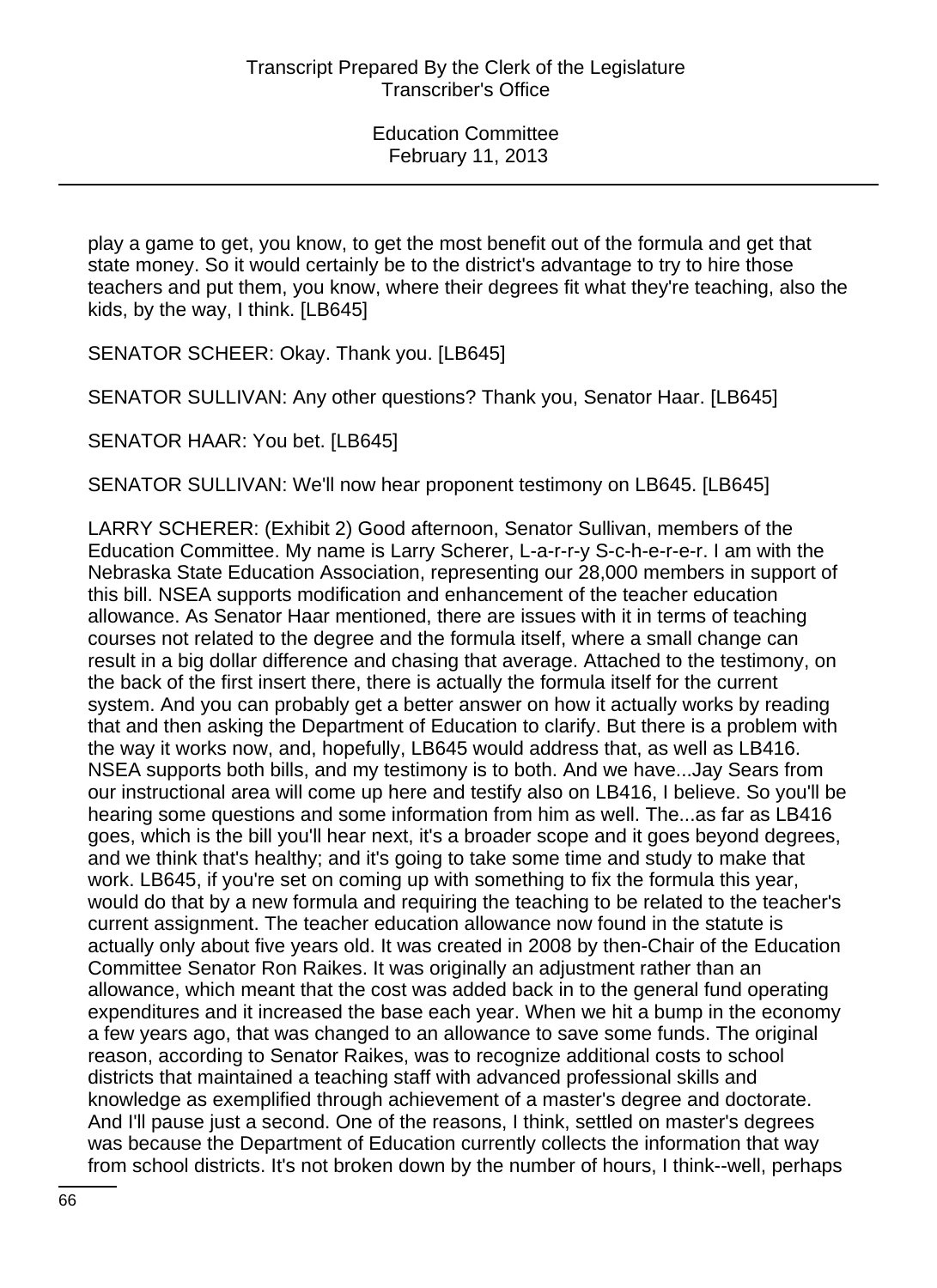Education Committee February 11, 2013

0 to 30, and 30 and above--but not in the finer...and certainly not by looking at other types of skills that Senator Kolowski is suggesting. Those costs still exist. As you heard Mr. Fossen from Millard talk about, Millard and a number of school districts spend a lot of money; and advanced education, professional growth, isn't free. School districts that have invested in this should continue to see that cost recognized, and those that don't right now should have the advantage and the ability to try to change their system so that they could take advantage of it. Senator Haar mentioned that out of \$852 million there's about 3 percent, about \$25 million, in the teacher education allowance, and that was for '12-13. And it's important to note the teacher education allowance is the only recognition of the cost and value of good teaching. There's a paragraph there on the other allowances in the formula, and they're there...recognize different programs, different settings, different situations such as transportation, distance education. I guess if you're analyzing distance education in terms of a cost a school district can control, it's sort of like a teacher education allowance: it is controllable; it's a matter of how much value you place on it. So a full study is what we're suggesting, of these allowances. Some maybe should be consolidated; some maybe should be improved with a different plan. We like the idea Senator Kolowski is suggesting, of doing a study focusing on some areas outside of degrees. So we thank you for your time and efforts, and we would be happy to answer questions. And if I don't know the answer, I hope Jay does. I do have a couple responses to questions you asked earlier, if you would like me to respond to that. I see I'm out of time. [LB645]

SENATOR SULLIVAN: Okay. Thank you, Larry. Thank you. Well, in terms of...and I'm not sure which ones you were referring to that you'd like to respond to, but feel free to do so. [LB645]

LARRY SCHERER: Sure. Senator Seiler asked about extra hours and whether...taking extra hours, whether those should be approved by the school board. And in most cases, the negotiated agreement provides that they should be. And we think that's a reasonable requirement. If it needs to be in this bill, whatever bill you eventually develop, we would not have an objection to that. The question Senator Davis asked about: Is it fair for the 109 districts that don't receive equalization aid, even though they might received the income tax rebate or other parts of TEEOSA? This isn't requiring them to incur those expenses. And in terms of their overall ability to qualify for equalization, if...you know, a lot of it depends on property valuation and the resource side, for rural districts. I think you could make an argument that if we start to recognize some additional things that Senator Kolowski is talking about, rural schools would probably qualify for more of these things as well. And I think the last question Senator Scheer asked about, teaching outside of your area, is one I'm going to ask Jay to respond to, because it is...there is exceptions allowed under accreditation for doing that, and the question is whether that should be allowable within this. Perhaps if it's a related field, that might be a good idea too. So thank you for your time. If there are other questions, I would try to respond; otherwise...I know it's been a long day. [LB645]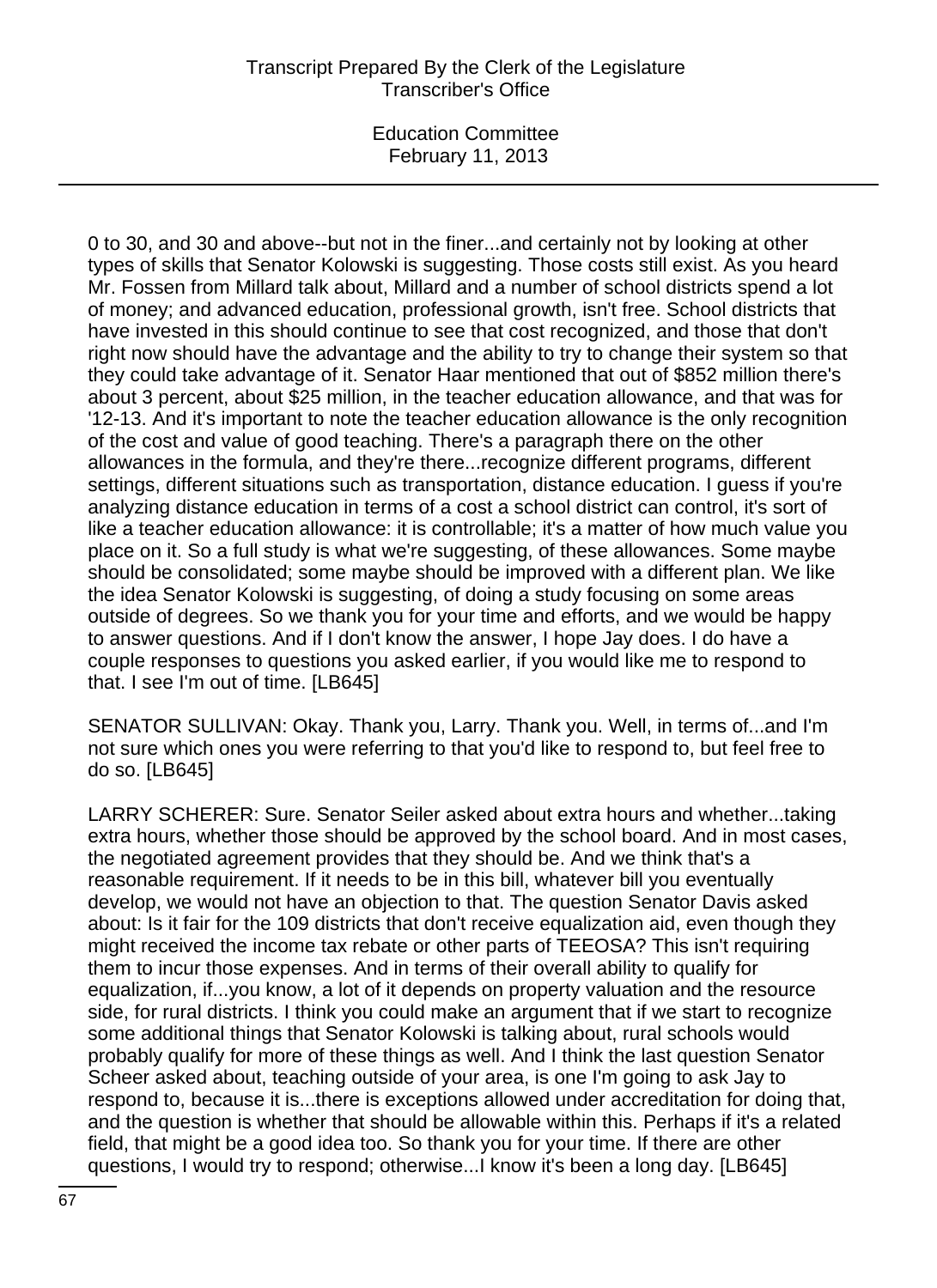### SENATOR SULLIVAN: Any other questions for Larry? Thank you. [LB645]

LARRY SCHERER: Thank you. [LB645]

JAY SEARS: (Exhibit 3) It's great to play cleanup after Larry. I'm Jay Sears, J-a-y S-e-a-r-s. And I do represent the Nebraska State Education Association. And it's interesting that today's bills are all about how do we incentivize, how do we make sure that school districts get TEEOSA money, and who gets it, and what for. And it's a very important piece for the Education Committee and then the Legislature to think about how do we fund education in the state of Nebraska, and how do we move good public policy. And I think you probably have more information than you'll want to try and get good public policy out of this legislative session. Let me just talk just a little bit about Senator Scheer's question and how that would work in Senator Haar's bill. One of the things that you'll see that's unique about the teacher education allowance in Senator Haar's bill is it breaks down the teacher incentive into increments like you would see on a salary schedule. So, for example, Senator Scheer's question was, if I had a math teacher who got their degree in math, an endorsement in math, they might have another endorsement in science, and they might have hours after their bachelor's degree after they got both endorsements. So I'm sure later on as some of our teacher ed people come up and testify about the teacher education allowance and why it's valuable, they can talk a little bit more about endorsements and what might go together, because they recommend to candidates, as they're going through teacher education, what might make you employable. And math and science are great areas to put together, but if you get an endorsement in math and in science, you're going to spend most of your life in your four-year program...into six, eight, or ten years trying to do that. And so they might go on and get graduate hours after their major endorsement area, and then maybe get a master's degree in it or some other endorsements. And that's some of the areas that you will see in Senator Kolowski's bill also. And so what we're trying to put out to you as an Education Committee is, here are some...all kinds of options if we want to incentivize good policy around good teaching. It's not easy. We know that, you know, over the years we've found things that are much better at helping kids learn. And so what we're trying to do is, should we as, you know, you as public policy makers, should you incentivize that, should it be rewarded in the TEEOSA formula? How do we make policy moves so that kids are having the best instruction? So in that case, as Senator Scheer brought out, in Senator Haar's bill they might be able to get some TEEOSA funding, because I was teaching in both areas because I had a bachelor's degree plus 9 hours or, you know, 18, or 27, or I was moving down the path, so that it...you know, when you go to summer school...and I spent most of my life, when I was teaching for 12 years in Seward, going to summer school. I probably got more degrees and more hours and more endorsements than, you know, I could ever teach in. And I think the commissioner probably said he wasn't going to let me teach anyway; so it's expired, and it's not coming back. So those are some of the things that we're looking at in LB645, in LB416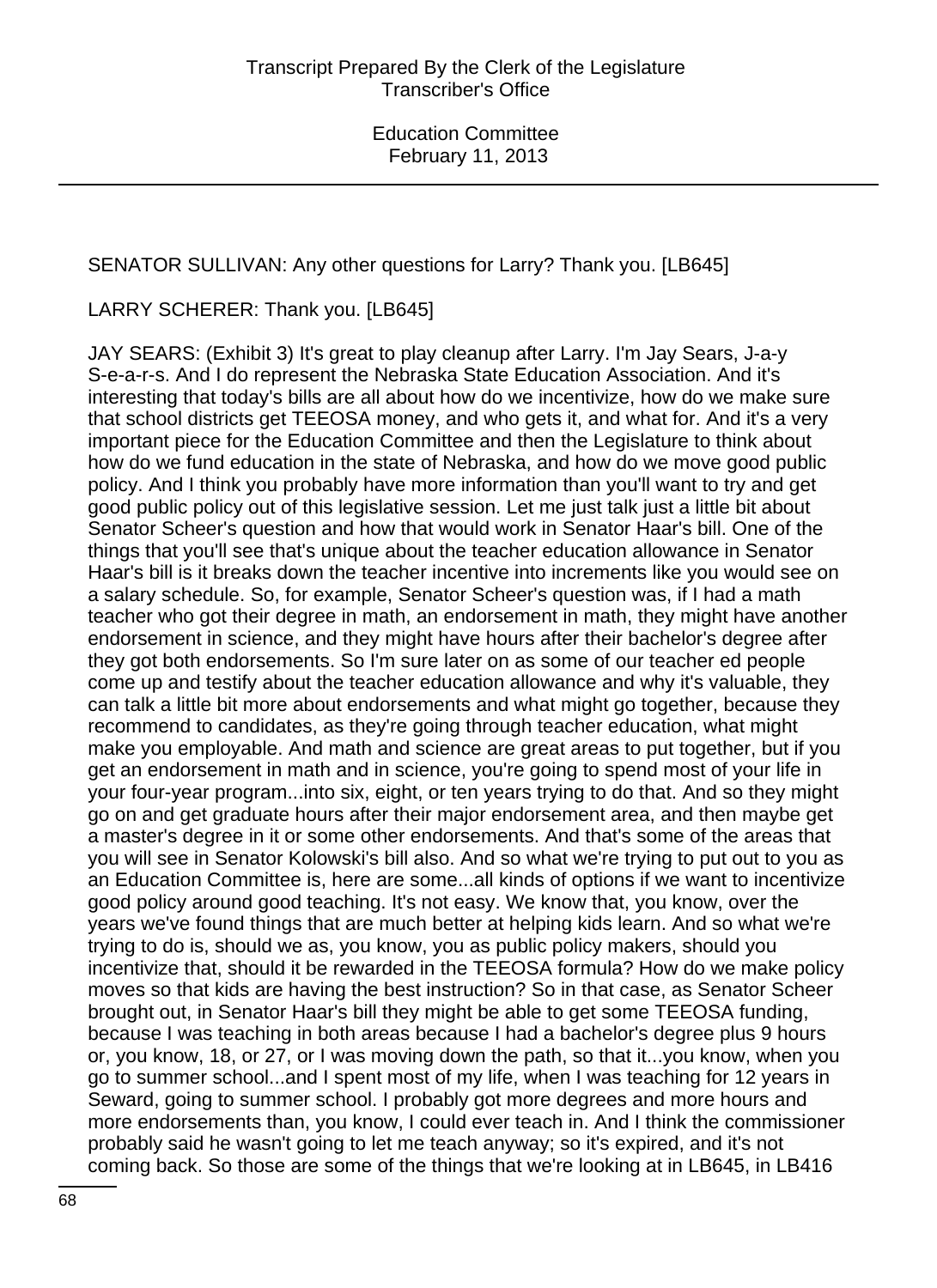today. And so we'd be glad to answer some questions. But before I do that, I would request from the Chair...I have a letter to introduce that is from a teacher that is speaking on both LB416 and LB645. So how would you like me to handle that? [LB645]

SENATOR SULLIVAN: Oh, to enter that into the...she's not actually going to... [LB645]

JAY SEARS: She's not going to be here because she's off subbing for somebody at Southeast Community College. [LB645]

SENATOR SULLIVAN: Okay. All right. [LB645]

JAY SEARS: So how would you like me to do that, Senator? [LB645]

SENATOR SULLIVAN: You can give that to the clerk... [LB645]

JAY SEARS: Okay. [LB645]

SENATOR SULLIVAN: ...and we'll make sure that gets into the record. [LB645]

JAY SEARS: Thank you, I appreciate that. So I am...you've got me, so... [LB645]

SENATOR SULLIVAN: Any questions for Mr. Sears? [LB645]

SENATOR SEILER: I have one. [LB645]

SENATOR SULLIVAN: Senator Seiler. [LB645]

SENATOR SEILER: Do you have a list of accredited master's, bachelor's, accreditation colleges? [LB645]

JAY SEARS: In Nebraska we have the 16 education preparation institutions that are accredited by the state. And 14, I believe, of the 16 are also nationally accredited. But that would be the other piece. As you look in, Senator, as you look in negotiated agreements, most of those negotiated agreements require that the hours come from an accredited program. And so our state Department of Education, through the State Board of Education, would accredit or look at and say, those programs are accredited, and so they are moving toward whatever endorsement or whatever degree that you're looking at, so... [LB645]

SENATOR SEILER: So if I'm on the school board in North Platte and they ask me...or a teacher says, can I get this? They can call your office, and it... [LB645]

JAY SEARS: They could call the Department of Education and say, is it accredited?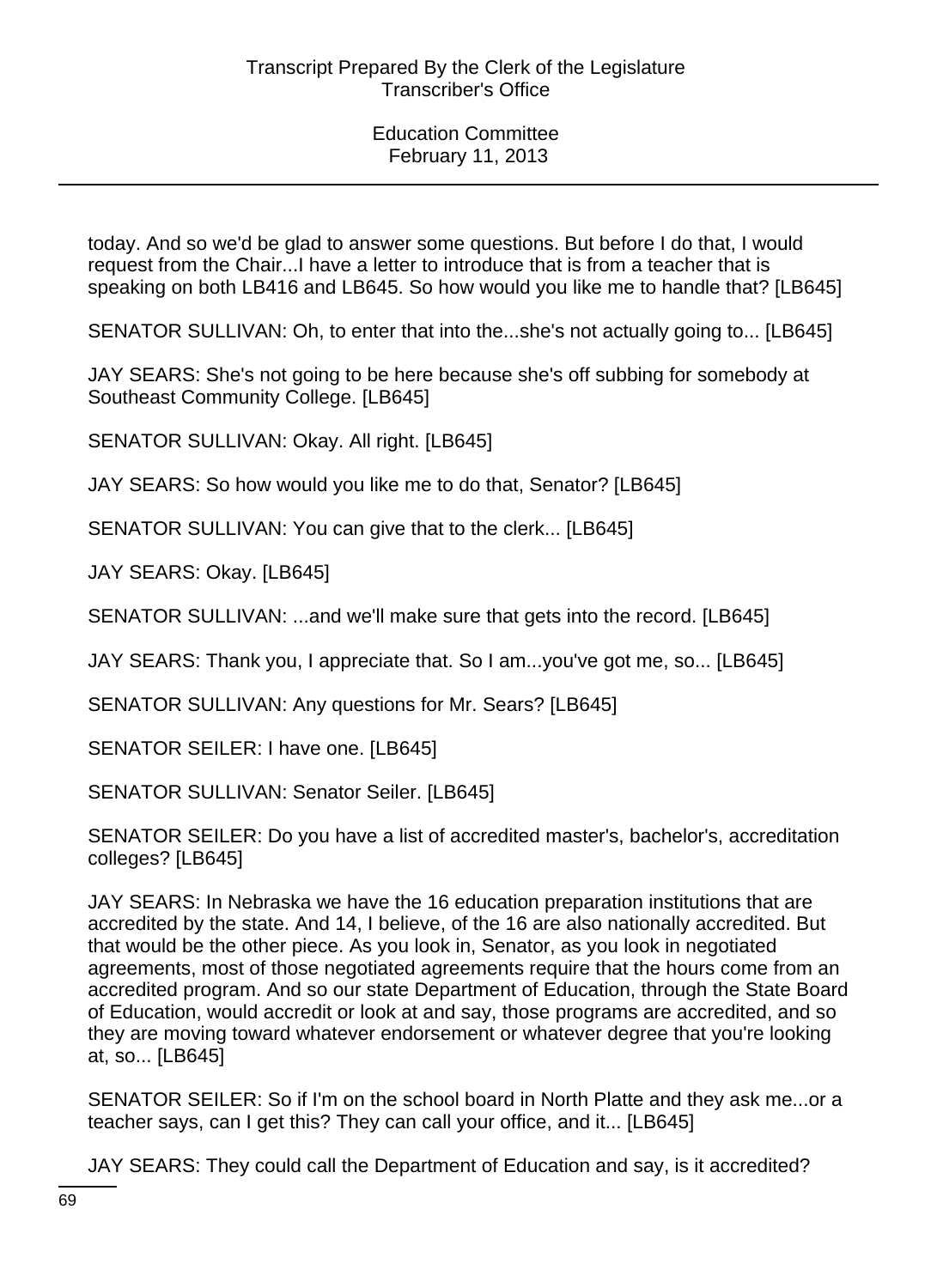Right. Yeah. [LB645]

SENATOR SEILER: Or a university on-line versus Harvard. [LB645]

JAY SEARS: Right. There might be a difference in that, Senator. [LB645]

SENATOR SEILER: Okay. [LB645]

JAY SEARS: And the Department of Education can tell you that one, so... [LB645]

SENATOR SEILER: That would be fine. [LB645]

JAY SEARS: ...or any 1 of our 16 institutions here in the state of Nebraska... [LB645]

SENATOR SEILER: Thank you. [LB645]

JAY SEARS: ...could do that, so...yes. [LB645]

SENATOR SULLIVAN: Anything else for Mr. Sears? Thank you. [LB645]

JAY SEARS: Thank you. [LB645]

SENATOR SULLIVAN: Welcome. [LB645]

JOHN NEAL: Good afternoon, Senator Sullivan, Education Committee. My name is John Neal, J-o-h-n N-e-a-l. I'm assistant to the superintendent with Lincoln Public Schools, and I've come here to speak in support of this bill as a result of conversations that took place this summer. A group of administrators came together this summer to look at TEEOSA in general, and they had grave concerns over the teacher education allowance because, well, for two reasons. One, it didn't seem to be serving its original purpose. The purpose was to provide support to districts who were sitting in communities with postgraduate programs and had greater needs because of that. And that didn't seem to be considered still a need. Nor was it meeting the need of providing support for advanced degrees that were making a difference in student achievement, at least from the perception of the administrators who were there. So the purpose had changed. And second, the distribution of the funding that came from the teacher education allowance, it became an average that was difficult to chase. If you were above the average in the proportion of teachers with advanced degrees, you received funding; if you were below the average, you did not. So even if you put a great deal of effort and had a large number of teachers with an advanced degree, sometimes you were unable to get the funding to help support that effort. And one of the responses to that was, let's eliminate the teacher education allowance; it's not working, so let's eliminate it. And I think Senator Haar's bill provides another option, which is looking at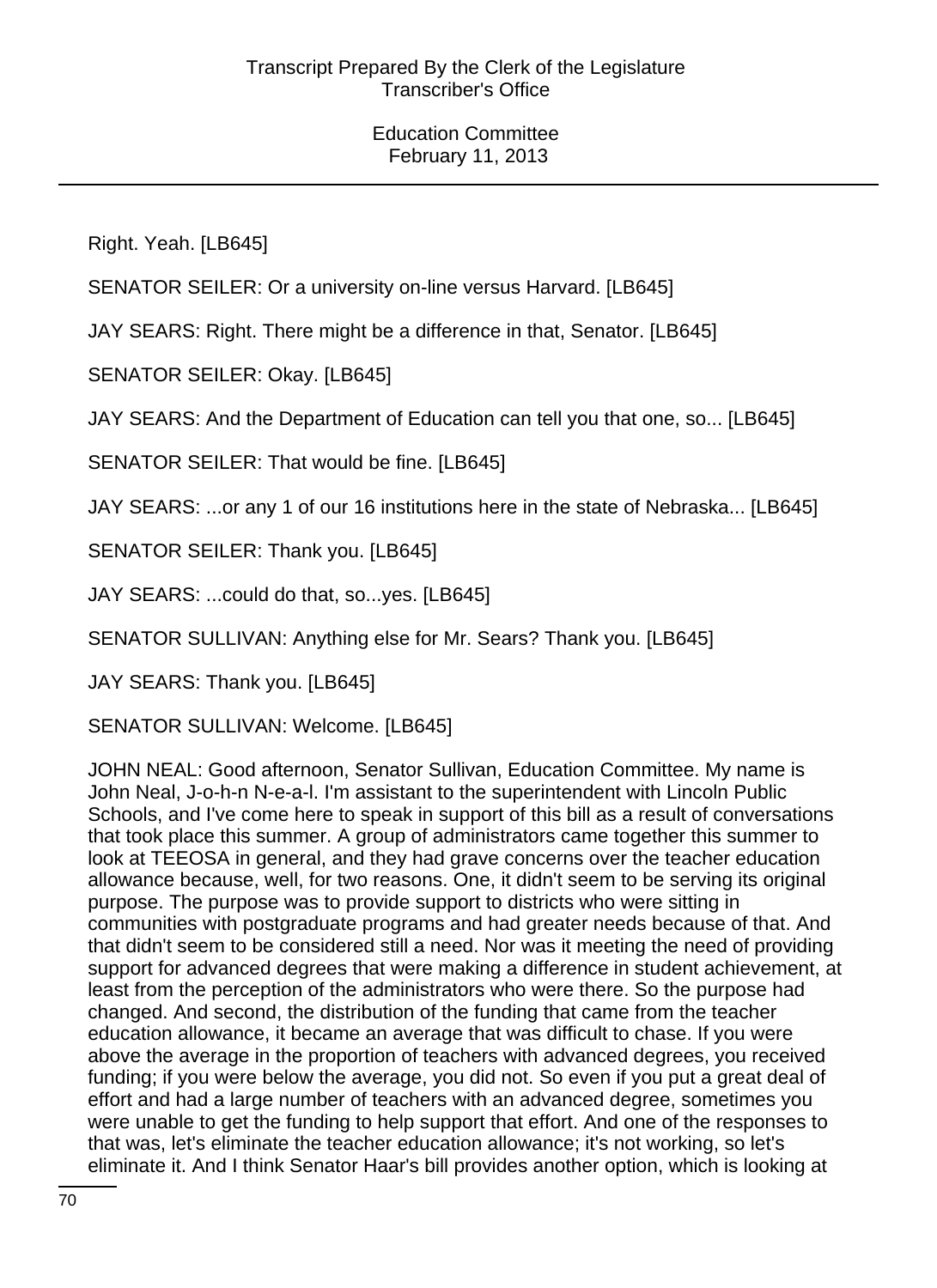Education Committee February 11, 2013

being more strategic with the purpose of the teacher education allowance in ways we know it does make a difference, including advanced degrees in specific content areas. An example might be the "Math in the Middle" program. It's a national program that matches middle-level math teachers and has a master's degree focus on both content area, expertise in math, as well as instructional strategies specifically focused on middle-level students, which has proven over time to successfully move the student achievement needle for students. That would be the kind of strategic change in the teacher allowance process, if it was focused on content-area expertise. And second, the process in Senator Haar's bill that provides the equitable distribution of the teacher allowance funding out to schools, out to all districts that are part of the equalization process, rather than a "have or have-not" at the 50 percent level. So for these reasons, I think Senator Haar's bill is something Lincoln Public Schools supports, especially for the conversation it continues on that policy issue of whether the teacher education allowance is something that should continue or be eliminated, but on the benefits of what it might be, not necessarily what it was. Thank you for the time, and I'll be happy to try to answer any questions you have. [LB645]

SENATOR SULLIVAN: Okay, thank you. Any questions for Mr. Neal? Thank you, John. [LB645]

JOHN NEAL: Thank you. [LB645]

BILL MUELLER: Senator Sullivan, members of the committee, my name is Bill Mueller, M-u-e-l-l-e-r. I appear here today on behalf of Millard Public Schools in support of Senator Haar's LB645. Angelo Passarelli was here; he was going to testify. Millard has a school board meeting tonight where they're talking about another school bond issue, so he thought that he'd better be there. So he asked me to note Millard's support of both LB645 and Senator Kolowski's bill. Millard is very interested, as you probably know by now, in the teacher education allowance; we will work with the committee to further refine what should qualify and what should not. We believe strongly in this allowance; we believe that it does have educational value and should be shown in the state aid formula. I'd be happy to answer any questions the committee may have. [LB645]

SENATOR SULLIVAN: Any questions? Thank you, Bill. [LB645]

BILL MUELLER: Thank you. [LB645]

SENATOR SULLIVAN: Um-hum. Any additional proponent testimony? Opponent testimony on LB645? [LB645]

JEREMY MURPHY: Good afternoon, Senator Sullivan, members of the Education Committee. My name is Jeremy Murphy, J-e-r-e-m-y M-u-r-p-h-y. I serve as associate director for education issues for the Nebraska Catholic Conference. We oppose simply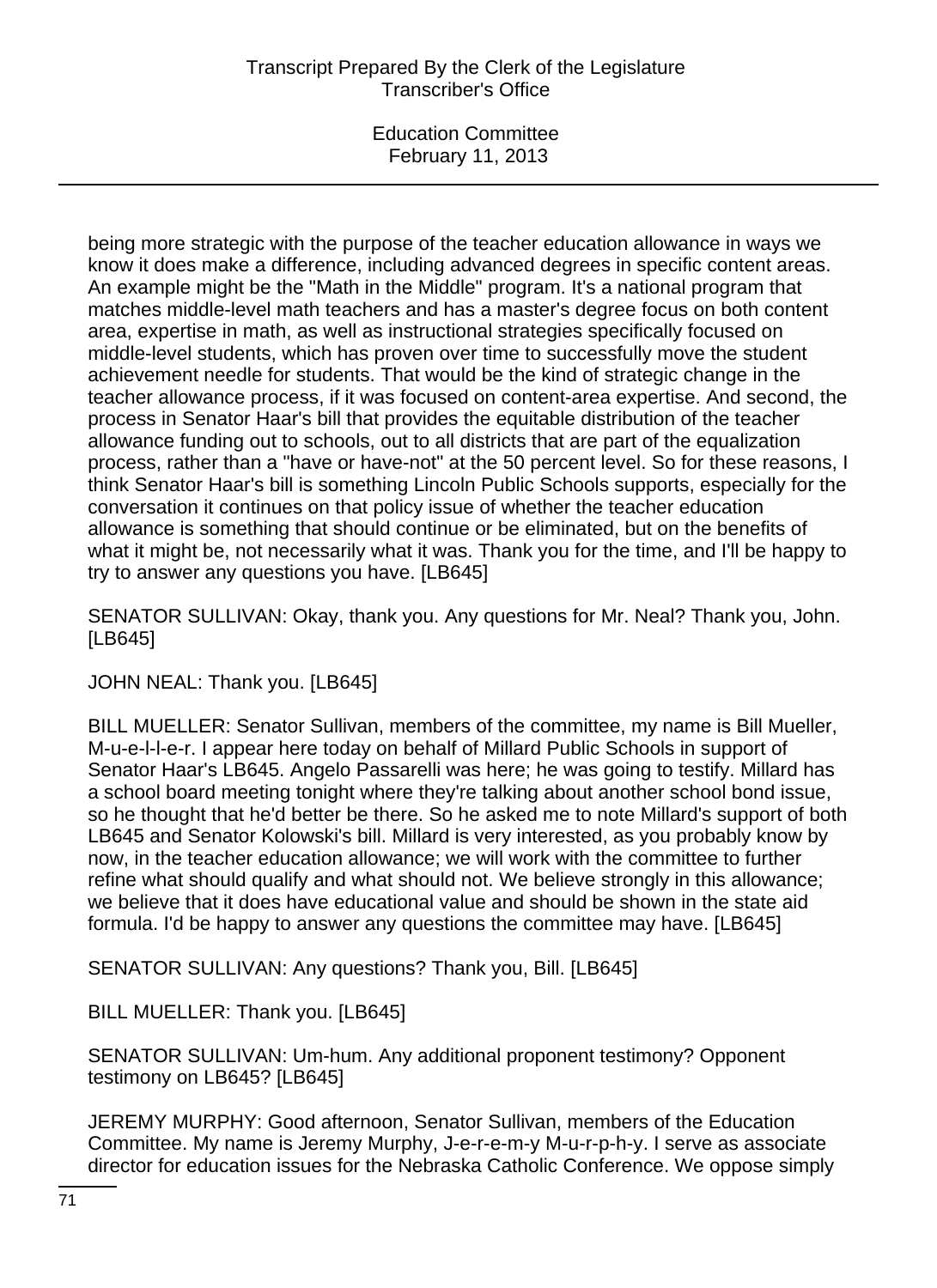the language on page 2, the data reporting mandate, that I think was unintentionally placed on private schools. I apologize, we didn't catch that until this morning. We did catch it for a bill that you're hearing tomorrow, so we already have an amendment back from bill drafting, and I provided Senator Haar with a copy of that. But that was LB506. But if that mandate can be removed for private, denominational, and parochial schools, that would completely resolve our objections. But the language in question, it's lines 13 through 15 on page 2 and lines 18 through 21 also on page 2. And I haven't compared our LB506 amendment to this bill closely enough, but I think you could almost use identical language to fix the same problem. That's all I have. [LB645]

SENATOR SULLIVAN: Thank you. Any questions for Jeremy? Thank you very much. [LB645]

JEREMY MURPHY: Thank you. [LB645]

SENATOR SULLIVAN: Any other opposition testimony? Anyone testifying in a neutral capacity? Senator Haar, to close. [LB645]

SENATOR HAAR: Once again, thanks for staying. And thanks for your good questions. Just to reiterate, I believe that this is an important part of the...an allowance in the TEEOSA formula, and it can be made better so that it's distributed not just as a pass/fail but across the board. And just to respond real briefly to Senator Davis' question: Is this fair that we, you know, that we incentivize schools that get funding? My understanding of this, it's basically a question of the formula, of TEEOSA. Every school will get evaluated on this basis, and this is part of the formula which would then determine whether or not a school gets TEEOSA aid. So it is not a stand-alone part, but it's part of the needs; and, as we know, needs minus resources equals aid. So thank you very much. [LB645]

SENATOR SULLIVAN: Very good. Any questions? Thank you, Senator Haar. That concludes the testimony and the hearing on LB645. We'll now open the hearing on LB416. Senator Kolowski. [LB645]

SENATOR KOLOWSKI: (Exhibit 1) Madam Chair. Good afternoon, Senator Sullivan and members of the Education Committee. My name is Rick Kolowski, R-i-c-k K-o-l-o-w-s-k-i. And I represent Legislative District 31. The goal of improved student performance is the principal reason I sit before you today, just as it was my mission as a teacher, a principal, board member and is now as a senator. For the rest of the hearing I want this to be our mission. It is my belief, which is backed by substantial research, that teachers have the greatest impact on student achievement. We need to be hiring quality teachers in Nebraska who are effective and able to teach to the diverse needs of our students. What are these needs? They are the following, but not limited to: access to advanced placement courses, teachers who are masters in their subject area,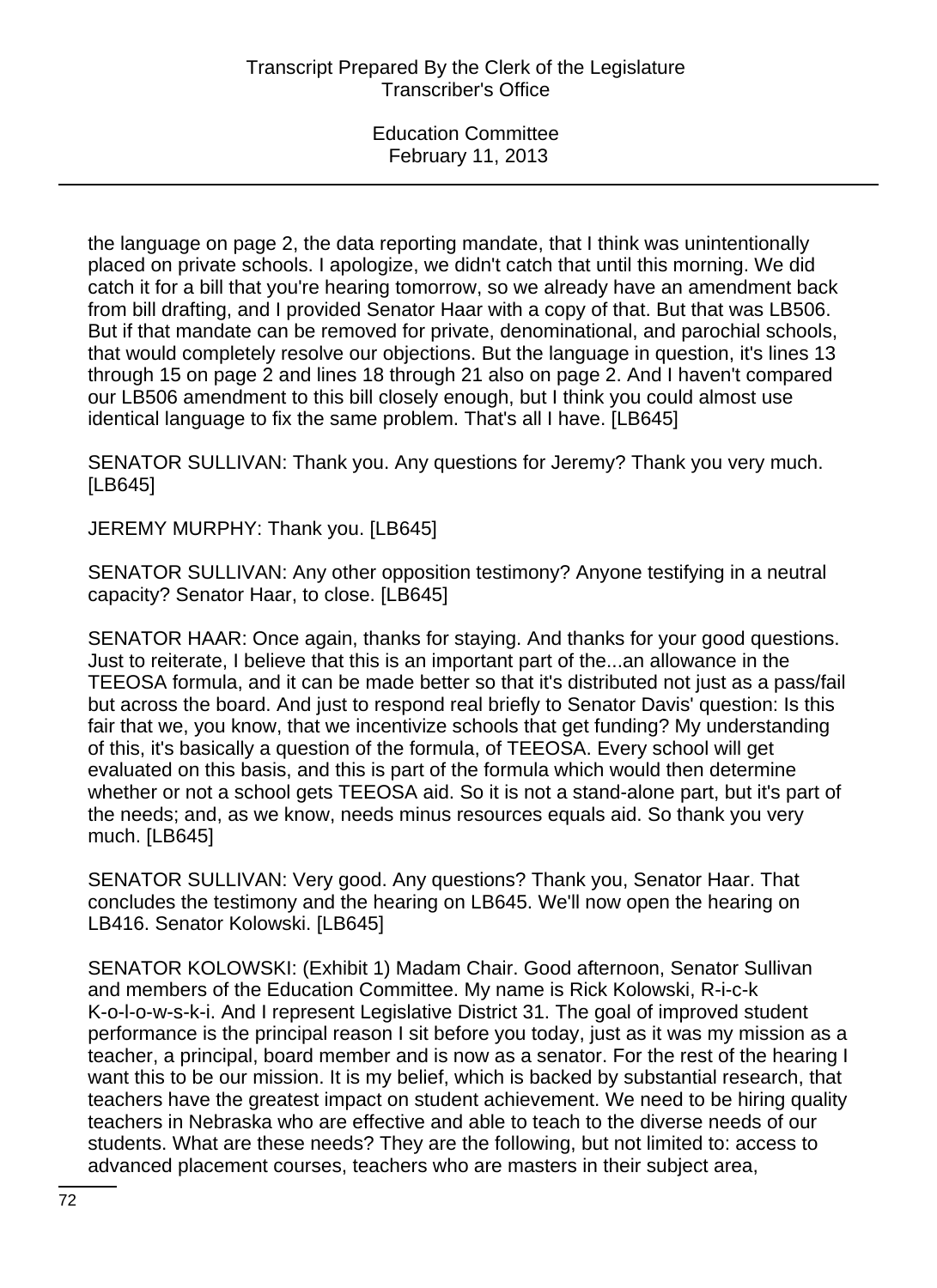Education Committee February 11, 2013

credentials to teach dual-enrollment courses, and endorsements to teach courses in critical-needs areas. Employing teachers with these skills and advanced preparation costs school districts additional money. We have a responsibility as leaders and policymakers to recognize and encourage all Nebraska schools to employ teachers who are continuously improving their content knowledge, teaching skills, and abilities and therefore providing all Nebraska students with the highest-quality education. LB416 does just that. I have introduced LB416 to sunset the current teacher education allowance and adopt legislative intent to transform this state aid allowance into a more high-quality, impactful, and stable system of recognizing school district costs for the employment of teachers with advanced education and skill attainment. Currently the teacher education allowance, which dates to 2008 legislation by the late Senator Ron Raikes, provides additional formula needs for school districts that employ more teachers with master's degrees and doctoral degrees than the statewide average. In 2012-2013, the teacher education allowance added \$25 million in formula needs to districts that qualified. From my discussions with teachers, students, administrators, organizations, and policymakers, I conclude that while the intentions of the current teacher education allowance are honorable, the need to enhance the formula to better reflect the needs and desired future directions of our school districts are also important. Currently the teacher education allowance measures only one dimension of teacher educational advancement, college degrees, while, in fact, teachers continue their education and advance their craft through many different types of educational experiences. Additionally, the formula does not set a definitive standard of quality educational advancement. Finally, the current allowance suffers from a technical problem in which a few additions or losses of master's or Ph.D. degree teachers can swing a district into or out of the teacher education allowance. An interim study would provide for an in-depth examination of the teacher education allowance and how we can improve this formula to better accomplish our mission to improve student performance by providing Nebraska students with quality teachers. I want to be clear that the only reason I am in favor of sunsetting the current teacher education allowance is with the understanding that we will reinstate an improved version of this formula by 2014. I have one cleanup amendment, AM167, that clarifies that money will go to school districts and not directly to teachers and allows us during the interim to look at options not listed in Section 4 of this proposed law. With that in mind, I urge you to advance LB416. I'd be happy to answer any questions, please. Thank you. [LB416]

SENATOR SULLIVAN: Thank you, Senator Kolowski. [LB416]

SENATOR KOLOWSKI: Um-hum. [LB416]

SENATOR SULLIVAN: This is obviously something you care a lot about. And the interim study, if that goes forward, do you have any hopes or expectations for what might be the outcome of it? [LB416]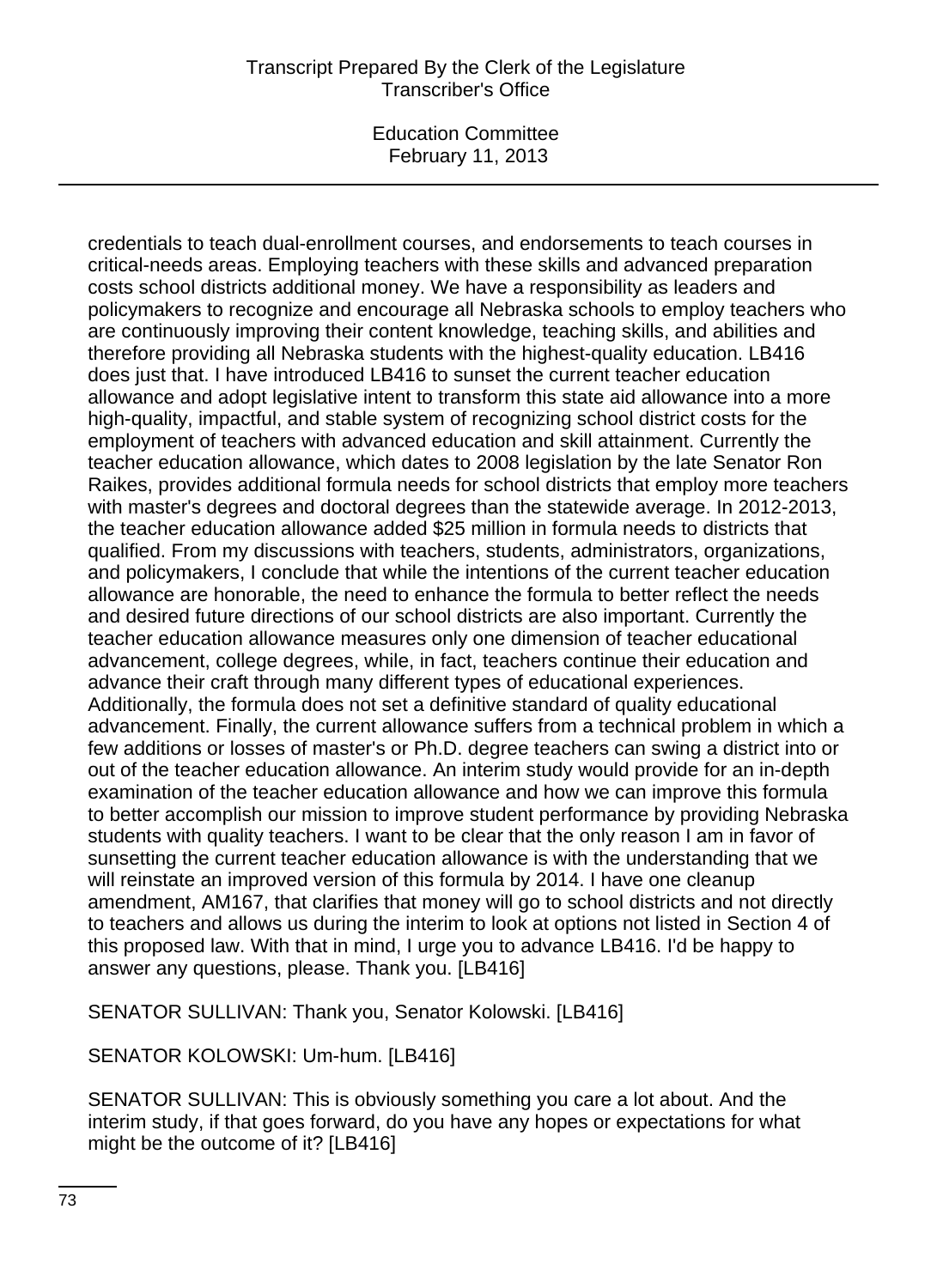SENATOR KOLOWSKI: Well, I think we have a collective potential to really add to what I'm proposing here. And from what we've heard already today, some additional blending of things could come together. And I think we would have a much better overall law in mind when we would take the time to keep this concept alive, extend it up through those dates mentioned, and in the in-between do an interim study to get the best collective minds from the districts you've heard today together to truly enhance this possibility. My own experiences with...four decades of experience with the educational systems here in Nebraska, I would use the term today as I look at the progression of the profession, and keep that in mind, the "progression of the profession" over all those decades, the movement we've had to greater professionalism on the part of a teaching staff at all levels. This would be a very significant leap forward for us to maintain this concept and also enhance it to an even higher level within our state. And I think we have great potential for that taking place. As you saw on the last page of the law...of my proposal, you can see the listing of a number of things that we could potentially look at and identify that districts are currently doing and would need those higher-performing teachers to fill those roles in our state. And that along with other things we've read today, I think those could be very powerful combinations that we could bring forward to truly enhance the teaching profession and pathways for teachers to take in their career path of 30 to 40 years of participation in this endeavor. Thank you. [LB416]

SENATOR SULLIVAN: Um-hum. Okay. Any questions? Senator Haar. [LB416]

SENATOR HAAR: Yes. So do you say, kill it and revive it in a better form, or keep it the way it is and study it first and then make some changes? [LB416]

SENATOR KOLOWSKI: At this point in time, Senator, keep it alive in the way it is, and we'll study it and then come back with the...if it would be sunsetted right now...of course, the decision of the committee as well as...all of us in this committee. But I would sunset it but also replace it with this law with the interim study, but not sunsetting it until that later date so we'd have time to work in between. So it keeps it alive but gives us a chance to put the best minds at work on this. [LB416]

SENATOR HAAR: Good. Thank you. [LB416]

SENATOR SULLIVAN: Any other questions? Senator Scheer. [LB416]

SENATOR SCHEER: Thank you, Senator. Senator Kolowski, you've had a lot of experience administrating with other teachers. [LB416]

SENATOR KOLOWSKI: Sure. [LB416]

SENATOR SCHEER: Question always comes up: Does additional degrees, education in one's area of expertise, actually make a better teacher, or is a teacher, basically,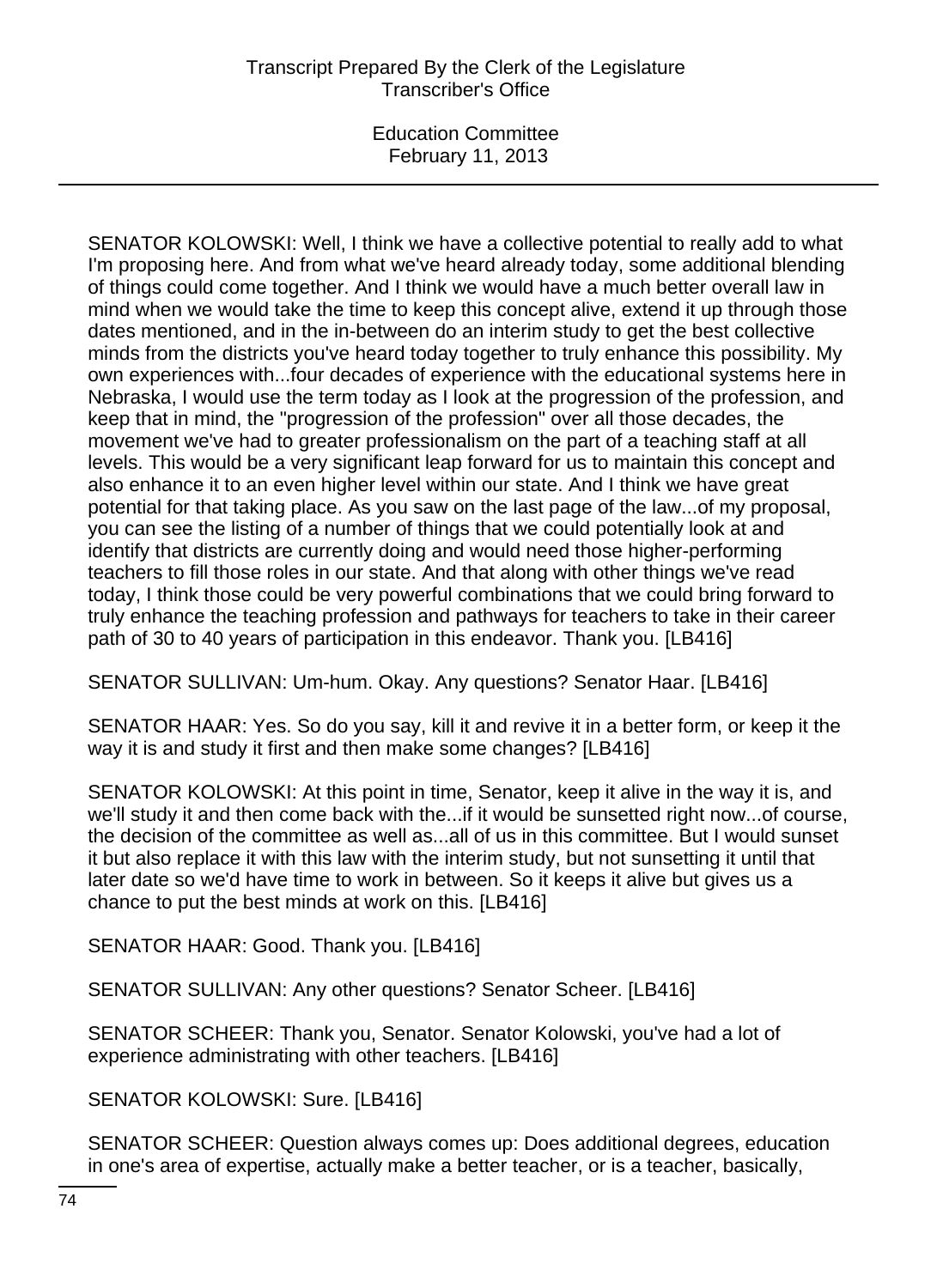born? I mean, you know, you hear, born salespeople, for example; well, you can't teach that, but you can improve it, I suppose. But I, you know, I continue to hear that just because someone has a bachelor's plus 27 or a master's plus 18, in and of itself, doesn't make that individual necessarily a better instructor being able to facilitate student learning. How would you respond to that? [LB416]

SENATOR KOLOWSKI: Well, I would...it's a question that's very germane to all that we've been talking about today. And my own experience in the district I served was one where we rewarded and were challenging teachers to find and take those courses and get those degrees that would match the direction of the strategic plan of the district. So I was part of the planning of the implementation of advanced placement courses; the IB program, international baccalaureate, at Millard North; and the enhancement of many levels of different courses that were put into the curriculum over time. So I have seen and I believe the additional coursework is very conducive to the growth of those teachers within that climate of high expectations for the students and high potential growth for the staff to excel to a higher level and have those opportunities before them. So, yes, I would see it as, and have seen it personally as, a potential opportunity to really grow staff. And that's what I mean by the progression of the profession is a general statement for all of teaching, all of education, but it's also an individualized mantra in that sense of coming to where I started in the profession and the things I did to get to where I wanted to be or what I wanted to teach or where I wanted to administrate. In a program you have options, and it helps make those dreams come true for a person. So, yes, I would see the additional coursework as being very strongly that. I do also agree with the specificity of the coursework and the decision-making, as we've heard, on the part of the district for a degree program, for where does it best fit within our needs. And that's a content-driven decision as well as one of pedagogy, where they're learning to be a better teacher. And I think a third arm of that, along with pedagogy, would be the use of technology today, because it's so infused in all that we're doing. So I don't separate technology from pedagogy, but you do in some ways because of the way it's used and how it's a powerful tool in the classroom today. [LB416]

SENATOR SCHEER: Thank you, Senator. [LB416]

SENATOR KOLOWSKI: Thank you. [LB416]

SENATOR SULLIVAN: Senator Haar. [LB416]

SENATOR HAAR: Yes, I think you said this, but just to make sure, in the fiscal note it says, "a system for rewarding teachers," but that it would...is that your intent, or is it to leave it...so you reward the teachers directly, or you reward the school system? [LB416]

SENATOR KOLOWSKI: The district would receive the money. And then through their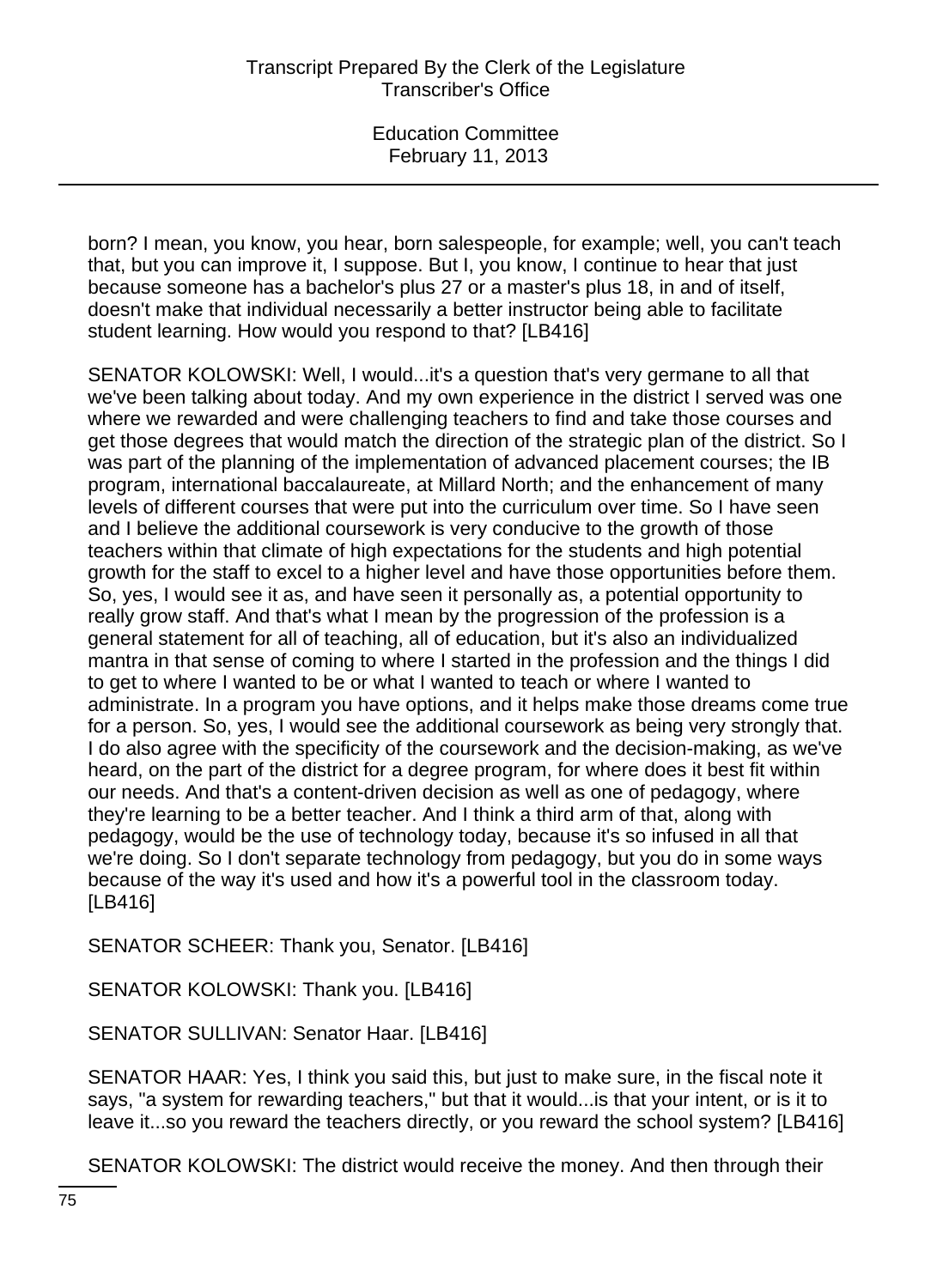planned delivery system of implementing their strategic plan as to what they want and what they think is most important, that money would go to those with the degrees in those particular areas, yes. It would go to the district, yes, sir. [LB416]

SENATOR HAAR: Okay, thank you. [LB416]

SENATOR KOLOWSKI: That's part of the amendment we did, also. [LB416]

SENATOR HAAR: Okay. [LB416]

SENATOR KOLOWSKI: That should have been handed out to you, I believe. [LB416]

SENATOR SULLIVAN: Any other questions? Thank you, Senator. [LB416]

SENATOR KOLOWSKI: Thank you. [LB416]

SENATOR SULLIVAN: We'll now have proponent testimony. [LB416]

JAY SEARS: (Exhibit 2) Thank you, Senator. For the record, I'm Jay Sears, J-a-y S-e-a-r-s. And I do represent the Nebraska State Education Association, all 28,001 members. Just seeing if you're here. You already have our written testimony that Larry and I introduced earlier in LB645. Just wanted to touch base with a couple of things. One of the things that I introduced also to be read into the record was a letter from De Tonack, a retired teacher. And following me is a soon-to-be teacher, a senior at Peru State College, to also talk about the progression of education for educators. Education is not stagnant, as De said, and neither are educators. We're finding more and more ways to teach, with brain research and whatever. Senator Kolowski pointed out that the very last page of LB416 gives some ideas about how we might look at the teacher incentive allotment or allowance, or whatever you want to call it, to incentivize good policy, lists a number of things. And I just wanted to talk just briefly about a couple of those. Of course, there's that "attaining an advanced degree" in the area. There are plenty of studies out there, and I think the superintendent from York shared with you in his testimony the latest NAEP research that shows that math scores and English/language arts scores go up higher with a person who has a master's degree in the content than with a bachelor's degree. And so that's one of the things that we're looking at, is, as you look at good public policy, is focusing on content areas and making sure that we have the content that students need. Thirty-, forty-some years ago what students needed to know in history was a lot less than it is today, just about 40 years less. Anyway, as you can see, there are some other issues in there. Teaching "advanced placement": I know there's a statewide goal of increasing the number of students who have access to AP courses or international baccalaureate programs. Senator Kolowski can probably tell you, when you get into Executive Session, about how many IB programs are really out there: that's the top of the line; that's the rigor that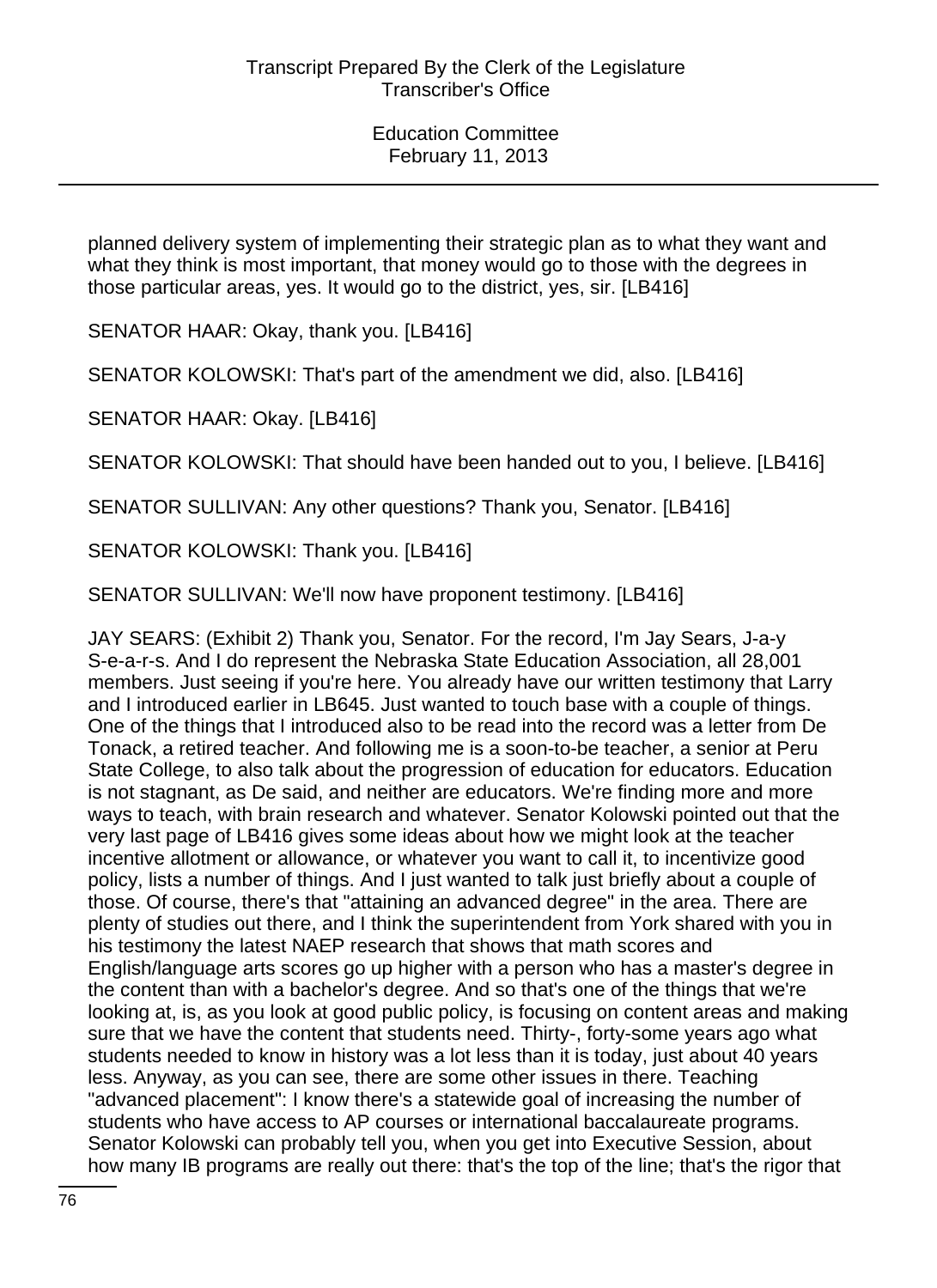Education Committee February 11, 2013

we're talking about. I'm more familiar with what was done in the Millard Public Schools in IB courses and then also here in Lincoln at Lincoln Public Schools, at the Lincoln High School, and the opportunities that students are getting in advanced standards and curriculum that prepare them for the whole world. Another idea that you may not be familiar with is in number (5): Attaining credentials to qualify as a master teacher pursuant to section 79-8,128. I'm sure we're not all going to go look for that one, so let me tell you what that's really about. About ten years ago, the National Board for Professional Teaching Standards started a performance assessment for teachers in all of the content areas. And they have credentials in, I think, 26 different areas and will soon be introducing also a leadership credential. What the research is telling us--and, if you would like, I'd be glad to supply it to you, at least get you the connections, or you can go to the National Board Web site--is, teachers who have National Board certification, students perform better than others who don't have the certificate. It's a performance-based assessment. A lot of talk will be coming up, I'm sure, in some other bills about dual enrollment; we've had some dual-enrollment courses and discussion about that. But it takes different credentials and it takes different training to teach a dual-credit course. And we were looking at master's degrees plus 18 hours and those things. Again, another way of driving policy. And then the last one is about attaining the endorsements, that we're short in many of our rural schools. And Senator Scheer gave an example of: today I'm teaching math, but we're short the science teacher. It's going to cost to get that endorsement for that district so that they can keep their accreditation up. So I would close with that. And I would let you know that following me is the student association president of our affiliate, the Student Education Association of Nebraska, a senior at Peru State College, a real person that's working in the field. And she'll share with you her thoughts about entering this profession and what she's studying now and where she's going and why a teacher education allowance is an important piece. So, with that, I'll close and take questions if you have them. [LB416]

SENATOR SULLIVAN: Okay. Any questions? Senator Haar. [LB416]

SENATOR HAAR: Yes. I have a granddaughter who's in the IB program at Lincoln High School. And I like your terminology of "intellectual rigor," because what those kids in that...and it is a select group, and it should be; it requires a lot of intellectual rigor. [LB416]

JAY SEARS: It does. Yes, Senator. [LB416]

SENATOR HAAR: And so... [LB416]

JAY SEARS: I couldn't teach one of those courses; I'm not qualified. [LB416]

SENATOR HAAR: Okay. So I just...I like that terminology, "intellectual rigor." And I think that really is being required more and more as we get kids into advanced situations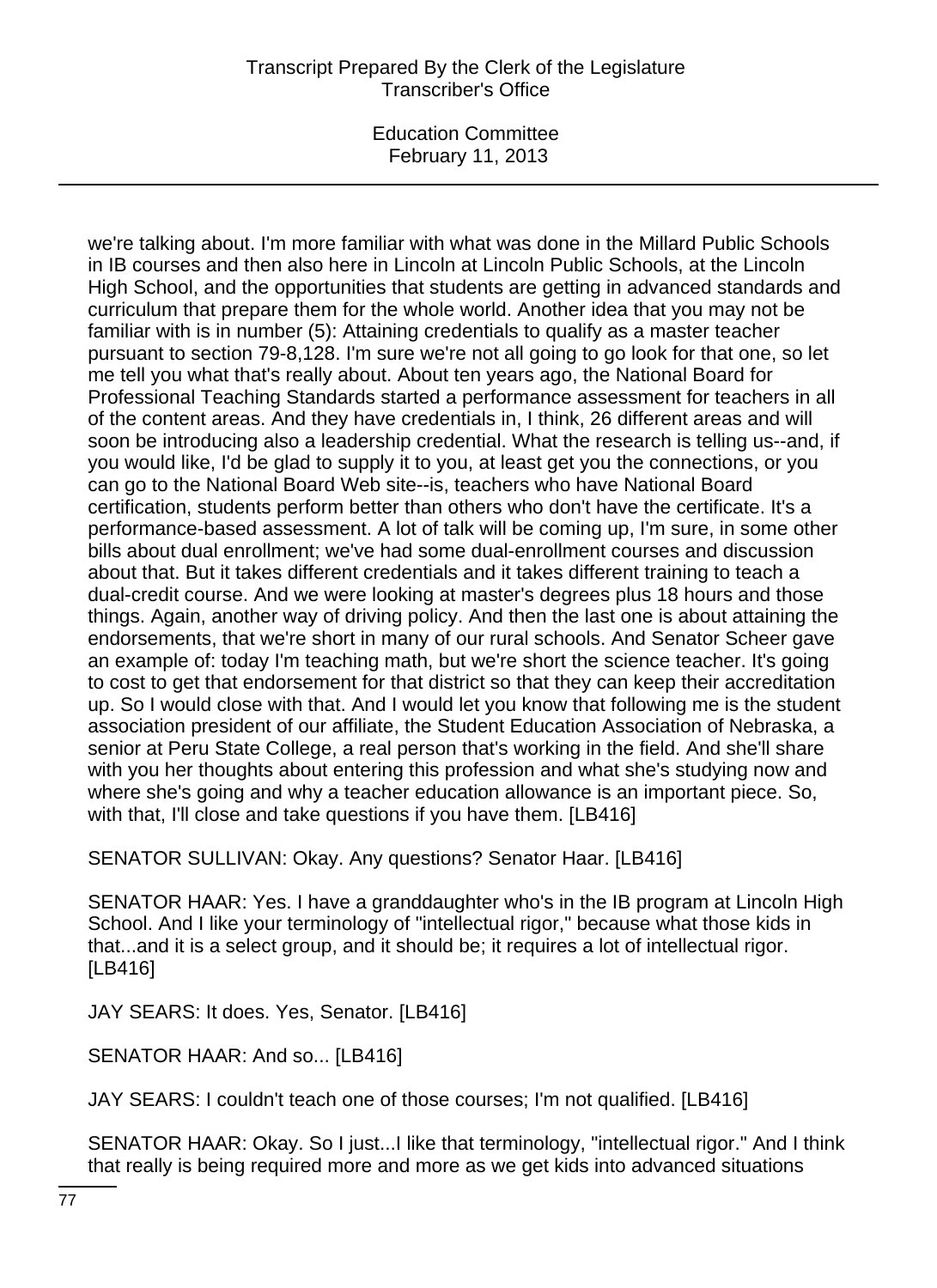earlier, where they need to be so they are challenged. [LB416]

JAY SEARS: That's correct. And more and more of our schools need faculty who are able to provide that instruction... [LB416]

SENATOR HAAR: Um-hum. [LB416]

JAY SEARS: ...for them. It shouldn't just be a Lincoln High piece, so... [LB416]

SENATOR HAAR: Sure. You bet. [LB416]

JAY SEARS: ...I'd agree with you. Thank you, Senator. [LB416]

SENATOR SULLIVAN: Any other questions? Thank you. [LB416]

JAY SEARS: Thank you so much. [LB416]

SENATOR SULLIVAN: Um-hum. Welcome. [LB416]

MEGAN BROWN: (Exhibit 3) Thank you. Good afternoon, Madam Chair and members of the committee. For the record, my name is Megan Brown, M-e-g-a-n B-r-o-w-n. I'm a secondary special education major at Peru State College. I'm in my senior year and hope to begin my career in teaching in a Nebraska school district following my graduation in the spring of 2014. I'm the president of the 1,500-member Student Education Association of Nebraska. I am the daughter of teachers and have grown up witnessing the importance of continuing education and professional development. I support LB416 and LB645 for many reasons. First, as you all know, many teachers leave the classroom within the first five years of teaching. Any incentive the Legislature as well as local school districts can give to educators to stay in the classroom is crucial to maintain and attract high-quality candidates. The teacher education allowance encourages teachers to develop their skills and knowledge in their area of expertise, rewards the school district for those enhanced skills, and, we would presume, rewards those educators as well. Second, by nature a teacher can never stop learning. Educators always strive to improve skills and techniques. I do not believe that you as policymakers would have it any other way. Unfortunately, however, the cost of that added knowledge is almost always borne by the teacher. I know all too intimately the costs of education and anticipate an even greater cost when I pursue my master's degree. The teacher education allowance would return some of that cost to educators. Education has evolved, since my experiences in primary school even. With advances in technology and an ever-expanding global platform of learning, teachers are now required to educate students and provide skill development that meets global competitiveness in a future job market we cannot currently anticipate, due to fast-changing technologies. It is imperative that educators maintain their own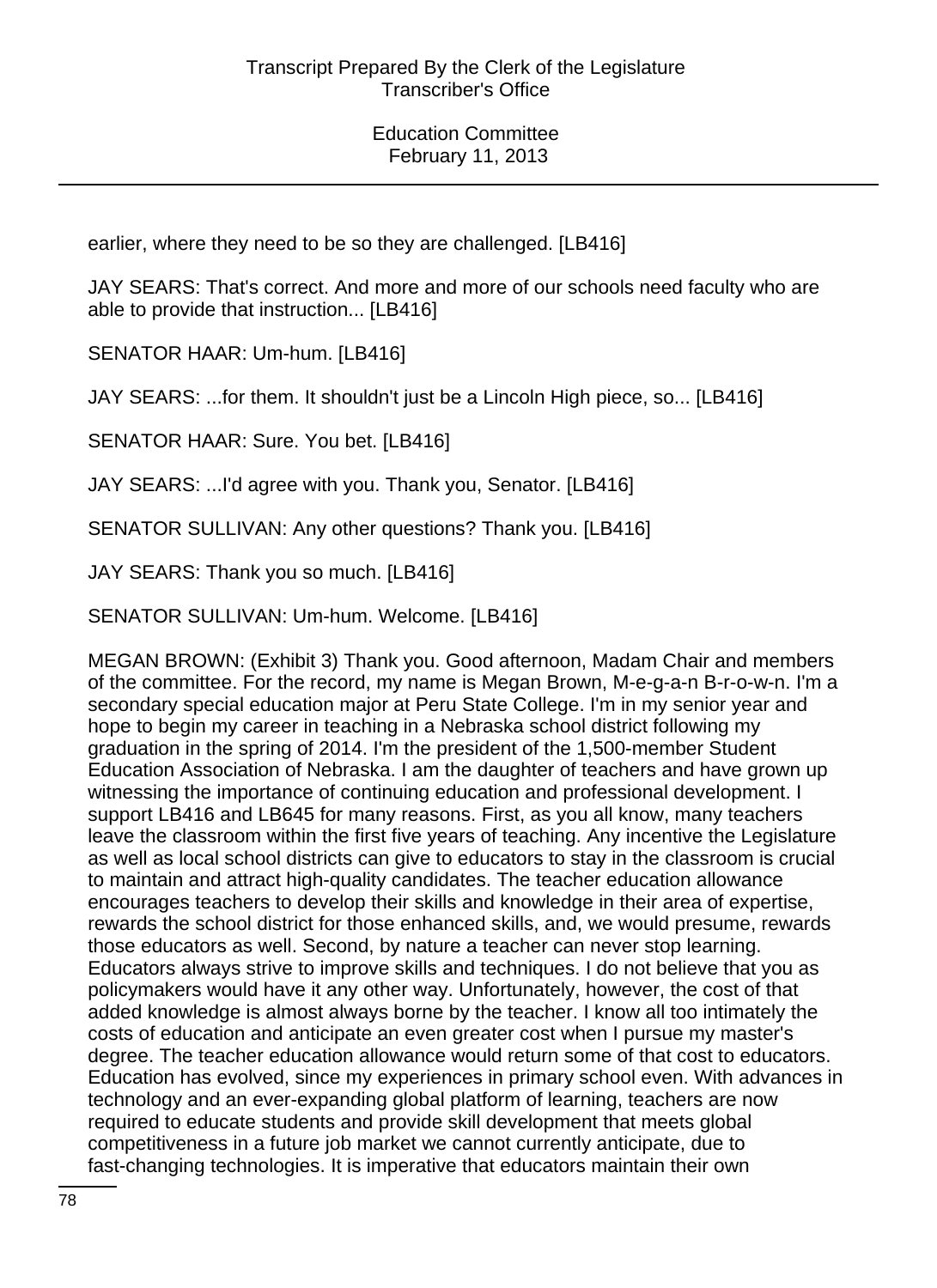professional development and continue their education to meet the demands of providing a modern and quality education to our Nebraska learners. This legislation provides a clear, defined career path for educators by specifying that the teacher education allowance is based on those certified teachers assigned to teach classes in the subject area or field of their degree or degrees. As a teacher candidate looking at a starting salary in the low \$30,000's and with student loans to pay, every financial reward that can be provided will be most helpful and appreciated. Thank you for the opportunity to testify today, and I'd be honored to answer any of your questions. [LB416]

SENATOR SULLIVAN: Thank you for your testimony, and... [LB416]

MEGAN BROWN: Thank you. [LB416]

SENATOR SULLIVAN: ...thank you for thinking about working in rural Nebraska as a teacher. [LB416]

MEGAN BROWN: Thank you. [LB416]

SENATOR SULLIVAN: I hope that's where you go, anyway. [LB416]

MEGAN BROWN: Yeah. My hope is that I can be in rural Nebraska... [LB416]

SENATOR SULLIVAN: Uh-huh. [LB416]

MEGAN BROWN: ...so... [LB416]

SENATOR SULLIVAN: Your thoughts right now in terms of working toward your master's degree: so you're really expecting to go right into the work force and then work on your master's as you're employed, is that your thought at this point? [LB416]

MEGAN BROWN: Correct. And I think that perspective is pretty unanimous among my peers currently. [LB416]

SENATOR SULLIVAN: Um-hum. [LB416]

MEGAN BROWN: We expect to enter the work force and then gradually work towards a master's degree, if not immediately. So the main perspective, especially the people in our association... [LB416]

SENATOR SULLIVAN: Um-hum. [LB416]

MEGAN BROWN: ...we think of ourselves as teacher-leaders. And the component of professional development and continuing our education is something we're thinking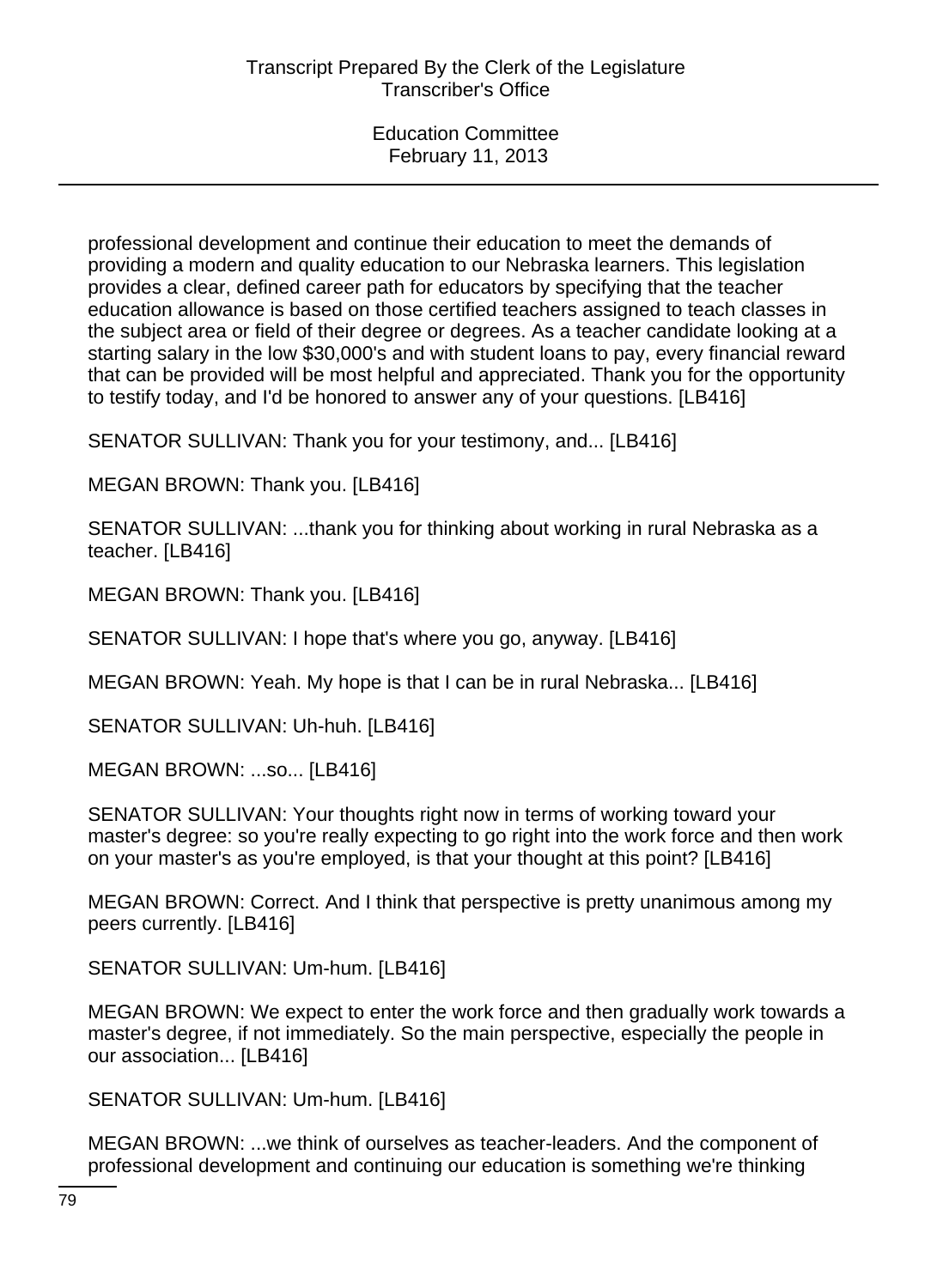about now while we're still in our undergraduate schools, so... [LB416]

SENATOR SULLIVAN: Um-hum. Thank you very much. [LB416]

MEGAN BROWN: Thank you. [LB416]

SENATOR SULLIVAN: Senator Cook. [LB416]

SENATOR COOK: Thank you, Madam Chair. [LB416]

SENATOR SULLIVAN: Um-hum. [LB416]

SENATOR COOK: And thank you, Ms. Brown, for coming today and for staying with us... [LB416]

MEGAN BROWN: Thank you. [LB416]

SENATOR COOK: ...till...it's probably dark when we get out of this building. I have a question related to yours and your peers' attitude toward pursuing a master's and beyond. Would you say that that was in order to get more deeply into your area of expertise and to impart that on to your students? Or would you say that's a way to maximize your ability to move up the ranks, if you will, into administration and perhaps to superintendent or...and/or both? [LB416]

MEGAN BROWN: I think that there's even almost three areas of that. As we all know, there's the pay scale; so starting out at \$30,000 with student loans and as we start thinking about having families, moving up that pay scale is almost a necessity. So that's part of it. But more importantly, I think it has to do with being able to meet the demands of our students, because as time goes on the student needs will change. We already anticipate that when we're teaching our students, we're teaching them for a future we don't even...we can't even conceptualize yet. So continuing our education, we think of that as an absolute necessity. So that's kind of, I think, one of the points you addressed. And then also, as we advance through our degrees, that component of teacher-leadership--even if we maintain our teaching careers and not get into administration--being a teacher-leader, I think, is something that is really important to us. And the more leadership roles that we take, I think that will benefit students. Whether it's coaching or doing after-school activities with the students, I think that's a really important component in student learning. [LB416]

SENATOR COOK: Okay. Thank you. [LB416]

MEGAN BROWN: Thank you. [LB416]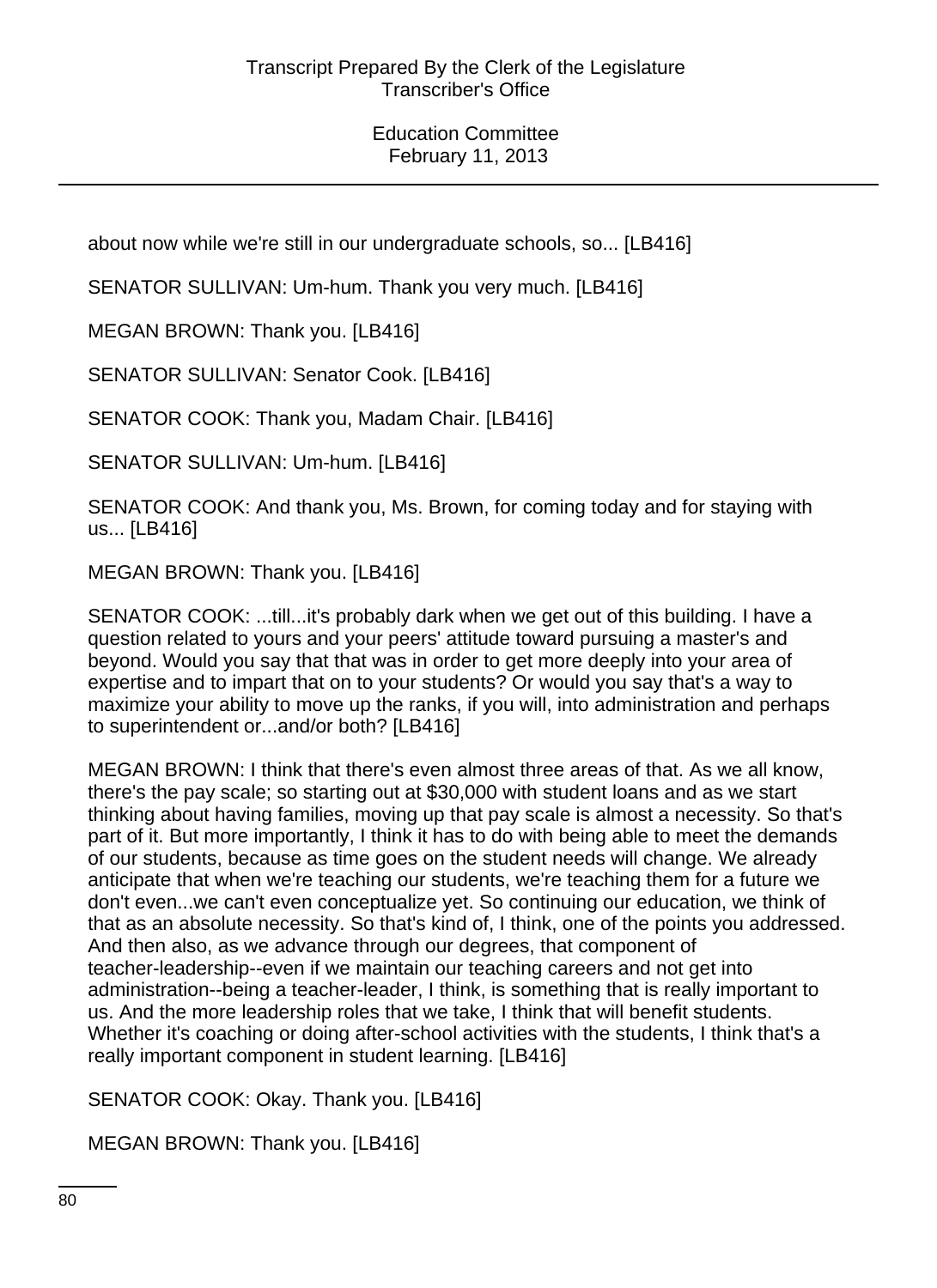SENATOR SULLIVAN: Senator Haar. [LB416]

SENATOR HAAR: Not a question but a...just thank you for doing... [LB416]

MEGAN BROWN: Thank you. [LB416]

SENATOR HAAR: ...what you're doing and for entering the teacher corps. [LB416]

MEGAN BROWN: Thank you so much. [LB416]

SENATOR HAAR: Those teacher genes are just fine in your family. I had some of those too. I... [LB416]

MEGAN BROWN: They're everywhere, yeah. Little brother wants to be a math teacher now. So... [LB416]

SENATOR HAAR: Excellent. [LB416]

MEGAN BROWN: ...yeah. [LB416]

SENATOR SULLIVAN: Thank you for your testimony. [LB416]

MEGAN BROWN: Thank you so much. [LB416]

SENATOR SULLIVAN: Um-hum. [LB416]

MEGAN BROWN: I appreciate it. [LB416]

SENATOR SULLIVAN: Welcome. [LB416]

DOUG CHRISTENSEN: (Exhibit 4) Thank you. Senator Sullivan, Chair of the committee, and members of the committee, my name is Doug Christensen, D-o-u-g C-h-r-i-s-t-e-n-s-e-n. I am currently professor of leadership in education in the graduate division of Doane College. And with me is Dr. Lyn Forester, sitting behind me, who is dean of education for the college. Thank you for the opportunity to provide testimony in support of LB416. The capacity of our schools to do the work of effectively teaching all of our children is directly related to what this bill and LB645 are trying to do. Thank you, Senator Kolowski, for your sponsorship and leadership on this important policy initiative. You've been here a long time, and I'm not going to go through every word that's on my testimony; you can read that when you have a moment. But let me hit two or three high points. The research is inarguably established that there are three factors that account for the achievement of students: home, environment, and the teacher. Home and environment count for 70 percent of that achievement; teachers account for 30 percent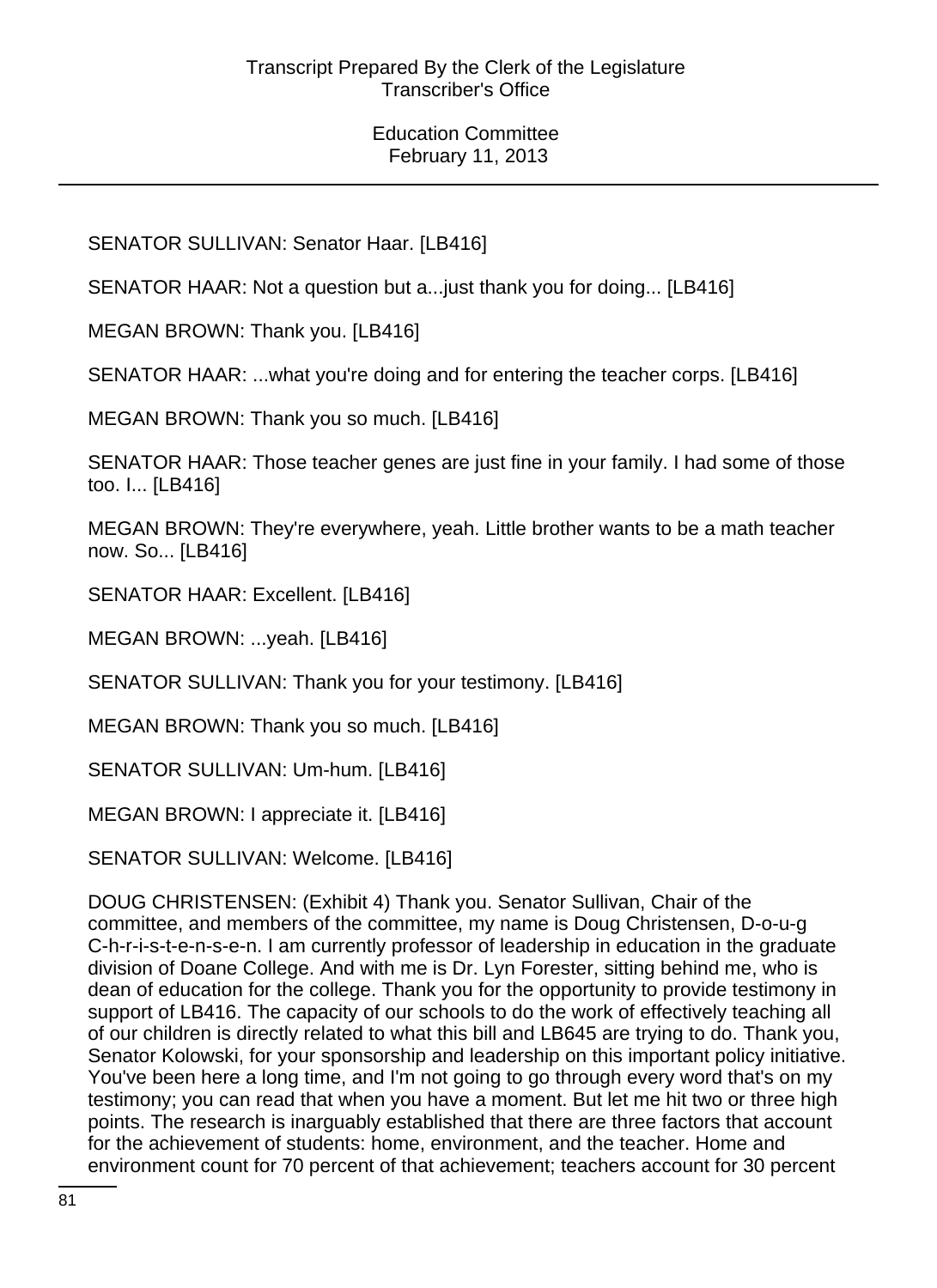Education Committee February 11, 2013

of it. Now that may seem like a small amount, but that's what the school is able to put into the formula that makes a difference when it comes to student achievement. So it means that teachers are very important. And good teachers are even more important. In fact, the more than we can invest in our teachers, the better off we will be and the better our students will learn and achieve. In Nebraska, four out of every ten students are at risk for at least one factor that's outside of the school that determines achievement: poverty, mobility, disability, and learning the English language. The only hope we have of addressing what each student brings to the classroom is the quality of the teacher that he or she experiences while they're in school. The research is also clear it matters what teachers know and can apply. What they know and can apply about the subjects and disciplines they teach, the more they know about those subjects and disciplines, the better they can teach. What they know and can apply about the strategies of how to teach those disciplines effectively. And what they know and can apply about the strategies that are required to teach each and every child, regardless of what the student brings to the classroom. We have learned from experience from many schools--and you've heard from some of them today that already provide incentives for teachers--and from a growing body of research that investing in teachers by providing resources to schools has very important payoffs. Some of them are: schools then are more likely to hire those individuals with advanced degrees and advanced education; secondly, schools are more likely to provide incentives for teachers to move into those areas that they need and there is a specialization, like international baccalaureate, advanced placement, STEM areas, and so forth; teachers with advanced degrees are also likely to stay put, they create stability in a school system; and, finally, teachers with support for continuing education are more likely to teach in critical areas and move into those areas, such as special education, STEM, or other shortage areas. It is time to rethink and refocus TEEOSA incentives for highly qualified teachers and for the continuing education of teachers. We support LB416 that sunsets the current practices and sets the stage for reconsideration of those incentives. Thank you. [LB416]

SENATOR SULLIVAN: Thank you. Any questions for Mr. Christensen? Senator Seiler. [LB416]

SENATOR SEILER: I strongly agree with your program. The question that I have, as a policy, is that we're shortchanging 190 out of the 294 districts by not giving them any credit whatsoever for the same program. If, and which I believe, this program is that important, shouldn't we be looking at a policy that covers all these school districts, all 249? [LB416]

DOUG CHRISTENSEN: Absolutely. [LB416]

SENATOR SEILER: I was hoping (inaudible) that. [LB416]

DOUG CHRISTENSEN: Absolutely. I don't like the current formula...the application of it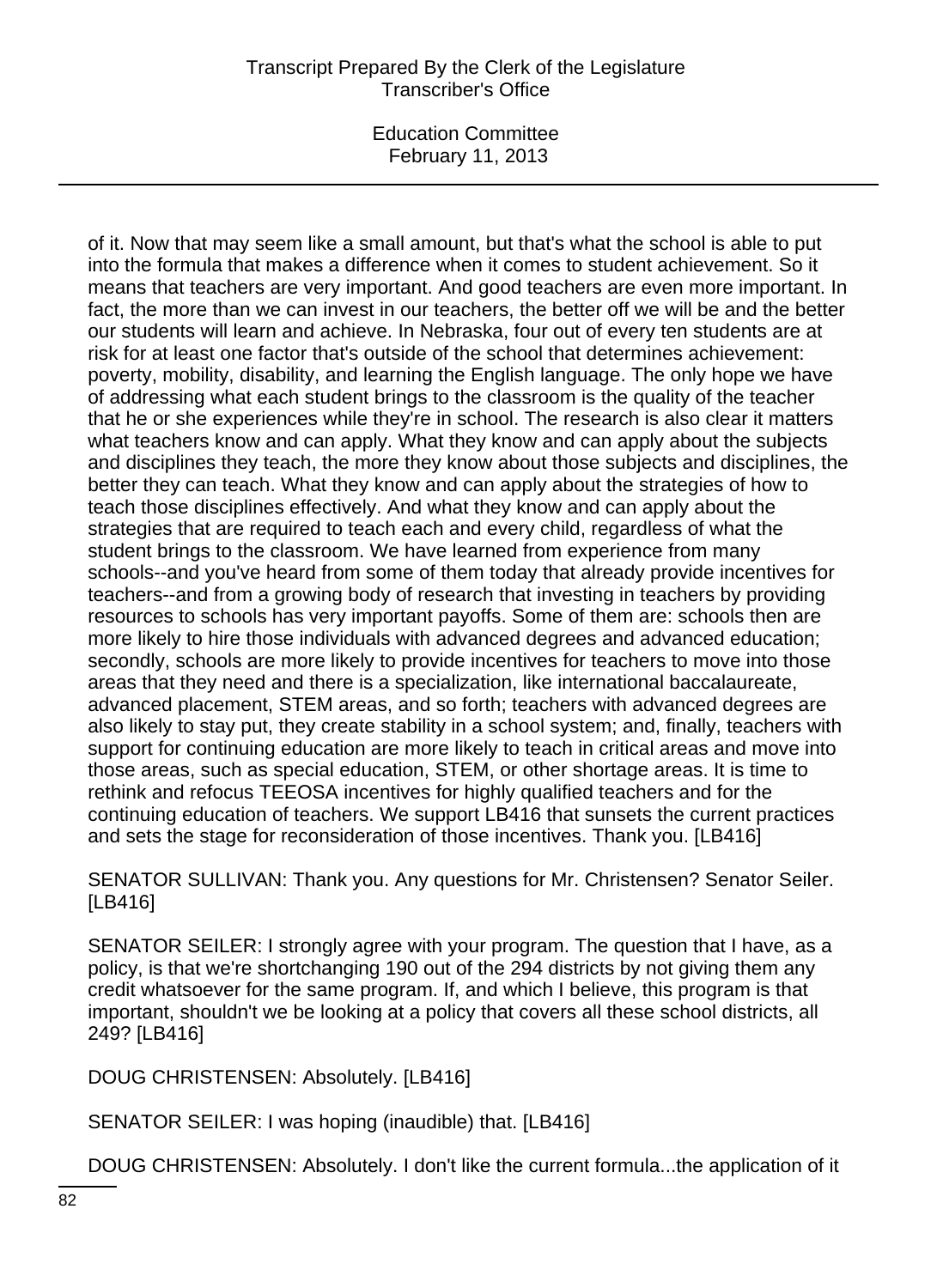to TEEOSA, because it does the very thing that you said. Now, are there ways to do that in TEEOSA? Yes, there are. I just think the current practice needs to be reconsidered and looked at, because every school district should be encouraged to hire the best teachers they can. [LB416]

SENATOR SEILER: Well, it also stops one school district from stealing from the other. [LB416]

DOUG CHRISTENSEN: Exactly. [LB416]

SENATOR SEILER: (Laughter) Oh, you guys wouldn't do that. No. [LB416]

DOUG CHRISTENSEN: Yeah, that...I don't know that that ever happens; but, yeah, it should be stopped. [LB416]

SENATOR SEILER: Thank you very much. [LB416]

DOUG CHRISTENSEN: Thank you. [LB416]

SENATOR SULLIVAN: Any other questions? Thank you for your testimony. [LB416]

DOUG CHRISTENSEN: Thank you. [LB416]

SENATOR SULLIVAN: Welcome. [LB416]

JOHN SKRETTA: (Exhibit 5) Good afternoon. Senator Sullivan and Senators, distinguished members of the Education Committee, my name is John Skretta; that's J-o-h-n S-k-r-e-t-t-a. And I am the superintendent of the Norris School District. So I was thinking, we stole an incredible teacher from Gretna a few years ago (laughter), who was one who was on the list of those potentially here to testify today. But I didn't want to bring her around anyone else from another district. So...no. I want to start off by thanking you for your service and thanking you for your diligent and careful consideration of state aid legislation, which I know inherently lends itself to the discussion about winners and losers, or whiners and moochers, I'm not sure which phrase is more applicable sometimes. And I know you may grow weary of seeing that endless procession of suit-wearing "supes." And I'm here to advocate for a particular allowance, but I'm going to try and give you a more persuasive argument for that, for LB416, based upon something more than blatant self-interest, because I think it's good educational practice. Norris is an equalized district; as such, we rely heavily on state aid and those state resources to fund the programs and personnel of our district. The teacher ed allowance in law makes a big difference for us. And that proposed by Senator Kolowski and also that advocated by Senator Haar is really a pretty simple thing to kind of, I think, wrap your mind around, as far as its impact. We'd say it's one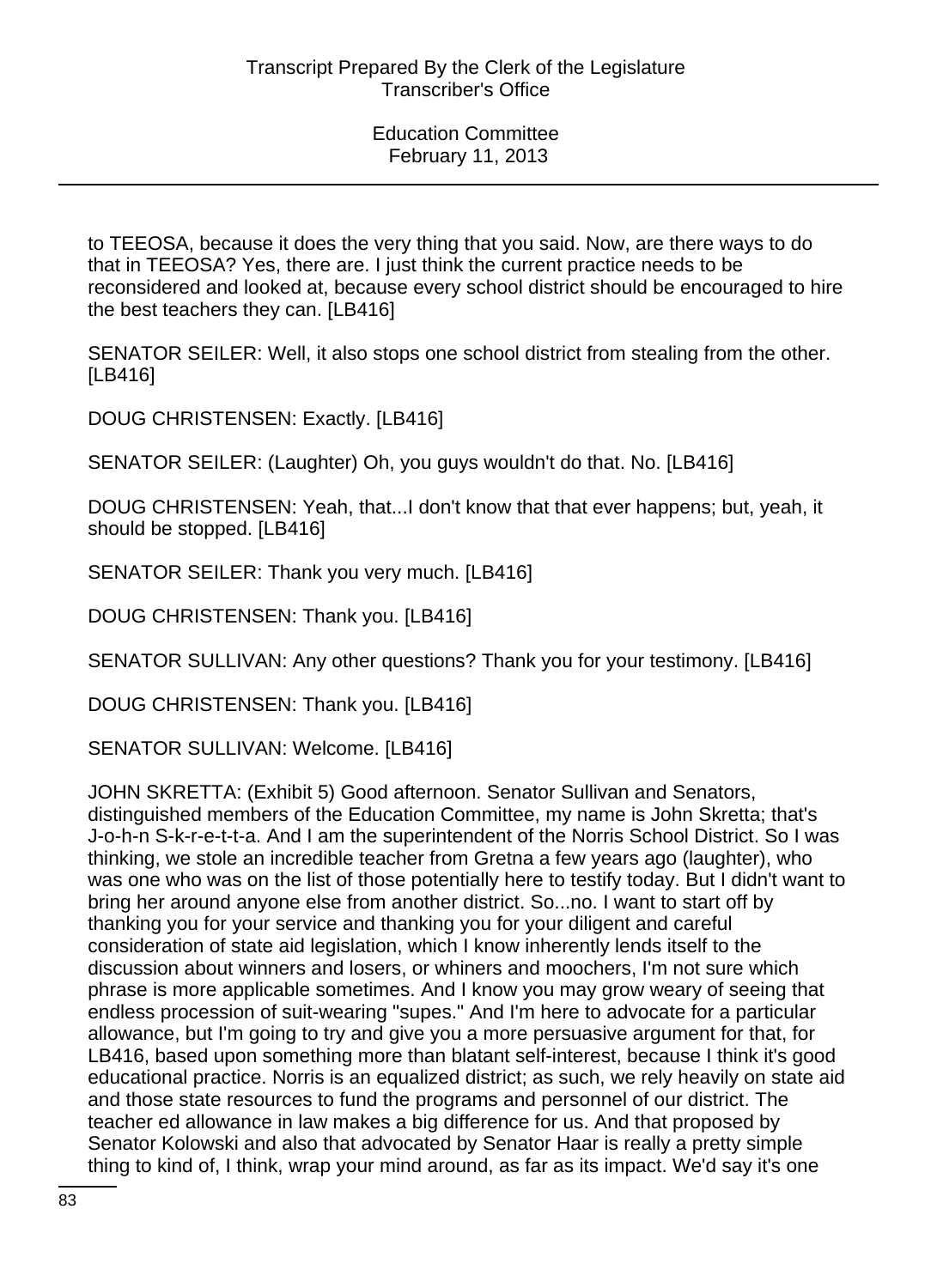Education Committee February 11, 2013

element of state aid that makes a great deal of sense and would urge you to retain it, in fact, advocate for it as keeping that element as an element of educational leadership and state policy commitment. That matters. A few pertinent facts about Norris relative to this. We do manage things efficiently; we value fiscal restraint; we've had the lowest per-pupil cost in the state the last couple years running. And that's based on a compilation of AFRs submitted from external audits and recorded and compiled by NDE. So I just want to emphasize it's not as a profligate spender seeking yet another handout that I'm here in front of you today but instead, really, talking with you as a rep of a district where we believe, as many of us do in the education community, that it's just money well spent to hire the most qualified teachers, who possess the highest educational credentials. And you're going to hear from one such Norris educator following my testimony. And I can assure you, having observed Cindy Larson-Miller's classes, it's going to be a lot more compelling than anything I have to say. Now I know that, in your shoes, you must consider so many different arguments, so many different lines of reasoning related to state aid that, understandably, you would entertain a healthy degree of skepticism about any assertion about the validity of one component versus another. So what I can tell you is, here is our "why," for representing the Norris district: it's about ACT scores, the number of students enrolled in dual-credit courses. Those are largely exclusively taught by Norris teachers who possess those master's degrees that we're talking about. I know there's a desire to simplify the formula, and I think some simplification of the labyrinthine state formula makes good sense. But in this case, the teacher ed allowance is something that embraces best educational practice. Seventy-six percent of our teachers possess master's degrees. So our teachers' commitment to continuing professional growth results in better pedagogy. And I believe Senator Kolowski's proposal as well as Senator Haar's, for that matter, address timely and relevant concerns in assisting districts to meet the cost burdens attached, with having a concerted effort to hire and retain teachers who possess master's degrees. That will conclude my remarks, and I'd certainly entertain any questions. And I want to thank you again. [LB416]

SENATOR SULLIVAN: Thank you very much. Are there questions? Senator Seiler. [LB416]

SENATOR SEILER: I have just one. Do you believe that we ought to have school board approval for adoption of that system? [LB416]

JOHN SKRETTA: For adoption of... [LB416]

SENATOR SEILER: For that criteria laid out for college...or, excuse me, master's degrees all the way up to doctorate. [LB416]

JOHN SKRETTA: You know, I know different districts do different things. I will tell you, one of the things that concerns me is if the...let's face it, I believe that what the formula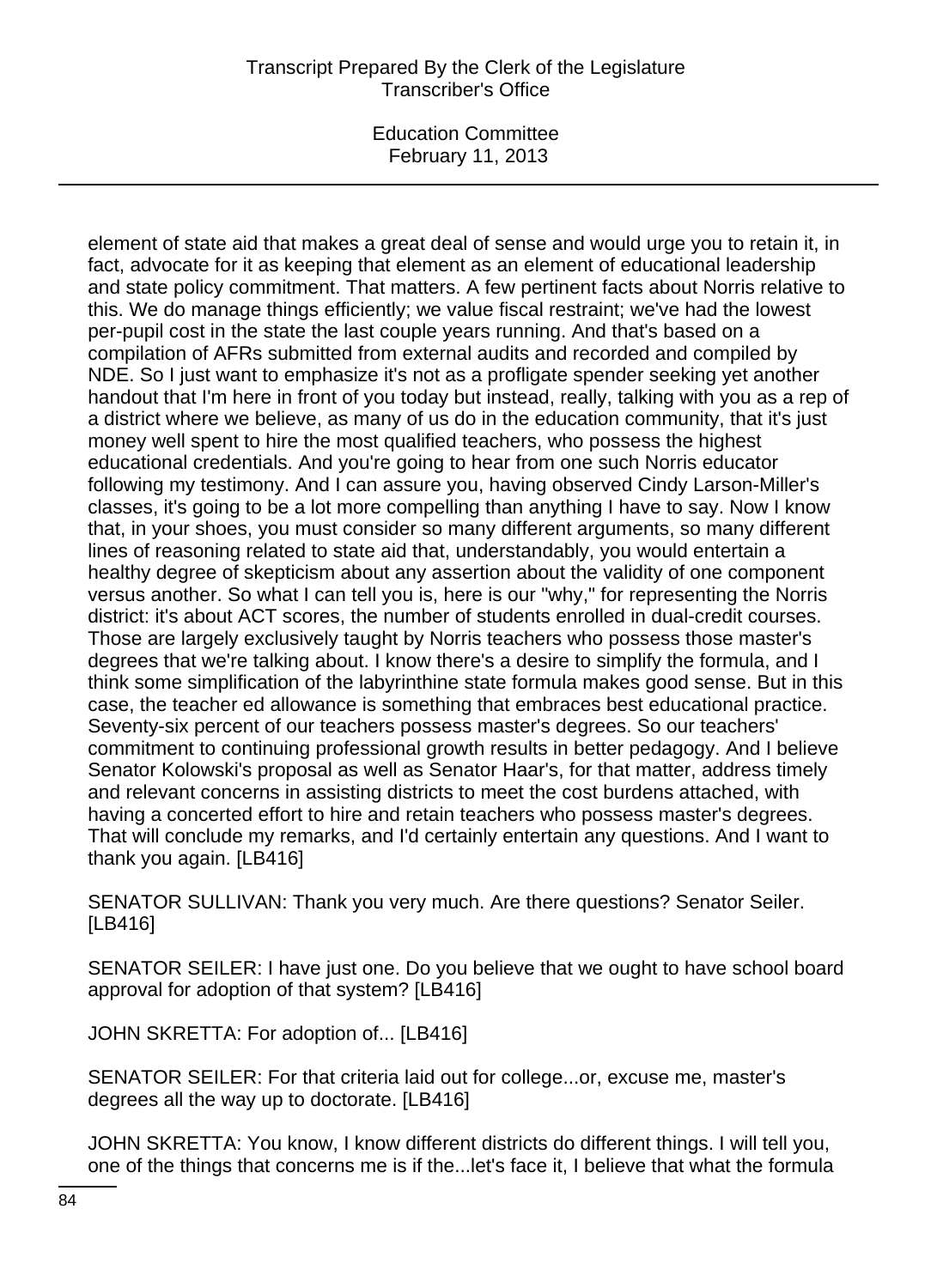is doing right now, with this allowance, is it's incentivizing best practice. And now some districts, like you've heard from Millard and Bellevue, have systematized that practice. And that's what we've done too. Here's the approach that we've taken at Norris, just speaking for us, and what our school board has always told me and the directive they've given me, and this is what, I'm afraid, could change if that goes away, is they've always said, regardless of what it costs, you hire the best person for the job. And the practical outcome of that for us has been now we have 76 percent of our teachers with master's degrees. [LB416]

SENATOR SEILER: Right. [LB416]

SENATOR HAAR: Wow. [LB416]

JOHN SKRETTA: Yeah. [LB416]

SENATOR SEILER: But that is your school board policy, to support that type of approach. [LB416]

JOHN SKRETTA: Yep, that's been our practice. [LB416]

SENATOR SEILER: Thank you. That's what I wanted to know. [LB416]

SENATOR SULLIVAN: Senator Haar. [LB416]

SENATOR HAAR: Well, bouncing off a comment from Senator Seiler, in my viewpoint, every school...we're talking about the factors that go into determining the need for every school. Now, based on those needs...and you subtract resources, and some schools get the aid and some don't, but every school gets credit for what's in that TEEOSA formula. So do you think that the teacher education allowance is a need, or is it "frosting"? [LB416]

JOHN SKRETTA: I think it's a need. And I identify it as a need because it's a...and I think you heard the same thing related to the York district and Superintendent Lucas, what he submitted. But for us, it's 16 percent of our state aid. It's a...and there are ways where you can do some computations and modeling related to money flowing back into general fund, you know, your basic per-pupil funding, but it's unlikely that that would all come back to us. We'd certainly take a pretty substantial hit if that goes away. And it's...it's a real cost factor for those teachers. For us, for instance, on our salary schedule it's \$7,500 more, you know, just right on the schedule. If you're, you know, if you come in with a master's, it's that much more, and so it adds up when you factor that with 75 percent, or three-fourths, of our teachers. [LB416]

SENATOR HAAR: So, again, just pursue that a little further. Every school gets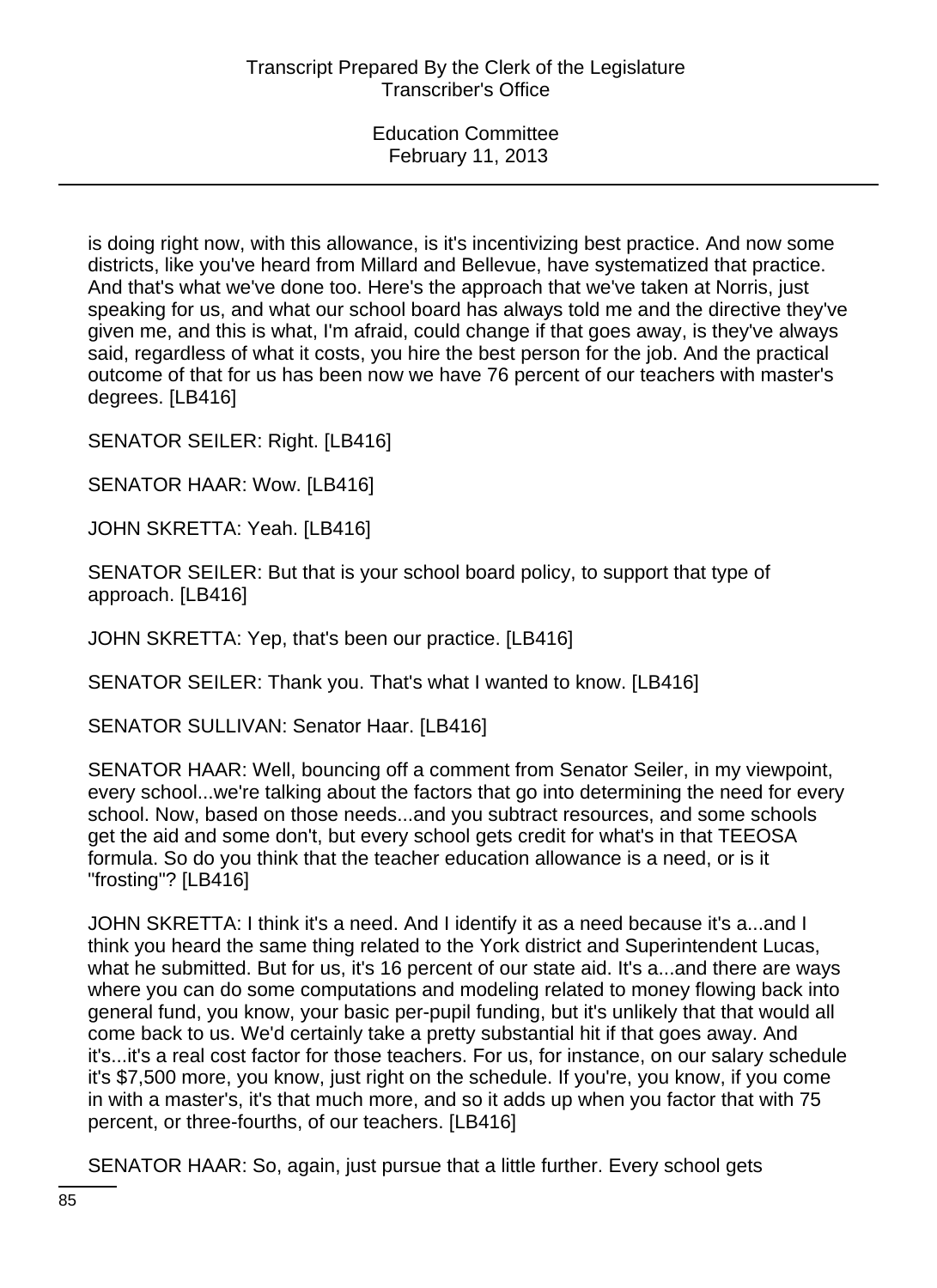evaluated based on their need, every school. And some don't get equal state aid because of the resources that they have. But do you see a greater need for this allowance in any-size school, or... [LB416]

JOHN SKRETTA: No, I think that some form of indexing, as, I believe, you've proposed in LB645, is inherently more equitable than the current practice, because what happens right now, if I'm LPS, gosh, you're feeling like this is the most arbitrary and capricious piece of the formula because you're hovering in that no-man's-land where you don't know how much closer can you get and not get anything in return, and yet, you know, I would suppose they want a higher...similarly. [LB416]

SENATOR HAAR: Thank you. [LB416]

SENATOR SULLIVAN: Any other questions? Thank you. [LB416]

JOHN SKRETTA: Thank you. [LB416]

CINDY LARSON-MILLER: Hello, Senator Sullivan, members of the Education Committee. I'm Cindy Larson-Miller, Cindy, C-i-n-d-y, Larson, L-a-r-s-o-n hyphen Miller, M-i-l-l-e-r. And I want to thank you for allowing me to be with you today. I am here as a classroom teacher. I teach science at Norris High School: teach ninth-grade science, which is largely physical science, and advanced biology that is a dual-credit program through Peru State College currently. People ask me all the time...well, as a Ph.D. student I couldn't wait to get back to the classroom; I ached for it. I had been out of the classroom several years, and I just couldn't wait to get back to where the learning is...it's palpable in a high school; it's...you feel it. It's heavy, and it's amazing, and I couldn't wait to get back there. And people ask me all the time: Why go get a Ph.D.? Why go to all that work just to take it back to a classroom? And they follow that by: And is anybody going to hire you anyway; aren't you going to be too expensive? My answer to the latter is, I couldn't control that, right? I just had to hope that a school like Norris would appreciate and support my efforts and give back some to the financial burden that my family and I took in getting that degree. My answer to the former, of why, is because I'm a better teacher because of all those experiences with education that I've had. I expect my kids to be lifelong learners, and that's what I am. And I continue to do it because it makes me a better teacher. And I can give you that example with the way I teach. I put down a periodic table of the elements in front of my students, and they say: Do I have to memorize this? And I say: No; experience it: look at the chemicals; what do they do, watch them, look at patterns, look at trends; experience it; you'll get it, it's going to soak in, you don't have to memorize it. I look at my education the same way. Every touch that I have with higher education, every touch I have with expanding my perspective and increasing my risk-taking to help kids inquire and learn allows me to be a better teacher. And that's a powerful tool to have in my toolbox when I go to the classroom, and I just want more teachers to have that incentive; I want more teachers to be supported in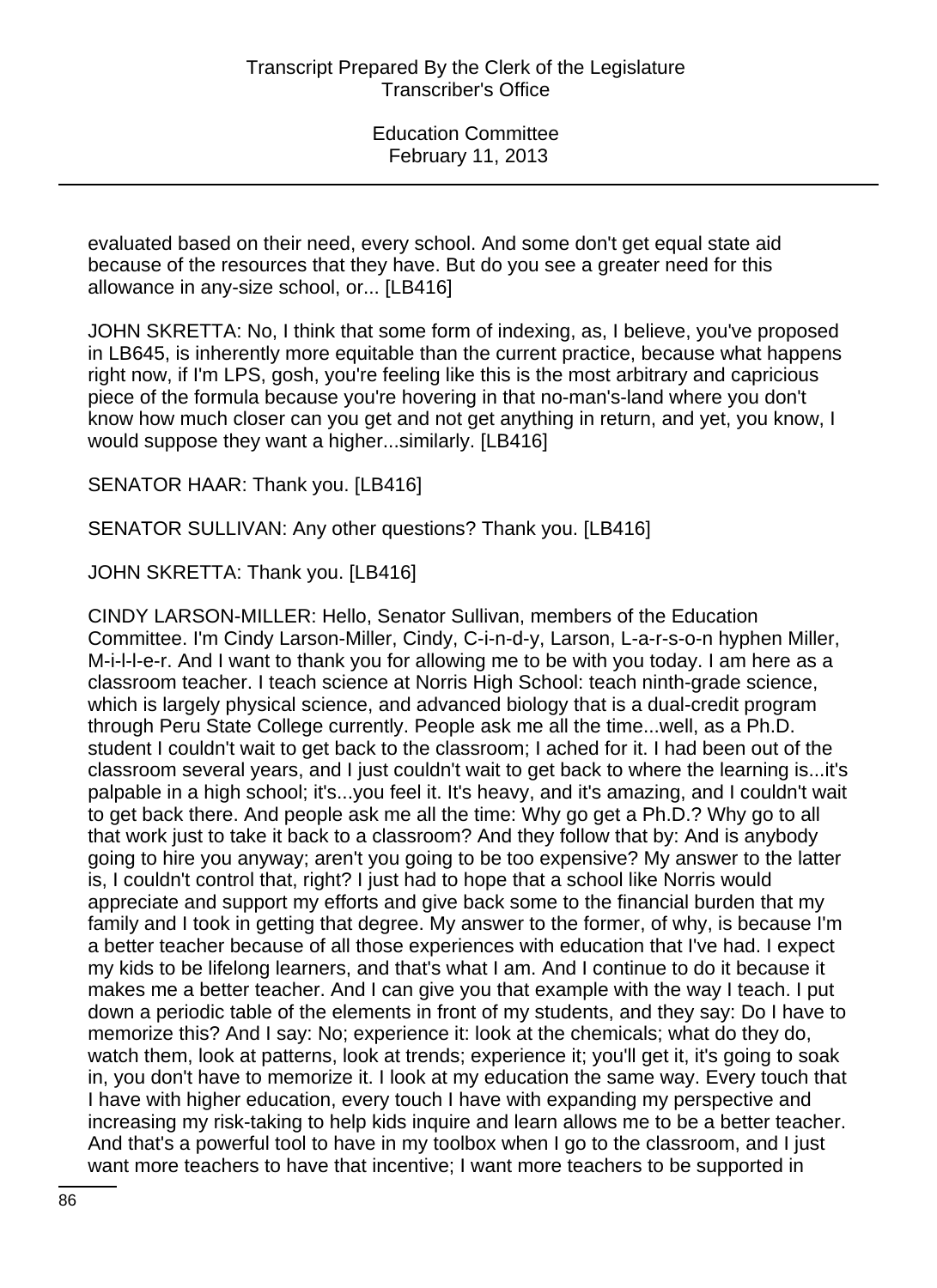adding that tool to their toolbox. [LB416]

SENATOR SULLIVAN: Very good. Any questions for... [LB416]

CINDY LARSON-MILLER: I welcome any questions. [LB416]

SENATOR SULLIVAN: Senator Haar. [LB416]

SENATOR HAAR: Forty-seven years ago, I taught chemistry. Are there still atoms and molecules? (Laughter) [LB416]

CINDY LARSON-MILLER: There are. And quarks now too. [LB416]

SENATOR HAAR: Oh, quarks. That's kind of scary. Now, one part of the way we're talking about the teacher education allowance would seem to say...and I think Senator Kolowski's bill has this in, too, that the money that would come through here would probably flow to teachers in their salaries in some form or another, but only in the area...for example, having a Ph.D. in English, you wouldn't get that advantage if you were teaching chemistry. [LB416]

CINDY LARSON-MILLER: Um-hum. [LB416]

SENATOR HAAR: Do you think that's a problem? Should it just be based on the degree, or should it be involved with the area that you're teaching? How do you feel about that? [LB416]

CINDY LARSON-MILLER: I almost think it's regardless of the discipline, because it's a confidence level. It's being confident in your ability to teach in a way that people will understand. And whether that is...I sat down at the table when Norris was hiring me, and they asked me if I was willing to teach chemistry. And I said, it's a stretch for me, but, honestly, with the education and the experience that I have had, I feel that I could teach anybody anything, really. So it's twofold. Yes, I think it might be regardless of the content. I think it's also equally powerful to be so confident in your ability to teach the content that you're willing to stray from a script. And if you have that content expertise, you can do that. You can stay true to your standards, but you can allow kids the opportunity to take risks and step outside, and be able to pull them back in when you need to. I think the answer is twofold, really. [LB416]

SENATOR HAAR: Are bosons smaller than quarks, or aren't they even related? [LB416]

CINDY LARSON-MILLER: (Laugh) I think even smaller. [LB416]

SENATOR HAAR: (Laugh) Thank you very much. [LB416]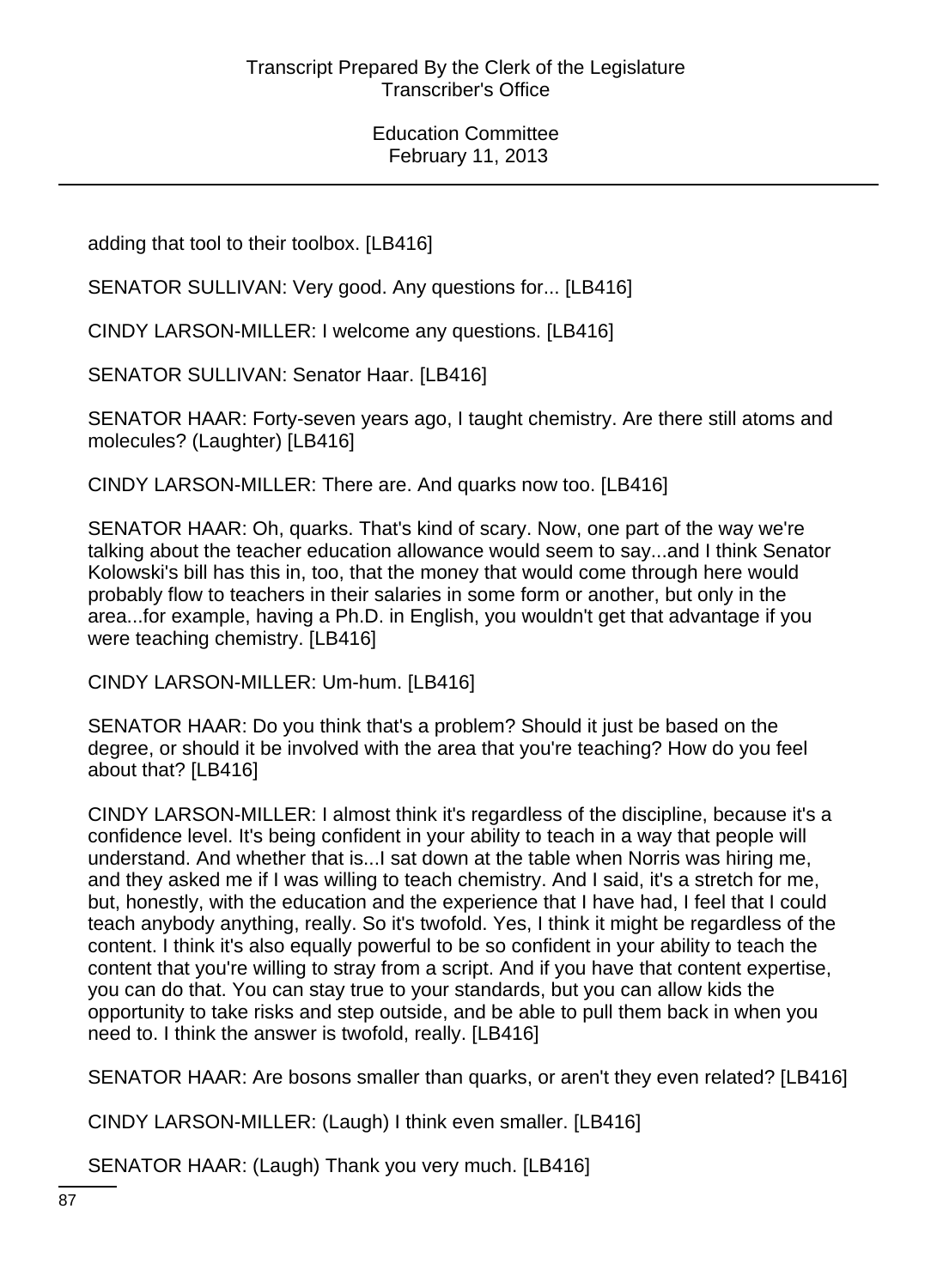CINDY LARSON-MILLER: Thank you. [LB416]

SENATOR HAAR: Thanks for what you do. [LB416]

CINDY LARSON-MILLER: Thank you for having me here. [LB416]

SENATOR SULLIVAN: Any other questions? Yes, and thank you for what you do. [LB416]

CINDY LARSON-MILLER: Thank you. [LB416]

JOHN NEAL: Good afternoon again, Senator Sullivan... [LB416]

SENATOR SULLIVAN: Yes, um-hum. [LB416]

JOHN NEAL: ...members of the Education Committee. Because I've testified on a previous bill, LB645, that's very similar, I going to err on the side of brevity, with the lateness of the day. And we're very much in support...my name is John Neal, J-o-h-n N-e-a-l, assistant to the superintendent with Lincoln Public Schools. And we're in support of LB416 because I think it moves us beyond the question of whether to keep or not keep the teacher's education allowance, because of the previous concerns expressed by multiple testifiers, and moves us to an interim study to allow us to measure and find out, do we want to keep this; if we do, how will we keep it, and how will we distribute the funding to the districts? And I think that opportunity to study it will be invaluable, both for our districts but also for our students. Thank you. [LB416]

SENATOR SULLIVAN: Any questions for John? Senator Haar. [LB416]

SENATOR HAAR: So to put you on the spot, John... [LB416]

JOHN NEAL: Great. [LB416]

SENATOR HAAR: ...(laugh), of course, should we leave it as it is and study it? Or should we change it now to make it better right now? And you can say yes to both, if you'd like. [LB416]

JOHN NEAL: Oh. I think it's...whenever you have a chance to make something better, I would say err on the side of making something better as you continue to study it. I think the opportunity to study over time is one of the great opportunities that we have with the entire process of funding for schools. [LB416]

SENATOR HAAR: So I'll accept "yes" as an answer. Thank you. [LB416]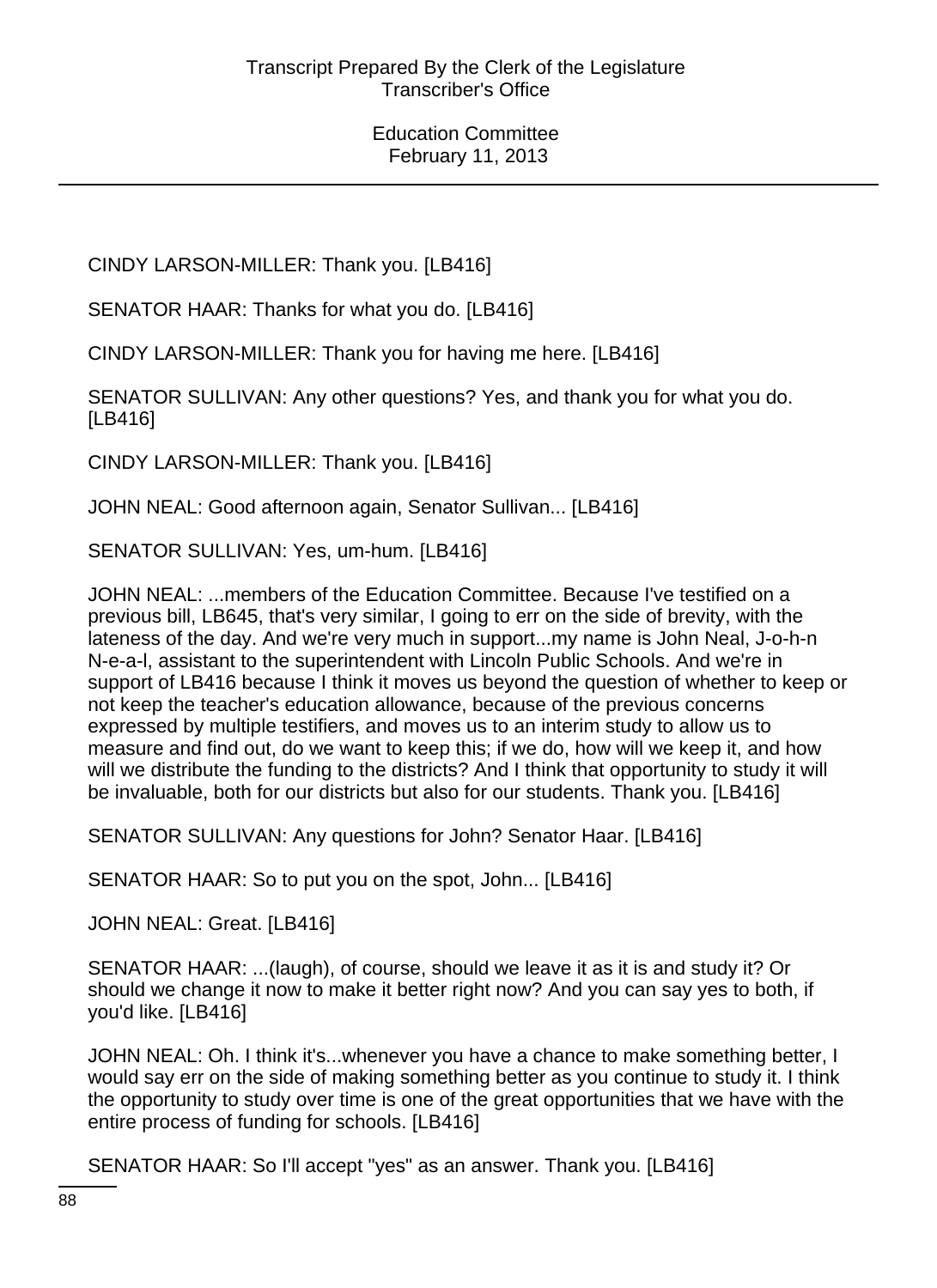JOHN NEAL: Okay. Yeah. [LB416]

SENATOR SULLIVAN: Thank you, John. [LB416]

JOHN NEAL: Thank you. [LB416]

SENATOR HAAR: He ought to run for public office. [LB416]

SENATOR COOK: Why would you say something like that about him? He seems like a nice person. [LB416]

SENATOR HAAR: He is. I really enjoyed working with him. [LB416]

BILL MUELLER: (Exhibit 6) Senator Sullivan, members of the committee, my name is Bill Mueller, M-u-e-l-l-e-r. I appear here today on behalf of Millard Public Schools. As I said on the previous bill, Angelo Passarelli went back to school for a board meeting tonight. And, by the way, his last name is spelled P-a-s-s-a-r-e-l-l-i. The page is handing out a letter that Mr. Passarelli was going to provide you. I would just say that Millard does support Dr. Kolowski's LB416, and we would urge you to advance it. The superintendent from Norris talked about how important the teacher education allowance was to his school, and I don't have the numbers in front of me, but a combination of the teacher education allowance and the instructional time allowance results in millions of dollars to Millard. So this is a very critical issue to them. And we would urge the committee to retain both those allowances, certainly make them better. And we would again pledge our commitment to participate in a discussion about how we make teacher education allowance better and how we do more clearly define what is effective instructional time allowance. I'd be happy to answer questions the committee may have. [LB416]

SENATOR SULLIVAN: Any questions for Mr. Mueller? Okay. Thank you. [LB416]

BILL MUELLER: Thank you. [LB416]

SENATOR SULLIVAN: (Exhibit 7) Um-hum. Any further proponent testimony? I'd like to read into the record a letter of support for LB416 from Dr. Ron Bork, dean for College of Education at Concordia University. Any opponent testimony? Anyone wishing to speak in a neutral capacity? Senator Kolowski, for closing. (See also Exhibit 8) [LB416]

SENATOR KOLOWSKI: Thank you, Madam Chair. I thank you for the opportunity to...for this proposal today. I think it's extremely important on LB416 that we, again, look at what we were talking about. And I'll be very brief on this. What I said about the progression of the profession is extremely important. And I think that that is in the